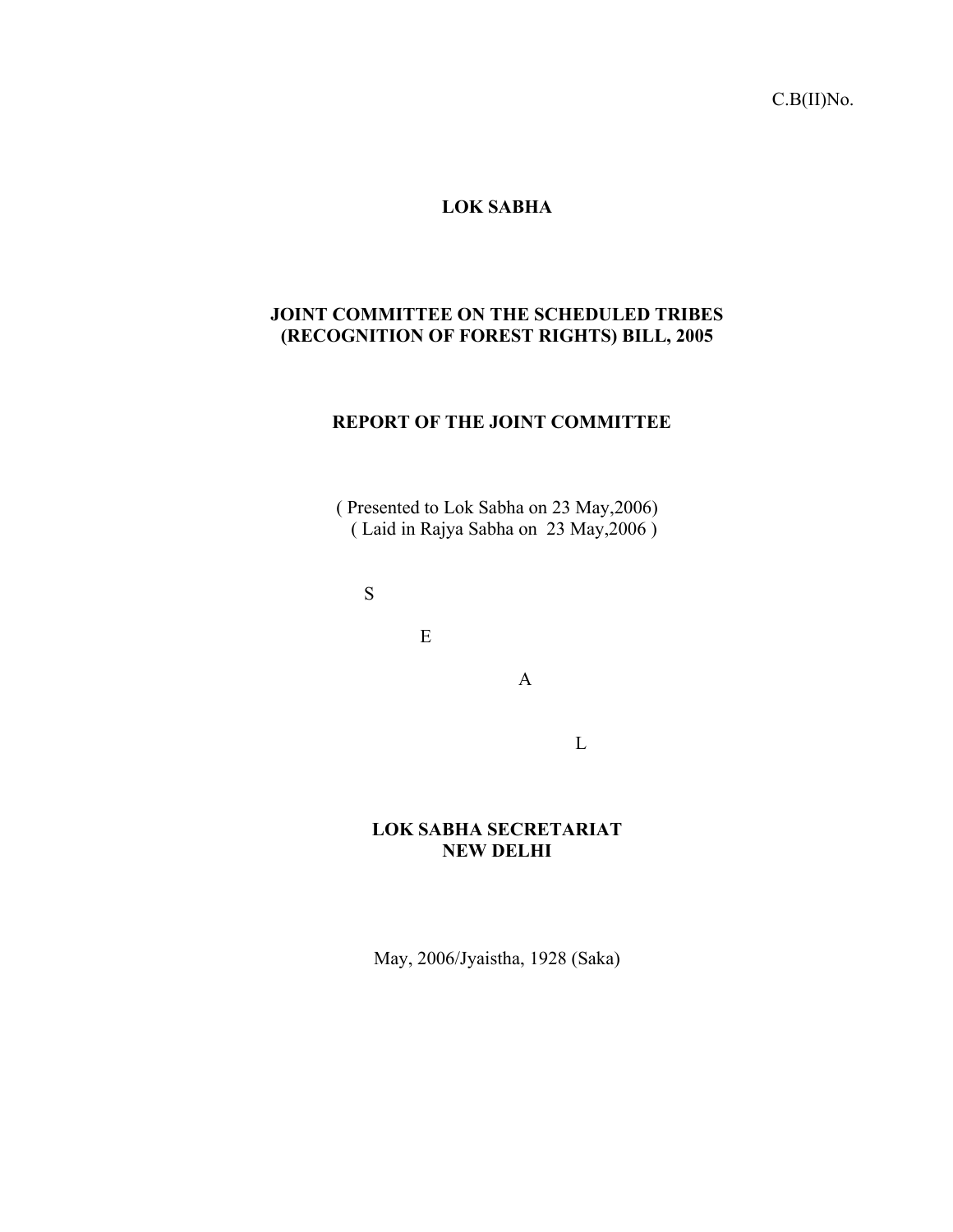# **C O N T E N T S**

| COMPOSITION OF THE JOINT COMMITTEE      | (111)          |
|-----------------------------------------|----------------|
| REPORT OF THE JOINT COMMITTEE           | $(v) - (xxvi)$ |
| BILL AS REPORTED BY THE JOINT COMMITTEE |                |

# APPENDICES

| Appendix-I: Motion in Lok Sabha for reference of the Bill to the<br>Joint Committee                                                | 15 |
|------------------------------------------------------------------------------------------------------------------------------------|----|
| Appendix-II: Motion in Rajya Sabha                                                                                                 | 16 |
| *Appendix-III: Bill as introduced in the House                                                                                     | 17 |
| Appendix-IV: List of Associations/Organizations/NGOs/ Individuals etc.<br>from whom memoranda were received by the Joint Committee | 28 |
| Appendix-V: List of witnesses who tendered oral evidence before the<br>Joint Committee                                             | 40 |
| Appendix-VI: Minutes of the sittings of the Joint Committee                                                                        | 44 |

<sup>\*</sup> May be retrieved for the Parliament of India Website [www.parliamentofindia.nic.in](http://www.parliamentofindia.nic.in/) under the heading "Bill with the Committee".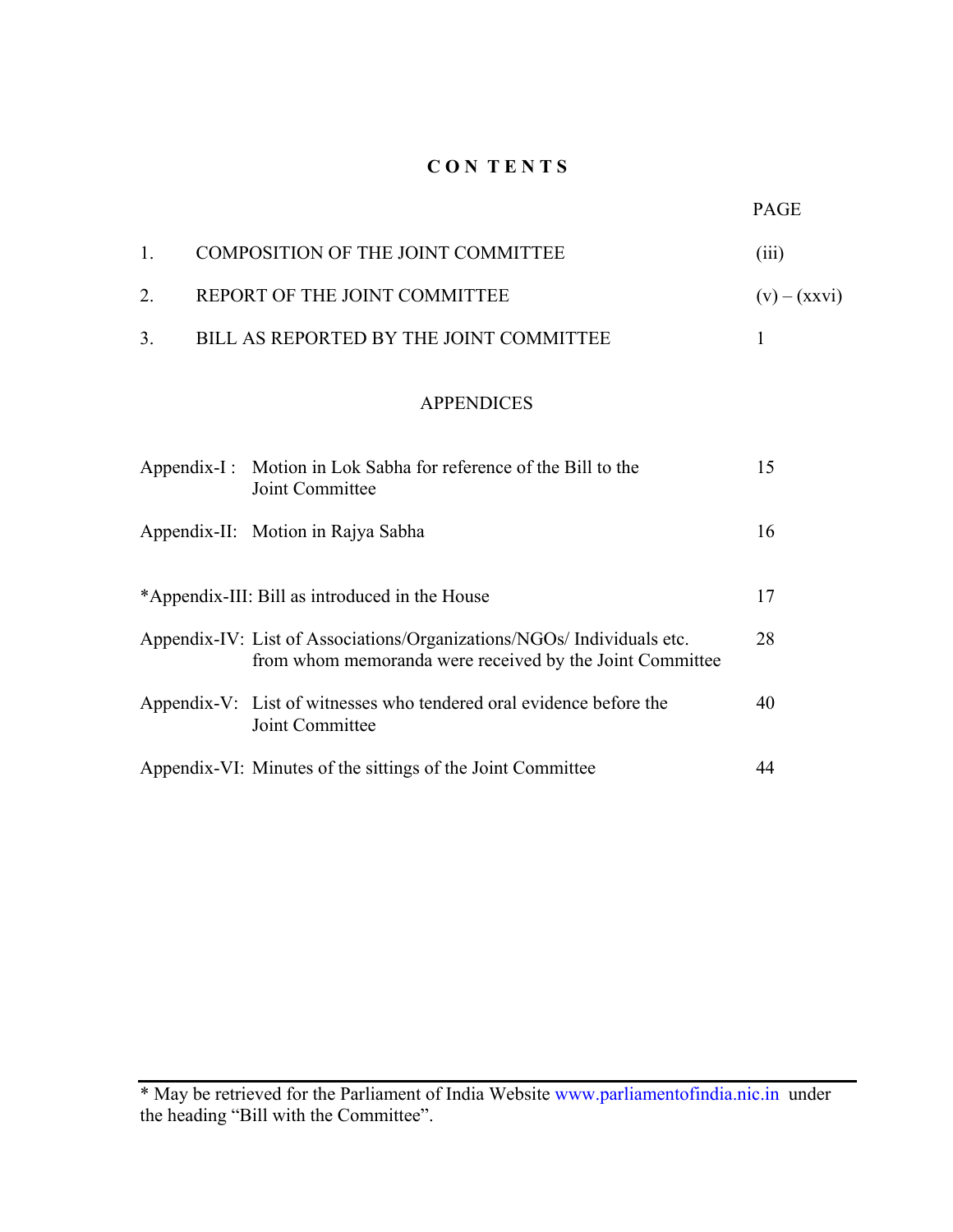# **JOINT COMMITTEE ON THE SCHEDULED TRIBES (RECOGNITION OF FOREST RIGHTS) BILL, 2005**

# **COMPOSITION OF THE COMMITTEE**

SHRI V. KISHORE CHANDRA S. DEO - CHAIRMAN

# **MEMBERS** Lok Sabha

- 2. Shri Shingada Damodar Barku
- 3. Shri Mahavir Bhagora
- 4. Shri C.K. Chandrappan
- 5. Shri Giridhar Gamang
- 6. Dr. P.P. Koya
- 7. Shri A. Krishnaswamy
- 8. Shri Shailendra Kumar
- 9. Shri Rajesh Kumar Manjhi
- 10. Shri Babu Lal Marandi
- 11. Shri Madhusudan Mistry
- 12. Shri Hemlal Murmu
- 13. Shri Jual Oram
- 14. Shri Baju Ban Riyan
- 15. Shri Nand Kumar Sai
- @16 Dr. Babu Rao Mediyam,
	- 17. Shri Sugrib Singh
	- 18. Shri Rajesh Verma
	- 19. Shri Ravi Prakash Verma
	- 20. Shri P.R. Kyndiah

*Rajya Sabha* 

- 21. Shri Rishang Keishing
- 22. Dr. Radhakant Nayak
- 23. Smt. Brinda Karat
- 24. Shri Devdas Apte
- 25. Shri Ravula Chandra Sekar Reddy
- 26. Shri N. Jothi
- 27. Shri Mangani Lal Mandal
- 28. Shri Nand Kishore Yadav
- 29. \*\*
- 30 \*\*

@ appointed w.e.f. 21.2.2006 vice Adv P. Satheedevi resigned

\*\* Vacant vice Sarvashri Moolchand Meena and Birbhadra Singh ceased to be members of the Committee on retirement from Rajya Sabha w.e.f. 3 April, 2006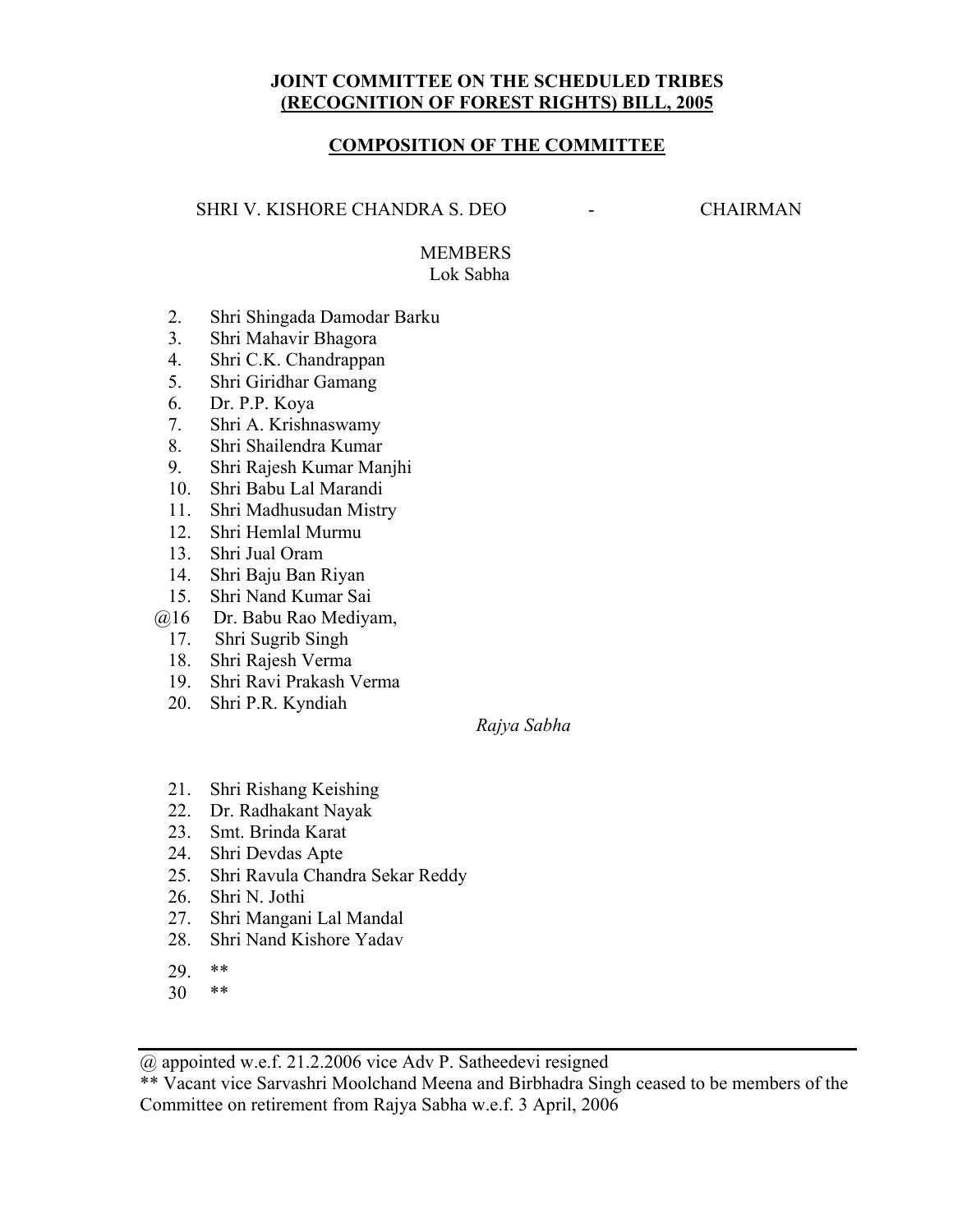# **SECRETARIAT**

| 1. Shri R.C. Ahuja          | $\sim$           | Joint Secretary            |
|-----------------------------|------------------|----------------------------|
| 2. Shri R.K. Bajaj          | $\sim$ 100 $\mu$ | <b>Deputy Secretary</b>    |
| 3. Shri J.K.Jena            | $\sim$ 100 $\mu$ | <b>Under Secretary</b>     |
| 4. Shri J.V.G. Reddy        | $\sim 100$       | <b>Under Secretary</b>     |
| 5 Shri K.R. Narendra Babu - |                  | <b>Executive Officer</b>   |
| 6. Shri D.K. Arora          | -                | Senior Executive Assistant |

# **REPRESENTATIVES OF MINISTRY OF TRIBAL AFFAIRS**

| Ms. Meena Gupta   | $\overline{\phantom{0}}$ | Secretary       |
|-------------------|--------------------------|-----------------|
| Shri Rajeev Kumar | $\overline{\phantom{a}}$ | Joint Secretary |

# **REPRESENTATIVES OF THE MINISTRY OF LAW & JUSTICE (LEGISLATIVE DEPARTMENT)**

| Shri N.K. Nampoothiry |                                 |  |  | - Joint Secretary $\&$ Legislative |
|-----------------------|---------------------------------|--|--|------------------------------------|
|                       | Counsel                         |  |  |                                    |
| Shri S. Sreeniyas     | - Assistant Legislative Counsel |  |  |                                    |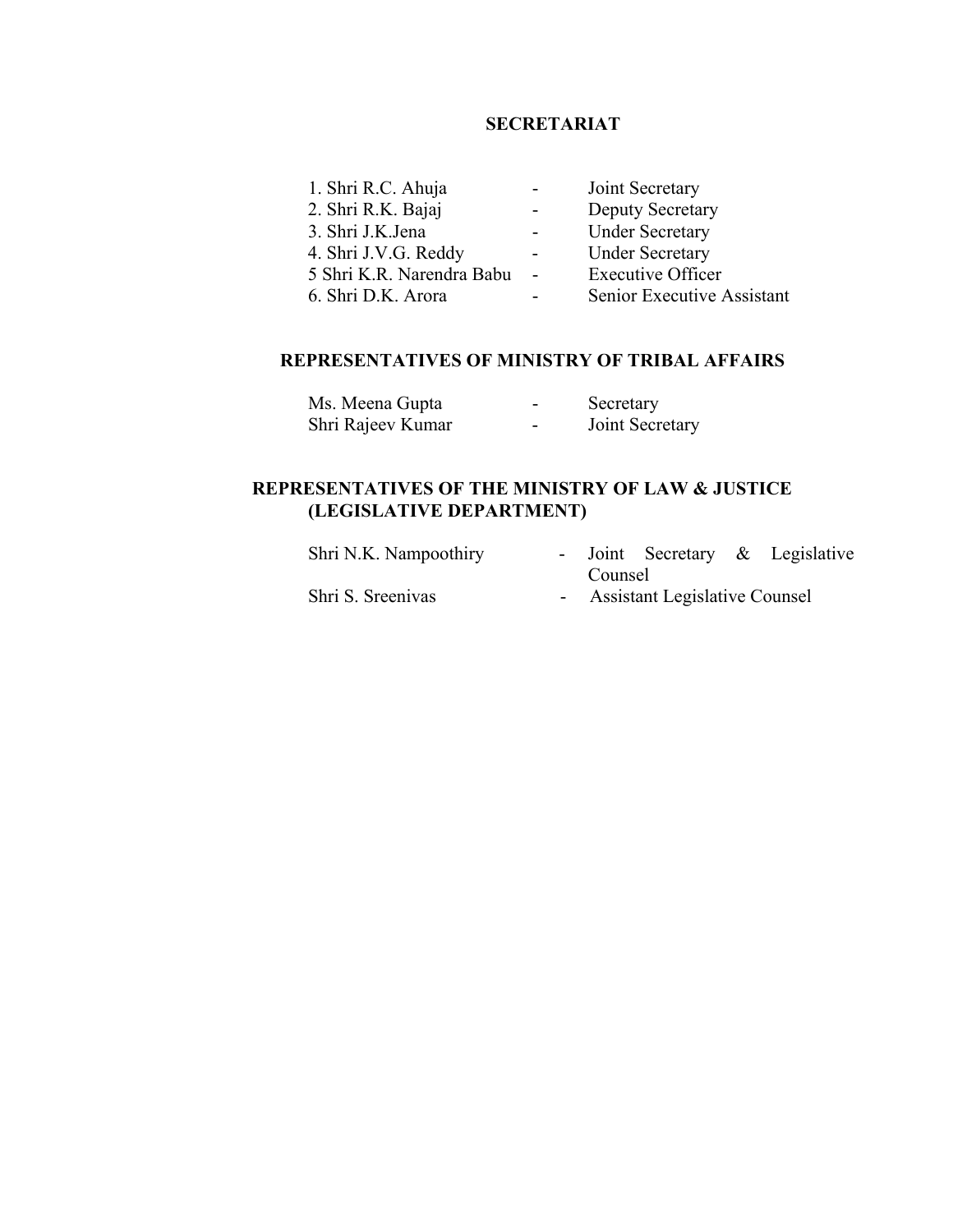# **REPORT OF THE JOINT COMMITTEE ON THE SCHEDULED TRIBES (RECOGNITION OF FOREST RIGHTS) BILL, 2005**

 I, the Chairman of the Joint Committee to which the Bill\* *viz* the Scheduled Tribes (Recognition of Forest Rights) Bill, 2005 was referred, having been authorised to submit the Report on their behalf, present this Report with the Bill as amended by the Committee annexed thereto.

2. The Bill was introduced in the Lok Sabha on 13 December, 2005. The motion for reference of the Bill to a Joint Committee of both the Houses of Parliament was moved in Lok Sabha on 21 December, 2005 by Shri P.R. Kyndiah, the Minister of Tribal Affairs, and was adopted by the House (**Appendix-I**)

3. The Rajya Sabha concurred in the said motion on 23 December, 2005 (**Appendix-II**)

4. The message from Rajya Sabha was published in Lok Sabha Bulletin Part-II dated 26 December, 2005.

5. The Committee held 14 sittings in all.

**\*Published in the Gazette of India, Extraordinary Part-II, Section 2 dated 13.12.2005**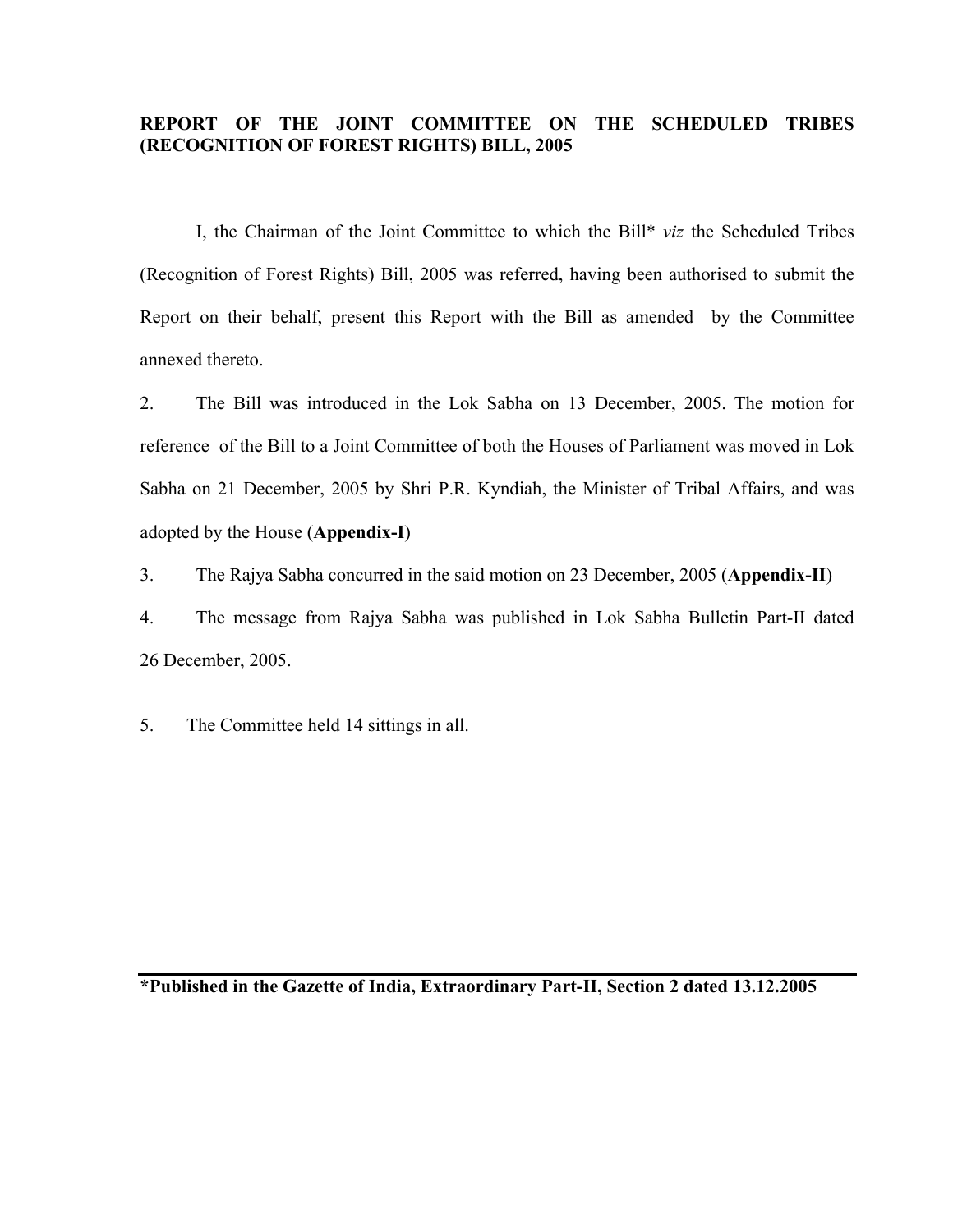6. At their first sitting held on 16.1.2006, the Committee held general discussion on the various provisions of the Bill and noted the importance and urgency of the task before the Committee. The Committee also had a briefing of the representatives of the Ministry of Tribal Affairs on the Bill under reference and the need to enact it. Considering the sensitive issue which required thorough and comprehensive study, the Committee decided that a press communiqué might be issued in all national dailies and other leading newpapers inviting memoranda from experts, organizations, associations, NGOs and general public on the various provisions of the Bill. The Committee also decided that the contents of the press communique be given wide publicity through All India Radio and Doordarshan. The Chairman also requested the members to give their written opinions/suggestions besides suggesting the names of organizations/individuals from whom memoranda might be invited.

7. A press communiqué inviting memoranda and requests for oral evidence before the Committee was issued accordingly in national dailies and regional newspapers and the matter was given wide publicity through All India Radio and Doordarshan.

8. As per the decision taken by the Committee, letters inviting memoranda containing suggestions/comments on the provisions of the Bill were also issued to all the State Governments/Union Territory Administrations.

9. At their second sitting held on 27 January, 2006, the Committee heard the views of the representatives of the Ministry of Environment and Forests on the various provisions of the Bill. The Committee also desired that the Ministry of Environment and Forests furnish to them copies of various guidelines/circulars/directives, etc., issued by them under the Forest (Conservation) Act, 1980.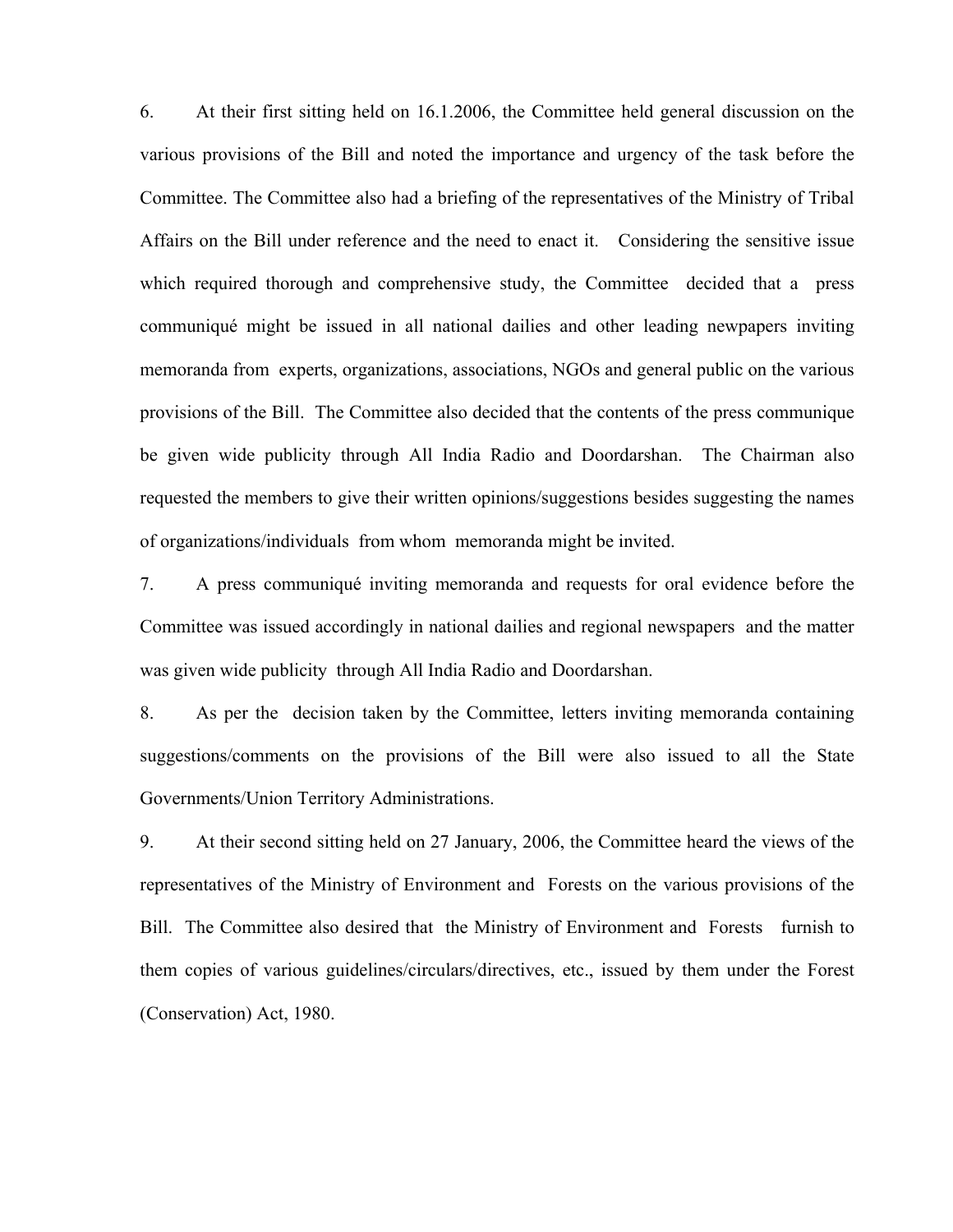10. At their third sitting held on 7 February, 2006, the Committee heard the views of the representatives of the Ministries of (i) Social Justice and Empowerment; (ii) Rural Development (Department of Land Resources); and (iii) Panchayati Raj, on various provisions of the Bill.

 11. The Report of the Committee was to be presented by the last day of the Second week of Budget Session, 2006. As the Committee had to complete the work of taking evidence and clause by clause consideration, the Committee decided to seek extension of time for presentation of the report. The Committee was granted extension of time to present the Report by the last day of the Budget Session, 2006. The Committee also desired that they might undertake an on the spot study visit to various parts of the country to elicit the views of the representatives of various organizations, associations and general public on the various clauses of the Bill. However due to time constraints the Committee could not undertake on- the- spot study visits.

12. The Bill as introduced in the House on 13 December, 2005 is enclosed (**Appendix III**)

 13. In all 109 memoranda containing comments/suggestions on the various provisions of the Bill were received by the Committee from various associations/organizations/NGOs/experts and individuals etc. **(Appendix IV)**

14. At their sittings held on 3 .3.2006, 9.3.2006, 10.3.2006, 23.3.2006 24.03.2006, 17.4.2006, 18.4.2006 and 19.4.2006, the Committee took oral evidence of the representatives of various organizations/associations/NGOs/experts/individuals, etc. A list of organizations/associations/NGOs etc. who tendered their oral evidence before the Committee is enclosed. (**Appendix V** )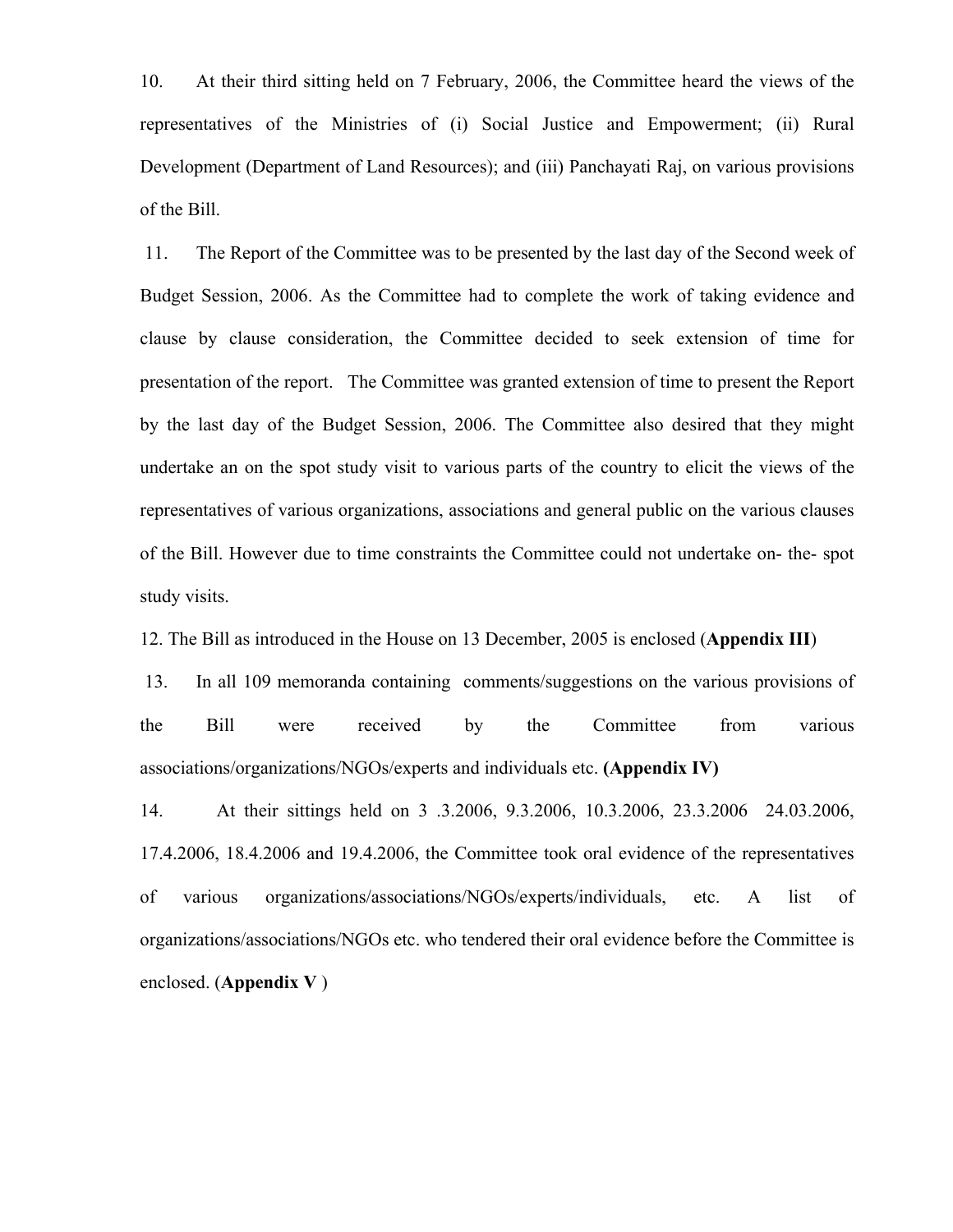15. The Committee undertook clause-by-clause consideration of the provisions of the Bill on the basis of amendments suggested by the Members of the Committee, at their sittings held on 8 and 9 May, 2006.

16. At their sitting held on 19 May, 2006 the Committee considered and adopted their draft Report and authorised the Chairman to present the report on their behalf. The Committee also decided that (i) the evidence tendered before the Committee might be laid on the Table of both the Houses of Parliament; (ii) two copies each of the memoranda received by the Committee from various quarters might be placed in the Parliament Library after the Report has been presented to Parliament, for reference by the Members of Parliament.

17. The observations of the Committee with regard to principal changes proposed in the Bill are detailed in the succeeding paragraphs.

# *Clause 2(a) [ Definitions ]*

18. While considering Clause  $2(a)$ , the Committee felt that the authority determining the forest rights and for deciding any disputes in relation to any forest right recognized and vested under this Act shall be the Gram Sabha and not any other authority. The Committee accordingly redefined the powers and functions of the Gram Sabha under Chapter IV and also decided to omit Clause 4(7). Consequently, the Committee felt that there is no need for a definition of 'competent authority' after omission of Clause 4(7). The Committee, therefore, recommend omission of Clause 2(a).

# **Clause 2(a) [a new provision regarding definition of community forest resource ]**

19. The Committee note that the term "community forest resource" used in 3 (j) has not been defined anywhere in the Bill, or in any other Act of Parliament. The Committee feel it necessary to define the criteria for the entire spectrum of resource that will come within the definition of community forest resource to avoid any ambiguity regarding such rights. The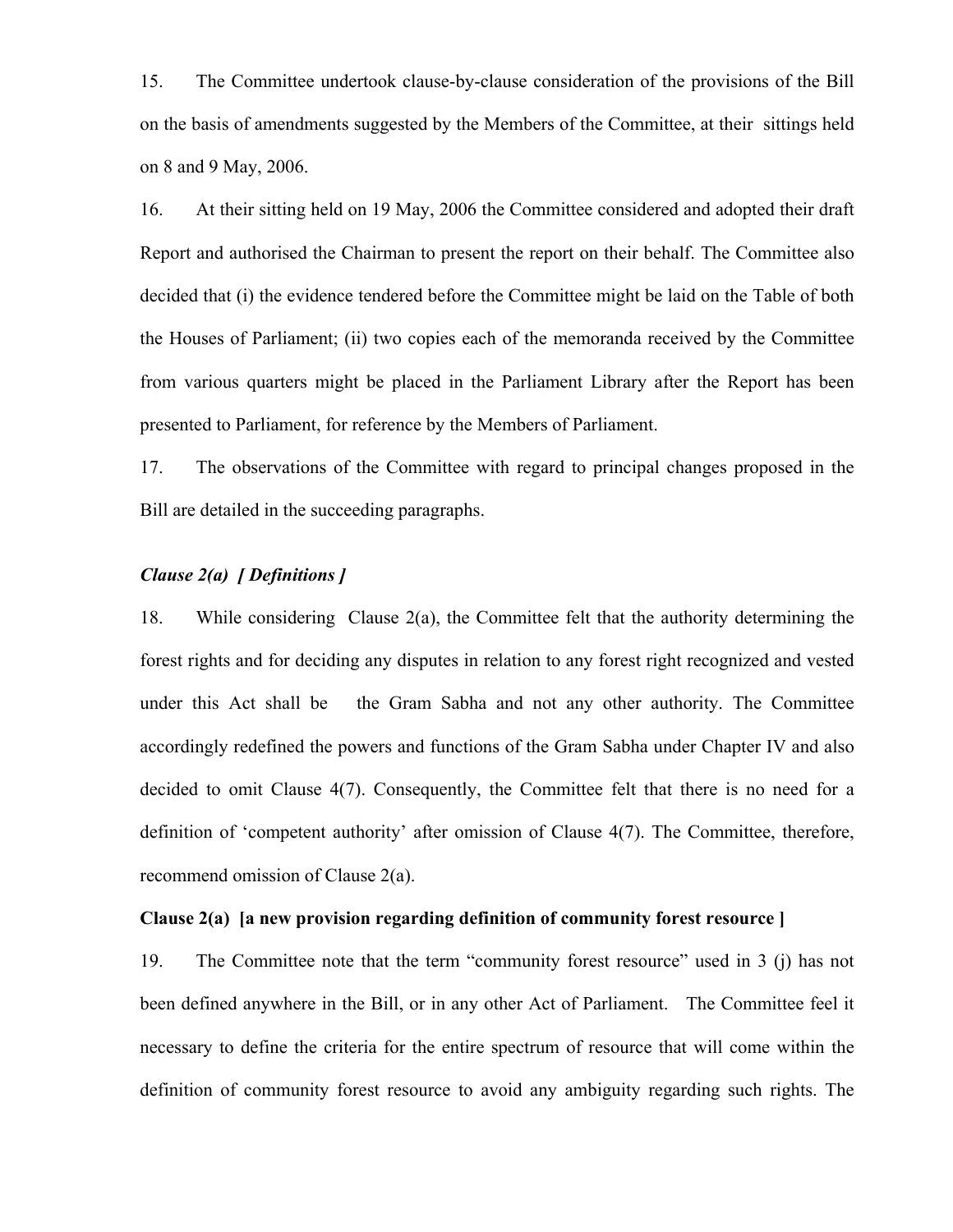Committee have, therefore, decided that a new definition regarding 'community forest resource ' be added. Accordingly a new definition has been added under Clause 2(a).

# *Clause 2 (b) [ a new definition of 'critical wildlife habitat' in place of 'core area'*

20. The Committee feel that the words "Core Areas" are presently being used by the Ministry of Environment and Forests as a management concept without any statutory backing. The Committee feel that the declaration of an area as a "Core Area" requires a site specific open process, with involvement of all stakeholders and multi-disciplinary experts (particularly scientists and traditional knowledge holders) and should take place through democratic mechanisms, prominently including local community representatives. The Committee also feel that instead of providing for automatic relocation from "Core Areas", there should be clear, effective and fair process for deciding on when such relocation is absolutely necessary and for providing suitable safeguard and how it is to be done. The present definition in the Bill regarding "core area" does not take care of these concerns. The Committee, therefore, decided that the definition of "Core Area" under Clause 2(b) be omitted and a new definition regarding 'critical wildlife habitat' be provided under Clause 2(b). Accordingly, definition of "critical wildlife habitat" has been added under Clause 2(b).

# *Clause 2 (c)*

21. During evidence before the Committee, the representatives of many organizations informed that a large number of forest dwelling Scheduled Tribes not only reside in forest but also in the close proximity of the forest land who mainly depend on forest for their *bona fide* livelihood needs. However, the present definition of forest dwelling Scheduled Tribes does not include the community of Scheduled Tribes who reside in the close proximity of forest land. As such their claims for recognition and vesting of rights would not be accepted causing a threat to their livelihood. The Committee feel that there is a need to expand the definition of 'forest dwelling Scheduled Tribes' to include such Scheduled Tribes who reside in or in the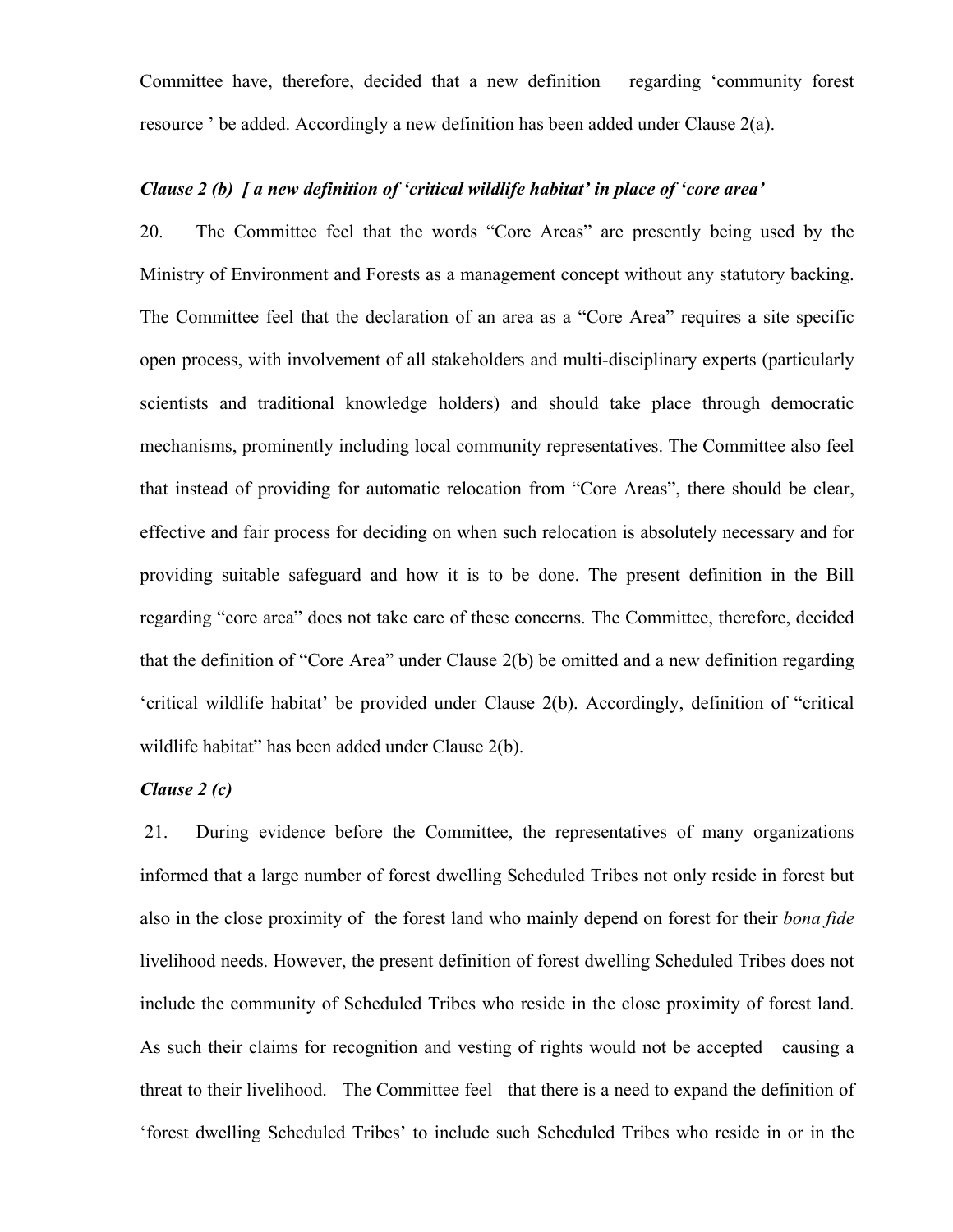close proximity of the forest land to protect their rights to livelihoods and other rights. Accordingly, the definition of Clause 2 (c ) has been amended.

# **Clause 2(d)**

22. The Committee felt that the term "forest area" is ambiguous and should not be part of the definition. The Committee, therefore, felt that the words "falling within any forest area and includes unclassified forests" may be substituted with the words "recorded or notified as forests and includes unclassed forests". Accordingly, the clause has been amended.

#### *Clause 2(g)*

23. While considering Clause 2(g), the Committee have felt that the words "*padas, tolas or other* traditional village institutions and elected village committees, with full and unrestricted participation of women" be added in the definition to make it more clear. The Committee have also felt the need for further clarifying by adding explanation regarding the term village assembly as it applies to areas covered by the provisions of the Panchayats (Extension to Scheduled Areas) Act, 1996, should apply to other panchayats as well. Accordingly clause 2(g) has been amended with an Explanation.

#### *Clause 2(i)*

24. While considering the definition of minor forest produce the Committee have felt it necessary to include stones, slates and boulders, the products from water bodies including fish, weed and the like and also fuel wood within the definition to make it more inclusive. Accordingly, Clause 2(i) has been amended.

#### *A new sub clause 2(o) [ a new definition regarding other traditional forest dwellers]*

25. The Committee note that the provisions of the Bill seek to recognize and vest rights only in respect of forest dwelling Scheduled Tribes. However, the Committee have been informed during evidence that a large number of traditional forest dwellers other than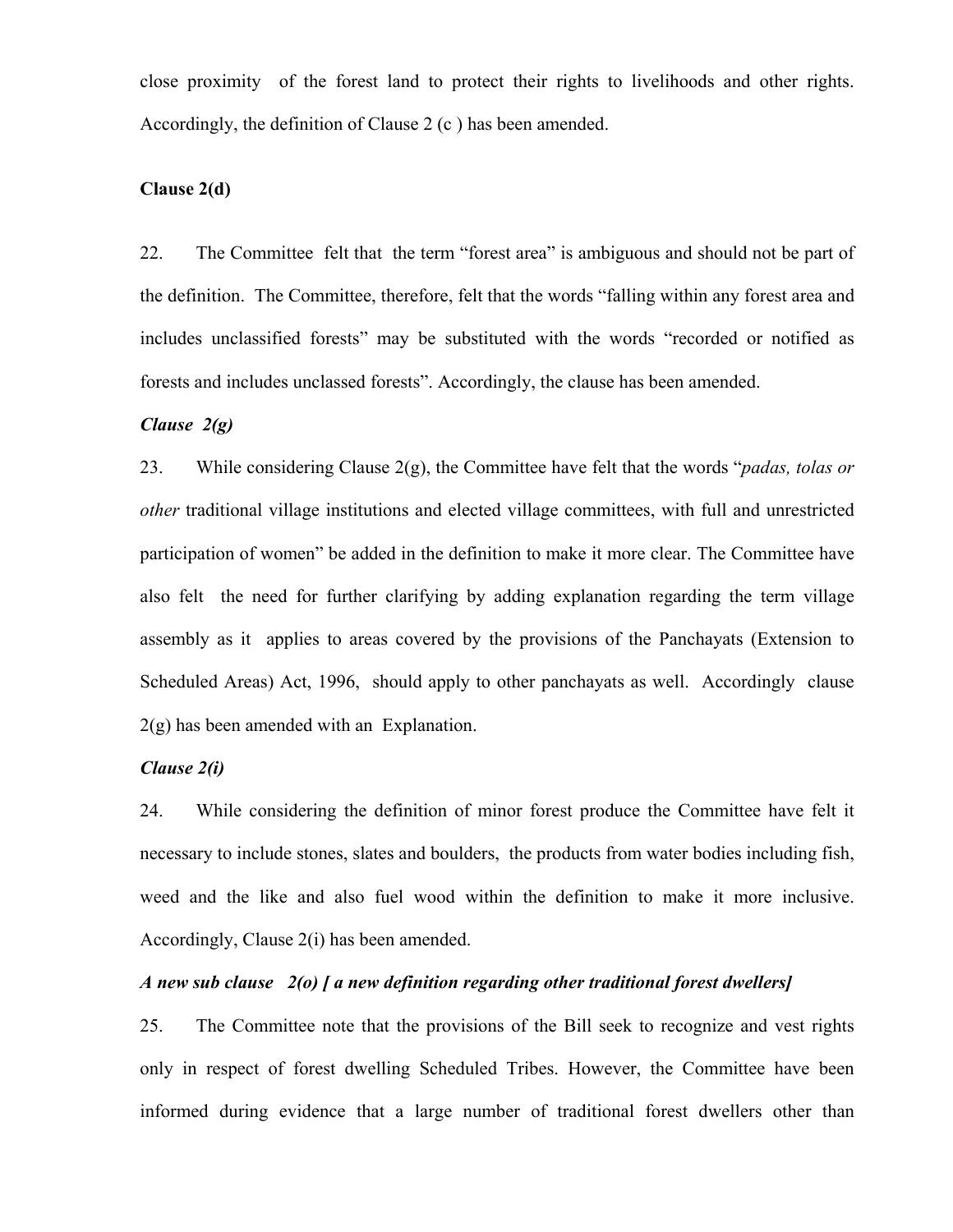Scheduled Tribes have also been residing in the forest or in close proximity of the forest or forest land for generations and primarily depend on forest land or forest resources for their *bona fide* livelihood. These people have also been victims of historical injustice as they have lived on forest land from ancient times. Non-recognition of their rights would not only pose a threat to their livelihood but also could lead to their eviction from the forests. The Committee also note that these people have lived in forest in close harmony with the Scheduled Tribes community residing in the forest. The Committee also note that in many cases the non-Scheduled Tribes category of forest dwellers have been settled on forest land by Government to promote policy like Grow More Food or by way of rehabilitation due to displacement caused by development projects. The Committee also feel that classification of people into Scheduled Tribes and Non-Scheduled Tribes has come into being after Independence. Since the Bill seeks to undo historical injustice, the Non Scheduled Tribes category people residing in forest should also be entitled for recognition and vesting of forest rights. The Committee have, therefore, decided to include a new definition in the Bill to cover "other traditional forest dwellers" with specific conditions to become eligible for recognition and vesting of rights.. Accordingly, a new definition under sub clause 2(o) has been inserted after the original clause 2(n) and consequential changes have been incorporated in all relevant clauses in the Bill.

#### **Original clause 2(o)(i)(ii)(iii)and (iv) renumbered as 2(p)(i)(ii) and (iii)**

26. While considering this clause, the Committee have felt the need to add the words "regardless of whether the area involved is a Scheduled Area or not" to make it clear that "village" as referred to in clause (b) of Section 4 of the Panchayats (Extension to the Scheduled Areas) Act, 1996 shall for the purpose of this Act, apply to non-scheduled areas also and also the need for omission of the original clause  $2(o)(ii)$ . Accordingly, clause  $2(p)$ , as renumbered, has been amended .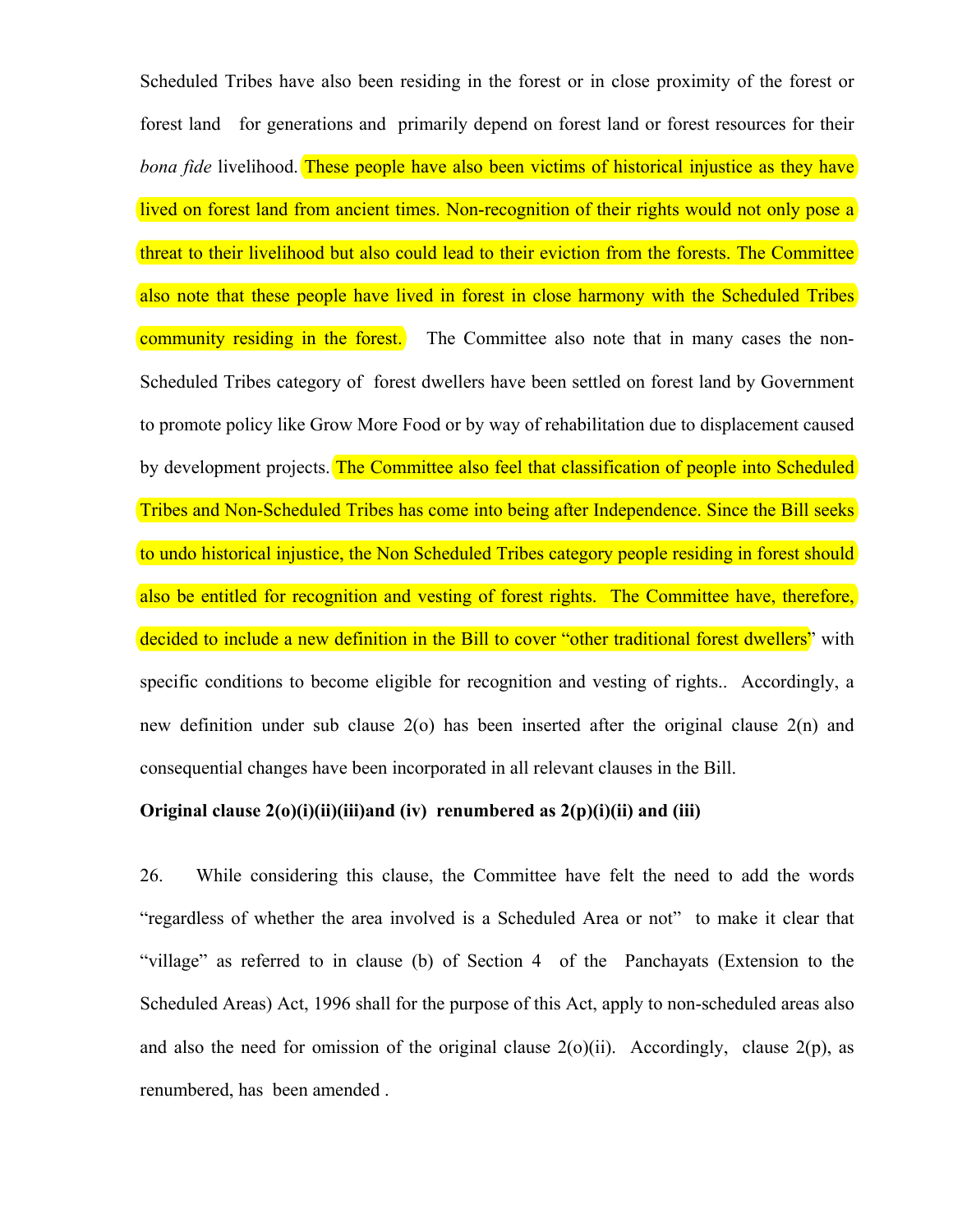## **Original clause 2(p) renumbered as Clause 2(q)**

# *Clause 3(1) [original clause 3]*

27. While considering Clause 3 , th**e** Committee have felt that the forest rights being provided under Chapter II shall include such rights on all forest lands to avoid any ambiguity in this regard and such rights should also be applicable to other traditional forest dwellers. Accordingly, original clause 3 has been amended and renumbered as clause 3(1).

# *Clause 3(a)*

28. The words "or other traditional forest dwellers" have been added at the end of clause  $3(a)$ , re-numbered as Clause  $3(1)(a)$ , as consequential changes.

## *Clause 3(b)*

29. The Committee note that clause 3 (b) restricts community rights such as *nistar* rights only to those that prevailed in erstwhile princely States, *Zamindari* or such intermediary regimes. However, the Committee note that the nature and extent of *nistar* rights have changed substantially over the period of Z*amindari* or such intermediary regimes. The Committee, therefore, have felt the need to enlarge the meaning of community rights such as *nistar* to include all such community rights which fulfill *bona fide* livelihood needs even when they are not traced back to princely States, Z*amindari*, or such intermediary regimes that occur in forest land. Accordingly, Clause 3 (b) renumbered as Clause 3 (1) (b) has been amended.

# *Clause 3(c)*

30. The Committee note that the right of ownership access presently does not include the right to collect, transport and dispose of minor forest produce. Further, the provisions do not specify that the minor forest produce could also include those, which have been traditionally collected within or outside village boundaries. The Committee have felt that these should be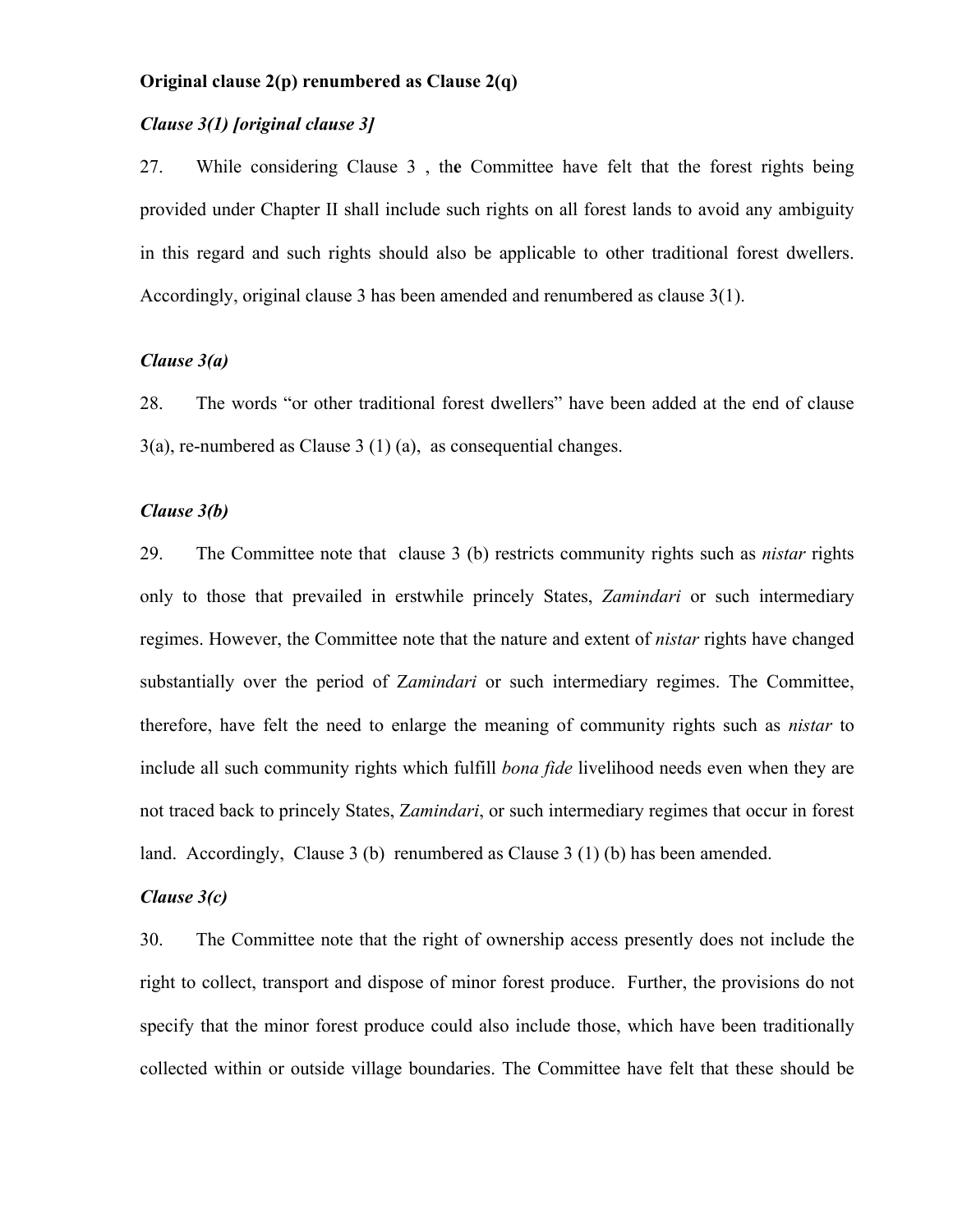included within the right of ownership access to minor forest produce. Accordingly, clause 3 (c ), renumbered as clause 3 (1) (c), has been amended.

## *Clause 3(d)*

31. While considering Clause 3(d), the Committee have felt that the other community rights of uses or entitlements should also include fish and other products of water bodies. To avoid ambiguity between the words settled and transhumant used in the provision, the Committee have felt that the word 'and' be substituted with 'or'. Accordingly, the Clause 3(d) as renumbered as clause 3 (1) (d) has been amended.

# *Clauses 3(1) (h) [original clause 3(h) and (i) clubbed as 3(h)]*

32. While considering Clause 3(h), the Committee have felt the need to expand the meaning of these rights to include all forest villages, old habitations and unsurveyed villages and other villages in forest, whether recorded, notified or not into revenue villages to make it more comprehensive and clear. Accordingly, clause 3(h) has been amended. In view of the amendment made to clause  $3(h)$ , the Committee have decided that clause  $3(i)$  is redundant and be omitted. Accordingly*,* the clause 3(i) has been omitted.

# *Clause 3(1) (i)- [original clause 3(j) renumber as 3(i)]*

33. The Committee note that the right regarding community forest resource does not include the right and authority for the community to use in the present provision. The Committee have also felt that to prevent exploitation of forest dwellers their rights shall *inter alia* include right to all produce and benefits such as timber, minerals, environmental and cultural services. The Committee, therefore, decided to amend the clause accordingly. The original clause  $3(i)$  has been amended and renumbered as clause  $3(1)(i)$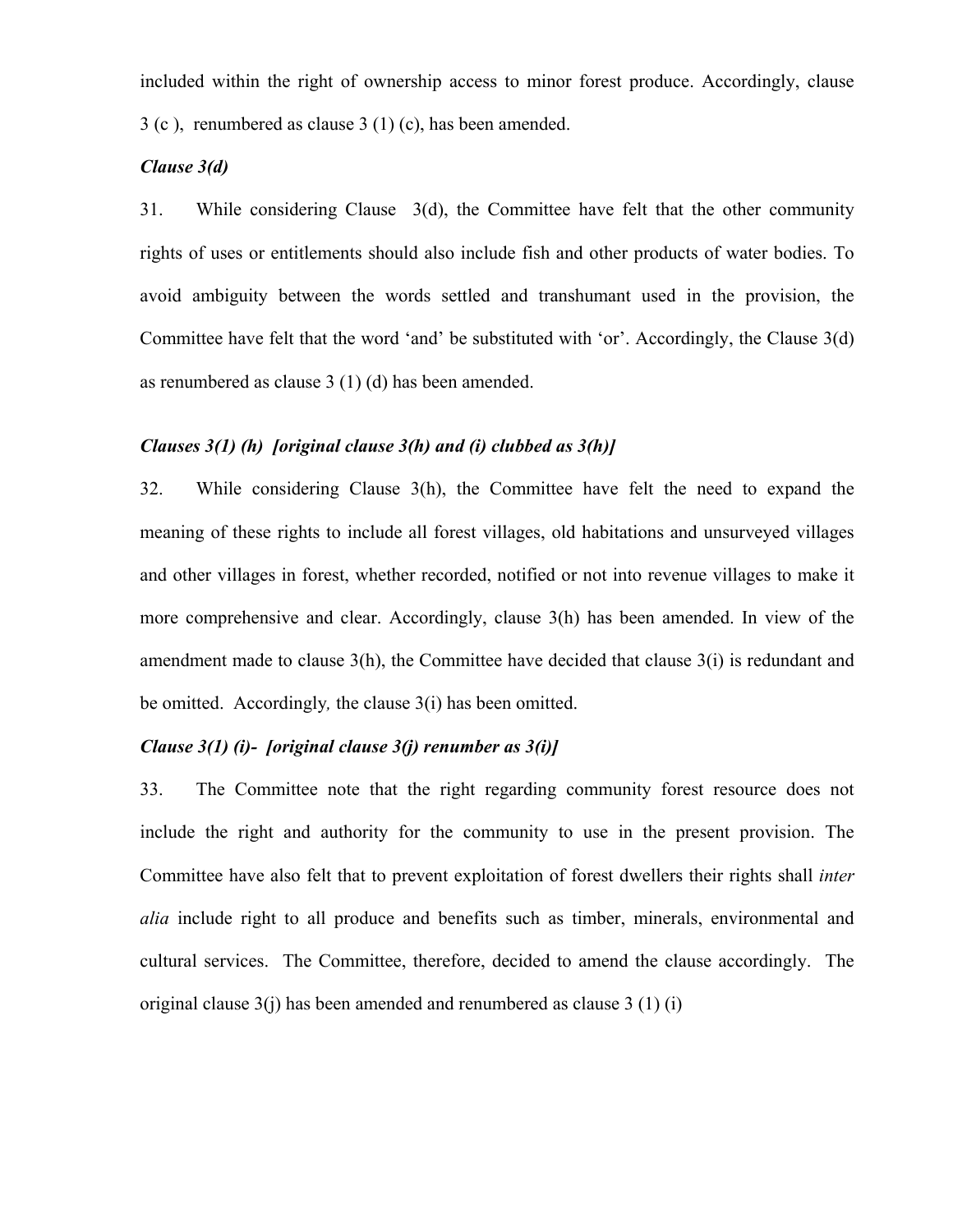# *Clause 3(1) (j)- [original clause 3(k)]*

34. The Committee have felt that for the words "law of any State" the words "law of the concerned tribes of any State" may be substituted to avoid any ambiguity in interpretation of the customary law. Accordingly, the original clause  $3(k)$  has been amended and renumbered as  $3(j)$ .

## *New clause 3 (1) (k)*

35. The Committee also feel that forest dwelling community should be protected against the forces of exploitation as well as restrictions related to the use of genetic material by entities such as pharmaceutical companies. The Committee are of the opinion that such protection has not been adequately given under the Biological Diversity Act, 2002. The Committee, therefore, feel that it is necessary to ensure such protection through the provisions of this Act also. The Committee have, therefore, decided to incorporate suitable provisions in this regard. Accordingly a new clause 3 (1) (k) has been provided.

## *New Clause 3(1) (m)*

36. The Committee have felt that displacement is one of the most severe threats to the livelihood and dignity of forest dwelling communities. Displacement and eviction have been taking place across the country without the settlement of rights and mostly without the provisions of rehabilitation. The Committee have felt that there should be provisions in the Bill to recognize the rights of such displaced people. The Committee feel that the people so displaced should have the right to *in situ* rehabilitation and alternative land. The Committee have, therefore, decided to incorporate suitable provisions in this regard. Accordingly, a new clause 3(1) (m) has been provided.

#### *New Clause 3(2)*

37. The Committee have felt that any other traditional right should also include the right to the lands occupied by the families of forest dwelling Scheduled Tribes and other traditional forest dwellers earlier or leased to them by the Forest Departments and taken away subsequently by the Forest Department or other agencies for plantation or any other like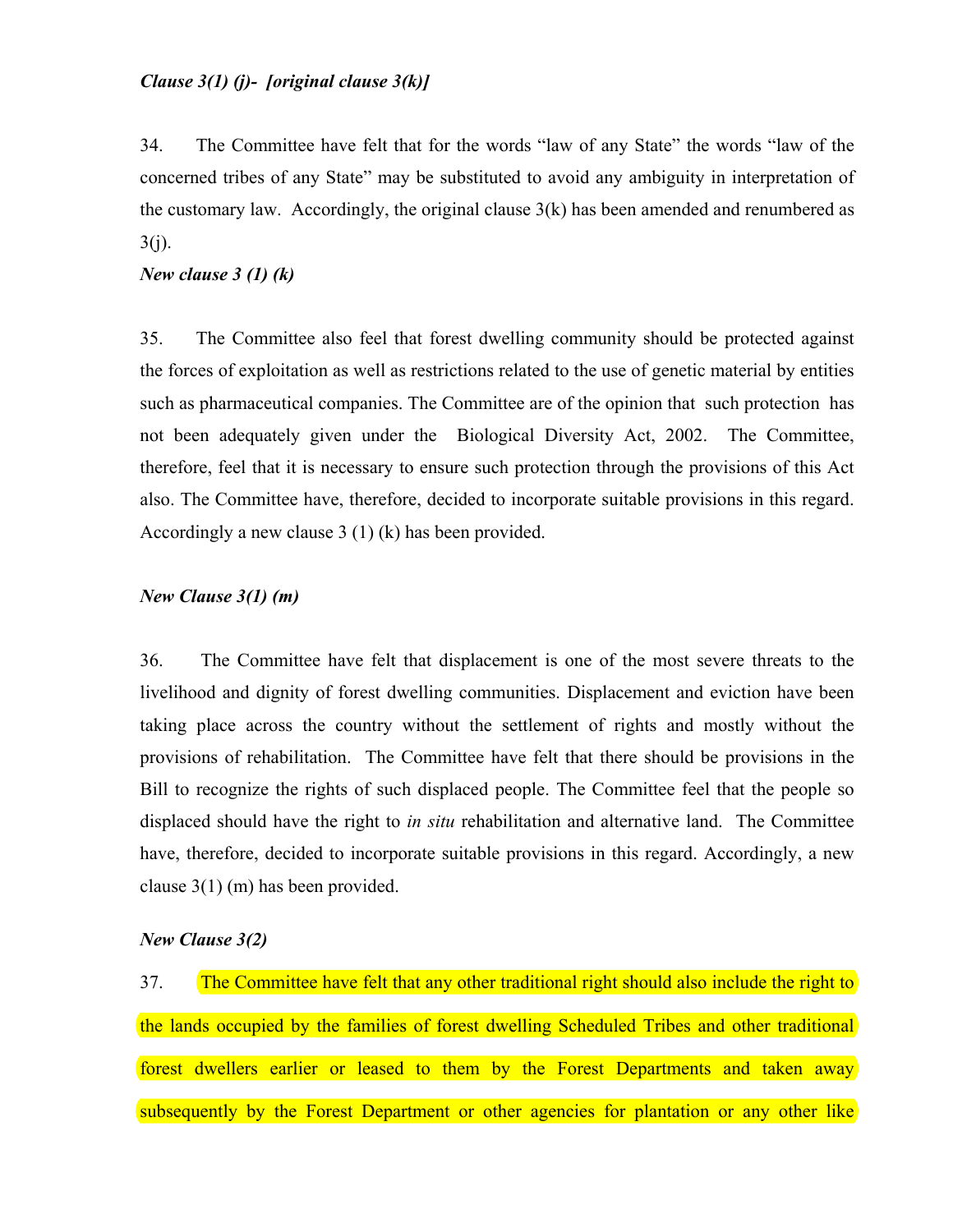purposes. The Committee decided to incorporate suitable provisions. Accordingly, a new clause 3(2) has been provided.

# *New clauses 3(3), 3(4) and 3(5)*

38. The Committee have also felt that there should be provisions for developmental requirements of food, fibre, education, health, communication and facilities like schools, hospital, roads etc. by way of diversion of forest land which may involve felling of trees not exceeding seventy five trees per project. The Committee have felt that the diversion of forest land for the developmental projects should be allowed only when the requirement of land for such purposes is less than one hectare in each case and the clearance of the development project is recommended by the Gram Sabha. The Committee have also felt that in the case of traditional right, the female members of the Scheduled Tribes shall have equal rights vested with special provision for female headed households and widows. The Committee decided to incorporate suitable provisions in the Bill. Accordingly, new clauses 3(3), 3(4) and 3(5) have been provided.

## *Clause 4 (1) and (2) [original clause 4(1)]*

39. While considering this Clause, the Committee noted that granting of right on provisional basis with provision of relocation with due compensation were not backed by any safeguards. The Committee note that the process of relocation in the context of Project Tiger during the last 30 years has been unsatisfactory. The Committee also note that State Governments have also expressed their difficulty to undertake proper relocation and rehabilitation due to lack of funds. The definition of "Core Areas" being an administrative matter, the Committee decided earlier that it might be replaced with a more comprehensive definition of 'Critical Wildlife Habitat' with adequate safeguards. The Committee have felt that for the purpose of creating inviolate areas for wildlife conservation, the rights recognized under this Act in 'critical wildlife habitat' may be modified and settled without any prejudice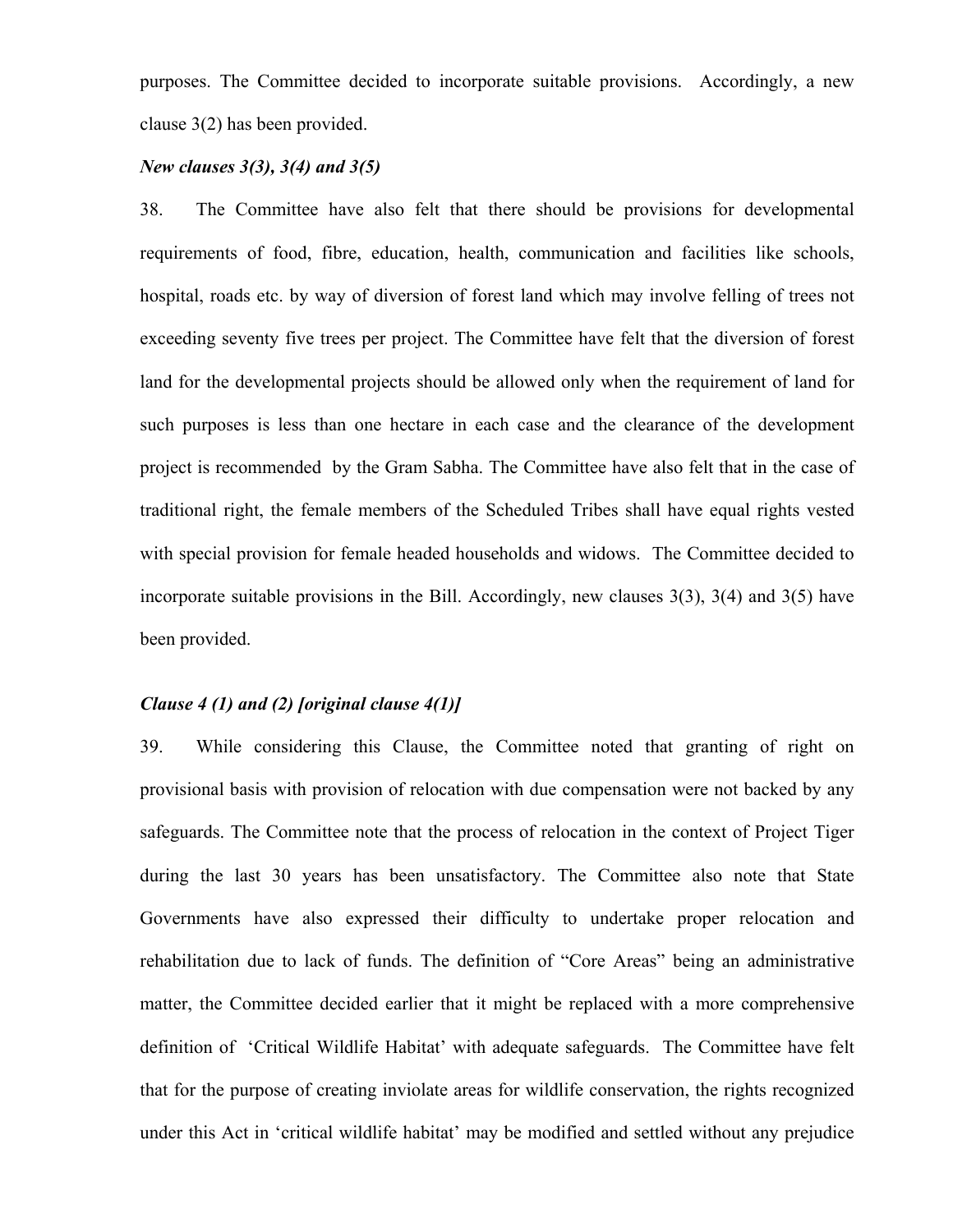to the rights and settlement of forest right holders. Such modifications shall be subject to conditions like the completion of process of recognition and vesting of rights as specified in the Act, and consent of all right holders and in consultation with independent ecological and social scientists familiar with the area after considering and exhausting the option of coexistence, in preparation of advance resettlement or alternative package and consent of the Gram Sabha and concerned individual to such package. The Committee have also felt that no such settlement should take place until all facilities and land allocation at the resettlement location are complete as per promised package. They should have rights to return to original habitat if not satisfied with rehabilitation. The Committee have decided to incorporate suitable provision in this regard in the Act. The Committee have also felt the need of the amendment of the chapter heading and desired that it be read as "Recognition, restoration and vesting of forest rights and related matters". Accordingly, the original clause 4(1) alongwith its two provisos have been substituted with new clauses  $4(1)(a)$  and  $(b)$  and  $4(2)(a)$  to (f) alongwith two provisos.

#### *Clause 4(3) (original Clause 4 (2)*

40. The Committee note that the cut off date i.e. 25 October, 1980 provided in the Bill for recognition of rights has no legal sanctity except that it is the date of the commencement of the Forest (Conservation) Act, 1980. Such a cut off date in the distant past will take away the right of many people who have migrated or been displaced or shifted from their original location during this period. Furthermore, it will make it very difficult for the forest dwellers to prove and establish their claims for rights. The Committee also note that during this period, 10 lakh hectares of forest land have been diverted for non-forest use for mines, industry and development projects. As such the present cut off date will lead to eviction and denial of right to millions of forest dwellers who depend on forest and forest land for their *bona fide* livelihood. The Committee have felt that such a cut off date will go against the very spirit and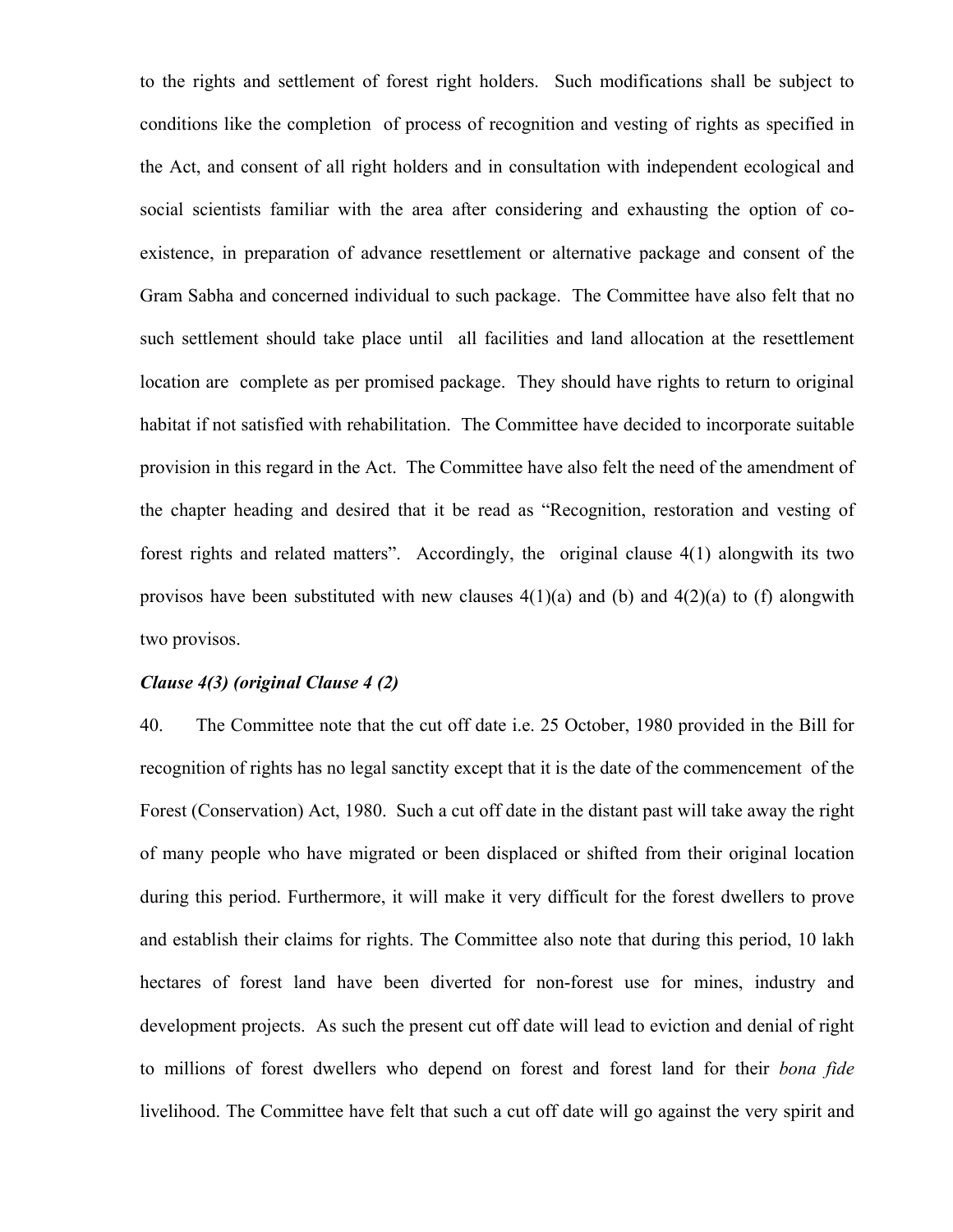object of the Bill as it seeks to undo historic injustice towards forest dwelling Scheduled Tribes and other traditional forest dwellers. To overcome the abovesaid problems, the Committee decided to change the cut off date to the 13 December, 2005 i.e. the date of introduction of the Bill in Lok Sabha. Accordingly, the original clause 4(2) has been amended and renumbered as clause 4(3).

# *Clause 4(4) [(original clause 4(3)]*

41. The Committee have felt that the meaning of original Clause 4(3) may be expanded to include the provisions mentioned in original clause  $4(5)(ii)$  and also to include that "in the absence of a direct heir, the heritable right shall pass on to the next of the kin" to make it amply clear and comprehensive. Accordingly, original Clause 4(3) renumbered as clause 4(4) has been amended . Clause  $4(5)(ii)$  has been merged accordingly.

# *Clause 4(5) (original clause 4(4)*

42. While considering this Clause, the Committee have taken the view that the procedure for eviction of ineligible forest dwellers from forest land shall not be left to the rules to be prescribed. The Committee have desired that such eviction shall not take place till recognition and verification process is completed. Accordingly, the words "in such manner as may be prescribed" have been deleted and the clause has been amended and renumbered as clause 4(5).

# *Clause 4(6) [(original clause 4(5)(i)]*

43. While considering this Clause, the Committee have felt that there should not be any ceiling of 2.5 hectares as provided in the Clause. The Committee feel that the ceiling is not justified because ceiling assumes that everyone is engaged in individual settled cultivation whereas in tribal areas there is wide diversity of land use system. Further, the ceiling also does not take into account the quality and productivity of land. The Committee also note that the provisions of the Bill do not provide for distribution of the land but only provide for recognition of rights on as is where is basis. It may be pertinent to mention here that there are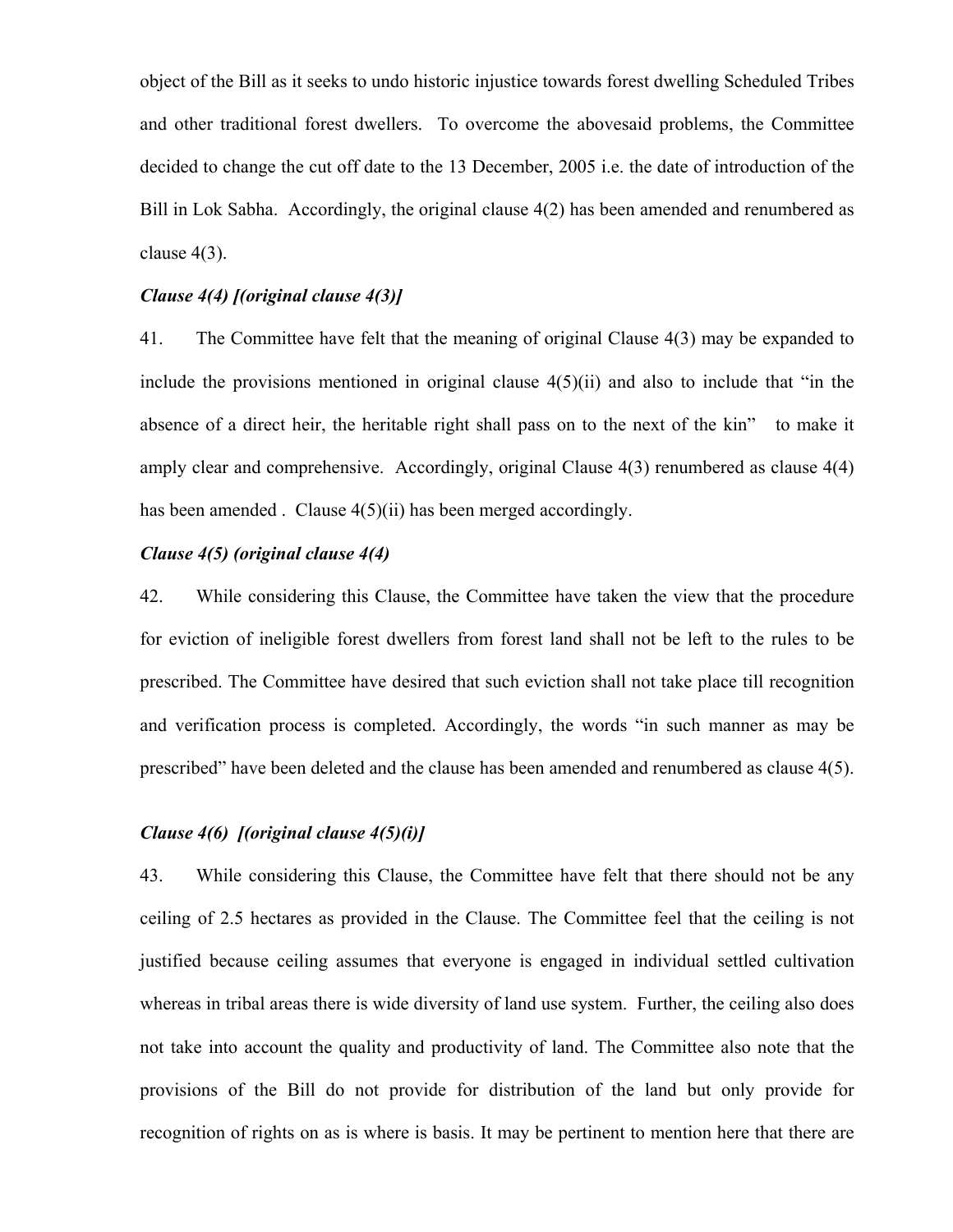no proper estimates with the Government to show exactly how much forest land will be involved in regularisation of rights of forest dwellers. According to the information made available by the Ministry of Environment and Forests, the total area under encroachment as per the information received from States/Union Territories, including pre 1980 eligible and post 1980 encroachment is 1.343 mha which is just 1.73% of the 77.47 mha of the recorded forest area of the country. In view of this, the Committee have felt that the ceiling of 2.5 hectares be removed and it be restricted to the area under actual occupation of an individual or family or community and delete the words 'per nuclear family of a forest dwelling Scheduled Tribe'. Accordingly, the original Clause 4(5)(i) has been amended and renumbered as 4(6).

# *Clause 4(7) [(original clause 4(6) and 4(6))(i)]*

44. The Committee have decided to club sub-clause 4(6)(i) with Clause 4(6) without any modification. Accordingly the Clause 4(6) has been amended and renumbered as clause 4(7).

## *Clause 4(6)(ii)(original clause)*

45. The Committee have felt that the responsibility and authority cast upon forest dwelling Scheduled Tribes in regard to protection, conservation and regeneration of adjoining forests shall be omitted. Accordingly, the Clause 4(6)(ii) has been omitted.

# *Original Clause 4 (7)*

46. The Committee feel that since the Gram Sabha has been decided to be vested with all the authority under clause 7 for deciding any dispute in relation to any forest right recognized and vested under this Act , the provisions of existing clause 4(7) are considered to be redundant . The Committee, therefore, decided to omit existing clause 4(7). Accordingly, original Clause 4(7) has been omitted.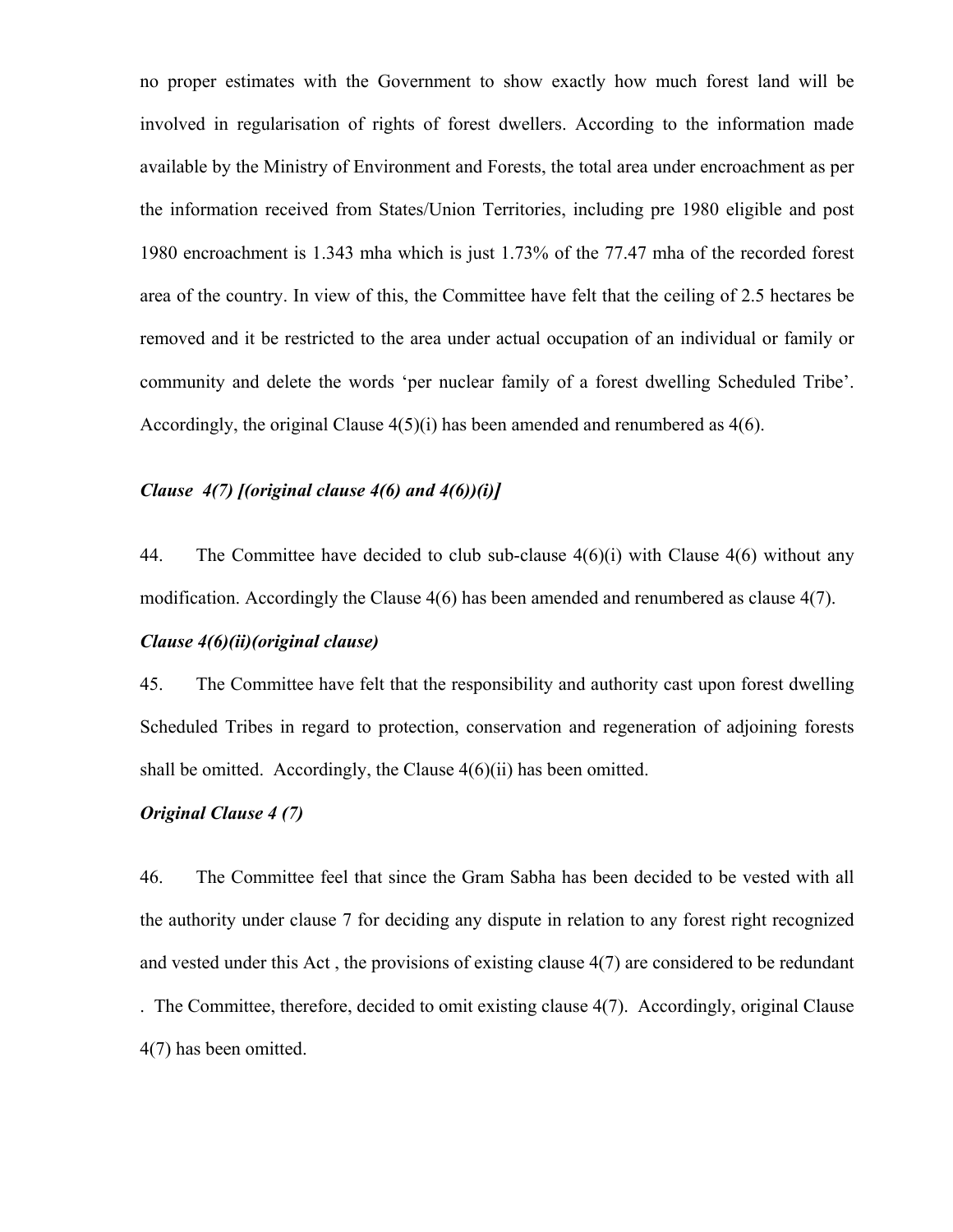#### *New Clause 4(8)*

47. In regard to the claims of rights under clause  $3(e)$ , the Committee have taken the view that communities that partially or fully practise shifting cultivation shall have full decision making powers over land use on any land within the jurisdiction of traditional boundaries or range of that community. Accordingly a new clause 4(8) has been provided.

# *Clause 4(9)[(Original 4 (8)]*

48. While considering this Clause the Committee have felt that the forest rights conferred shall be free from encumbrances such as procedural requirements under the Forest (Conservation) Act, 1980 and the 'requirement of paying the net present value and compensatory afforestation for diversion of forest land' "except those specified in this Act'. Accordingly, original Clause 4(8) has been amended and renumbered as clause 4(9).

### *New Clause 4(10)*

49. The Committee have felt the need for insertion of a new clause 4(10) to provide that the forest rights shall include the right of land to the forest dwelling Scheduled Tribes and other traditional forest dwellers who can establish that they were displaced from their place of dwelling and cultivation without land compensation due to State development interventions, and where the land has not been used for the purpose for which it was acquired within a period of five years. Accordingly, a new sub clause 4(10) has been inserted.

#### *Clause 5*

50. While considering this Clause, the Committee have noted that the provisions of the Clause had put certain duties on the holder of the forest rights to protect forest, wildlife, biodiversity, etc. and also to prevent any activity in violation of the provisions of the Wildlife (Protection) Act, 1972 and the Forest (Conservation) Act, 1980, etc. The Committee have,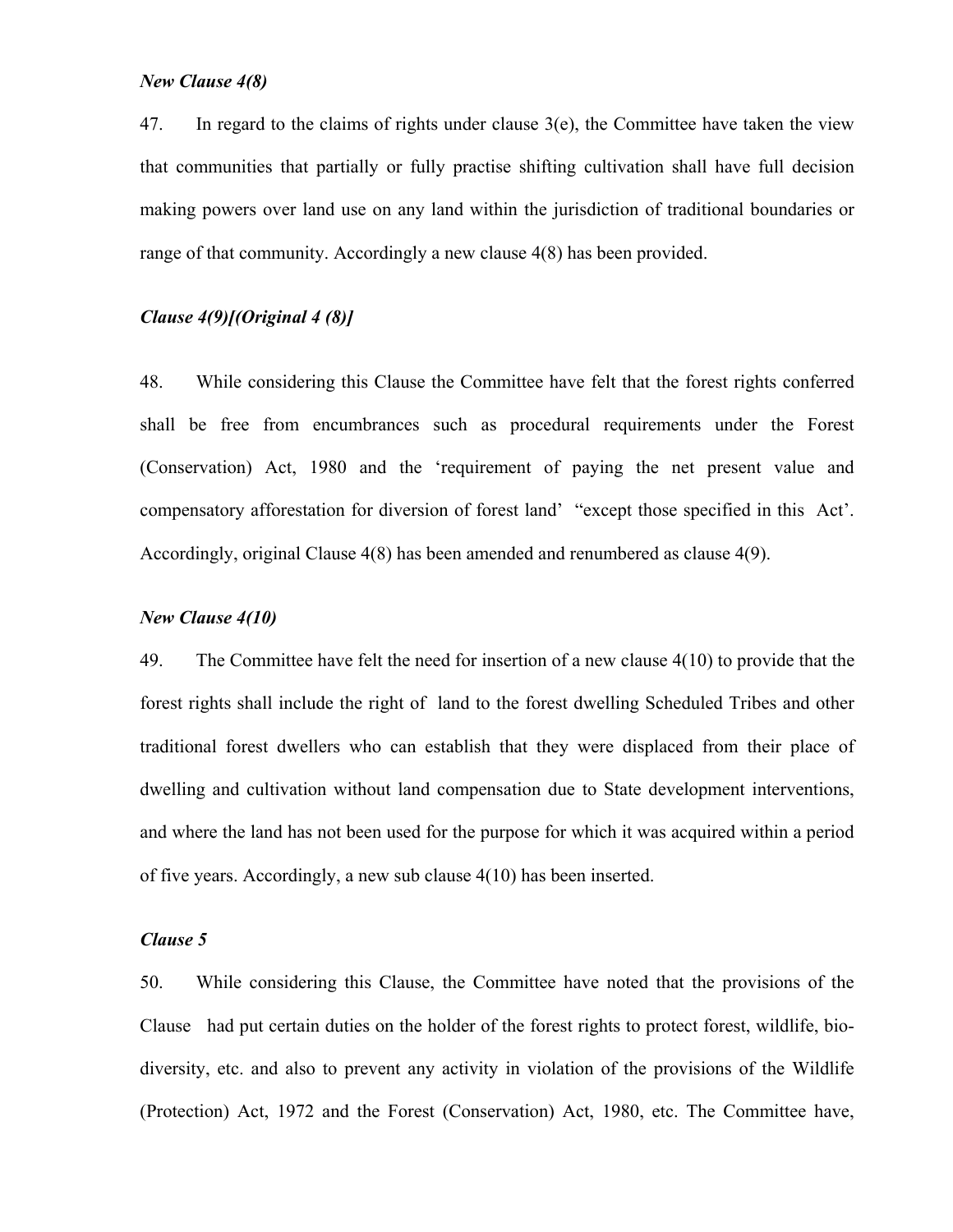however, felt that this authority should be entrusted to the Gram Sabha and village level institution. The Government should also have the duties to protect the rights of the forest dwellers and prevent their exploitation, and compensate etc. adequately in the case of displacement.. The Committee have also decided that in areas where the Sixth Schedule of the Constitution is applicable, its provisions regarding land acquisition shall prevail over this Act. The Committee have also felt that the forest dwellers should not be denied any benefit arising out of any explorations, exploitations and use of natural resources and the Government should provide adequate compensation for any damages caused by such activities. In view of this, the Committee have decided that for the existing clause 5, suitable provisions in this regard be substituted. Accordingly, original clause  $5(a)$  to (e) has been substituted with new clauses  $5(1)(a)$  to (e) and  $5(2),(3)$ , (4)and (5) alongwith a proviso.

#### *Clause 6*

51. The Committee have felt that the Gram Sabha should be made the primary authority for determination and recognition of rights because it is completely public and open forum, where any decision has to be made openly and can be challenged. The scope of corruption in such forum is reduced. The Gram Sabha also brings together the persons who have the most direct knowledge of the ground situation. Any right holder aggrieved by the decision of Gram Sabha should make an application to Sub Divisional Level Committee within 60 days from the date of Gram Sabha resolution. Sub Divisional Level Committee shall make recommendation of advisory nature on such application within 60 days to the Gram Sabha. The Gram Sabha will consider and decide on the recommendation of the Sub Divisional Level Committee within 90 days. The potential rightholder aggrieved by the Gram Sabha decision based on the recommendation of Sub Divisional Level Committee may appeal to the District Level Committee within 60 days from the decision of the Gram Sabha. The District Level Committee shall consider and dispose of the petition with the safeguard for giving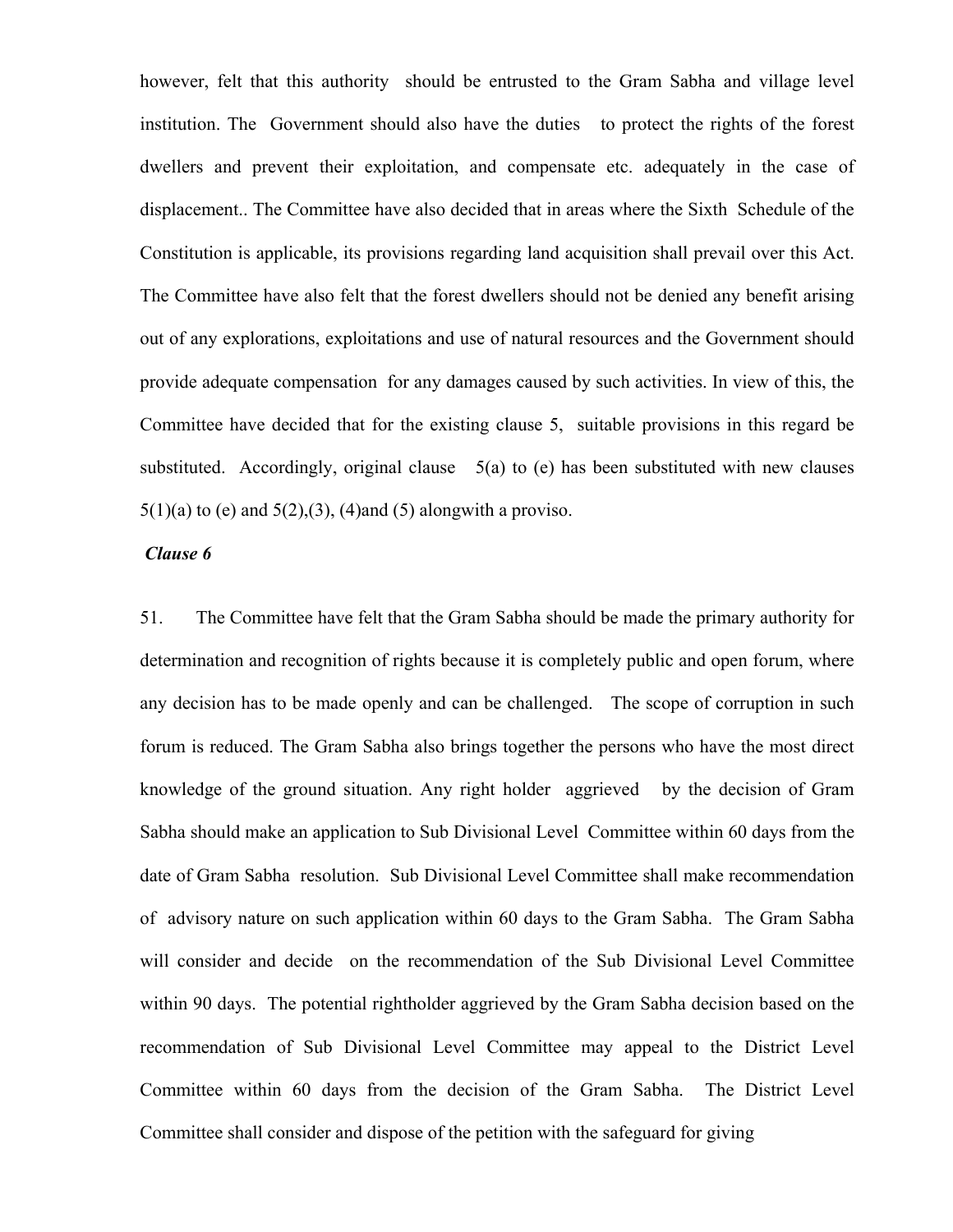opportunity of hearing the aggrieved person. The Sub Divisional Level Committee and District Level Committee and State Level Monitoring Committee shall have atleast one half of its members from the Forest Dwelling Scheduled Tribes with the provision for inclusion of elected representatives and disadvantaged communities on the Committees. At least one-third of the non official members on these Committees shall be women. These Committees will be headed by the officials from the Revenue Department.

52. The Committee felt that the functions of and procedures to be followed by these committees should be laid down in the Act and not left to the rules alone to be prescribed. The Committee also felt that a provision should also be made for defining the boundaries of shared customary Forest area or to resolve disputes, if any, between two or more Gram Sabhas and the role of Sub Divisional Level Committee in resolution of such dispute within a specified time period. The detailed criteria which should be accepted as evidence in support of the claim to a right under this Act should also be laid down in the provisions to avoid any ambiguity and misinterpretation on this account. Accordingly original Clause 6 (1) to (9) has been substituted with new provision under Clause 6 (1) to (12).

### *Clause 7 (original)*

53. The Committee note that object of the legislation is to recognize and vest traditional rights in forest dwellers to correct the historical injustice done to them. Hence, the penal provisions of fine and suspension of forest rights for violation of any provisions of this Act etc. were regarded by the Committee as too harsh and inappropriate. The Committee have felt that such penal provisions may enable the authorities to book the forest dwellers for alleged violation, causing them avoidable harassment. The Committee have, therefore, decided that these provisions be omitted. Accordingly, Clause 7 has been omitted.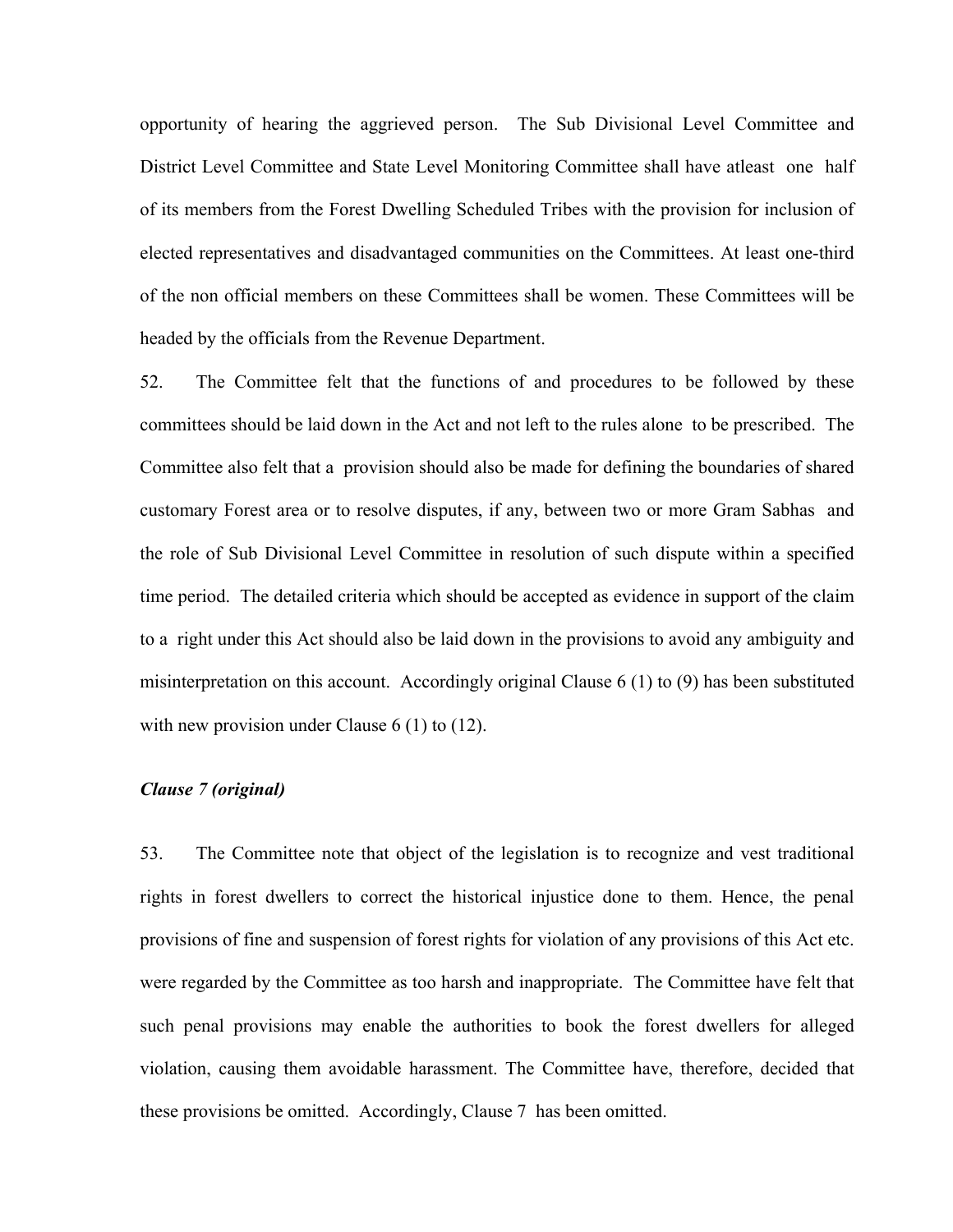#### *New clause 7*

54. The Committee have felt that the Gram Sabha may at any time constitute one or more committees or other institutions consisting solely of members of that Gram Sabha with representation of women to consider matters that fall within the purview of the Gram Sabha under this Act and recommend a course of action to the Gram Sabha provided that the powers of such committees or institutions shall be purely advisory in nature. Accordingly, a new clause 7 after existing clause 6 alongwith a proviso has been provided.

## *New Clause 8*

55. The Committee have noted that as per the guidelines issued in 1990 by the Ministry of Environment and Forests the "State Governments/Union Territory Administrations may provide alternative economic base" to persons whose occupation was found to be ineligible for regularization. To ensure livelihood for poor, the objective of the Government is to ensure that the eviction of people is discontinued. However, due to the cut off date and process failure many non Scheduled Tribe forest dependent people might be declared ineligible under the law. The Committee have felt that all such people should be distinguished from those who have entered the forest for commercial purposes or by taking over tribal land and all such people should be considered for *in situ* rehabilitation in the proximity of forests and allowed access for livelihood by way of employment in afforestation or in other forest based activities. The Committee have, therefore, felt that a provision to this effect should be made in the Bill. Accordingly, a new clause 8, after new clause 7 has been inserted.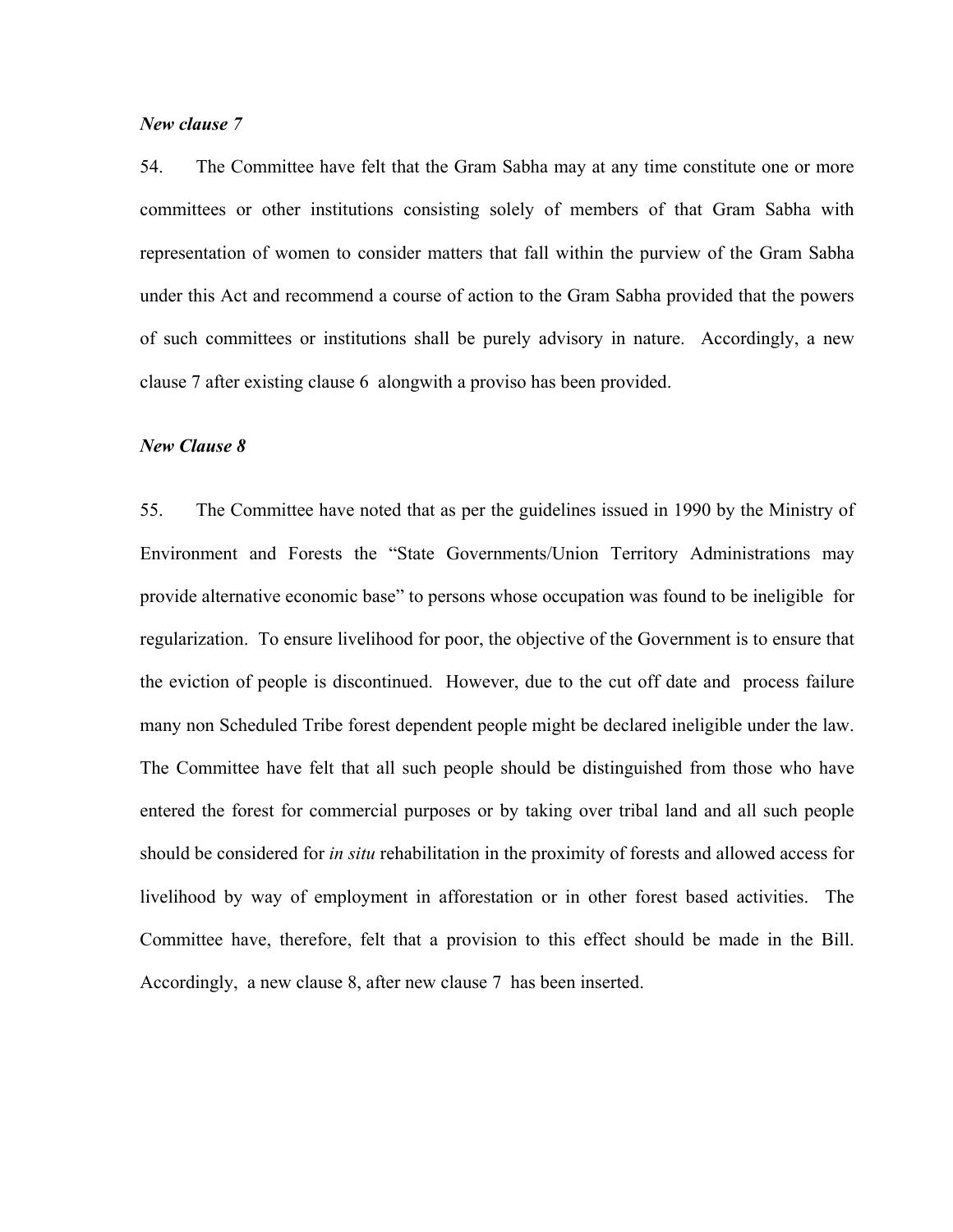#### *Original clauses 8,9,10,11 and 12 renumbered as 9,10,11,12 and 13*

# *New Clause 14 (original clause 13)*

56. The Committee have felt that the directions to be issued by the Central Government under this Act shall be consistent with the provisions of this law and shall not result in curtailing or abrogating any of the rights recognized under this Act. The Committee, therefore, decided to make suitable provision. Accordingly, proviso has been added under clause 14.

# *Clause 15 [original clause 14]*

57. The Committee have felt that it is necessary that the provisions of this Act should have overriding effect if the provisions of any other law for the time being in force or any decree, judgement, award or order of any court are in contravention to the provisions of this Act, the provisions of this Act shall prevail. Accordingly, original clause 14 has been renumbered as clause 15 and has been amended.

#### *Clause 16 [original clause 15]*

58. While considering this Clause, the Committee have taken the view that the rules to be made under this Clause should be subject to previous publication to ascertain opinion of the interested and affected parties, before their final publication in the Gazette. The Committee are also of the opinion that the matters relating to prescription of rules to determine the manner in which forest rights may be exercised under sub-section (1) of section 4 and the procedure for and the manner of recognition and verification of forest rights under sub-section (4) of Section 4 may be deleted. Clause 16 has been redrafted on the lines of the enabling provisions in the Bill. Accordingly Clause 16 has been amended.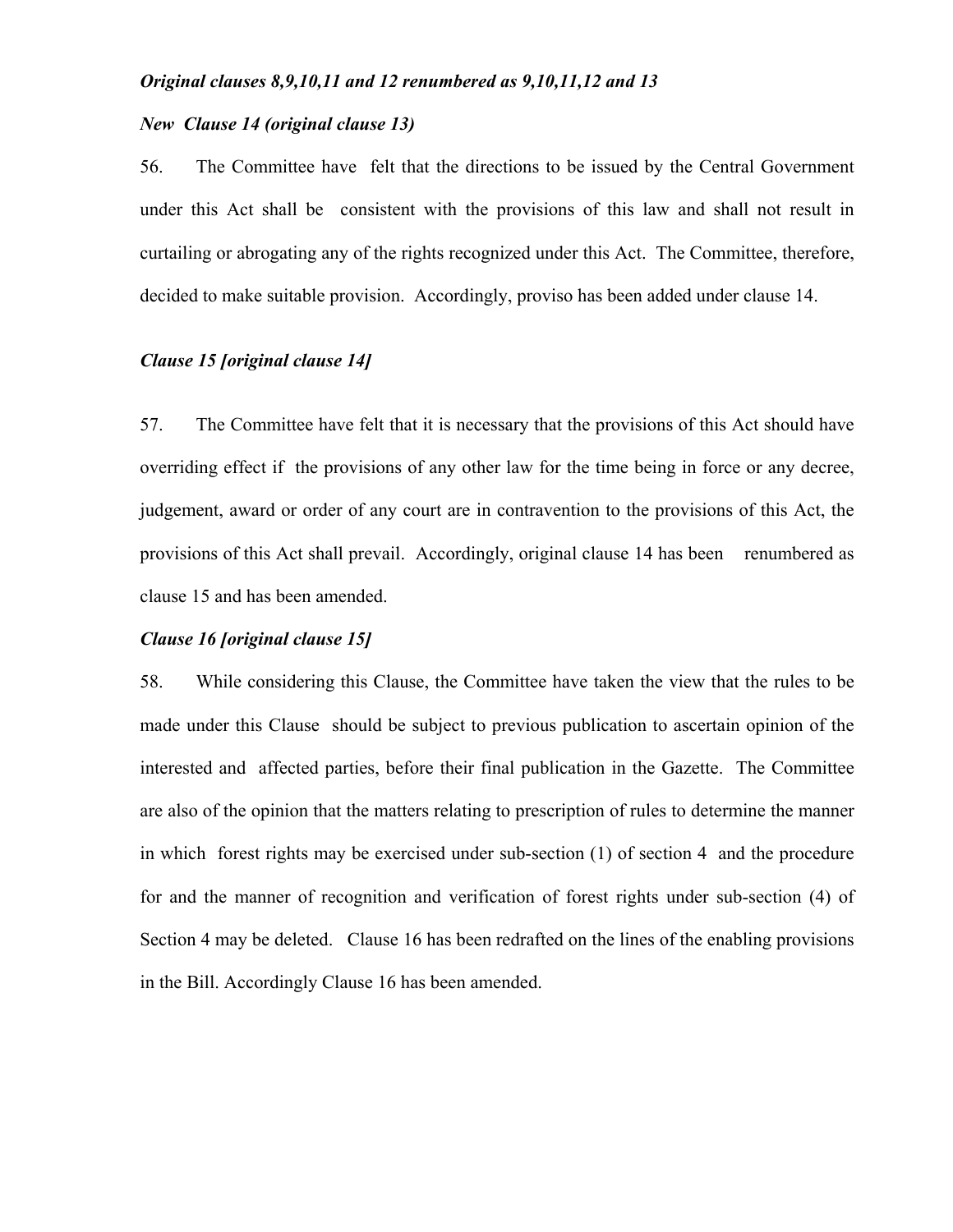59. The Committee have also decided that consequential amendments in the Long Title of the Bill, Preamble and Short Title, Enacting Formula be made suitably. Accordingly the requisite amendments have been made.

#### *General Recommendations*

#### *Placing of the Bill after its enactment in the Ninth Schedule to the Constitution*

60. The Committee have noted that the Bill is an urgent measure intended to address a historical injustice done to a large section of some of the weakest and most marginal communities of our society and in particular the Scheduled Tribes. The Committee have also noted that the courts have passed a number of orders in the light of guidelines issued by the Ministry of Environment and Forests including stay on regularisation of land title and preventing the process of recognition of rights from being completed. At this stage any further delay on the ground of litigation will lead to further injustice to the Scheduled Tribes and other traditional forest dwellers and will result in mass eviction. Since this law is directly intended to fulfill the constitutional mandate under the Directive Principles stated in Article 39(a), 39(b) and 46 of the Constitution and the States mandate under Article 48A, it deserves protection available through Article 31B. The Committee strongly recommend that the Bill after its enactment may be placed in the Ninth Schedule to the Constitution with a view to ensuring smooth and speedy implementation of the provisions of this law.

# *Setting up of Forest Produce Prices Commission*

61. The Committee also recommend that the Government or Nodal Agency designated for the implementation of this Act should set up a 'Forest Produce Prices Commission' to fix a minimum support price for all the forest produce and regulate their prices across the country in order to protect forest dwelling scheduled tribes and other traditional forest dwellers from middlemen and traders.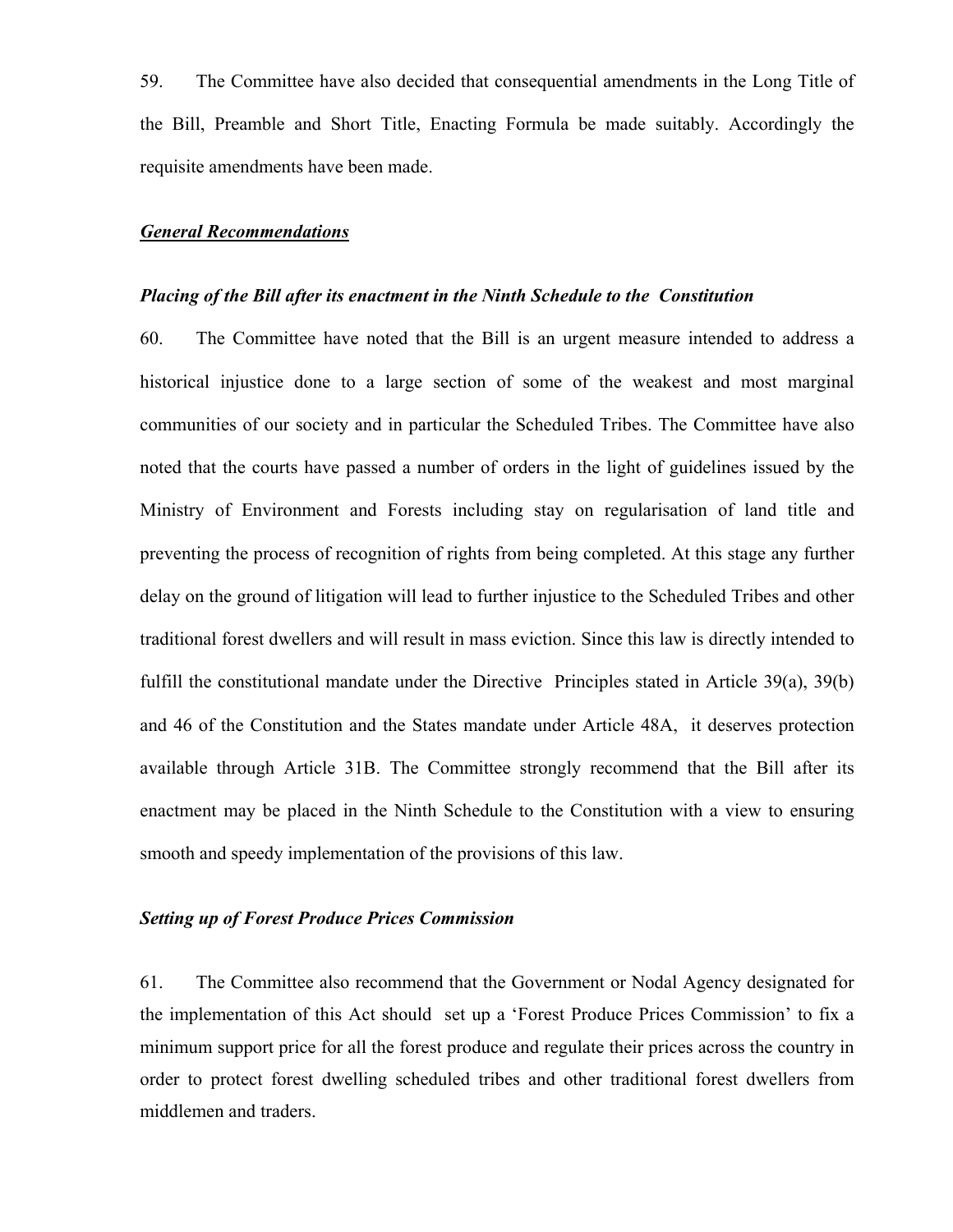#### *Rehabilitation Package*

62. The Committee are concerned to note that all forest land situated under non-Scheduled areas under this Act will still be open to land acquisition by the Government. Either all such non-Scheduled areas should also be put under the same blanket of protection from acquisition through a Constitutional amendment, or at least the following principles should be introduced in order to deal with the future proposals of acquisition or curtailment of such rights by the State:

- (i) Proposals for large development projects which involve the acquiring of any of the Forest Rights should be first subjected to a holistic appraisal as to the desirability and justifiability of the project. A process for the social appraisal of such projects should be in place, which is made legally binding, and should include the examination and scrutiny of intended "Public purpose". The possibility of achieving the same objective through alternatives that do not curtail, or minimize the curtailment of rights recognized under this Act should also be explored.
- (ii) While determining compensation, the replacement value at the operative market rates along with solatium of at least thirty-five percent must invariably be the basic principle. While determining compensation for the curtailment of other Forest Rights, too, the corresponding principle should be followed. For smooth and effective resettlement, the principle of geographical continuity, cultural homogeneity and ready adaptability must be accepted in choosing and planning resettlement units and sites. The Forest Rights such as those of collecting minor forest produce, common property resources should not be curtailed, but replaced. Loss of livelihood, lost opportunities, and lost common amenities such as access to a water body, or a road or troughs for cattle etc. should be compensated for. If housing or shelter is acquired, better housing, pre-approved by the project-affected persons, should be provided. If Forest Rights are acquired for large projects, there should be a prior legal agreement to give each affected right holder's family a job, free shares equivalent to fifteen percent of the land, the facility or the other entitlement that is acquired. The availability of sufficient trained persons from among the rights holders should be a pre-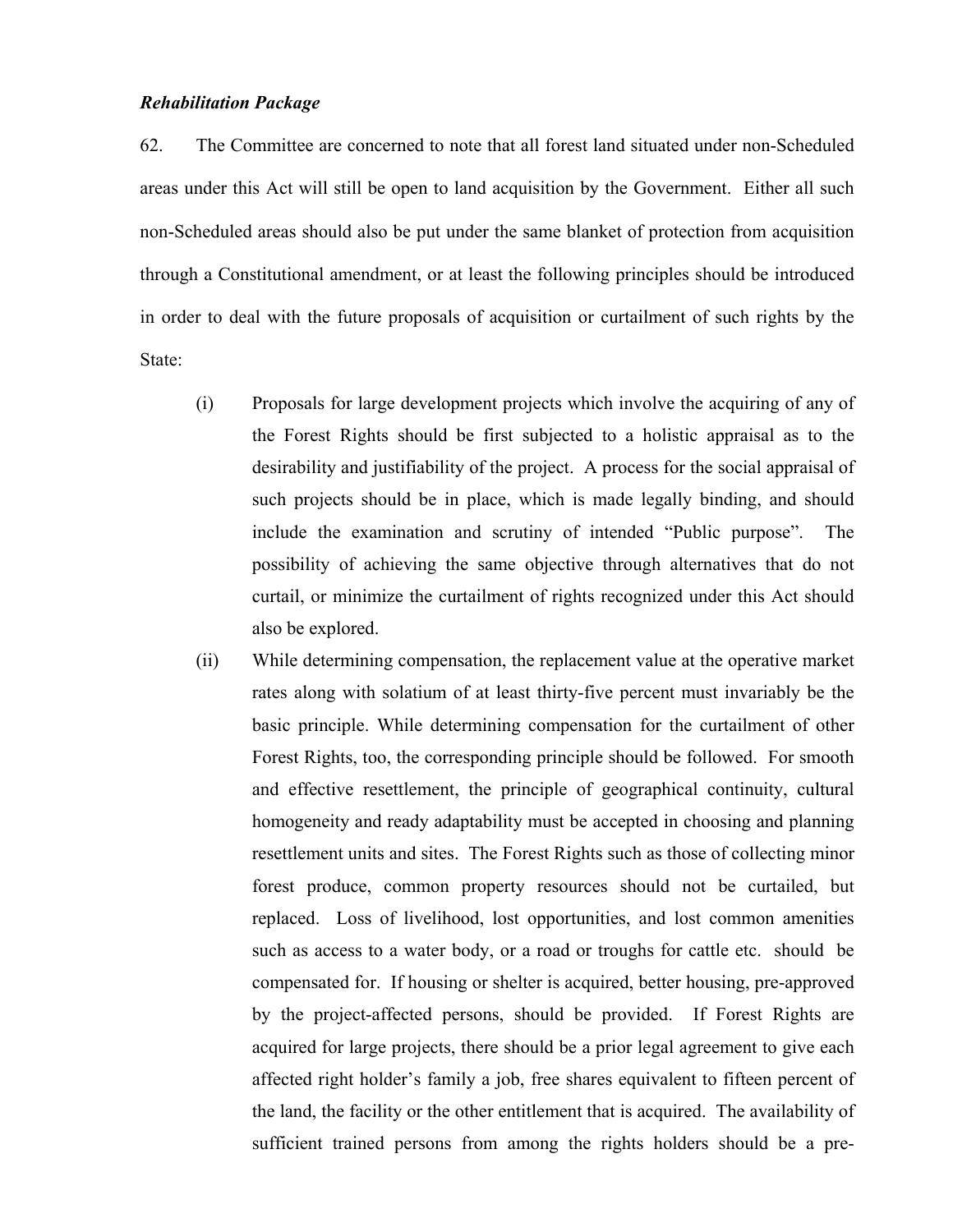condition for curtailment of rights. This means that the training should be provided by the proponent, but only for those who are willing to voluntarily take it up at an earlier stage. In cases where there are irrigation projects, an equal extent of newly irrigated land should be pre-condition of compensation. As far as land is concerned, it should be land-for-land at a location approved by the rights holders. Communities should be assured relocation as an organic whole and not fragmented in the process of relocation, especially in the case of Scheduled Tribes. Specific benefits arising from certain projects such as power or water for irrigation should be first made available free of cost to the rights holders whose right will be curtailed for such projects. Only if such conditions can be legally assured and approved in advance, and provided at least two years before actual relocation, should any sort of curtailment of Forest Rights be considered.

- (iii) Wherever the people are not willing to shift, it must be assumed that the fault is either in the package being offered, the progress of implementation, or in the approach to the communities.
- (iv) The first policy option should be an option that would save forest dwelling Scheduled Tribes and other traditional forest dwellers from displacement and alienate them from their lands and livelihood. The next preference should be a technology and project with minimum displacement, which should be accepted even if the costs are greater and the benefits are less than the greater displacement option.
- (v) All forest dwelling Scheduled Tribes and other traditional forest dwellers must be rehabilitated strictly in compliance with ILO 107 Convention, and in strict compliance with the policy of "prior informed consent"
- 63. The Joint Committee recommend that the Bill, as amended, be passed.

 **V.KISHORE CHANDRA S. DEO, Chairman**  New Delhi **Joint Committee on the Scheduled Tribes (Recognition of Forest Rights) Bill, 2005.**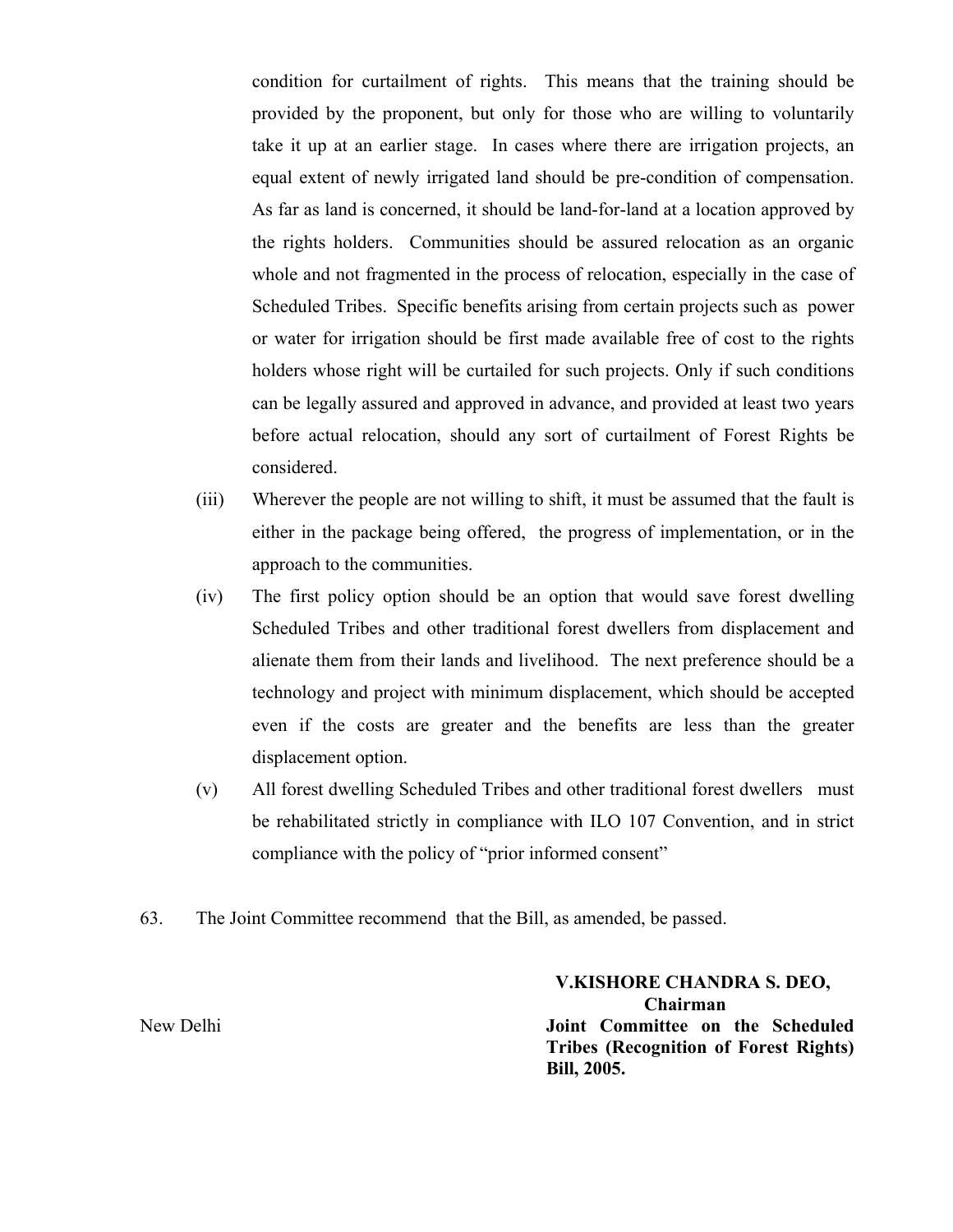# **THE SCHEDULED TRIBES (RECOGNITION OF FOREST RIGHTS) BILL, 2005 AS REPORTED BY THE JOINT COMMITTEE**

**No. 158-B of 2005** 

# THE SCHEDULED TRIBES AND OTHER TRADITIONAL FOREST DWELLERS (RECOGNITION OF FOREST RIGHTS) BILL, 2006

*[Words underlined indicate the amendments suggested by the Joint Committee and asterisks indicate omissions]* 

A

#### BILL

to recognise and vest the forest rights and occupation in forest land in forest *dwelling Scheduled Tribes and other traditional forest dwellers who have been residing in such forests for generations but whose rights could not be recorded; to provide for a framework for recording the forest rights so vested and the nature of evidence required for such recognition and vesting in respect of forest land.*

**WHEREAS the recognised rights of the forest dwelling Scheduled Tribes and other traditional forest dwellers include the responsibilities and authority for sustainable use, conservation of biodiversity and maintenance of ecological balance and thereby strengthening the conservation regime of the forests while ensuring livelihood and food security of the forest dwelling Scheduled Tribes and other traditional forest dwellers;** 

**AND WHEREAS the forest rights on ancestral lands and their habitat were not adequately recognised in the consolidation of State forests during the colonial period as well as in independent India resulting in historical injustice to the forest dwelling Scheduled Tribes and other traditional forest dwellers who are integral to the very survival and sustainability of the forest ecosystems;** 

 **AND WHEREAS it has become necessary to address the long standing insecurity of tenurial and access rights of forest dwelling Scheduled Tribes and other traditional forest dwellers including those who were forced to relocate their dwelling due to state development interventions.** 

BE it enacted by Parliament in the Fifty-seventh Year of the Republic of India as follows:–

#### CHAPTER I

#### PRELIMINARY

**1.** (*1*) This Act may be called the Scheduled Tribes and Other Traditional Forest Dwellers (Recognition of Forest Rights) Act, 2006. Short title and commencement.

(*2*) It extends to the whole of India except the State of Jammu and Kashmir.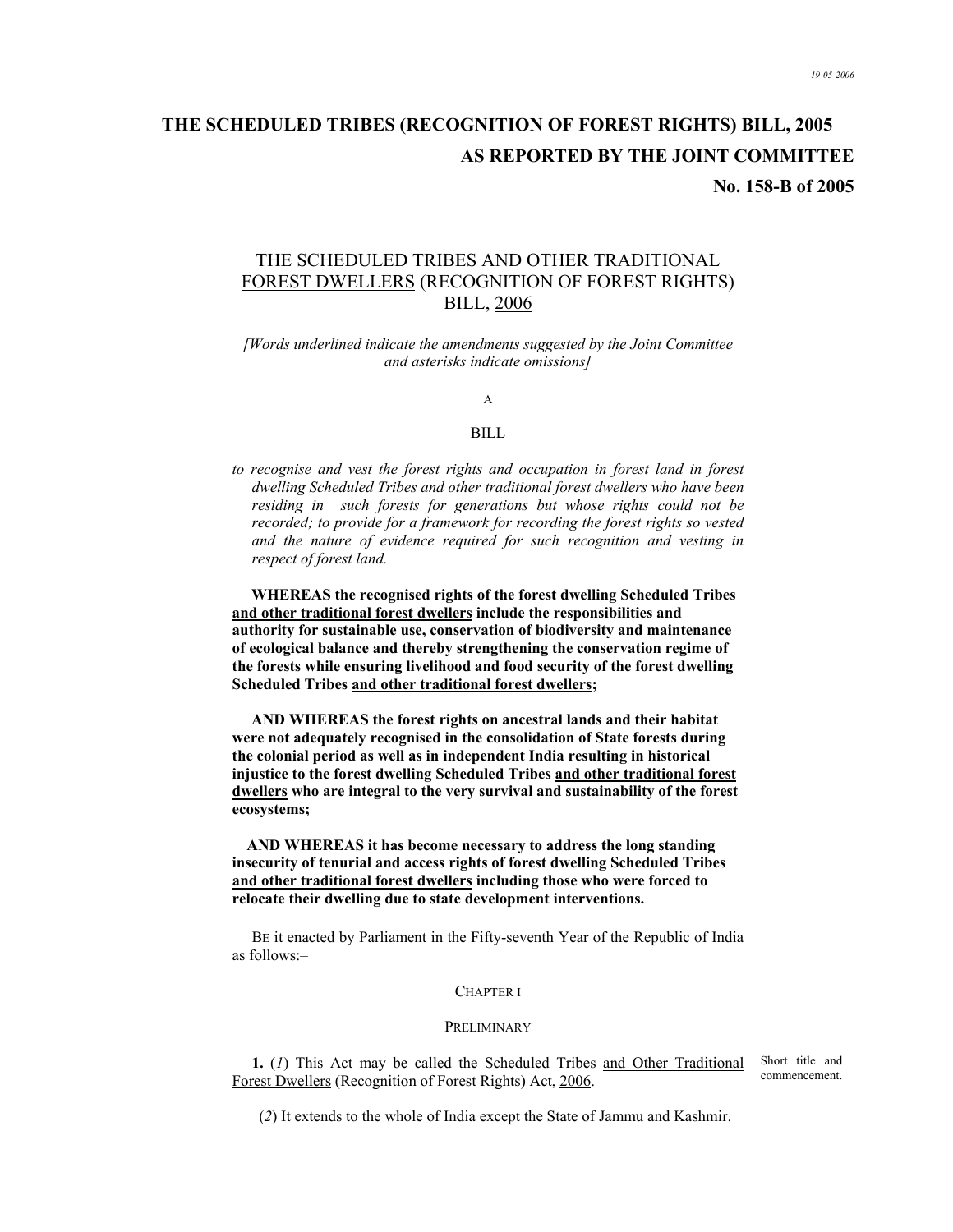(*3*) It shall come into force on such date as the Central Government may, by notification in the Official Gazette, appoint.

Definitions. **2.** In this Act, unless the context otherwise requires,–

| *** | *** | *** | *** |
|-----|-----|-----|-----|
| *** | *** | *** | *** |

(*a*) "community forest resource " means customary common forest land within the traditional or customary boundaries of the village, or seasonal use of landscape in the case of pastoral communities, including reserved forests, protected forests and protected areas such as Sanctuaries and National Parks to which the community had traditional access;

(*b*) "critical wildlife habitat" means such areas of National Parks and Sanctuaries where it has been specifically and clearly established, case by case, on the basis of scientific and objective criteria, that such areas are required to be kept as inviolate for the purposes of wildlife conservation as may be determined and notified by the Central Government after open process of consultation by an Expert Committee, which includes experts from the locality appointed by the Ministry of the Central Government dealing with tribal affairs, and shall also be according to the procedural requirements arising from sub-sections (*1*) and (*2*) of section 4;

(*c*) "forest dwelling Scheduled Tribes" means the members or community of the Scheduled Tribes who primarily reside in or in the close proximity of forests and includes the Scheduled Tribe pastoralist communities who depend on the forests or forest lands for *bona fide* livelihood needs;

 (*d*) "forest land" means land of any description \*\* recorded or notified as forest and includes \*unclassed forests, undemarcated forests, existing or deemed forests, protected forests, reserved forests, Sanctuaries and National Parks;

(*e*) "forest rights" means the forest rights referred to in section 3;

 (*f*) "forest villages" means the settlements which have been established inside the forests by the forest department of any State Government for forestry operations or which were converted into forest villages through the forest reservation process and includes forest settlement villages, fixed demand holdings, all types of *taungya* settlements, by whatever name called, for such villages and includes lands for cultivation and other uses permitted by the Government;

(*g*) "Gram Sabha" means a village assembly which shall consist of all adult members of a village and in case of States having no Panchayats, *Padas, Tolas* and other traditional village institutions and elected village committees, with full and unrestricted participation of women;

*Explanation.*- For the purposes of this clause, the term "village assembly" shall be construed according to the definition of "village" as given in clause (*p*), which applies also to areas covered by the provisions of the Panchayats (Extension to Scheduled Areas) Act, 1996;

40 of 1996.

(*h*)"habitat" includes the area comprising the customary habitat and such other habitats in reserved forests and protected forests of primitive tribal groups and pre-agricultural communities and other forest dwelling Scheduled Tribes;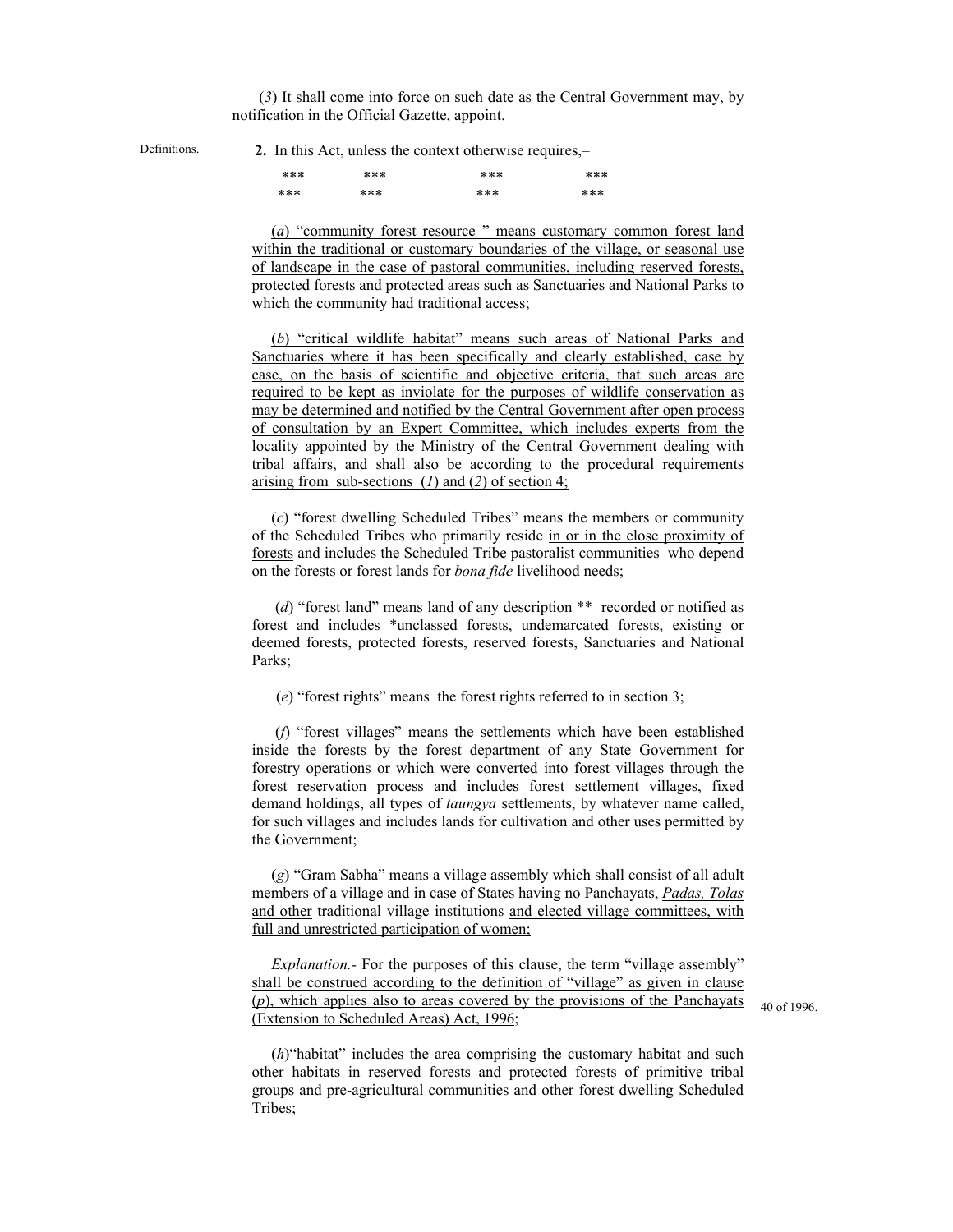(*i*) "minor forest produce" includes all non-timber forest produce of plant origin including bamboo, brush wood, stumps, cane, tussar, cocoons, honey, wax, lac, tendu or kendu leaves, medicinal plants and herbs, roots, tubers, fuel wood and the like, stones, slates and boulders and products from water bodies including fish, weeds and the like;

(*j*) "nodal agency" means the nodal agency specified in section 11;

(*k*) "notification" means a notification published in the Official Gazette;

(*l*)"prescribed" means prescribed by rules made under this Act;

 (*m*) "Scheduled Areas" means the Scheduled Areas referred to in clause (*1*) of article 244 of the Constitution;

18 of 2003.

(*n*) "sustainable use" shall have the same meaning as \* in the Biological Diversity Act, 2002;

(*o*) "traditional forest dweller" means any member or community that is residing in, or in close proximity of, the forest land and primarily dependent on forest land or forest resources for their livelihood needs, which term includes-

(*i*) communities who have been traditionally living in or adjacent to forests for at least three generations;

(*ii*) such communities which have settled or been located in the forest land as a result of government policy or the failure thereof such as all those who were settled by or encouraged to settle by any government department or policy on forest land, and all such bodies of people settled under with lease, *patta* or assignment on forest land for forestry or other work or use, including all residents of forest villages, *taungya* settlements and the like defined in any manner whatsoever, regardless of whether they are recorded or not;

(*iii*) if he or she or his or her family have been forcibly displaced from their original habitats because of development projects, natural calamities, or other circumstances;

(iv) if his or her orginial habitat has been declared as forest, Sanctuary, National Park or Protected Area under the Indian Forest Act, 1878 or the Indian Forest Act, 1927 or Wild Life (Protection) Act, 1972 or is otherwise considered as forest area under Forest (Conservation) Act, 1980 or other applicable laws; and

(*v*) if he or she has been forced to occupy or purchase forest land or resources for livelihood purposes as a result of a failure of the Central Government or a State Government to fulfill its commitment to provide land or other livelihood resources made to that individual or to a group of persons to which that individual or group belongs;

(*p*) "village" means–

(*i*) a village referred to in clause (*b*) of section 4 of the Provisions of the Panchayats (Extension to the Scheduled Areas) Act, 1996, regardless of whether the area involved is a Scheduled Area or not;

\*\*\* \*\*\* \*\*\* \*\*\* \*\*\* \*\*\*

40 of 1996.

16 of 1927. 53 of 1972. 69 of 1980.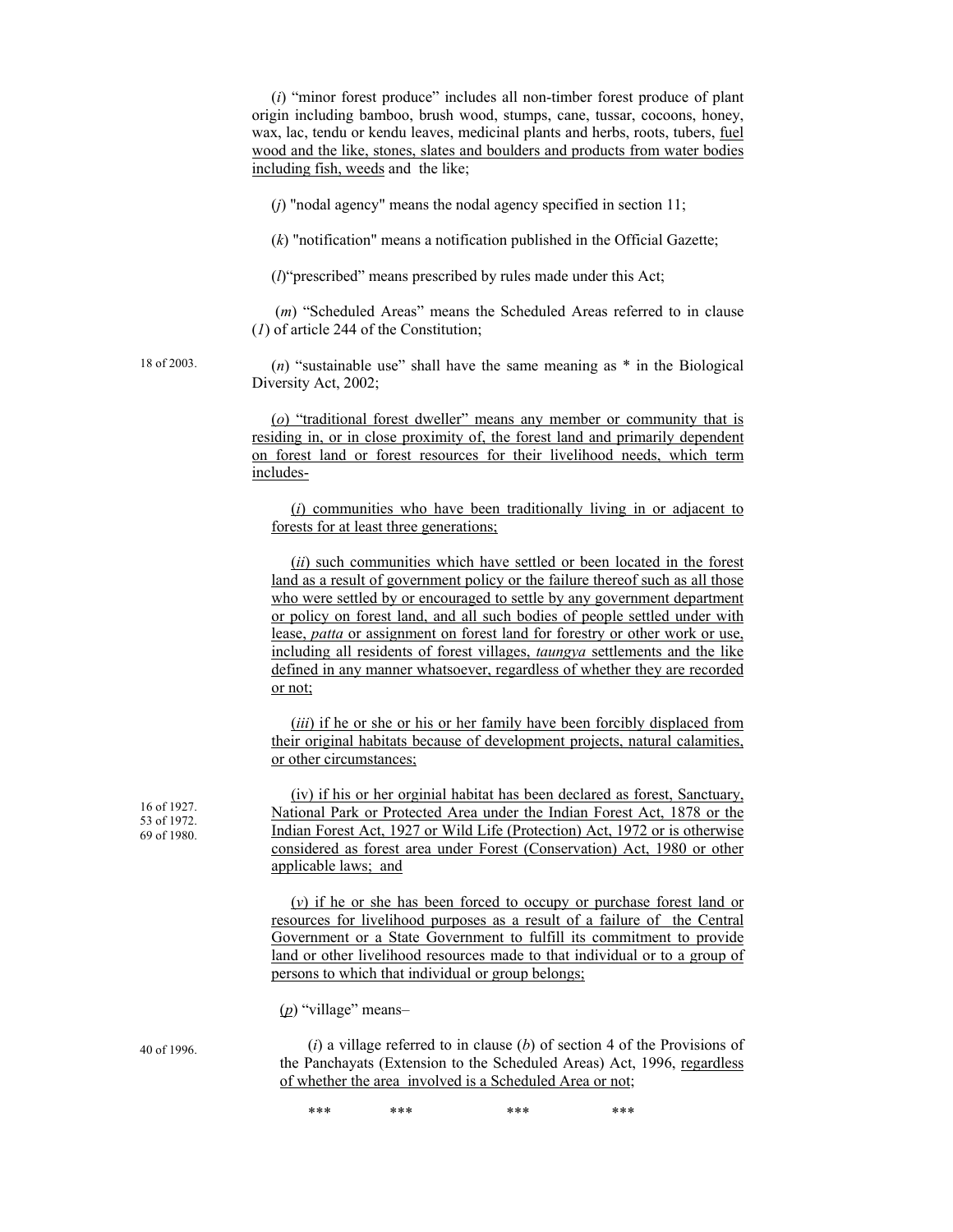(*ii*) forest villages, old habitation or settlements and unsurveyed villages, whether notified as village or not; or

(*iii*) in the case of States where there are no Panchayats, the traditional village, by whatever name called;

(*q*) "wild animal" means any species of animal specified in Schedules I to 53 of 1972. IV of the Wild Llife (Protection) Act, 1972 and found wild in nature.

#### CHAPTER II

#### FOREST RIGHTS

3. **(***1***) For the purposes of this Act, the following rights, which are secure individual or community tenure or both, shall be the forest rights of forest dwelling Scheduled Tribes and other traditional forest dwellers on all forest lands, namely:–** 

 (*a*) right to hold and live in the forest land under the individual or common occupation for habitation or for self- cultivation for livelihood by a member or members of a forest dwelling Scheduled Tribe or other traditional forest dwellers;

 (*b*) community rights such as *nistar*, by whatever name called, including those used in erstwhile Princely States, *Zamindari* or such intermediary regimes that occur in forest land;

 (*c*) right of ownership access to collect, use, transport and dispose of minor forest produce which has been traditionally collected within or outside village boundaries;

 (*d*) other community rights of uses or entitlements such as fish and other products of water bodies, grazing (both settled or transhumant) and traditional seasonal resource access of nomadic or pastoralist communities;

 (*e*) rights, including community tenures of habitat and habitation for primitive tribal groups and pre-agricultural communities;

 (*f*) rights in or over disputed lands under any nomenclature in any State where claims are disputed;

 (*g*) rights for conversion of *Pattas* or leases or grants issued by any local authority or any State Government on forest lands to titles;

 (*h*) rights of settlement of all forest villages, old habitation, unsurveyed villages and other villages in forests, whether \*\* recorded, notified, or not, into revenue villages;

 *(i)* community right and authority to use, protect, regenerate, conserve, control, or manage any community forest resource, provided that such right shall include the right to all produce and benefits such as timber, minerals, environmental and cultural services;

 (*j*) rights which are recognised under any State law or laws of any Autonomous District Council or Autonomous Regional Council or which are accepted as rights of tribals under any traditional or customary law of the concerned tribes of any State;

(*k*) right of access to biodiversity and community right to intellectual

Forest rights of Forest dwelling Scheduled Tribes and other traditional forest dwellers defined.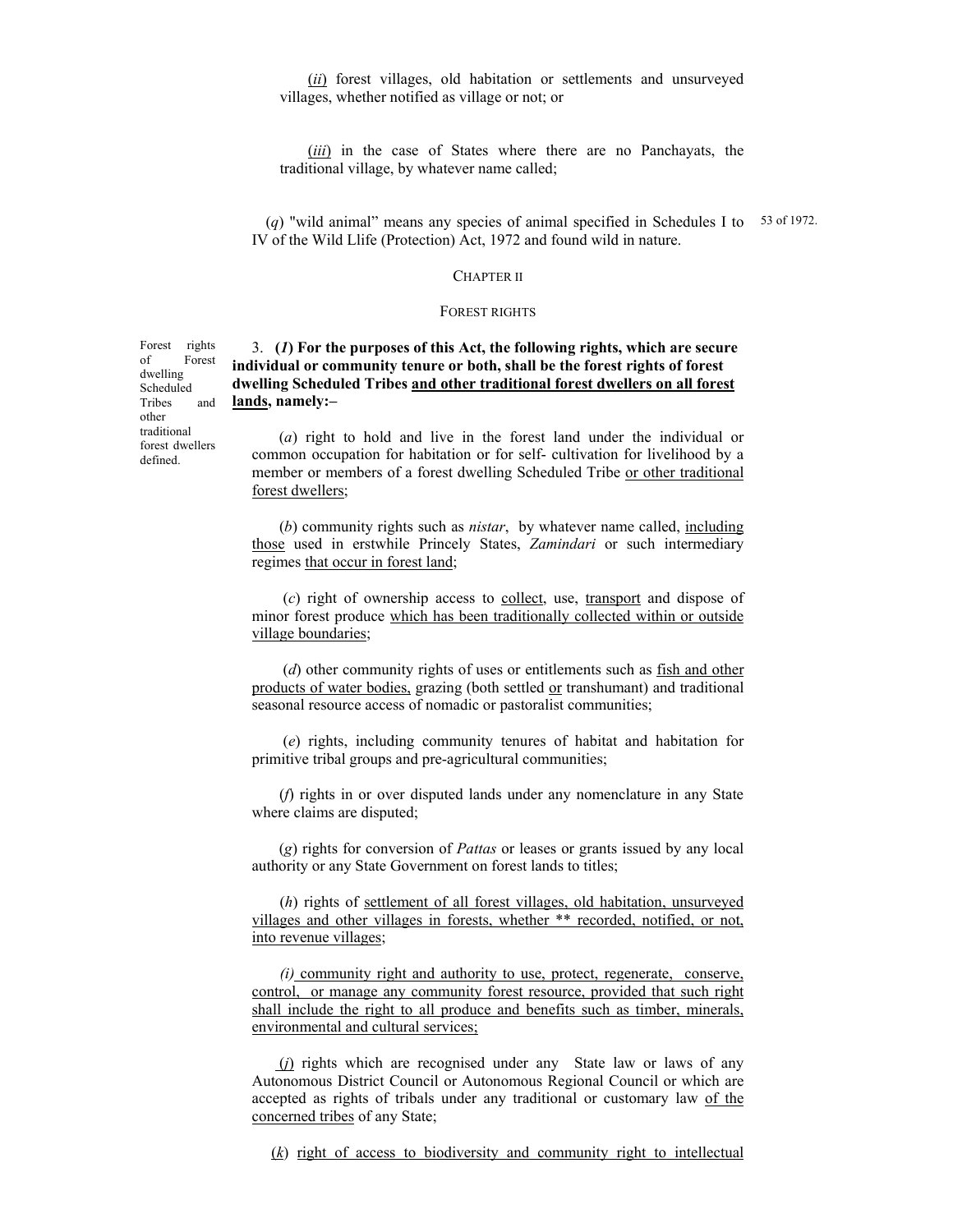property and traditional knowledge related to biodiversity and cultural diversity;

 *(l*) any other traditional right customarily enjoyed by the forest dwelling Scheduled Tribes or other traditional forest dwellers, as the case may be, which are not mentioned in clauses (*a*) to (*k*) but excluding the traditional right of hunting or trapping or extracting a part of the body of any species of wild animal;

(*m*) right to *in situ* rehabilitation including alternative land in cases where the Scheduled Tribes and other traditional forest dwellers have been illegally evicted or displaced from forest land of any description without receiving their legal entitlement to rehabilitation.

(*2*) The vesting of rights shall include the lands occupied by the families of forest dwelling Scheduled Tribes and other traditional forest dwellers earlier or leased to them by the Forest Department and taken away subsequently by the Forest Department or other agencies for plantation or any other like purposes.

(*3*) The Central Government shall ensure that the provisions of developmental requirements of food, fibre, education, health, communication and the like of the forest dwelling Scheduled Tribes and other traditional forest dwellers are met and the land requirements from the forest lands to provide such basic and essential developmental facilities in forests or in the proximity of forests shall be provided.

69 of 1980. (*4*) Notwithstanding anything contained in the Forest (Conservation) Act, 1980, the Central Government shall provide for diversion of forest land for the following facilities managed by the government which involve felling of trees not exceeding seventy-five trees per project, namely:-

- (*a*) schools;
- (*b*) dispensary or hospital;
- (*c*) anganwadis;
- (*d*) fair price shops;
- (*e*) electric and telecommunication lines;
- (*f*) tanks and other minor water bodies;
- (*g*) drinking water supply and water pipelines;
- (*h*) water or rain water harvesting structures;
- (*i*) minor irrigation canals;
- (*j*) non-conventional source of energy;
- (*k*) skill upgradation or vocational training centres;
- (*l*) roads; and
- (*m*) community centres:

#### *Provided such diversion of forest land shall be allowed only if,-*

(*i*) the forest land to be diverted for the purposes mentioned in this subsection is less than one hectare in each case; and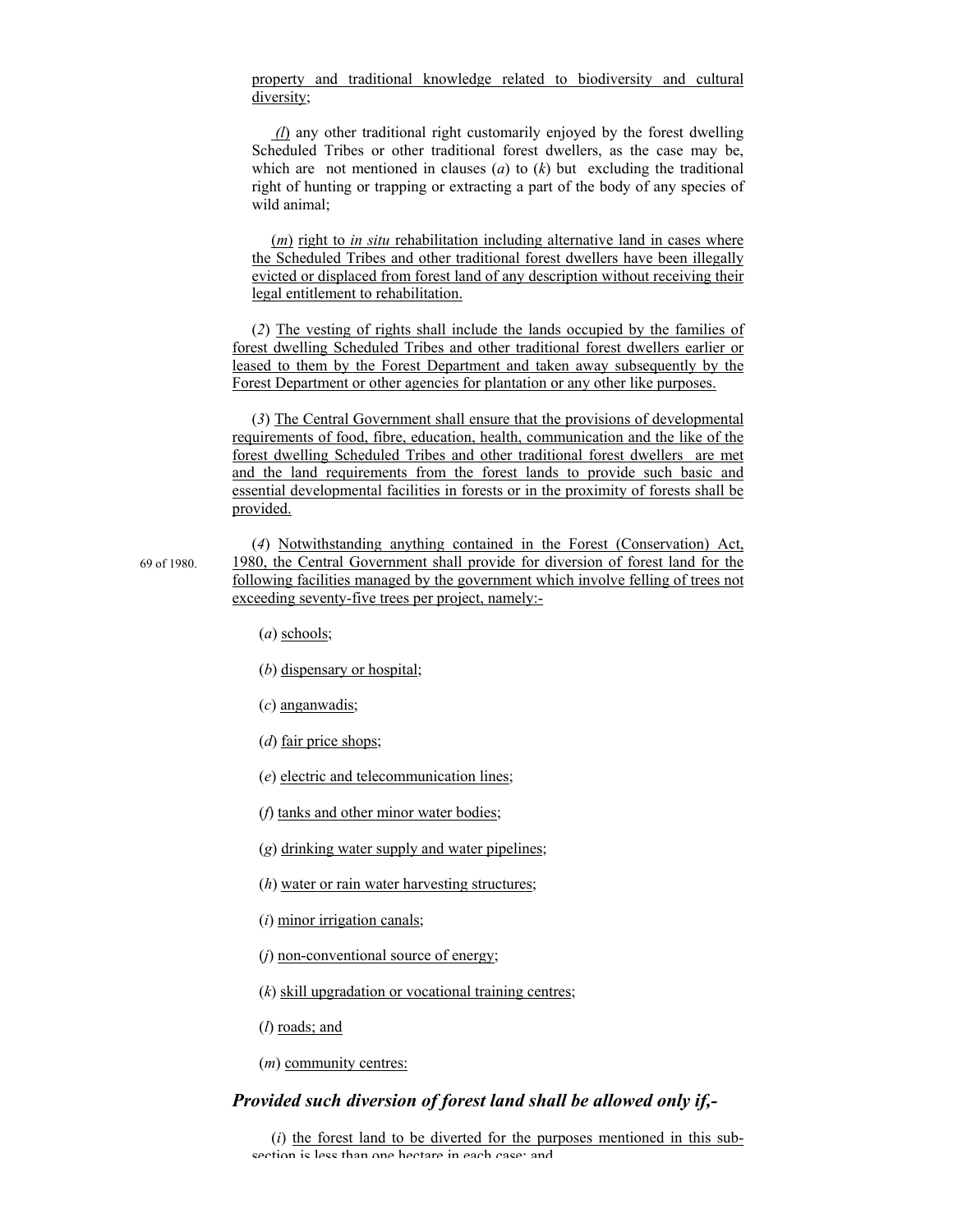(*ii*) the clearance of such developmental projects shall be subject to the condition that the same is recommended by the Gram Sabha.

(*5*) Notwithstanding any custom or usage, the female members of the Scheduled Tribes and Other Traditional Forest Dwellers shall have equal rights vested, with special provision for female-headed households and widows.

#### CHAPTER III

#### RECOGNITION, RESTORATION AND VESTING OF FOREST RIGHTS AND RELATED MATTERS

**4.** (*1*) Notwithstanding anything contained in any other law for the time being in force, and subject to the provisions of this Act, the Central Government hereby recognises and vests forest rights in–

(*a*) the forest dwelling Scheduled Tribes in States or areas in States where they are declared as Scheduled Tribes in respect of all forest rights mentioned in section 3;

(*b*) the other traditional forest dwellers in respect of all forest rights mentioned in section 3.

\*\*\* \*\*\* \*\*\* \*\*\* \*\*\* \*\*\*

(*2*) The forest rights recognised under this Act in critical wildlife habitats of National Parks and Sanctuaries may subsequently be modified or resettled, provided that no forest rights holders shall be resettled or have their rights in any manner affected for the purposes of creating inviolate areas for wildlife conservation except in case all the following conditions are satisfied, namely:–

(*a*) the process of recognition and vesting of rights as specified in section 6 is complete in all the areas under consideration;

(*b*) it has been established by the concerned agencies of the State Government, in exercise of their powers under the Wild Life (Protection) Act, 1972, and with the consent of all the rights holders and in consultation with independent ecological and social scientists familiar with the area that the activities or impact of the presence of holders of rights upon wild animals is sufficient to cause irreversible damage and threaten the existence of said species and their habitat;

53 of 1972.

(*c*) the State Government, after obtaining the consent of all the holders of rights and in consultation with independent ecological and social scientists familiar with the area, has concluded that other reasonable options such as coexistence, where even in critical wildlife habitats, human use is not incompatible with conservation values, or where some changes in resource use patterns could make them compatible with conservation values, or partial relocation, where complete relocation is not necessary for the mitigation of such impacts are not available;

(*d*) a resettlement or alternatives package has been prepared and communicated that provides a secure livelihood for the affected individuals and communities and fulfills the requirements of such affected individuals and communities given in the National Relief and Rehabilitation Policy of the Central Government;

(*e*) the free informed consent of the Gram Sabhas in the area concerned,

Recognition of and vesting of forest rights in forest dwelling Scheduled Tribes and other traditional forest dwellers.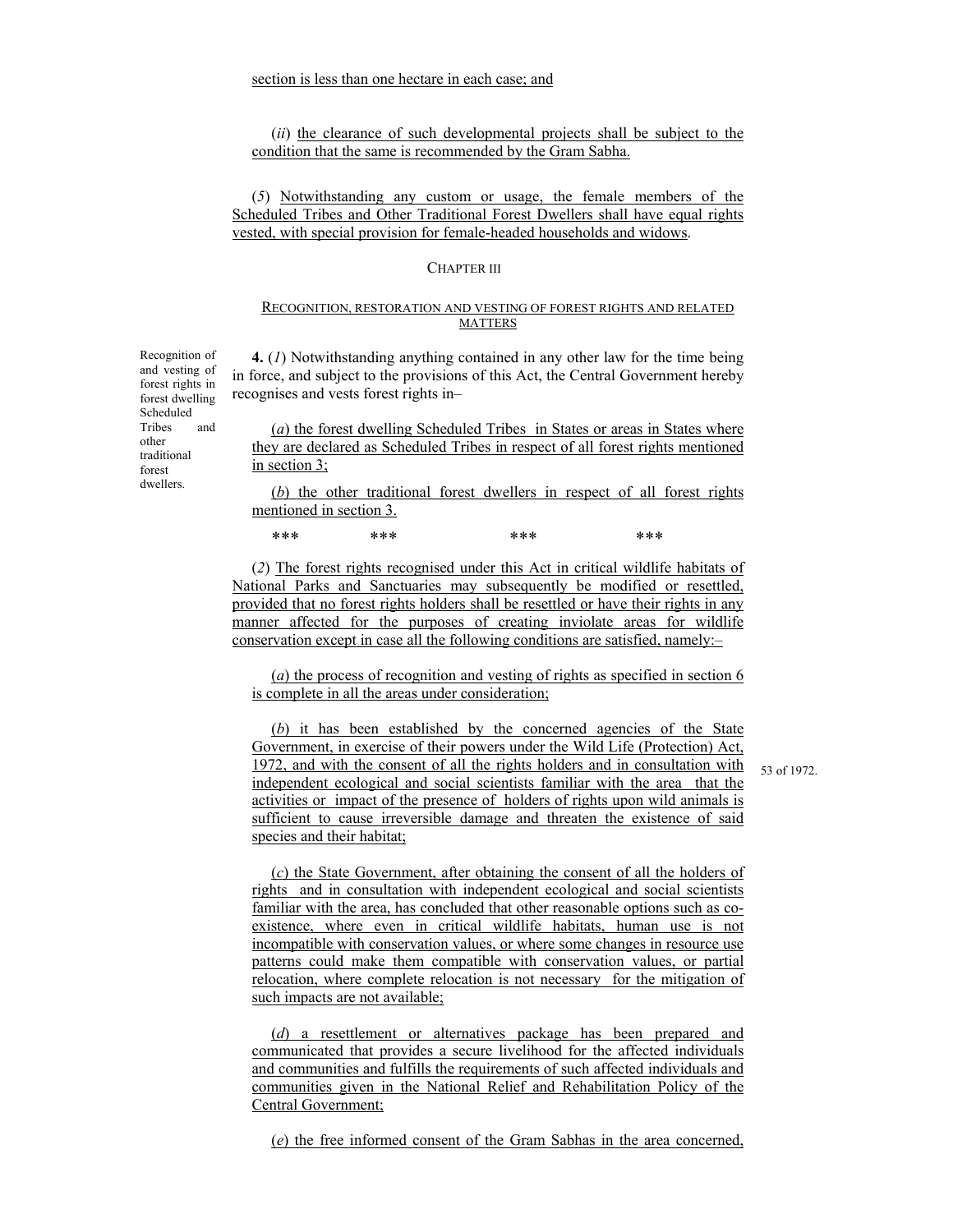and of the concerned individuals, to the resettlement and to the package provided has been obtained in writing;

(*f*) no resettlement shall take place until facilities and land allocation at the resettlement location are complete as per the promised package:

Provided that the critical wildlife habitats from which rights holders are thus relocated for purposes of wildlife conservation shall not be subsequently diverted by the State Government or the Central Government or any other entity for other uses:

 Provided further that the community shall have the right to their original habitation if unsatisfied with the rehabilitation.

(*3*) The recognition and vesting of forest rights under this Act to the forest dwelling Scheduled Tribes and to other traditional forest dwellers in relation to any State or Union territory in respect of forest land and their habitat shall be subject to the condition that such Scheduled Tribes or tribal communities or other traditional forest dwellers had occupied forest land before the  $13<sup>th</sup>$  day of December, 2005.

 (*4*) A right conferred by sub-section (*1*) shall be heritable but not alienable or transferable and shall be registered jointly in the name of both the spouses in case of married persons and in the name of the single head in the case of a household headed by a single person and in the absence of a direct heir, the heritable right shall pass on to the next of kin.

(*5*) Save as otherwise provided, no member of a forest dwelling Scheduled Tribe or other traditional forest dweller shall be evicted or removed from forest land under his occupation till the recognition and verification procedure is completed\*\*.

(*6*) Where the forest rights recognized and vested by sub-section (*1*) are in respect of land mentioned in clause *(a)* of sub-section (*1*) of section 3 such land shall be under the occupation of an individual or family or community on the date of commencement of this Act and shall be restricted to the area under actual occupation.

> (*7*) The forest rights recognised and vested by subsection (*1*) in the forest dwelling Scheduled Tribes and other traditional forest dwellers shall be exercised only to the extent vested.\*\*

> (*8*) Where rights are being claimed under clause (*e*) of section 3 by communities that partially or fully practise shifting cultivation, such community shall have full decision-making powers over land use on any land that falls within the traditional boundaries or range of that community.

(*9*) The forest rights shall be conferred free of all encumbrances and procedural requirements, including clearance under the Forest (Conservation) Act, 1980, requirement of paying the 'net present value' and 'compensatory afforestation' for diversion of forest land, except those specified in this Act.

(*10*) The forest rights recognized and vested under this Act shall include the right of land to forest dwelling Scheduled Tribes and other traditional forest dwellers who can establish that they were displaced from their dwelling and

69 of 1980.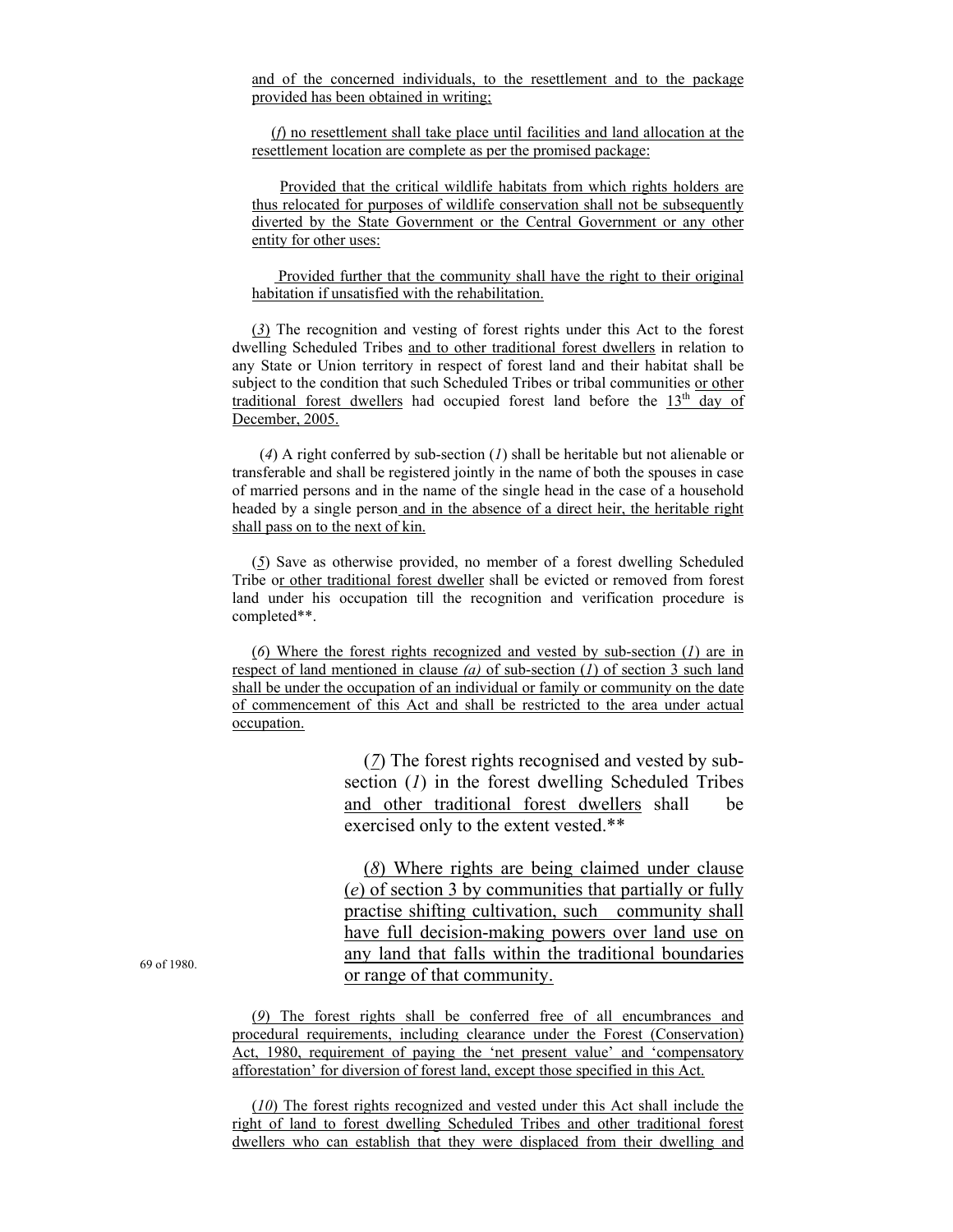cultivation without land compensation due to State development interventions, and where the land has not been used for the purpose for which it was acquired within five years of the said acquisition.

**5.** (*1*) The Gram Sabha and village level institutions in areas where there are holders of any forest right under this Act are empowered to-

Duties of holders of forest rights and responsibilities of Government.

(*a*) protect the wild life, forest and biodiversity;

(*b*) ensure that adjoining catchments area, water sources and other ecological sensitive areas adequately protected;

(*c*) ensure that the habitat of forest dwelling Scheduled Tribes and other traditional forest dwellers is preserved from any form of destructive practices affecting their cultural and natural heritage;

(*d*) ensure that the decisions taken in the Gram Sabha to regulate access to community forest resources and stop any activity which adversely affects the wild animals, forest and the biodiversity are complied with;

(*e*) ensure that when forest dwelling Scheduled Tribes or other traditional forest dwellers seek to sell the harvested minor forest produce, they may be allowed to sell to any person of their choice but the Government shall offer them adequate and fair minimum support price and take steps to protect them from middlemen and traders;

(*2*) The Government shall ensure that the forest dwelling Scheduled Tribes and other traditional forest dwellers shall not be denied any benefit arising out of any explorations, exploitations and use of natural resources and shall also adequately compensate the forest dwelling Scheduled Tribes and other traditional forest dwellers for any damages caused by such activities.

(*3*) The Government shall protect the forest rights of the forest dwelling Scheduled Tribes and other traditional forest dwellers under this Act and shall prohibit any one who does not belong to a forest dwelling Scheduled Tribe or who is not an other traditional forest dweller, such as an individual agency, corporation or institution from violating the provisions of this Act and take punitive action against them for such violation.

(*4*) The Government shall protect the right to access biodiversity and the community right to intellectual and traditional knowledge related to forest biodiversity and cultural diversity.

(*5*) No forest land shall be acquired or diverted that may adversely affect the rights recognized under this Act without prior intimation to and prior consent of the Gram Sabha and the affected persons without paying adequate and equal compensation on the principle of "cultivable land for land" and proper rehabilitation:

Provided that in areas where the Sixth Schedule to the Constitution is applicable, its provisions regarding land acquisition shall prevail over the provisions of this Act.

> CHAPTER IV AUTHORITIES AND PROCEDURE FOR VESTING OF FOREST RIGHTS

Authorities to<br>vest forest forest rights in forest dwelling Scheduled Tribes and other forest dwellers and

**6.** (*1*) The Gram Sabha shall be the authority for \* determining the nature and extent of individual or community forest rights, or both, that may be given to the forest dwelling Scheduled Tribes and other traditional forest dwellers within the local and customary limits of its jurisdiction under this Act by receiving claims, consolidating and verifying them and preparing a map delineating the area of each recommended claim \* for exercise of such rights and the Gram Sabha shall,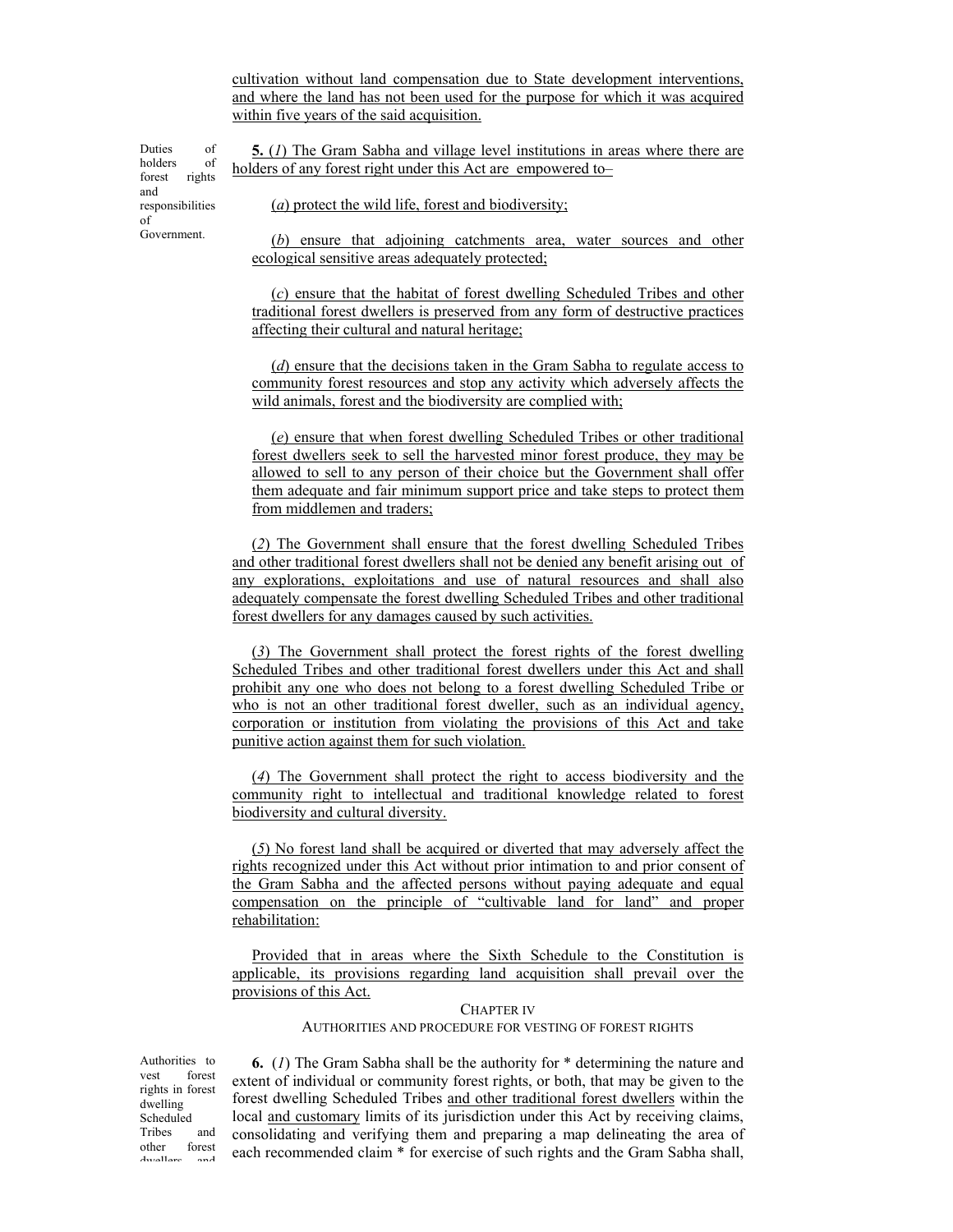dwellers and the procedure thereof.

then, pass a resolution to that effect and thereafter forward a copy of the same to the Sub-Divisional Level Committee.

 (2) Any potential rights holder aggrieved by the resolution of the Gram Sabha may submit an application to the Sub-Divisional Level Committee constituted under sub-section (*3*) and the Sub-Divisional Level Committee shall consider \* such application and communicate recommendations of an advisory nature to the Gram Sabha within a period of sixty days after which the Gram Sabha shall make a decision and pass a final resolution as per the decision within ninety days:

 Provided that every such \* application to the Sub-Divisional Level Committee shall be preferred within sixty days from the date of passing of the resolution by the Gram Sabha.

\*\*\* \*\*\* \*\*\* \*\*\* \*\*\* \*\*\*

(*3*) The State Government shall constitute a Sub-Divisional Level Committee to examine the resolutions passed by the Gram Sabha and to make recommendations, if any, to the Gram Sabha which shall then make its final decision and prepare the records of forest rights and forward it\*\* to the District Level Committee for a final decision.

(*4*) Any person aggrieved by the decision of the Gram Sabha may make an application to the Sub-Divisional Level Committee which shall send its recommendations to the Gram Sabha for a final decision.

(*5*) Any person aggrieved by the final decision of the Gram Sabha may prefer a petition to the District Level Committee within sixty days from the date of the decision of the Gram Sabha under sub-section (4) and the District Level Committee shall consider and dispose of such petition:

 Provided that no such petition shall be preferred directly before the District Level Committee unless the same has been preferred before and commented upon by the Sub-Divisional Level Committee by way of recommendations made to the Gram Sabha, and the Gram Sabha has made its final decision through a resolution:

 Provided further that no such petition shall be disposed of against the aggrieved person, unless he has been given a reasonable opportunity to present his case.

(*6*) The State Government shall constitute a District Level Committee to consider and finally approve the record of forest rights prepared by \*\* the Gram Sabha.

(*7*) The decision of the District Level Committee on the record of forest rights, shall be final and binding.

(*8*) The State Government shall constitute a State Level Monitoring Committee to monitor the process of recognition and vesting of forest rights and to submit to the nodal agency such records and reports as may be called for by that agency.

\*\*\* \*\*\* \*\*\* \*\*\* \*\*\* \*\*\*

(*9*) The composition of the Sub-Divisional Level Committee, the District Level Committee and the State Level Monitoring Committee shall be as follows:–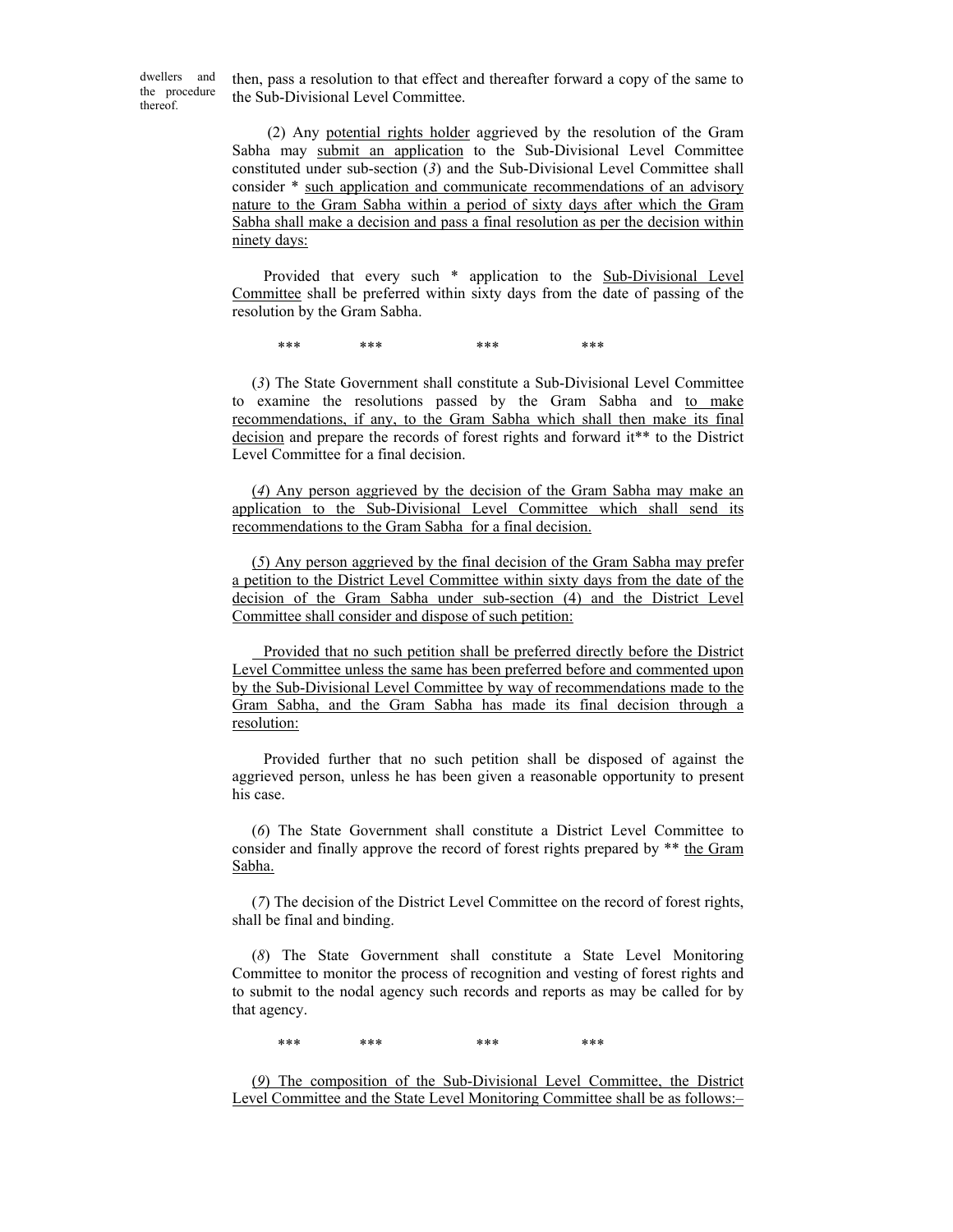(*i*) The Sub-Divisional Level Committee, the District Level Committee and the State Level Monitoring Committee shall have at least one-half of its total members from the forest dwelling Scheduled Tribes with provisions for adequate inclusion of elected representatives and disadvantaged communities on the committees;

(*ii*) At least one-third of the non-official members of the Committees constituted under this section shall be women;

(*iii*) The Committee shall also have officers of the departments of Revenue, Tribal Affairs and Forest of the concerned State Government of the appropriate level as may be decided by the State Government;

(*iv*) All the Committees constituted under this section shall be headed by the official representing the revenue department.

(*v*) The number of members of the Sub-Divisional Level Committee, District Level Committee and the State Level Monitoring Committee and the rules of procedure to be followed by them shall be such as may be prescribed.

(*10*) The functions of the Sub-Divisional Level Committee, the District Level Committee and the State Level Monitoring Committee and the procedure to be followed by them in the discharge of their functions shall be as follows:-

(*a*) the Sub-Divisional Level Committee shall–

(*i*) receive applications against the decisions of the Gram Sabha and send its recommendations on them to the Gram Sabha as per the procedure as may be prescribed;

(*ii*) facilitate the organising of multi-Gram Sabha meetings for deciding on boundaries of shared community forest resources and resolving disputes between them over such boundaries;

(*iii*) initiate Gram Sabha meetings in cases where the Gram Sabhas fail to discharge their responsibilities; and

(*iv*) receive communications from the Gram Sabha and make related recommendations, if any:

 Provided that during the process of investigation of claims by Gram Sabhas, the Sub-Divisional Level Committee may ensure information dissemination and capacity building and training support in its area of jurisdiction on behalf of the District Level Committee.

(*b*) The District Level Committee shall–

(*i*) ensure that the recognised rights are entered in the revenue records and forest records within three months of their finalisation;

(*ii*) during the process of recognition of rights, ensure that the Sub-Divisional Level Committees and the Gram Sabhas in their districts receive all necessary support for widespread information dissemination in local languages and through traditional communication channels about the provisions of this Act and the procedure to be followed for filing of claims;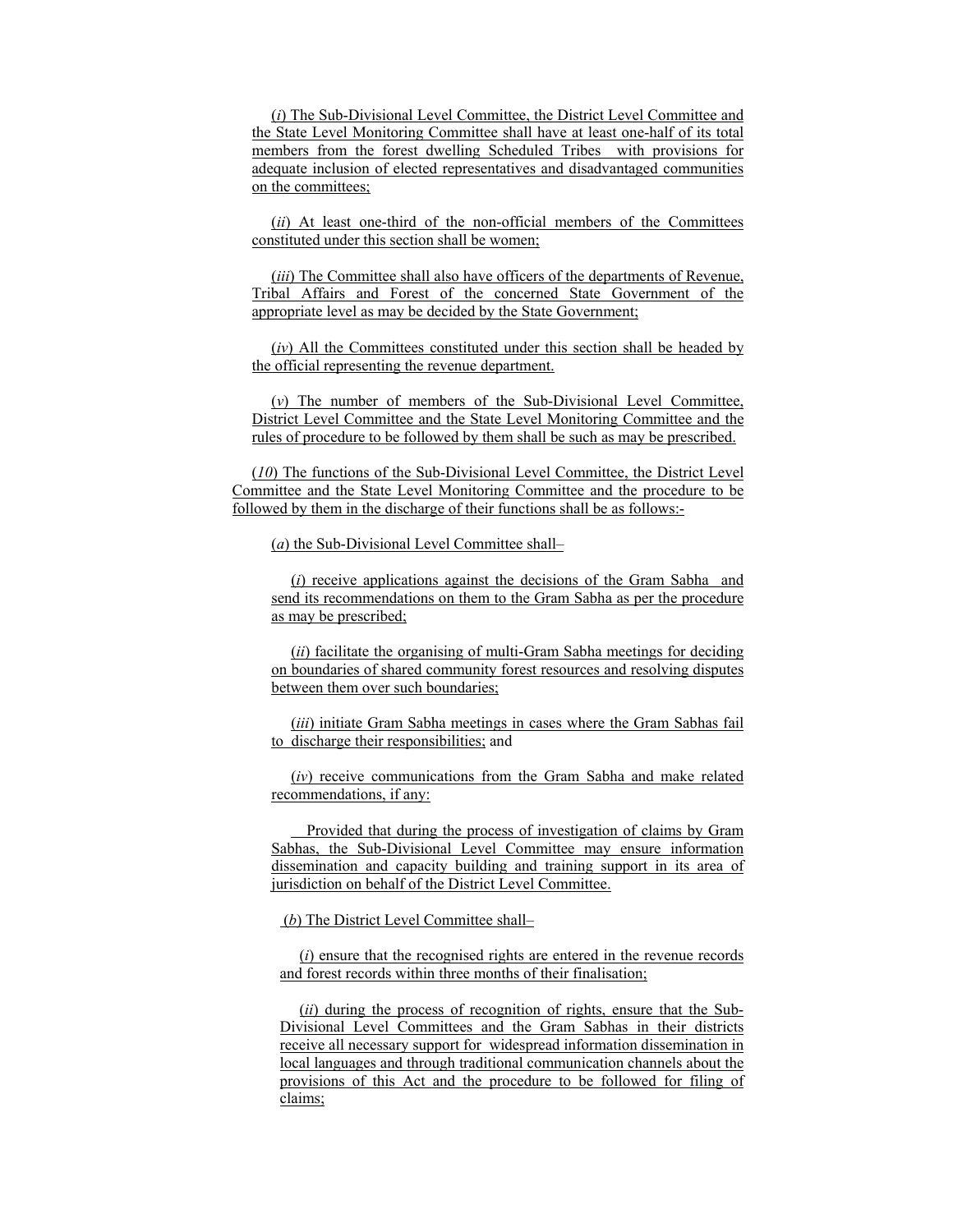(*iii*) organise training and capacity building support for members of Sub-Divisional Level Committees, Gram Sabhas, civil society organizations and representatives and other local stakeholders;

(*iv*) ensure that existing revenue and forest records, maps, other required documents are made available to the Sub-Divisional Level Committees and the Gram Sabhas as required; and

(*v*) ensure that the Gram Sabhas receive technical support, when requested for, of surveyors and cartographers for preparing maps of the areas over which rights are claimed.

(*c*) State-Level Monitoring Committee shall–

#### **(***i***) ensure that the constitution and functioning of the Sub-Divisional Level Committees and the District Level Committees referred to in this section is completed within six months of the enactment of this Act; and**

(*ii*) monitor the performance of the Sub-Divisional Level Committees and the District-Level Committees periodically.

(*11*) For the purpose of defining the boundaries of a shared customary forest area or to resolve any dispute between two or more Gram Sabhas over questions of such shared forest boundaries or of community rights determined in a shared customary forest area under this Act, the two or more Gram Sabhas shall meet jointly within a period of sixty days of claims being made for such a shared forest area or a dispute over its boundaries becoming apparent, for the purpose of determining the boundaries and for resolving the disputes:

 Provided that if such a meeting fails to take place, the Sub-Divisional Level Committee shall convene such a meeting within a period of thirty days after the expiry of the said period of sixty days.

 (*12*) The evidence acceptable in support of a claim to a right under this Act shall include, but not be limited to, the following, namely:–

(*a*) oral evidence of the community and members of the community;

(*b*) spot verification of cultivated area, age of trees, and the like by the authority (the Gram-Sabha or Committee) concerned;

(*c*) improvements made to the land such as bunds, check dams and the like;

(*d*) documentary evidence such as primary evidence, offence reports, prior *pattas* or leases, house tax receipts and the like;

(*e*) official or independent records such as gazetteers, forest enquiry reports, anthropological studies or literature, surveys and maps;

(*f*) affidavits from the claimant or his or her neighbours and other community members;

(*g*) official records of rights and permitted uses under Princely States, *zamindars* and the like; and

(*h*) documentary evidence from any prior research or documentation of reputed institutions or individuals, including reports, publications of renowned anthropologists and reports of the Anthropological Survey of India.

**7.** The Gram Sabhas may at any time constitute one or more Committees or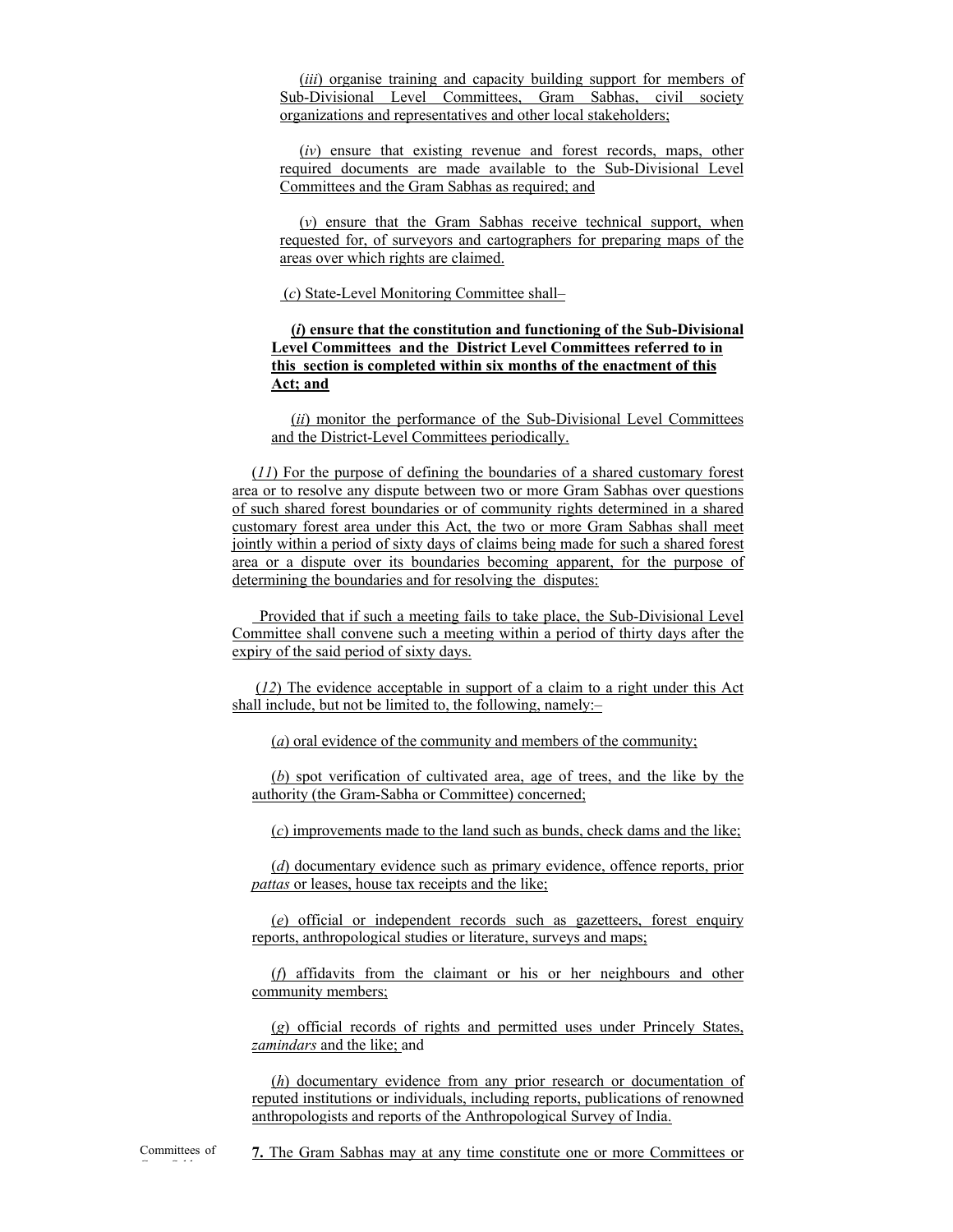| Gram Sabhas. |        | other institutions consisting solely of members of that Gram Sabha with          |  |  |  |  |  |  |  |
|--------------|--------|----------------------------------------------------------------------------------|--|--|--|--|--|--|--|
|              |        | representation of women, to consider matters that fall within the purview of the |  |  |  |  |  |  |  |
|              |        | Gram Sabha under this Act and recommend a course of action to the Gram           |  |  |  |  |  |  |  |
|              | Sabha: |                                                                                  |  |  |  |  |  |  |  |

Provided that the powers of such Committees or institutions shall be purely advisory in nature.

Rehabilitation. **8.** Any ineligible and primarily forest-dependent encroacher shall be offered *in situ* rehabilitation through employment in afforestation or in other forest-based activity.

#### **CHAPTER V**

#### **OFFENCE AND PENALTIES**

**\*\*\* \*\*\* \*\*\* \*\*\*** 

Offences by members or officers of authorities and 9. **Where any authority or Committee or officer or member of such authority or Committee contravenes any provisions of this Act or any rule made thereunder concerning recognition of forest rights, it, or they, shall be deemed to be guilty of an offence under this Act and shall be liable to be proceeded against and punished with fine which may extend to one thousand rupees:** 

> Provided that nothing contained in this sub-section shall render any member of the authority or Committee or head of the department or any person referred to in this section liable to any punishment if he proves that the offence was committed without his knowledge or that he had exercised all due diligence to prevent the commission of such offence.

Cognizance of offences.

**Committees** under this Act

> 10. **No court shall take cognizance of any offence under section 9 unless any forest dwelling Scheduled Tribe in case of a dispute relating to a resolution of a Gram Sabha or the Gram Sabha through a resolution against any higher authority gives a notice of not less than sixty days to the State Level Monitoring Committee and the State Level Monitoring Committee has not proceeded against such authority.**

#### **CHAPTER VI**

#### **MISCELLANEOUS**

| Members of              |    | 11. Every member of the authorities referred to in Chapter IV and every                         |  |
|-------------------------|----|-------------------------------------------------------------------------------------------------|--|
| authorities,<br>etc. to | he | other officer exercising any of the powers conferred by or under this Act                       |  |
| public                  |    | shall be deemed to be a public servant within the meaning of section 21 of the $_{45}$ of 1860. |  |
| servants.               |    | <b>Indian Penal Code.</b>                                                                       |  |

.

**12.** (*1*) No suit, prosecution or other legal proceeding shall lie against any officer or other employee of the Central Government or the State Government for anything which is in good faith done or intended to be done by or under this Act.

(*2*) No suit or other legal proceeding shall lie against the Central Government or the State Government or any of its officers or other employees for any damage caused or likely to be caused by anything which is in good faith done or intended to be done under this Act.

(*3*) No suit or other legal proceeding shall lie against any authority as referred to in Chapter IV including its chairperson, members, membersecretary, officers and other employees for anything which is in good faith done or intended to be done under this Act.

authorities, public servants.

Protection of action taken in good faith.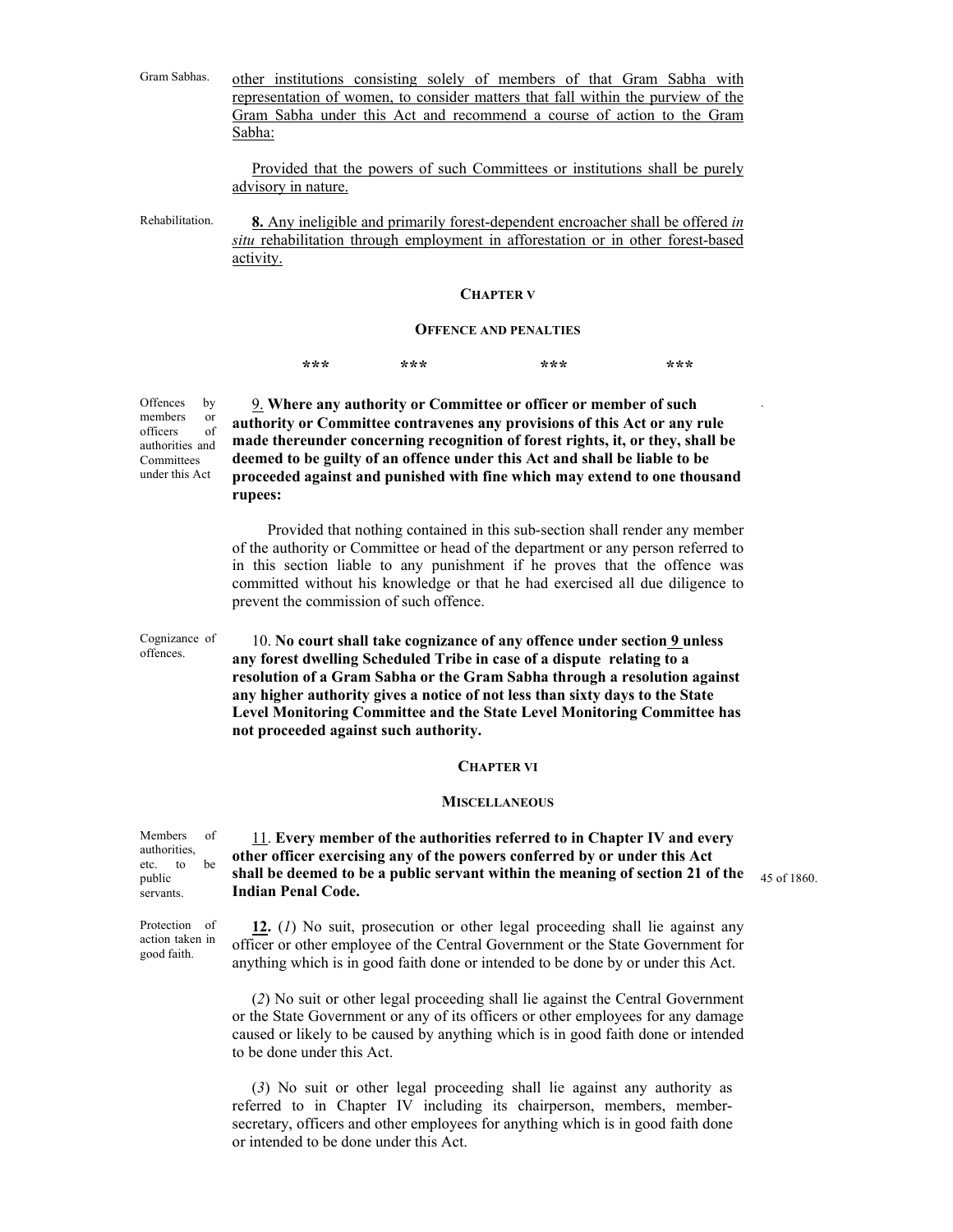Nodal agency. **13.** The Ministry of the Central Government dealing with Tribal Affairs or any officer or authority authorised by the Central Government in this behalf shall be the nodal agency for the implementation of the provisions of this Act.

Power of Government to 14. **In the performance of its duties and exercise of its powers by or under this Act, every authority referred to in Chapter IV shall be subject to such general or special directions, as the Central Government may, from time to time, give in writing:** 

> Provided that such directions shall be consistent with the provisions of this Act and shall not result in the curtailing or abrogation of any of the rights recognised under this Act.

Overriding effect of the Act. 15. **If the provisions of any other law for the time being in force or any decree, judgment, award or order of any court are in contravention to the provisions of this Act, the provisions of this Act shall prevail.**

Power to make rules.

**16.** (*1*) The Central Government may, by notification, and subject to the condition of previous publication, make rules for carrying out the provisions of this Act.

(*2*) In particular, and without prejudice to the generality of the foregoing powers, such rules may provide for all or any of the following matters, namely:–

(*a*) procedural details for implementation of the procedure specified in section 6,

(*b*) the procedure for receiving claims, consolidating and verifying them and preparing a map delineating the area of each recommended claim for exercise of forest rights under sub-section (1) of section 6 and the manner of preferring a petition to the Sub-Divisional Committee under sub-section (*2*) of that section;

(*c*) the level of officers of the departments of Revenue, Forest and Tribal Affairs of the State Government to be appointed as members of the Sub-Divisional Level Committee, the District Level Committee and the State level Monitoring Committee under sub-section (*8*) of section 6.

(*d*) the composition and functions of the Sub-Divisional Level Committee, the District Level Committee and the State Level Monitoring Committee and the procedure to be followed by them in the discharge of their functions under sub-section (*9*) of section 6;

**(***e***) the number of members of the Sub-Divisional Level Committee, District Level Committee and the State Level Monitoring Committee and the procedure to be followed by the said Committees under clause (v) of sub-section (9) of section 6;**

**(***f***) the procedure to receive applications against the decisions of Gram Sabha and sending of the said recommendations to the Gram Sabha under sub-clause (i) of clause (a) of sub-sectopm (10)section 6;**

**(***g***) any other matter which is required to be, or may be, prescribed.** 

(*3*) Every rule made under this Act shall be laid, as soon as may be after it is made, before each House of Parliament, while it is in session, for a total period of thirty days which may be comprised in one session or in two or more successive sessions, and if, before the expiry of the session immediately following the session or the successive sessions aforesaid, both Houses agree in making any modification in the rule or both Houses agree that the rule should not be made,

Central

issue directions.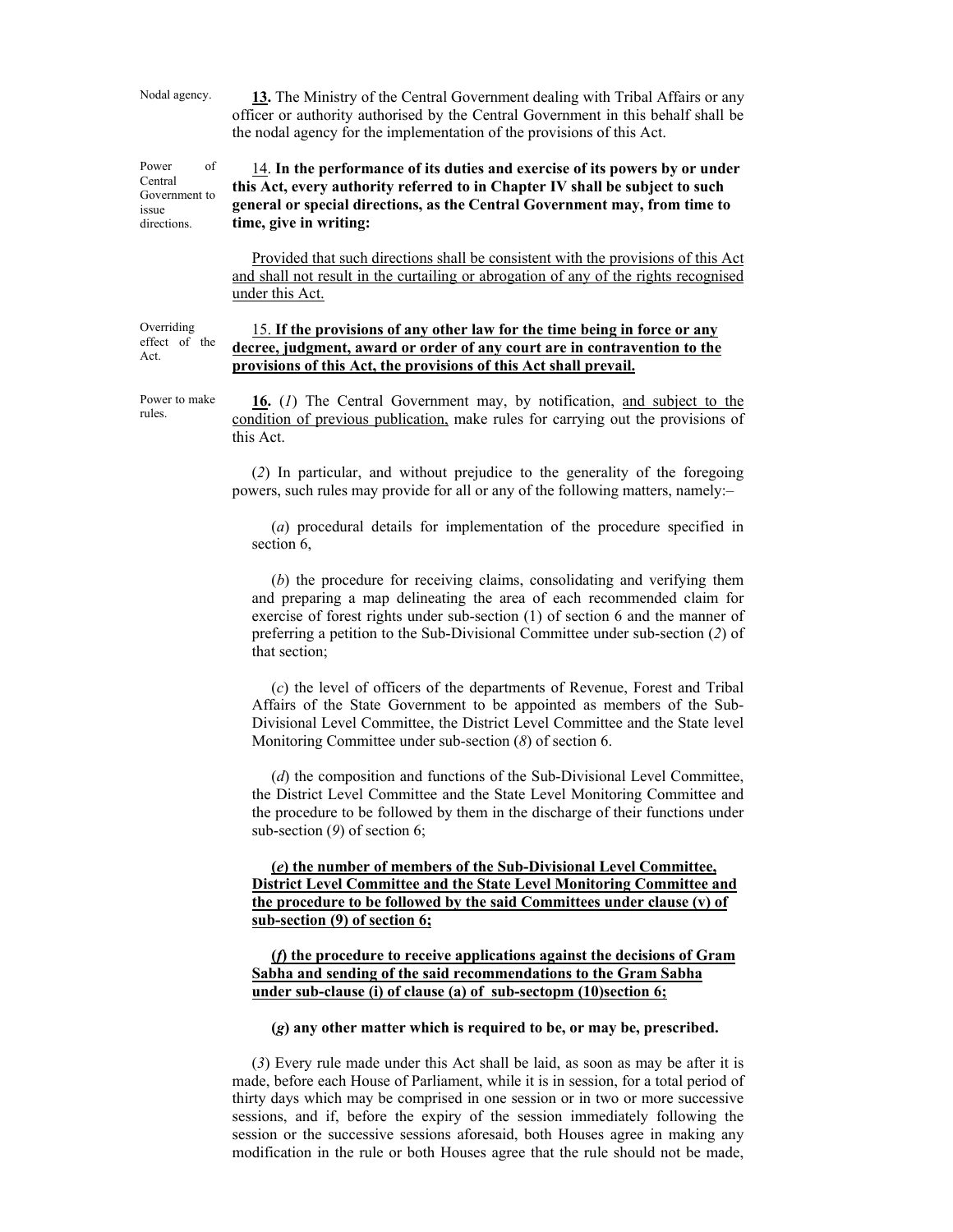the rule shall thereafter have effect only in such modified form or be of no effect, as the case may be; so, however, that any such modification or annulment shall be without prejudice to the validity of anything previously done under that rule.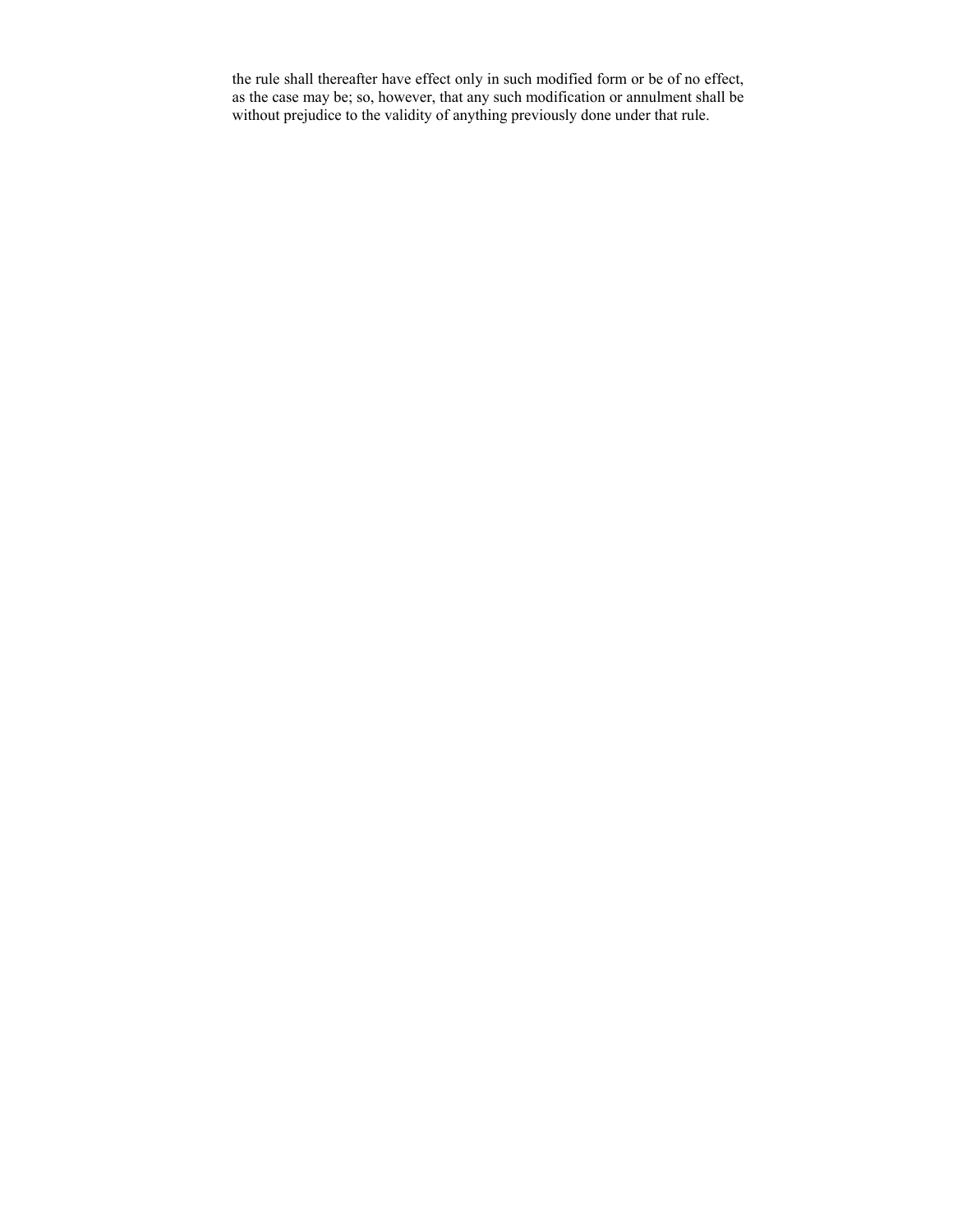## **APPENDIX-I (Vide para 2 of the Report) The Motion for reference of the Bill to a Joint Committee.**

## **MOTION**

- "That the Bill to recognize and vest the forest rights and occupation in forest land in forest dwelling Scheduled Tribes who have been residing in such forests for generations but whose rights could not be recorded and to provide for a framework for recording the forest rights so vested and the nature of evidence required for such recognition and vesting in respect of forest land, be referred to a Joint Committee of the Houses consisting of 30 members, 20 from this House, namely:-
- 1. Shri Shingada Damodar Barku
- 2. Shri Mahavir Bhagora
- 3. Shri C.K. Chandrappan
- 4. Shri V.Kishore Chandra S. Deo
- 5. Shri Giridhar Gamang
- 6. Dr. P.P. Koya
- 7. Shri A. Krishnaswamy
- 8. Shri Shailendra Kumar
- 9. Shri Rajesh Kumar Manjhi
- 10. Shri Babu Lal Marandi
- 11. Shri Madhusudan Mistry
- 12. Shri Hemlal Murmu
- 13. Shri Jual Oram
- 14. Shri Baju Ban Riyan
- 15. Shri Nand Kumar Sai
- 16. Asv. P. Satheedevi,
- 17. Shri Sugrib Singh
- 18. Shri Rajesh Verma
- 19. Shri Ravi Prakash Verma
- 20. Shri P.R. Kyndiah

and 10 from Rajya Sabha;

 that in order to constitute a sitting of the Joint Committee the quorum shall be one-third of the total number of members of the Joint Committee;

 that the Committee shall make a report to this House by the last day of the second week of the next Session;

 that in other respects the Rules of Procedure of this House relating to Parliamentary Committees shall apply with such variations and modifications as the Speaker may make; and

 that this House do recommend to Rajya Sabha that Rajay Sabha do join the said Joint Committee and communicate to this House the names of 10 members to be appointed by Rajya Sabha to the Joint Committee".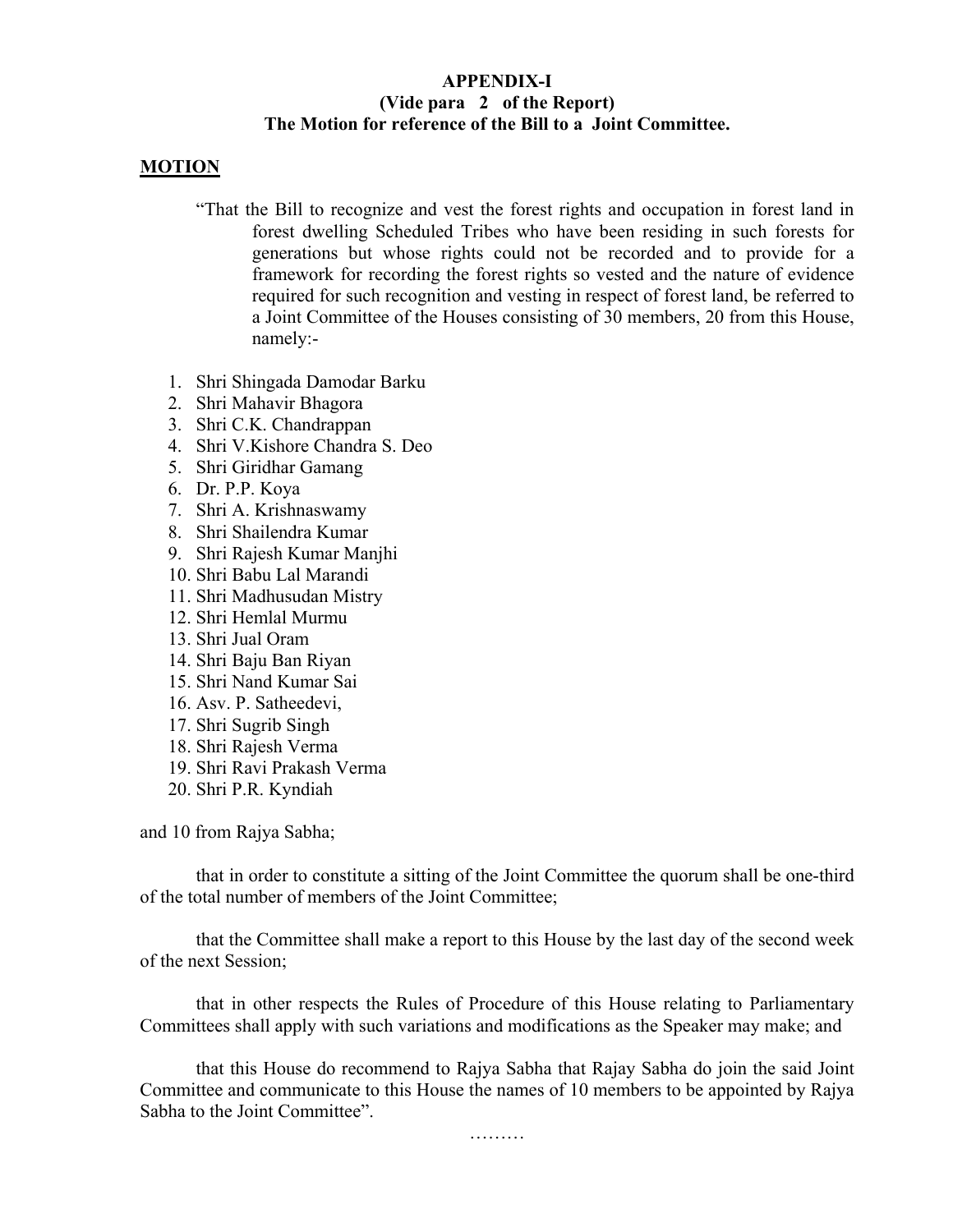## **APPENDIX-II (Vide para 3 of the Report)**

## **Motion in Rajya Sabha for reference of the Bill to a Joint Committee.**

## **MOTION**

"That this House concurs in the recommendation of the Lok Sabha that the House do join in the Joint Committee of the Houses on the Bill to recognize and vest the forest rights and occupation in forest land in forest dwelling Scheduled Tribes who have been residing in such forests for generations but whose rights could not be recorded and to provide for a framework for recording the forest rights so vested and the nature of evidence required for such recognition and vesting in respect of forest land and resolves that the following members of the Rajya Sabha be nominated to serve on the said Joint Committee:-

- 1. Shri Moolchand Meena
- 2. Shri Rishang Keishing
- 3. Dr. Radhakant Nayak
- 4. Smt. Brinda Karat
- 5. Shri Devdas Apte
- 6. Shri Birabhadra Singh
- 7. Shri Ravula Chandra Sekar Reddy
- 8. Shri N. Jothi
- 9. Shri Mangani Lal Mandal
- 10. Shri Nand Kishore Yadav

the above motion was adopted by the Rajya Sabha at its sitting held on Friday, the 23<sup>rd</sup> December, 2005".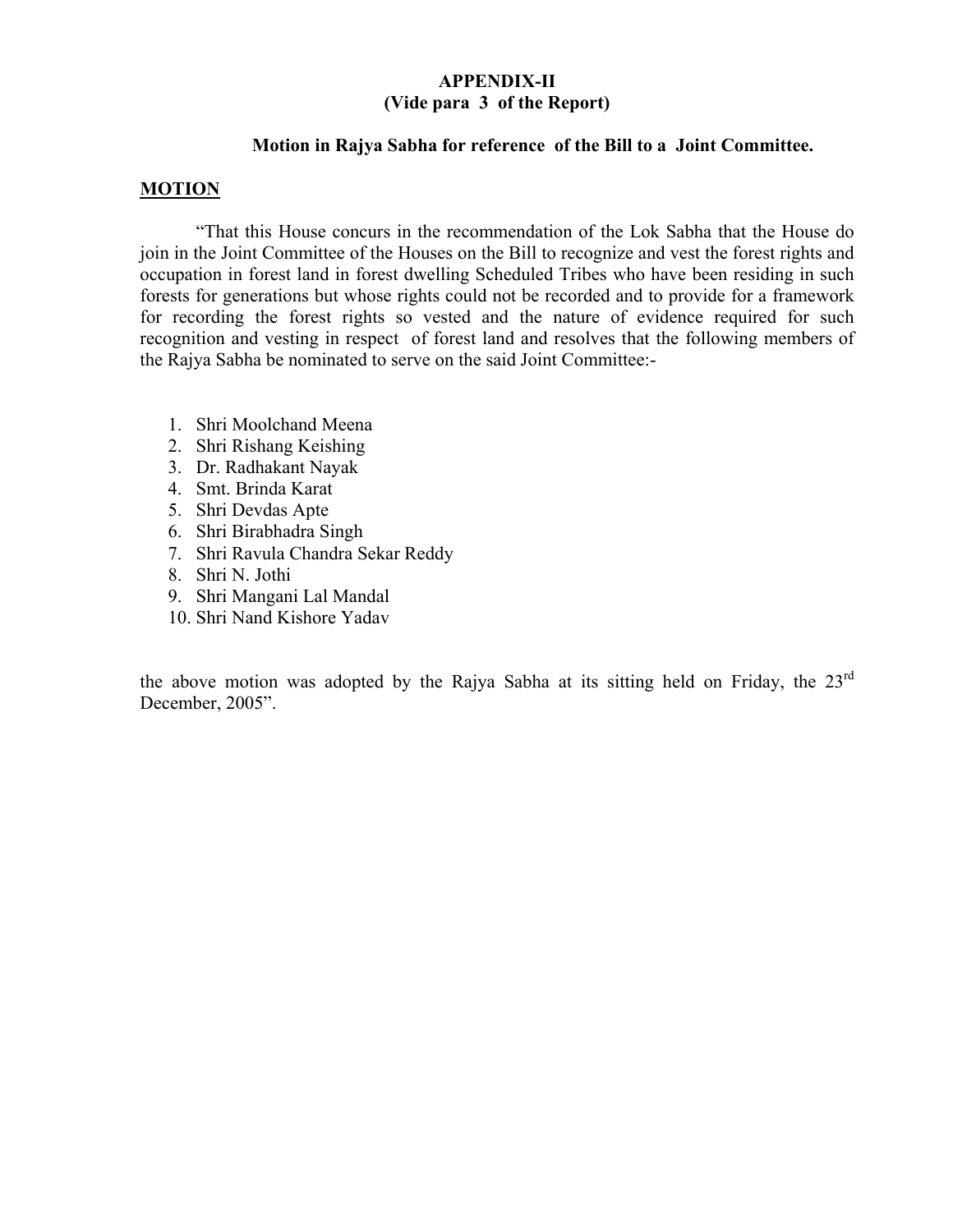## **APPENDIX –IV (Vide para 13 of the Report)**

## **LIST OF ASSOCIATIONS/ORGANISATIONS/INDIVIDUALS ETC. FROM WHOM MEMORANDA WERE RECEIVED BY THE JOINT COMMITTEE**.

## **Memo No. Name of Associations with Address**

- 1. Shri P. Vivekanandan, SEVA Sustainable-agriculture & Enviornment Voluntary Action, 45 TPM Nagar, Viratipattu, Madurai – 625010, Tamil Nadu
- 2. Shri Mahabir Bhagora, M.P., Udaipur, Rajasthan
- 3. Jangal Zameen Jan Andolan, 23 Shanti Nagar, Akar Complex, Roopsagar Road, University Road, Udaipur
- 4. Nandini Sundar, Professor, Department of Sociology, University of Delhi, Delhi School of Economics, Delhi-07
- 5. Shri Ambarish Rai, Lok Sangarsh Moracha, C-49, Manglam Apptt. Shalimar Garden, Ext. II, Sahibabad, Distt. Ghaziabad, Pin- 201005
- 6. Ms. Madhuri, Jan Sangarsh Morcha (Madhya Pradesh-Chattisgarh) Conveners: Shramik Adivasi Sangathan, Kothi Bazar, near Bohra Masjid, Betul (MP), Narmada Bachao Andolan, Jain Road, Mandleshwar (MP)
- 7. Ms. Smita Gupta, Institute for Human Development, NIDM Building (3rd Floors) IP Estate, Mahatama Gandhi Marg, Delhi –110002.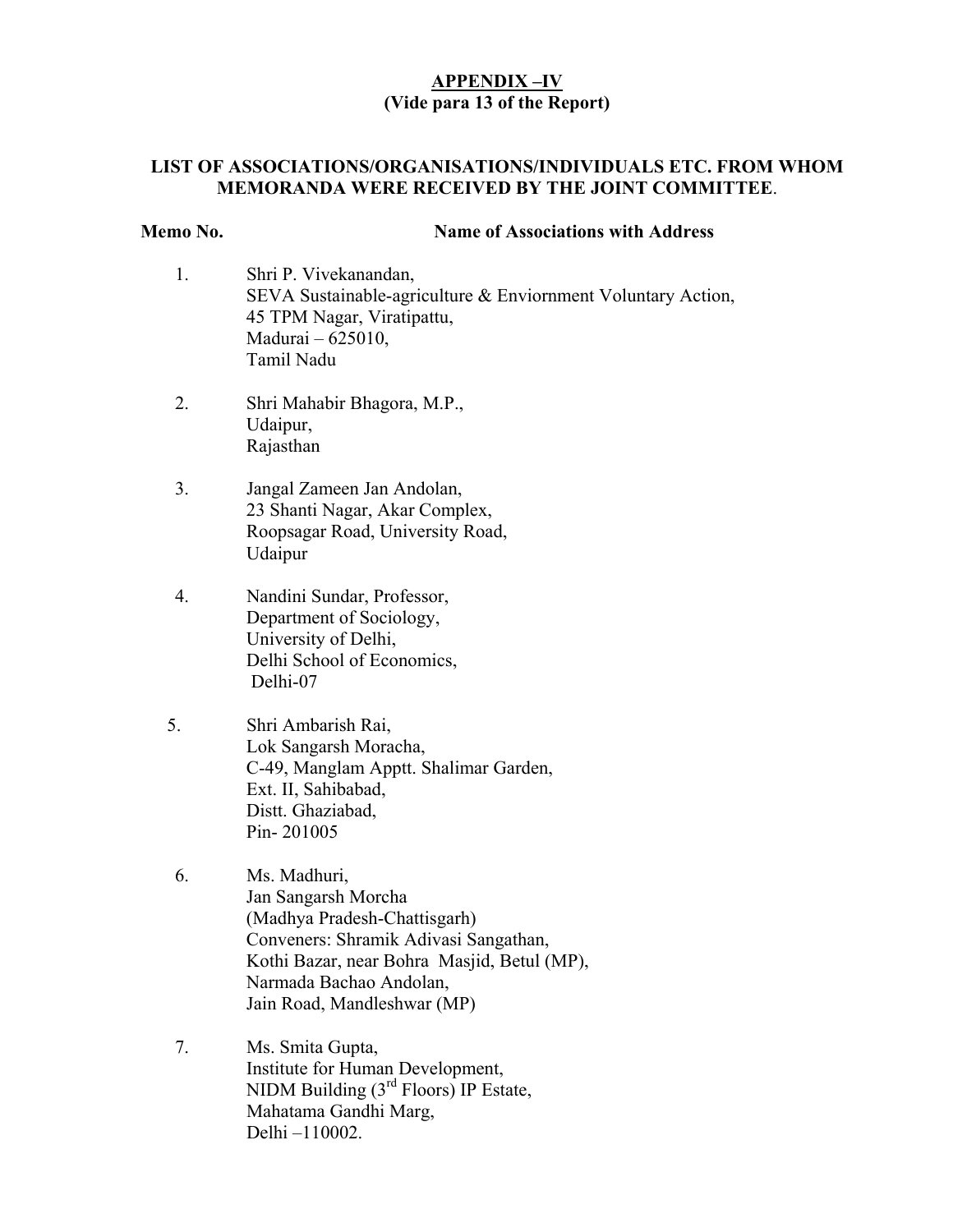- 8. Shri Soonoo Taraporewala, India House No. 2, Flat  $-14$ , August Krant Marg, Mumbai – 400036
- 9. Shri Bibhudhendra Pratap Das, Ex. MLA, President, Orissa Krushak Mahasangh, Plot No. 585, Sahilgagar, Bhubaneswar  $-7$ , Orissa
- 10. ANTHRA, B-135, Sainikpuri, Secunderabad-500094, Andhra Pradesh
- 11. Shri Maya Ramaswamy, Nature Artist and Illustrator, # 574, Shakthi Nilaya, 15<sup>th</sup> Main, Padmanabhanagar, Bangalore-560060
- 12. Shri S.R. Sankaran, IAS (Retd.) 114 Sapphire (Former Secy. Govt. of India, Rural Department), Amrita Hill, Punjagntta, Hyderabad 500082.
- 13. Shri K.R. Sethna, Former member of the Indian Board for Wildlife, Yellikodigi Estate, Atdur P.O.-577111, Chikmagalur Distt. Karnataka
- 14. Shri Shankar Gopalkrishnan, Secretary, Campaign for Survival and Dignity, Delhi, SRUTII, Q. 1 Hauz Khas Enclave, New Delhi
- 15. Shri K. M. Chinnappa/Praveen Bhargav, Wildlife First,  $26<sup>th</sup>$  A Main,  $4<sup>th</sup>$  T. Block, Jaya Nagar, Bangalore-560041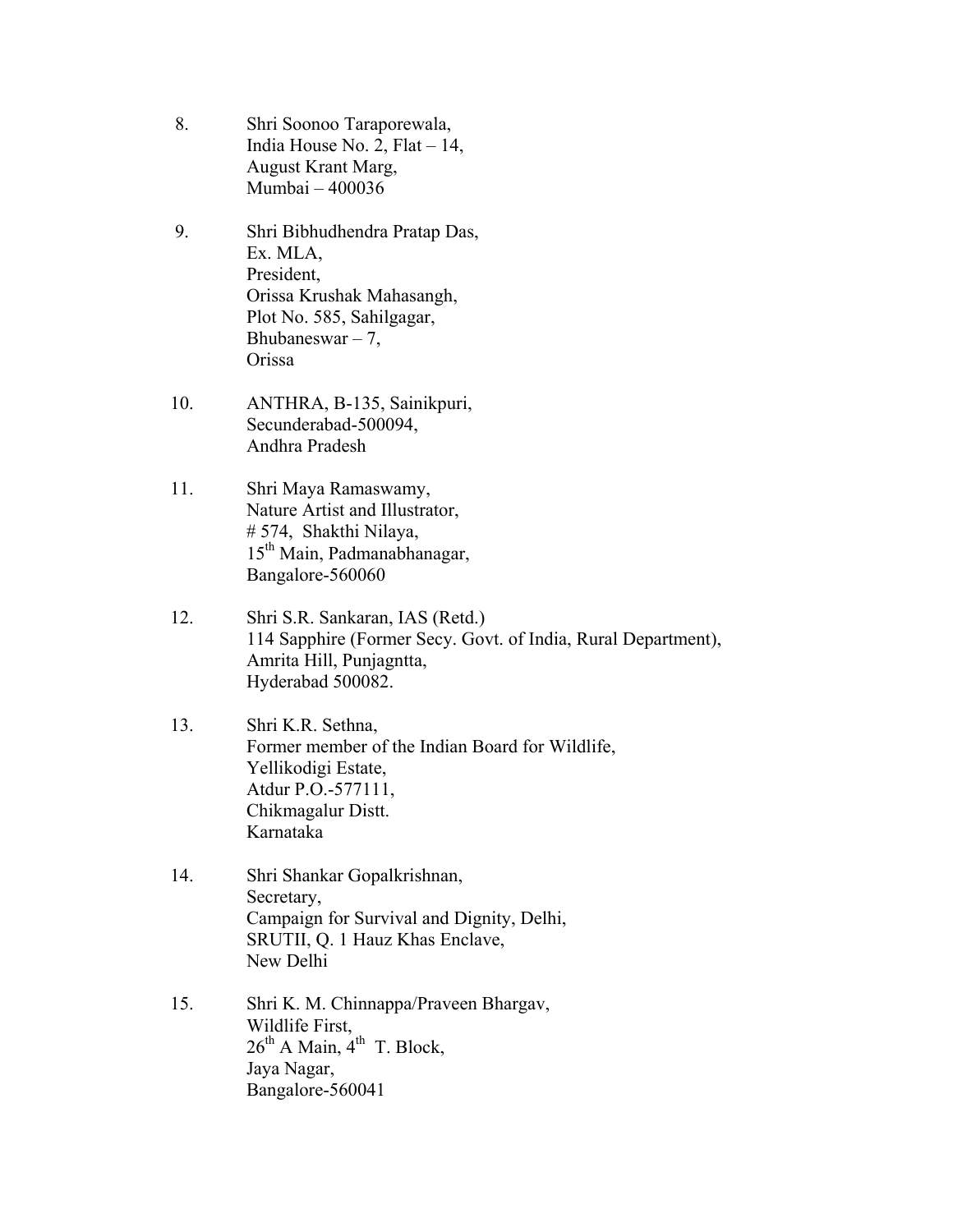- 16. Shri Shiba Sanwar, National Forum of Forest People and Forest Workers, North Bengal Regional Committee, Goubathan Bazar, Kalimpong, L-501, Asha Laxmi Aptt. Ravingar Chowk Nagar
- 17. Shri Ambarish Rai/Ms. Pratibha Sinde, Lok Sangarsh Morcha Rajratra Building, Distt. Nandurbar (Maharasthra) 425413, C-49 Manglam Aptt. Shalimar Garden Ext. Sahibabad (UP)
- 18. Shri C.R. Bijoy, Doctors Quarters, Shri Ramakrishna Hospital, 395 Sarojini Naidu Road, Coimbatore, Tamil Nadu, 641044
- 19. Dr. Archana Prasad, Reader, Centre for Jawaharlal Nehru Studies, Jamia Millia Islamia, New Delhi.
- 20. Jungle Adhikar Sangharsh Samiti, Dahanu Road, Thana Distt. Maharasthra
- 21. Shri Akhilesh Mangal Bangalore
- 22. Shri Ayan Khan, C/o Altaf Khan, B-125 Bagh Dil Kusha, Bhopal (M.P.) 462023
- 23. Shri Phiroze M. Patel, Member Conservation Cell, Vidharbha Economic Development Council, Nagpur
- 24. Shri S. Faizi, Ecologist, R 2, Saundarya Aptt., Nandavanam, Trivandrum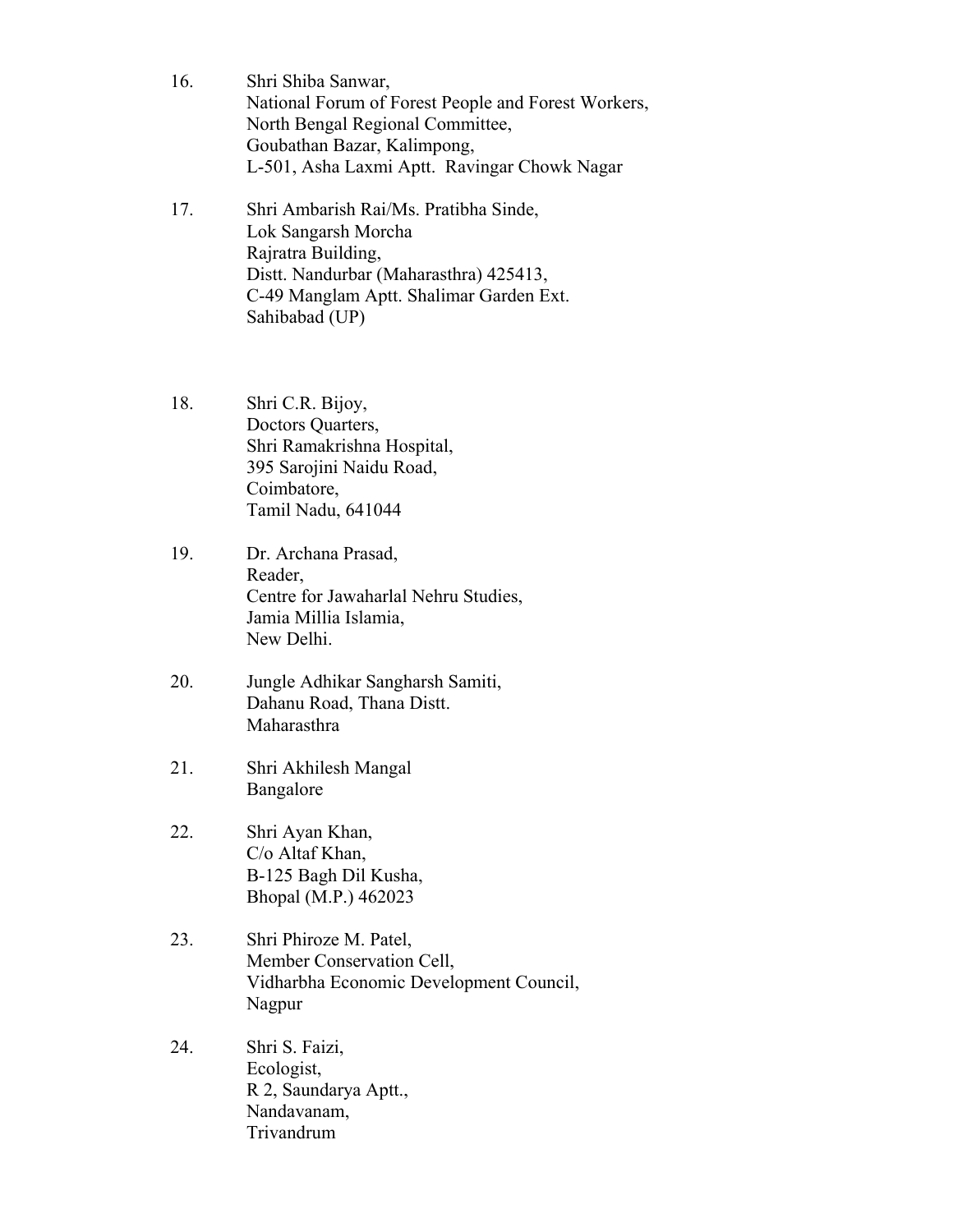- 25. Action Research in Community, Health and Development (ARCH), E-702, Samrajya Complex, Near Fatehganj, Vadodra 390002, Gujarat
- 26. Shri Vinay Kumar, S/o Vishnu Gaikwad, H.No, 1-1215 Gullaboudi, Behind. V.V.H. School, Near AAIWAN-E-Shalni Road, Gulbarga Karnataka
- 27. North Bengal Forest Mazedoor Union, Kalchini, Jalpaiguri Distt.
- 28. Navjeevan Bahuudeyshei Sanstha, Badali, Ahmednagar
- 29. Shri Prem Khaswas, President, Himalayan Forest Villager's Organization, Central Committee, Gorubathan, Darjeeling
- 30. Shri J.K. Mohanty, Additional Secretary, Government of Madhya Pradesh, Scheduled Tribes and Scheduled Castes Welfare Deptt., Mantralay, Vallabh Bhawan, Bhopal
- 31. Shri Killivalavan R., Shri Shreesha Shagrithaya, Dr. Meghna Krishadas, C/o Growing Wild, Karnataka.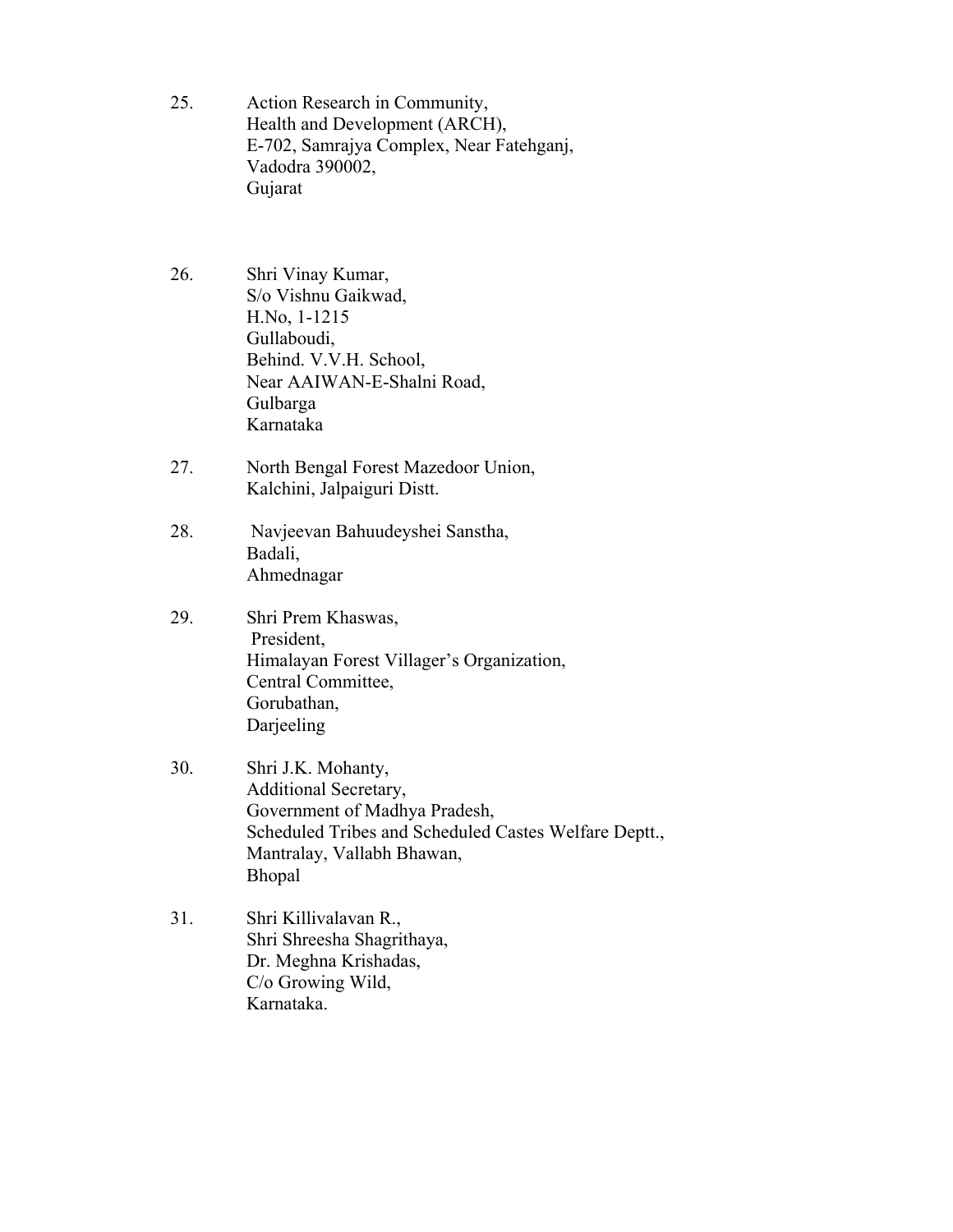- 32. Shri Subir Sharma, Founder and Genl. Secretary, Adivasi Reformation & Welfare, Society (WARS), District, West Singhbhum, Jharkhand, India-833213
- 33. Adivasi Kranti Sangathan, At Lokanathpur, P.O. Badasuahlo, Dist. Dhenkanal, Orissa, Pin-759039.
- 34. Shri Prakash Shrivastava, E-3 Punjabi Bagh, Bhopal (M.P.) 462023
- 35. Shri Krishan Kumar Sharma, Secretary, Shree Yatra Seva Samiti, 26/1 Near Post Office, Aheerpura, Raja Mandi, Agra-282002
- 36. Shri P.K.Sen, Director- Tiger & Wildlife Division, WWF-India, 172 B, Lodhi Estate, New Delhi-110003
- 38. Adivasi Mukti Sangathan, At-Post Sendhwa, Distt. Badwani, (Madhya Pradesh) Pin-451666
- 39. Ms. Neha Verma, Indian Forest Service(P) F-4 New Hostel, Indira Gandhi National Forest Academy, Forest Research Institute, Dehradun-248006.
- 40. Shri Pradip D. Prabhu, Senior fellow, National Institute of Rural Development, Rajendranagar, Hyderabad 500030, Andhra Pradesh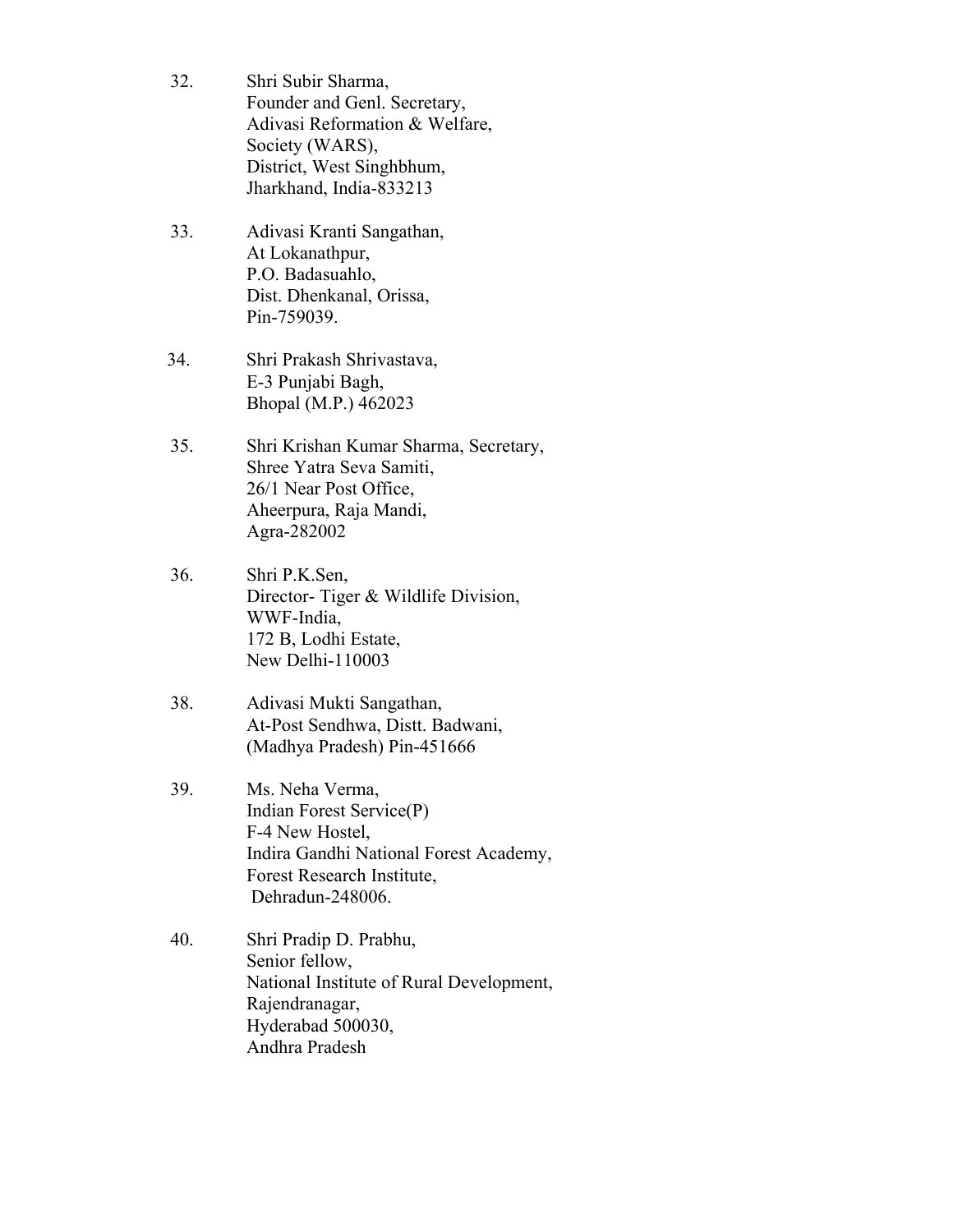- 41. Shri Xavier M, Director, Rajpipla Legal Aid Society, Poicha Road, Oil Mill Compound, Rajpipla-393145
- 42. Shri Saltuben Khair/Shri Amirbhai Vasava, Adivasi Mahasabha(AMS) C/o Behavioural Science Centre, St. Xaviers College Campus, Narvangpur, Ahmedabad, Gujarat
- 43. Shri Ashok Choudhury, National Forum of Forest People and Forest Workers, B-137, Ist Floor, Dayanand Colony, Lajpat Nagar-IV New Delhi-110024
- 44. Akhil Bhartiya Vanvasi Gramin Mazdoor Mahasangh, (Industraial Unit of Bhartiya Mazdoor Sangh) 44/26, Daksin Tatyatope Nagar, Bhopal-462003
- 45. Prakrili Mitr Sangh, 76, Ist Floor, Bajaya Bazar, Alwar (Rajasthan)
- 46. Shri Ramkrishan Chaudhary Sar, Shrirampur, Pusad, Maharashtra.
- 47. Shri Sukanti Nayak, President, Adivasi Jala Jangal Jani Jana, Surakshya Mahasangha, Uttar Orissa At/PO- KARANJIA Distt. Mayurbhanj, Orissa
- 48. Shri Ravi Singh, Secretary General and CEO, WWF India, 172 B, Lodi Estate, New Delhi-110003
- 49. Shri A. Kishan, IFS, Dy Conservator of Forest, Office of Prl. Chief Conservator of Forests, Abids, M.J. Market. Hyderabad-500001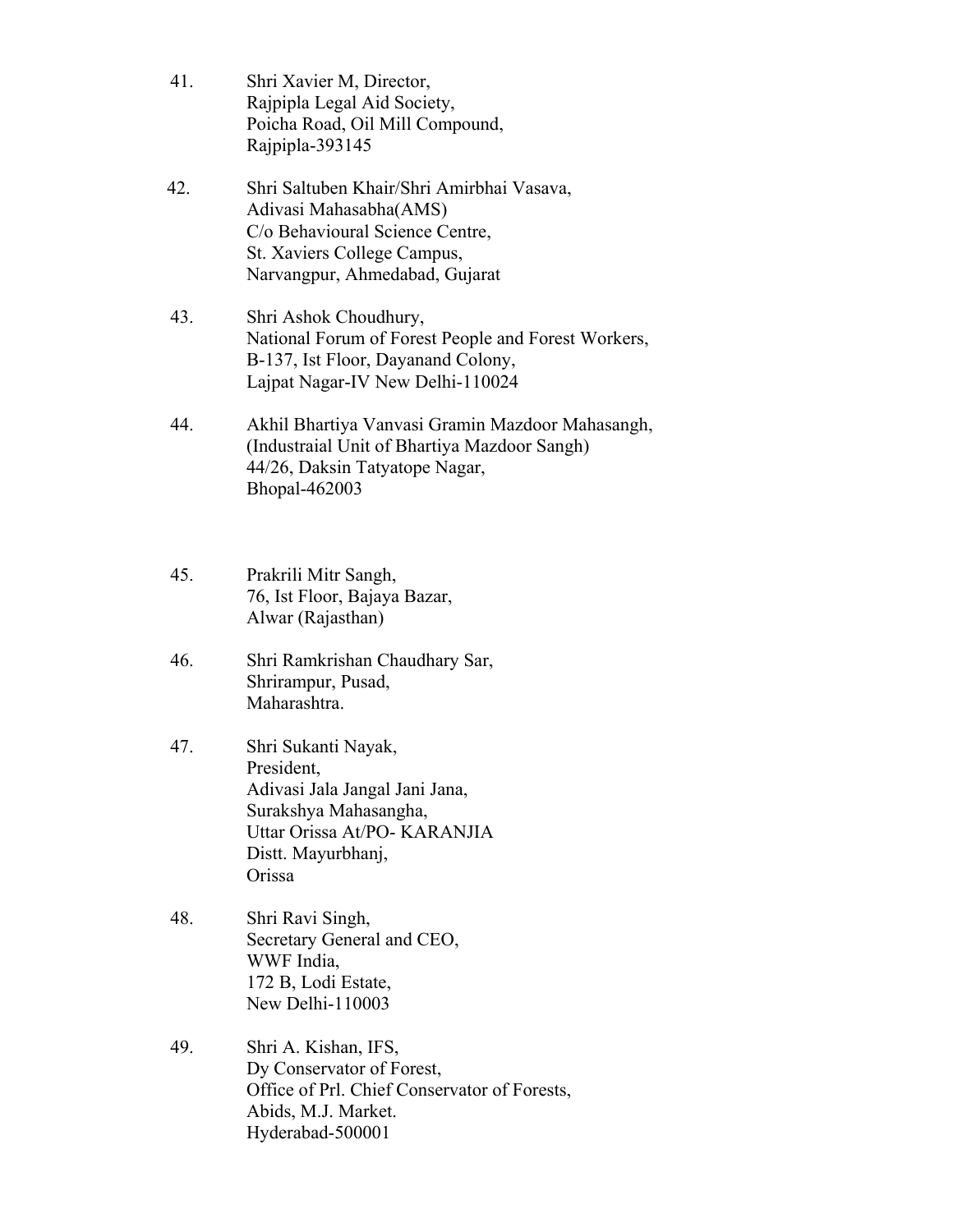- 50. Shri Bir Singh Mahato, M.P. 16 Mahadev Road, New Delhi.
- 51. Shri Sunil Kumar Mahto,M.P., 215, North Avenue New Delhi.
- 52. Dr. Jitendra Chaturvedi, Chief Executive, Development Assocation for Human Advancement, Standard Montessori School, Near Localreeti Press, Joshia Pura, Bahraich.
- 53. Shri Gopi Majhi, Convener, Orissa Chapter, Campaign for survival and Dignity, 488/F Nayapalli Bhubaneswar, Orissa.
- 54. Ms. Praneet Goteti, Bangalore.
- 55. Shri K. Buchi Ram Reddy, IFS (Retd.) 3-9-58/c Sharadanagar, Ramanthpur, Hyderabad
- 56. Shri Krishna Narain, Wildlife Conservationist, # 36 'Ramalaya', Subbarama Chetty Road, Basavanagudi.
- 57. Shri Jacob Thundyil and others, No. 79 Ramachandran Street, Vasudevan Nagar, Jaffer Khanpet, Chennai-600083.
- 58. Shri Daiguang President, Barak Valley Hill Tribes Union, Hqtrs. Hmarkhawlien, Cachar (Assam) –788106.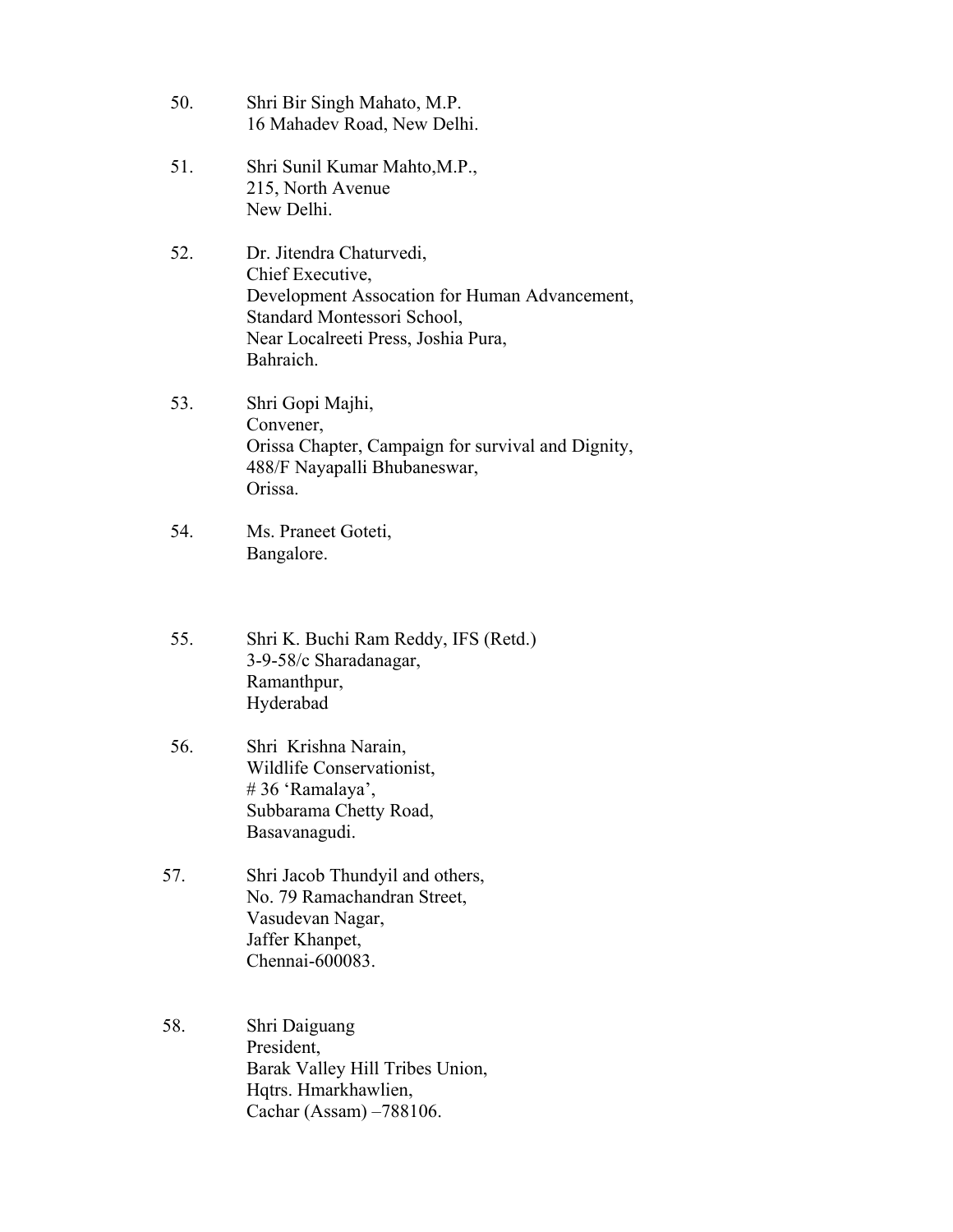| 59. | Lawyers Enviornmental Awareness Forum,<br>Kerala High Court Advocates Ass0ciation,<br>High Court, Ernakulam,<br>Cochin.                                                        |
|-----|--------------------------------------------------------------------------------------------------------------------------------------------------------------------------------|
| 60. | Shri Yeshwant J. Nayak and others,<br>AASRA,<br>Society for Child Welfare,<br>Ponda, Goa                                                                                       |
| 61. | Shri Ashok B.R.<br>Bangalore                                                                                                                                                   |
| 62. | Shri Devdar Parvatbhai B. and Farmar Ragubhai K.,<br>Free Legal Aid and Advisory Office.<br>Dahod, Gujarat                                                                     |
| 63. | Shri Paresh Batra,<br>Dhen Kanal,<br>Orissa                                                                                                                                    |
| 64. | Shri Chhettubhai Devenbhai,<br>Bordra Dist.,<br>Narmada,<br>Gujarat                                                                                                            |
| 65. | Shri Bir Singh Mahto and others (7) M, Ps.                                                                                                                                     |
| 66. | Ranchi Association,<br>Andaman & Nicobar Islands,<br>Port Blair.                                                                                                               |
| 67. | Shri Amit Verma,<br>Indian Forest Service (P),<br>F-3 New Hostel,<br>Indira Gandhi National Forest Academy,<br>Forest Research Institute, Dehradun.                            |
| 68. | Shri K. Hawlasailo,<br>Genl. Secy.,<br>Human Rights Network of Indigenous Tribal Peoples (HR-NIT),<br>North East Chapter, Headquarter,<br>Aizwl (Tuilcual),<br>Mizoram-796001S |
| 69. | Shri Mansukh Bhai D. Vasava, M.P.,<br>55 North Avenue,<br>New Delhi.                                                                                                           |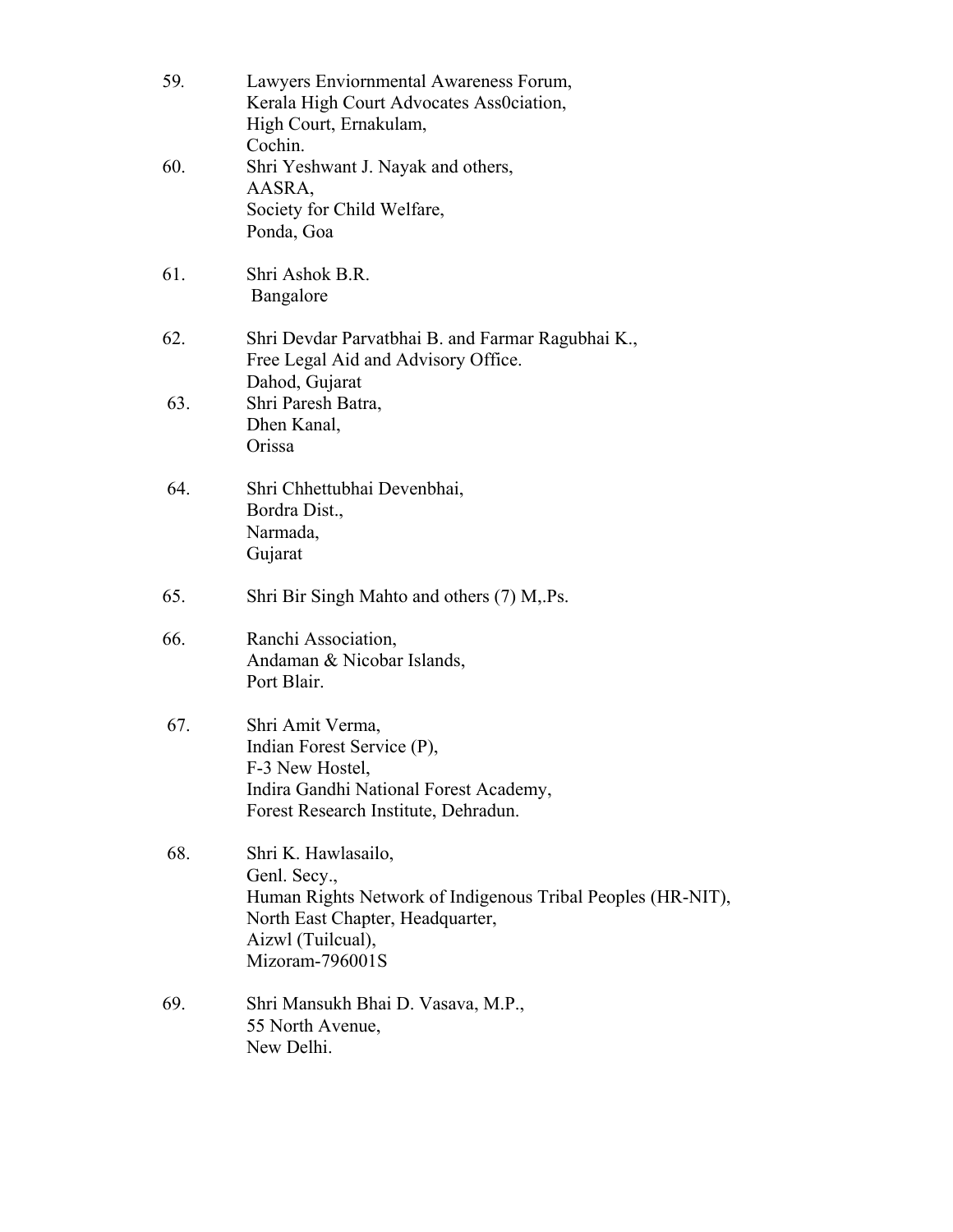- 70. Jharkhand Ulgulan Manch, Jharkhand Jungle Bacao Andolan, Gram Sabha Manch, Jharkhand, Bharat Jan Andolan, Jharkhand, Jharkhand.
- 71. Shri K. Shashidhar, S-367, 7<sup>th</sup> Bharat Nagar II, Viswaneedan P.O. Bangalore-560091
- 72. Shri Lalsing Pargi, Secretary, Eklavya Sangathan, 8, Mangaldeep Flats, Near Parikshit Bridge, Gandhi Ashram P.O. Ahemedabad-380027
- 73. Shri R. Prabhu, M.P., AB-14, Pandara Road, New Delhi
- 74. Shri Gautam Bandhopadhya, National Coordinator, Peoples Alliance for Livelihood Rights, Chattisgarh.
- 75. Shri Laxman Misal, Activist, Adivassi Jangal Janjeevan Andolan, At Khanvel Khomarpada, Dadra & Nagar Haveli
- 76. Shri Pankaj Kumar, Adv. Supreme Court of India, R/O H-/197 Kalibari Marg, New Delhi.
- 77. Ms. G. Vijayalaxmi, Secretary, Centre for Environment and Development, 3-41-8 Sri Venkats Krishana Nilayam, Sainagar Colony. M. R. Pets Trui – 533401, East Godavari District, Andhra Pradesh
- 78. Dr. Santibhushan Nandi, 94/2, Kalil Kundu Lane, Howrah-711101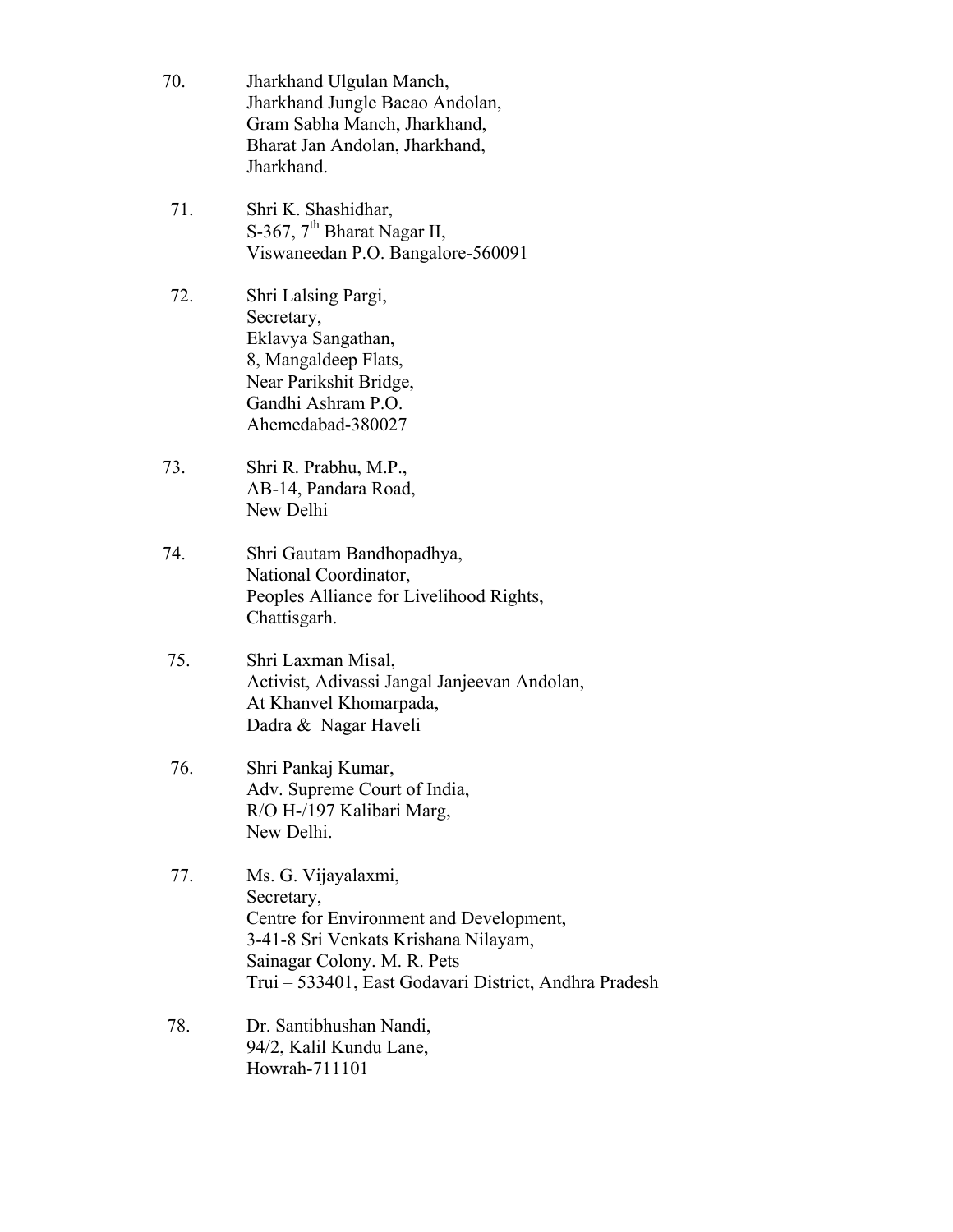- 79. Shri Moloy Baruah, President, Early Birds, 26 Surujmukhi, P.O. Silpukhuri, Guwahati-781003
- 80. Shri Vishnu Kant, Janjati Hitraksh Pramukh, A.B. Vanvasi Kalyan Ashram, New Colony, Jaipur-302001
- 81. Shri Manmohan Singh Batti, MLA, Madhya Pradesh Legislative Assembly, 128, Amarwada, Chindwara, M.P.
- 82. Shri Anil Gar, Kohli Bazar, Betu, (Satpura Land Search and Training Centre)
- 83. Shri Pradeep Soor, B.C. Bhar Road, P.O. Chandannagar, Dist. Hooghly, West Bengal-712136
- 84. Srikakulam Adivasi Samakhya, Sri Mutaka Michharao, Eathamanuguda (Village), Puliputti (Panchayati) Seethampetha(Mandal), Srikakulam (Dist.) and others
- 85. Shri Ashish Kothari, C/o Kalpvriksh, Apt. 5, Shree Dutta Krupa, 908 Decean Gymkhana, Pune-41004
- 86. Shri Manu Jaiswal and others, Indian Institute of Science, Bangalore-560012
- 87. Shri Changan Kumar Betal, Asstt. Teach Joynagar Hight School. Vill. Jhanpathara. P.O. Champi. P.S. Mahisadal, Dist. Purba Medinipur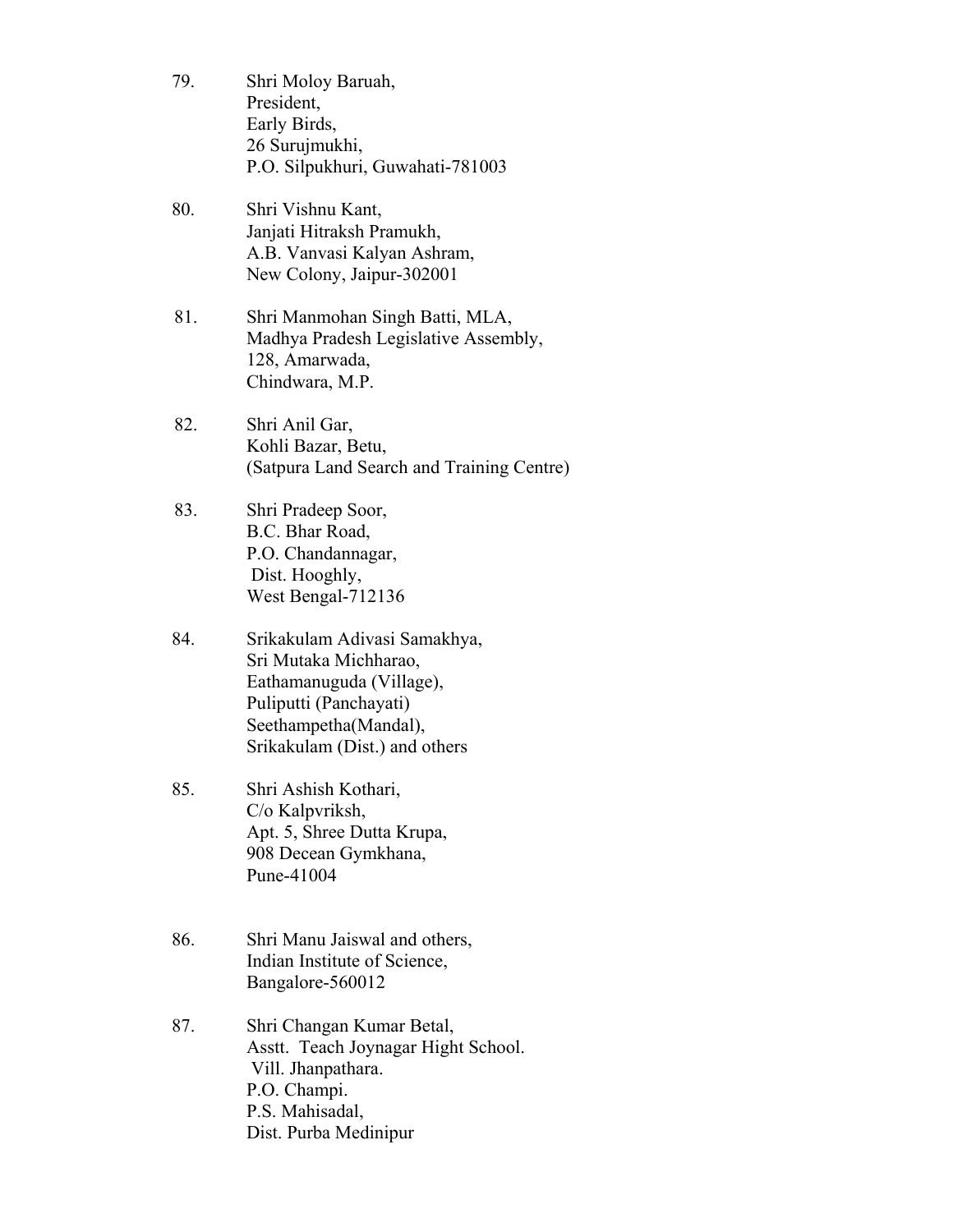| 88. | Dr. Muhammad Mukhtar Alam,                                            |
|-----|-----------------------------------------------------------------------|
|     | Chairman,                                                             |
|     | Labour League Foundation,                                             |
|     | 62-A, Luxmibai Enclave,                                               |
|     | Ashok Vihar, Phase-III,                                               |
|     | Delhi.                                                                |
| 89. | Headmaster                                                            |
|     | Don Bosco School                                                      |
|     | Ledrymbai, Jainlia Hills,                                             |
|     | Meghalaya-793160                                                      |
| 90. | Dr. V.K. Bahuguna, IFS,                                               |
|     | Managing Director,                                                    |
|     | Tripura Forest Development & Plantation,                              |
|     | Corporation Limited,                                                  |
|     | Near Raj Bhavan P.O. Abhoynagar,                                      |
|     | Agartala                                                              |
| 91. | All India Democratic Women's Associatin,                              |
|     | 121 VBP House Rafi Marg,                                              |
|     | New Delhi-110001                                                      |
|     |                                                                       |
| 92. | Campaign for Survival & Dignity and other Organisations, (Additional) |
|     |                                                                       |
| 93. | Shri Khemraj Desai,                                                   |
|     | President,                                                            |
|     | Akhil Bhartiya Rabari Rayka Samaj,                                    |
|     | Seva Sansthan Trust                                                   |
|     | Post Kora, Tehsil Prheenmal,                                          |
|     | Jalore, Rajasthan                                                     |
|     |                                                                       |
| 94. | Shri K. Vardha Rajan,                                                 |
|     | General Secretary,                                                    |
|     | All India Kisan Sabha,                                                |
|     | 4 Ashoka Road, New Delhi-110001                                       |
| 95. | Ms. Madhu Sarin,                                                      |
|     | 48, Sector, 4 Chandigarh-160001                                       |
| 96. | Madhya Pradesh Adivasi Ekta Mahasangha,                               |
|     | 13 B, Padamnabha Nagar, Bhopal (M.P.)                                 |
| 97. | Action Research in Community Health and Development (ARCH),           |
|     | E 702, Samrajya Complex,                                              |
|     | Near Fatehganj Post Office, Fatehganj                                 |
|     | Vadodra-390002, Gujarat                                               |
|     |                                                                       |
| 98. | Shri B.D. Sharma,                                                     |
|     | Former Commissioner for Scheduled Castes and Scheduled Tribes         |
| 99. | Shri Pradip Prabhu,                                                   |
|     | Senior Fellow,                                                        |
|     | National Institute of Rural Development,                              |
|     | Hyderabad                                                             |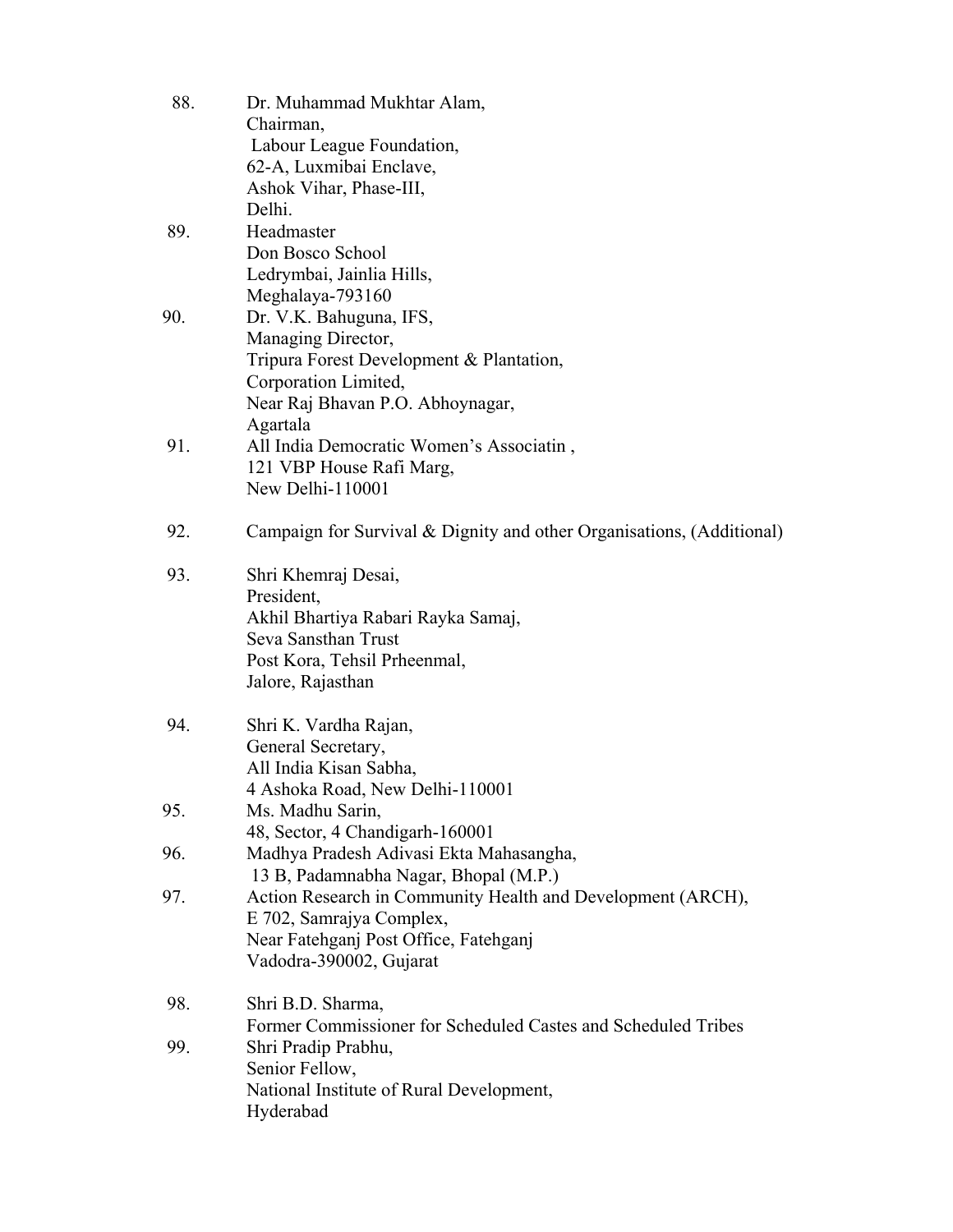| 100. | Shri M. S. Selvaraj,<br>General Secretary,<br>Vivasayigal Thozhilalargal,<br>Munnetra Sangam,                                                                                                     |
|------|---------------------------------------------------------------------------------------------------------------------------------------------------------------------------------------------------|
| 101. | 13/341, Kasim Vayal, Gudalur,<br>620212, Nilgiris District, Tamil Nadu<br>Shri Bhim Singh Shankarbhai Vasava,<br>Ucenal, Distt. Surat, Gujarat                                                    |
| 102. | (and other 451 identical memoranda received from different persons)<br>C/o Lok Sangarsh Morcha<br>Shri Dileep Singh Bhuria,<br>Ex. Member of Parliament,<br>25/30 Ground Floor, West Patel Nagar, |
| 103. | New Delhi-110008<br>Shri Chandi Prasad Bhatt,<br>Sarvodya Kendra, Gopeshwar<br>Uttranchal-246401                                                                                                  |
| 104  | Shri K.V. Poulose,<br>Chairman Nilgiri District Panchayat<br>& District Planning Cell,                                                                                                            |
| 105. | Udhagamandalam, Nilgiri District-643001<br>Dr. Sagri R. Ramdass<br>Mr. Madhusudan,<br>Mr. K. Pandu Dora,<br>ANTHRA, Secunderabad                                                                  |
| 106. | All India Agricultural Workers Union,<br>4 Ashoka Road, New Delhi                                                                                                                                 |
| 107. | Shri Valmiki Thapar,<br>Shri M.K. Jiwrajka<br>Ranthambore Foundation<br>Delhi                                                                                                                     |
| 108. | Shri Sanjay Upadhyay<br>Advocat Supreme Court of India<br>Noida.                                                                                                                                  |
| 109. | National Forum of Forest People and Forest Workers,<br>Lajpat Nagar, Delhi                                                                                                                        |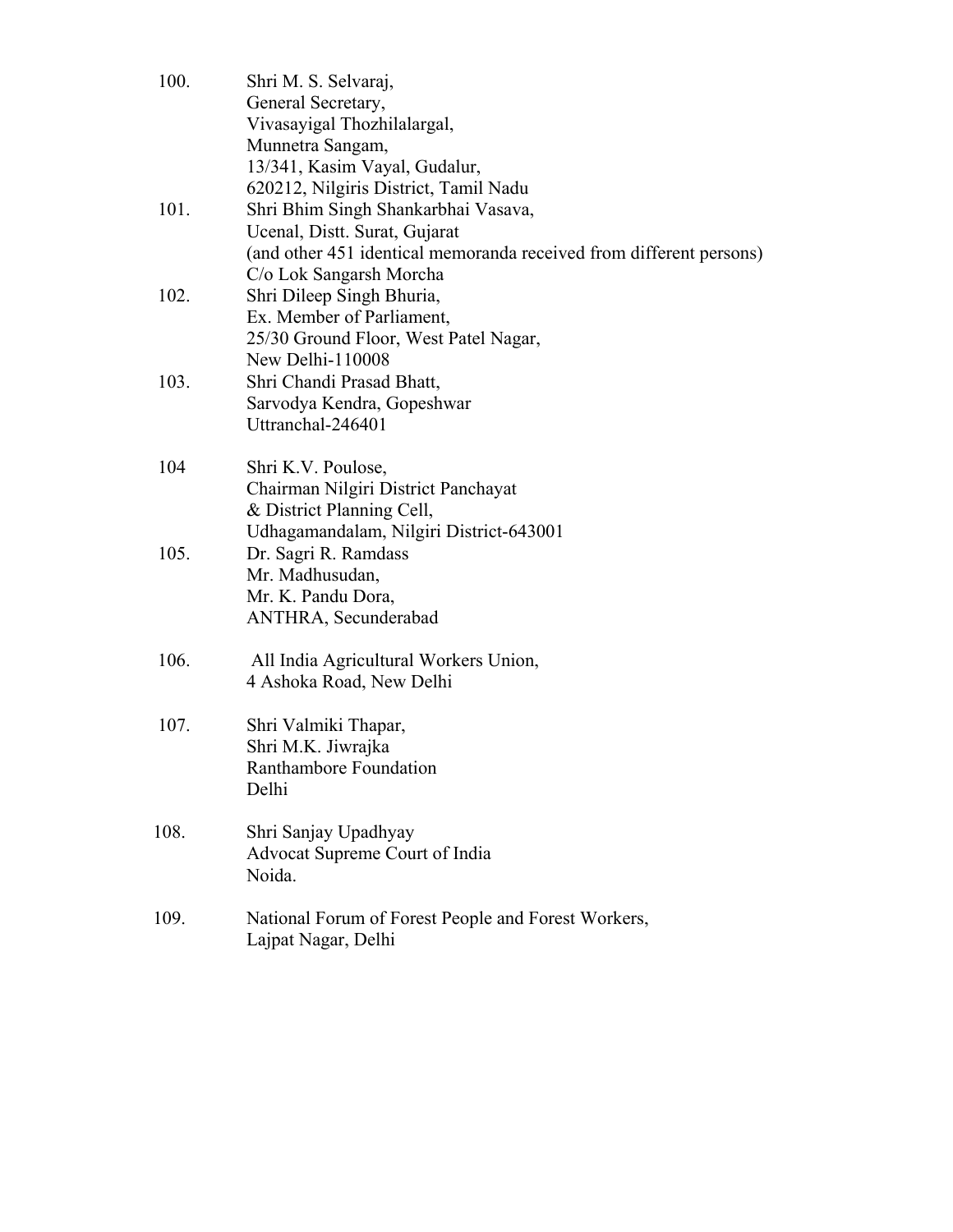# **APPENDIX V**

# (vide para 64 of the Report)

# **List of Witnesses who Tendered Oral Evidence Before the Joint Committee**

| Sl.No.           | Name of Association/Organisation/individual etc.                                              | Date on<br>which<br>evidence<br>was taken | Page<br>no. |
|------------------|-----------------------------------------------------------------------------------------------|-------------------------------------------|-------------|
| $\mathbf{1}$     | $\overline{2}$                                                                                | 3                                         | 4           |
| 1.               | Prof. Nandini Sunder,<br>Department of Sociology,<br>University of Delhi.<br>New Delhi        | 03.03.2006                                | 04          |
| 2.               | Ms. Smita Gupta,<br>Senior Fellow,<br>Institute of Human Development,<br>New Delhi            | 03.03.2006                                | 07          |
| 3.               | Shri Lal Sinh Paragi,<br>Secretary,<br>Eklavya Sangthan,<br>Ahemdabad,<br>Gujarat             | 03.03.2006                                | 72          |
| $\overline{4}$ . | National Campaign for Survial and Dignity<br>C/o SHRUTI<br>Q-1Haus Khas Enclave,<br>New Delhi | 03.03.2006                                | 14          |
| 5.               | Jan Jangal Jameen Andolan,<br>Rajasthan                                                       | 09.03.2006                                | 03          |
| 6.               | Bharat Jan Andolan,<br>Jharkhand                                                              | 09.03.2006                                |             |
| 7.               | Dr. Archana Prasad,<br>Reader<br>Jamia Milia Islamia University<br>Delhi                      | 09.03.2006                                | 19          |
| 8.               | People Alliance for Livelihood Rights,<br>Chattisgarh                                         | 10.03.2006                                |             |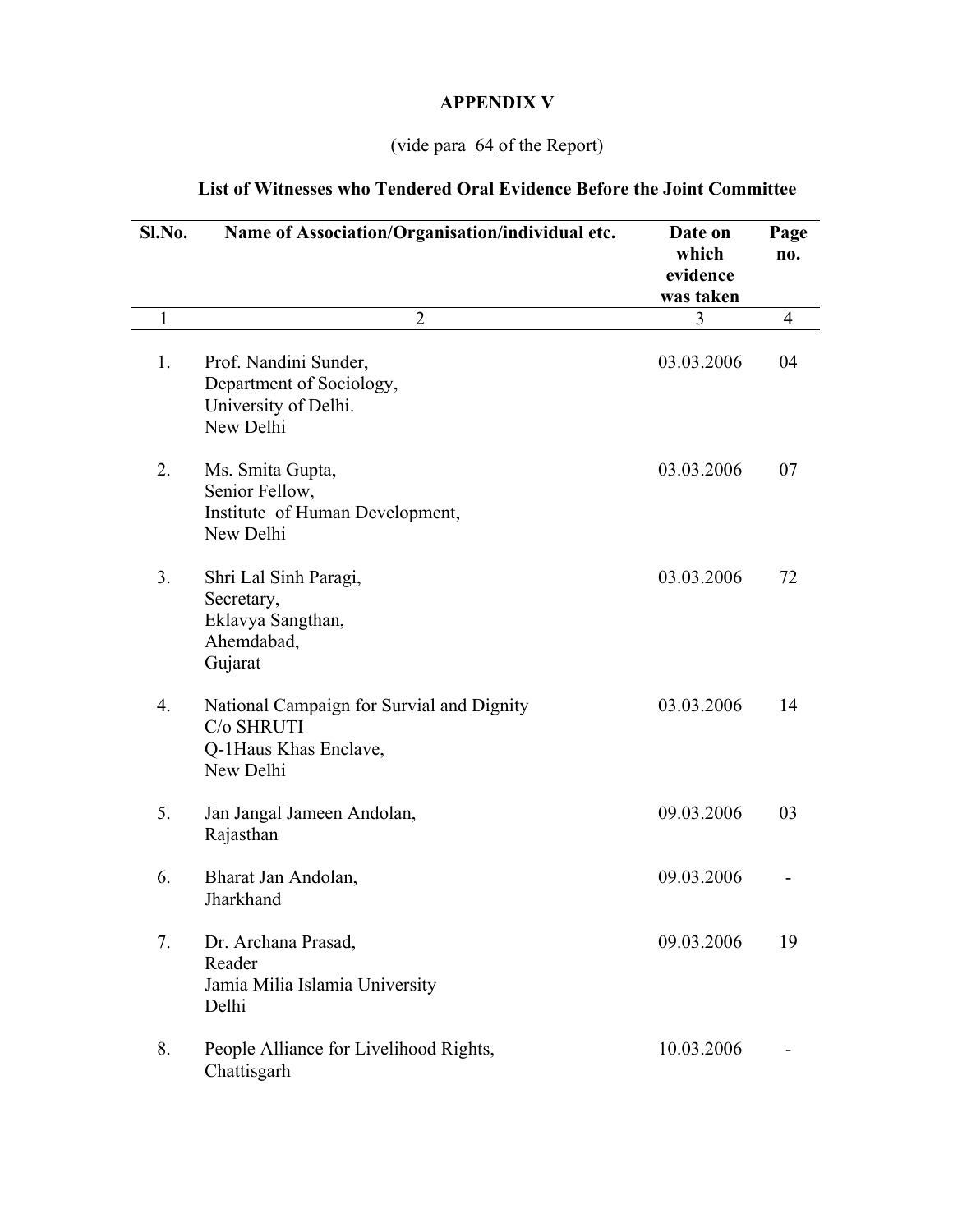| Sl.No. | Name of Association/Organisation/individual etc.                                                                          | Date on<br>which<br>evidence<br>was taken | Page<br>no.    |
|--------|---------------------------------------------------------------------------------------------------------------------------|-------------------------------------------|----------------|
| 1      | $\overline{2}$                                                                                                            | 3                                         | $\overline{4}$ |
| 9.     | Lok Sangarsh Morcha<br>Madhya Pradesh                                                                                     | 10.03.2006                                | 05             |
| 10.    | Ms. Sunita Narain,<br>Director                                                                                            | 10.03.2006                                |                |
|        | Centre for Science and Environment<br>41 Tughlakabad Institutional Area<br>New Delhi-110 062                              |                                           |                |
| 11.    | Shri S.R. Sankaran, IAS (Retd)<br>Former Secretary,<br>Ministry of Rural Development<br>Government of India,<br>New Delhi | 10.03.2006                                | 12             |
| 12.    | Dr. M.K. Ranjit Sinh.<br>Former Additional Secretary<br>Ministry of Environment & Forest<br>Government of India           | 23.03.2006                                |                |
| 13.    | Jan Sangarsh Morcha,<br>Madhya Pradesh                                                                                    | 23.03.2006                                | 06             |
| 14.    | Shri Pradip Prabhu,<br>Senior Fellow,<br>National Institute of Rural Development,<br>Hyderabad                            | 23.03.2006                                | 40             |
| 15.    | Shri B.D. Sharma, IAS (Retd)                                                                                              | 24.03.2006                                | 98             |
| 16.    | All India Democratic Women's Association<br>121 V.B.P.House, Rafi Marg,<br>New Delhi                                      | 24.03.2006                                | 91             |
| 17.    | Ms. Madhu Sarin,<br>Chandigarh                                                                                            | 24.03.2006                                | 95             |
| 18.    | Adivassi Adhikar Manch<br>(M.P. & Chandigarh)                                                                             | 24.03.2006                                |                |
| 19.    | All India Kisan Sabha<br>4 Ashoka Road,<br>New Delhi                                                                      | 24.03.2006                                |                |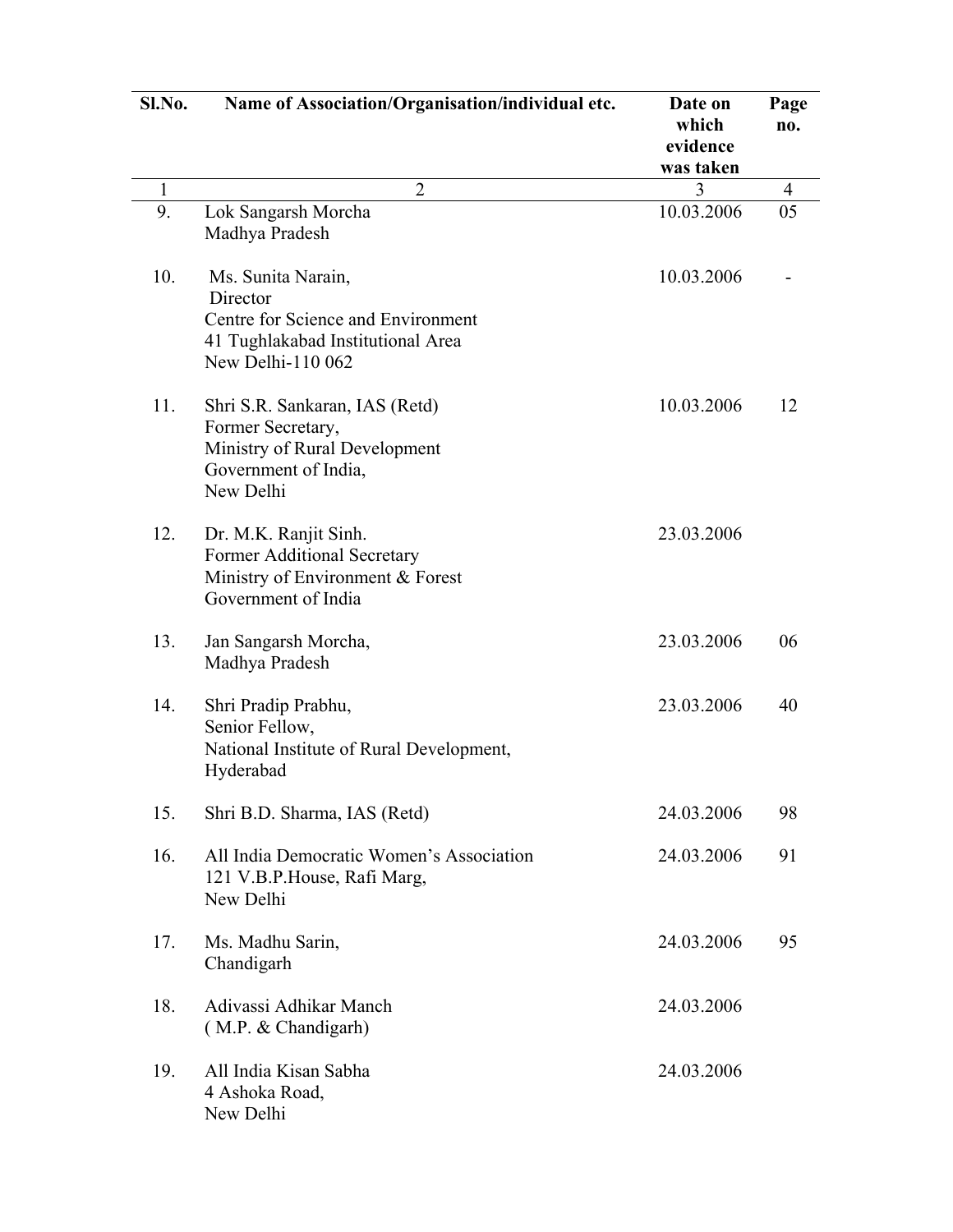| Sl.No.       | Name of Association/Organisation/individual etc.                                                  | Date on<br>which<br>evidence<br>was taken | Page<br>no. |
|--------------|---------------------------------------------------------------------------------------------------|-------------------------------------------|-------------|
| $\mathbf{1}$ | $\overline{2}$                                                                                    | 3                                         | 4           |
| 20.          | Action Research in Community Health & Development,<br>(ARCH)<br>Gujarat                           | 24.03.2006                                | 25          |
| 21.          | National Forum of Forest People and Forest Workers,<br>North Bengal Regional Committee, Kalimpong | 17.04.2006                                | 109         |
| 22.          | Shri Sanjay Upadhyay,<br>Advocate,<br>Supreme Court of India                                      | 17.04.2006                                | 108         |
| 23.          | Shri C.R. Bijoy,<br>Coimbatore                                                                    | 17.04.2006                                | 18          |
| 24.          | Shri Ashish Kothari.<br>C/o Kalpvriksh<br>Pune                                                    | 17.04.2006                                | 85          |
| 25.          | SEVA Sustainable Agriculture & Environment<br>Voluntary Action,<br>Madurai                        | 18.04.2006                                | 01          |
| 26.          | Shri Samar Singh, IAS (Retd)                                                                      | 18.04.2006                                |             |
| 27.          | Shri D. S. Prasad, Andhra Pradesh                                                                 | 19.04.2006                                |             |
| 28.          | Shri B. Narsingh Rao                                                                              | 1904.2006                                 |             |
| 29.<br>30.   | Shri K. Krithna Rao<br>Smt. Bhoodevi                                                              | 19.04.2006<br>19.04.2006                  |             |
| 31.          | Shri K. Laxman Rao                                                                                | 19.04.2006                                |             |
| 32.          | Shri Shankara Reddi,<br>Andhra Pradesh                                                            | 19.04.2006                                |             |
| 33.          | Shri Bala Raju, Andhra Pradesh,                                                                   | 19.04.2006                                |             |
| 34.          | Shri N. Snayasi Rao, Andhra Pradesh                                                               | 19.04.2006                                |             |
| 35.          | Smt. Sagari Ram Das<br>Director<br><b>ANTHRA (NGO)</b><br>Secunderabad<br>Andhra Pradesh          | 19.04.2006                                | 10          |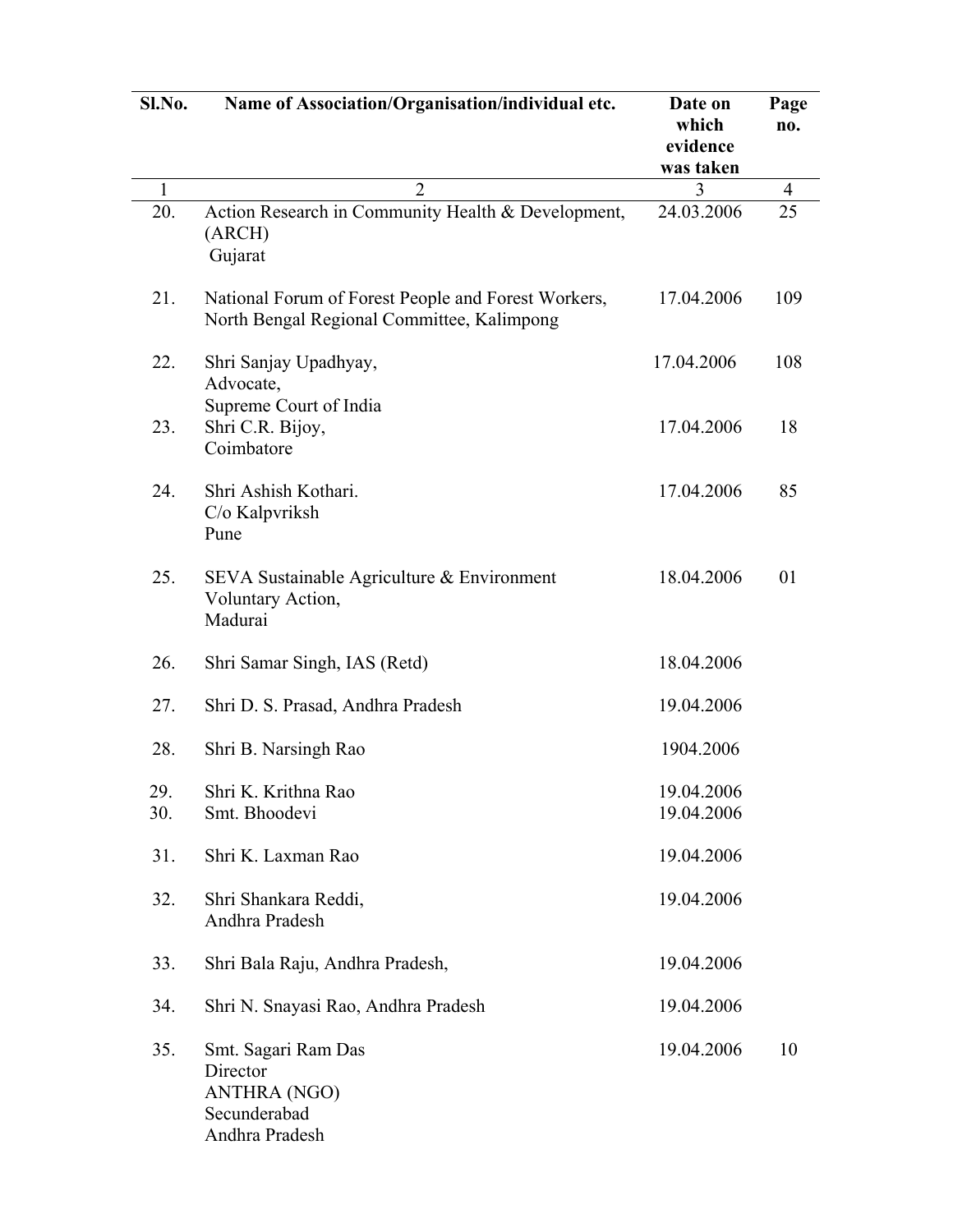| Sl.No.       | Name of Association/Organisation/individual etc.                                                                                 | Date on<br>which<br>evidence<br>was taken | Page<br>no. |
|--------------|----------------------------------------------------------------------------------------------------------------------------------|-------------------------------------------|-------------|
| $\mathbf{1}$ | $\overline{2}$                                                                                                                   | 3                                         | 4           |
| 36.          | Shri N. Madhusudhan<br>Director,<br>Yakshi (NGO)<br>Secunderabad,<br>Andhra Pradesh                                              | 19.04.2006                                | 10          |
| 37.          | Shri K. Pandu Dora<br>D. Bhimavaram village<br>East Godavari District<br>Andhra Pradesh                                          | 19.04.2006                                | 10          |
| 38.          | All India Agriculture Workers Union                                                                                              | 19.04.2006                                | 106         |
| 39.          | Adivassi Mahasabha, Gujarat<br>C/o Behaviourial Science Centre,<br>St. Xavier's College Campus, Navrangpura,<br>Ahmedabad-380009 | 19.04.2006                                | 42          |
| 40.          | Shri Valmik Thapar,<br>Ranthambore Foundation<br>New Delhi                                                                       | 19.04.2006                                | 107         |
| 41.          | Shri M.K. Jiwarajka<br>Member Secretary, Central Empowered Committee                                                             | 19.04.2006                                |             |
| 42.          | Shri Koshy Baby,<br>Nilgirs,<br>Tamilnadu                                                                                        | 19.04.2006                                |             |
| 43.          | Shri K. V. Paulose<br>Chairman,<br>Nilgiris District Panchyat and District Planning Cell<br>Nilgiris District                    | 19.04.2006                                | 104         |
| 44.          | Shri P.H. Abdul Kareem<br>Nilgiris,<br>Tamilnadu                                                                                 | 19.4.2006                                 |             |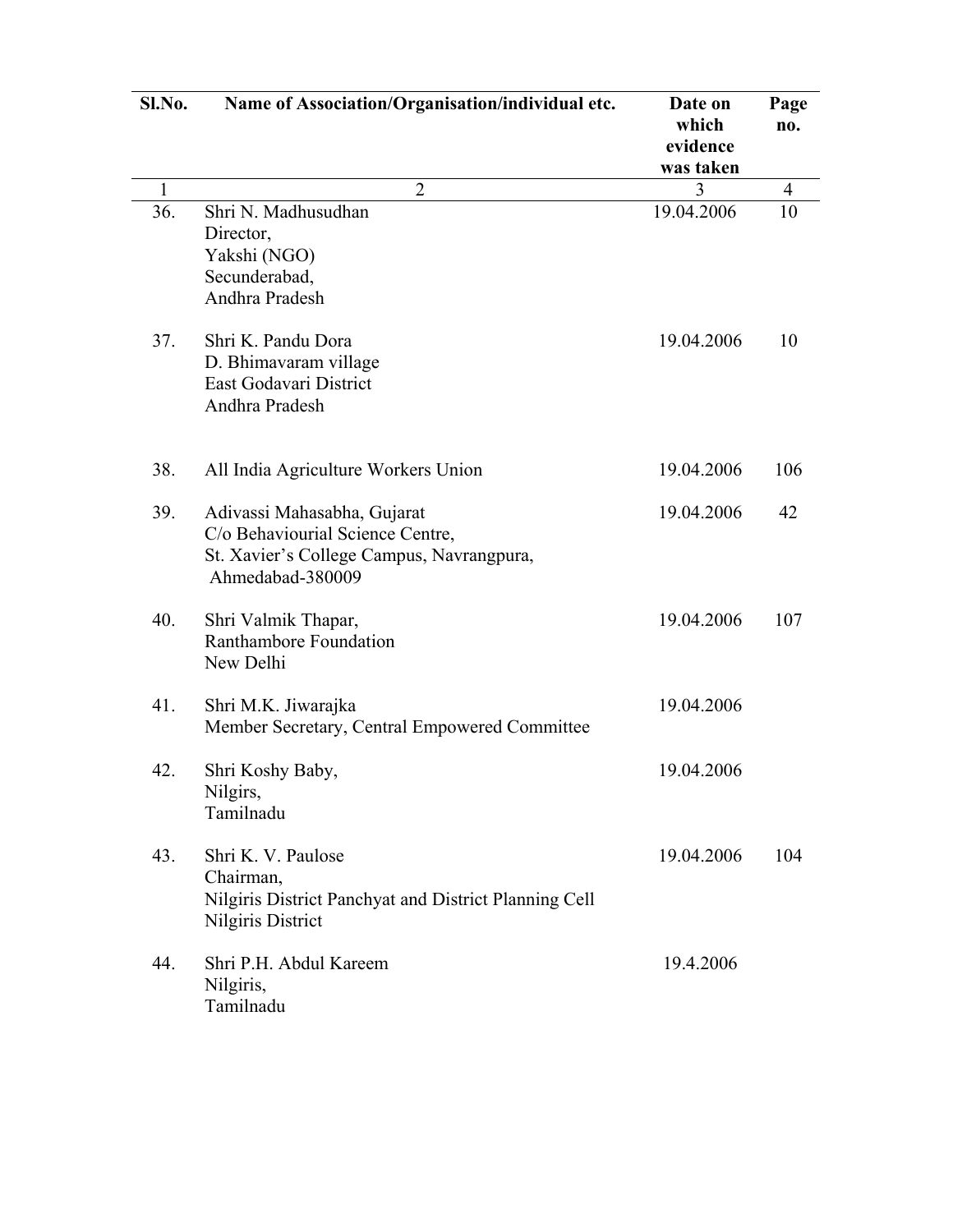## **MINUTES OF THE FIRST SITTING OF THE JOINT COMMITTEE ON THE SCHEDULED TRIBES (RECOGNITION OF FOREST RIGHTS) BILL, 2005**

## I

## **FIRST SITTING**

## The Committee sat from 1500 hrs. to 1645 hrs. on 16 January, 2006 in Committee Room No. 63, Parliament House, New Delhi *PRESENT*

Shri V. Kishore Chandra S. Deo - Chairman

## *MEMBERS*

#### *Lok Sabha*

- 2. Shri Mahavir Bhagora
- 3. Shri C.K. Chandrappan
- 4. Shri Giridhar Gamang
- 5. Dr. P.P. Koya
- 6. Shri A. Krishnaswamy
- 7. Shri Shailendra Kumar
- 8. Shri Rajesh Kumar Manjhi
- 9. Shri Babu Lal Marandi
- 10. Shri Madhusudan Mistry
- 11. Shri Hemlal Murmu
- 12. Shri Baju Ban Riyan
- 13. Adv. P. Satheedevi
- 14. Shri Rajesh Verma
- 15. Shri Ravi Prakash Verma
- 16. Shri P.R. Kyndiah

## **Rajya Sabha**

- 17. Shri Moolchand Meena
- 18. Dr. Radhakant Nayak
- 19. Smt. Brinda Karat
- 20. Shri Devdas Apte
- 21. Shri Birabhadra Singh
- 22 Shri N. Jothi
- 23. Shri Mangani Lal Mandal
- 24. Shri Nand Kishore Yadav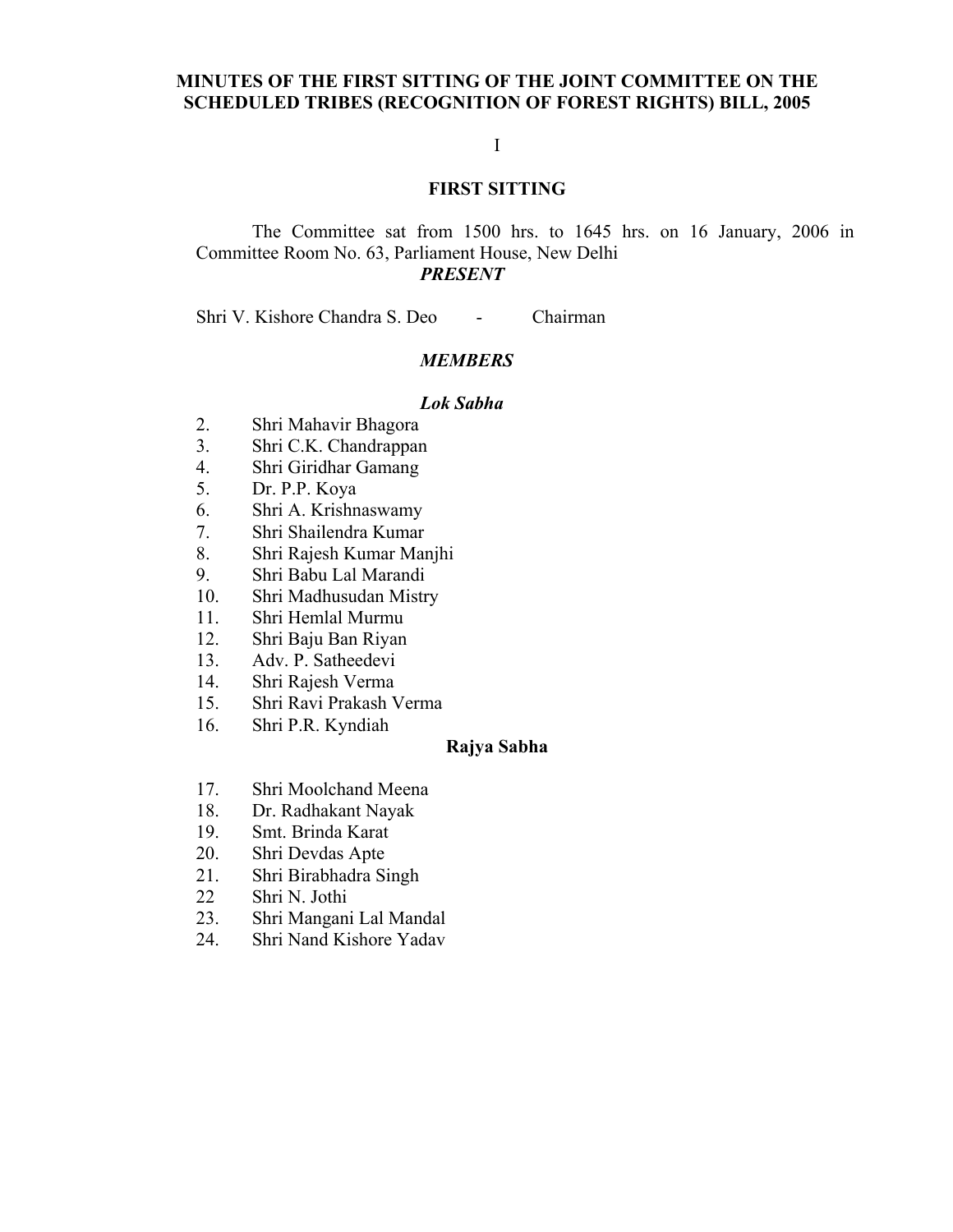## *SECRETARIAT*

| Shri R.C. Ahuja  | $\sim$ 100 $\mu$ | Joint Secreary          |
|------------------|------------------|-------------------------|
| Shri R.K. Bajaj  | $\sim$ 100 $\mu$ | <b>Deputy Secretary</b> |
| Shri J.V.G.Reddy | $\sim$ 100 $\mu$ | <b>Under Secretary</b>  |

#### *Representatives of the Ministry of Tribal Affairs*

| Ms. Meena Gupta   | $\sim$ 100 $\mu$ | Secretary               |
|-------------------|------------------|-------------------------|
| Shri Rajeev Kumar | $\sim$ 10 $\,$   | Joint Secretary         |
| Ms. Ruchira Pant  | $\sim$ 10 $\pm$  | Joint Secretary         |
| Shri P.K. Varma   | $\sim$ 100 $\mu$ | <b>Deputy Secretary</b> |
|                   |                  |                         |

# *Representative of the Ministry of Law & Justice (Legislative Department)*

Smt. Sharda Jain - Deputy Legislative Counsel

2. At the outset, the Chairman welcomed the Members of the Joint Committee and drew their attention to the various provisions of the Bill and referred to the importance and urgency of the task before the Committee.

3. Then, the Minister of Tribal Affairs and Development of North Eastern Region, (Sh. P.R. Kyndiah) spoke about the Bill and the need to bring the proposed legislation.

3. Thereafter, the representatives of the Ministry of Tribal Affairs gave a brief video presentation to the Committee on various provisions of the Bill.

[The witnesses then withdrew}

4. The Committee then considered the methodology, focus and to the time frame for completion of the work. The Committee observed that the Bill deals with a sensitive issue and requires a thorough and comprehensive study.

5. In order to give wider publicity to the contents of the Bill, the Committee decided that a Press Communique be issued in all the national dailies in English and Hindi versions inviting memoranda from public in general and experts/organisations/associations and NGOs interested in the subject matter of the Bill. The Committee also desired that the contents of the Press Communiqué be given wide publicity through All India Radio and Doordarshan. A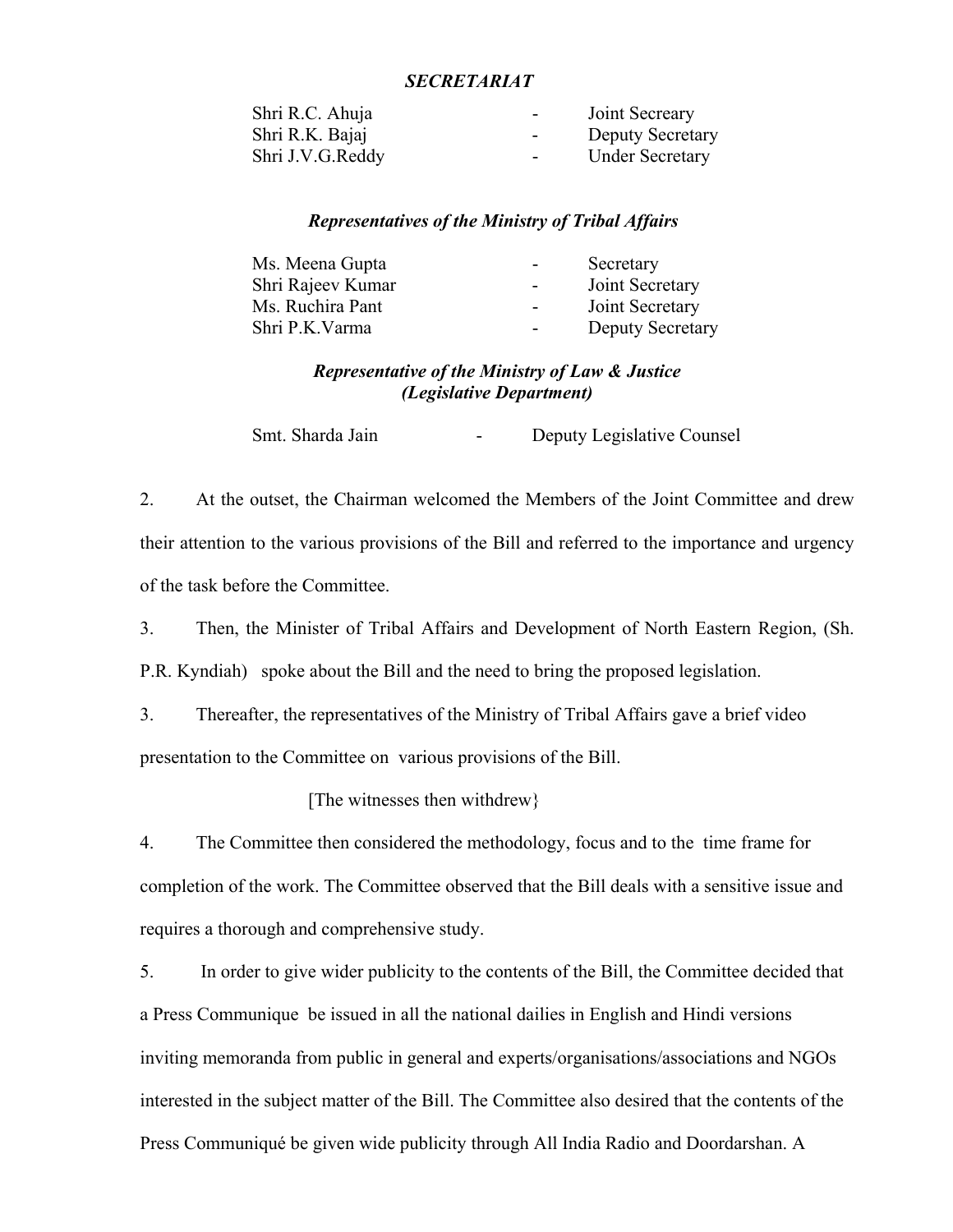member (Shri Madhusudan Mistry) also suggested that the Bill might be translated into some of the regional languages in order to elicit suggestions from a wide section of people of the country. The Committee further decided that all the State Governments/Union territories might also be requested to give their views/suggestions on the provisions of the Bill for consideration by the Committee.

6. The Chairman observed that members who are desirous of giving their written opinions/suggestions may do so. The Committee also felt the need that two or three study groups might be formed to undertake on the spot study visits to various parts of the country where forest Tribal belts are located to elicit the views of various organizations, associations and general public interested in the subject matter.

7. The Committee also decided to hear the views of the representatives of the other concerned Ministries *viz*. Ministries of Environment and Forests, Panchayati Raj, Rural Development and Social Justice and Empowerment at their subsequent sittings.

8. A verbatim record of proceedings was kept.

The Committee then adjourned.

[The witnesss then withdrew]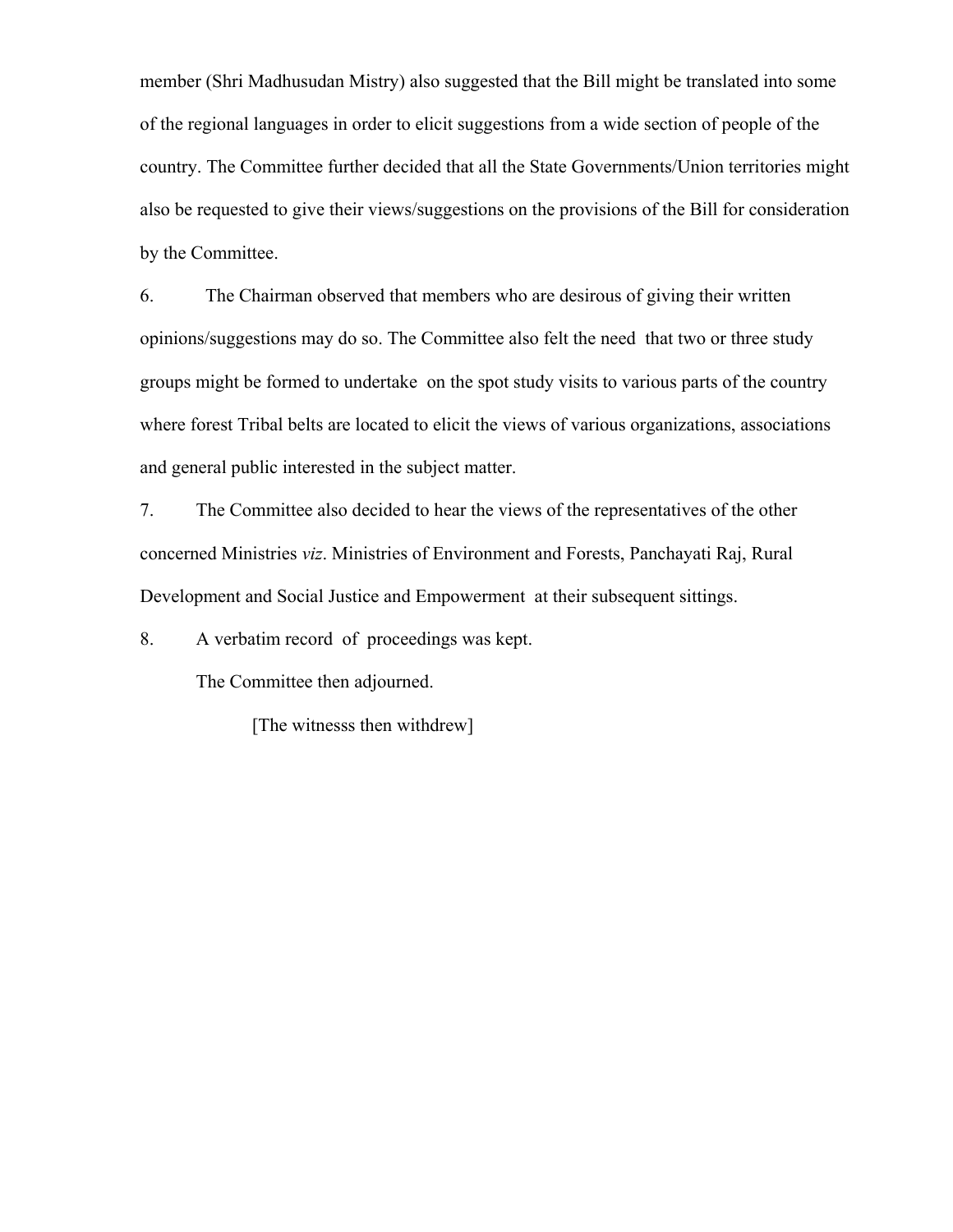#### **JOINT PARLIAMENTARY COMMITTEE ON THE SCHEDULED TRIBES (RECOGNITION OF FOREST RIGHTS) BILL, 2005 INVITE MEMORANDA/SUGGESTIONS.**

#### **PRESS COMMUNIQUE**

 The **SCHEDULED TRIBES (RECOGNITION OF FOREST RIGHTS) BILL, 2005** as introduced in Lok Sabha on 13 December, 2005 has been referred to the Joint Parliamentary Committee under the Chairmanship of **Shri V. Kishore Chandra S. Deo, MP** for examination and report to the Parliament. The text of the Bill as introduced in Lok Sabha is available on the Website **[http://www.parliamentofindia.nic.in](http://www.parliamentofindia.nic.in/)** under the heading 'Bills with the Committees' and the Gazette of India, Extraordinary, Part II, Section 2, dated the 13 December,2005. A copy of the Bill may also be obtained on requisition from Assistant Director (COSL), Room No. 80, II Floor, Parliament House, New Delhi –110001.

The **SCHEDULED TRIBES (RECOGNITION OF FOREST RIGHTS) BILL, 2005** inter alia provides for the recognition and vesting of forest rights and occupation in forest land in forest dwelling Scheduled Tribes who have been residing in such forests for generations but whose rights could not be recorded and for establishing a framework for recording the forest rights so vested and to determine the nature of evidence required for such recognition and vesting in respect of forest land.

 In order to have wider consultations the Committee at their sitting held on 16 January, 2006, have decided to invite memoranda/suggestions on the Bill from the public in general and experts/organizations/associations and NGOs interested in the subject matter of the Bill.

All those who are interested in submitting written memoranda/suggestions may send two copies thereof either in English or in Hindi to Shri **R.K. BAJAJ, DEPUTY SECRETARY, LOK SABHA SECRETARIAT, ROOM NO. 108, III FLOOR, PARLIAMENT HOUSE, NEW DELHI-110001, Fax No.23010756 Email [bajaj.rk@sansad.nic.in](mailto:bajaj.rk@sansad.nic.in)** within 15 days from the date of publication of this advertisement.

While submitting written memoranda/suggestions, those who are desirous of giving oral evidence before the Committee besides sending memoranda are requested to intimate to that effect for consideration of the Committee.

The memoranda/suggestions which might be submitted to the Committee would form part of the records of the Committee and should be treated as strictly confidential and not circulated to anyone, as such an act would constitute a breach of privilege of the Committee.

 New Delhi; Dated: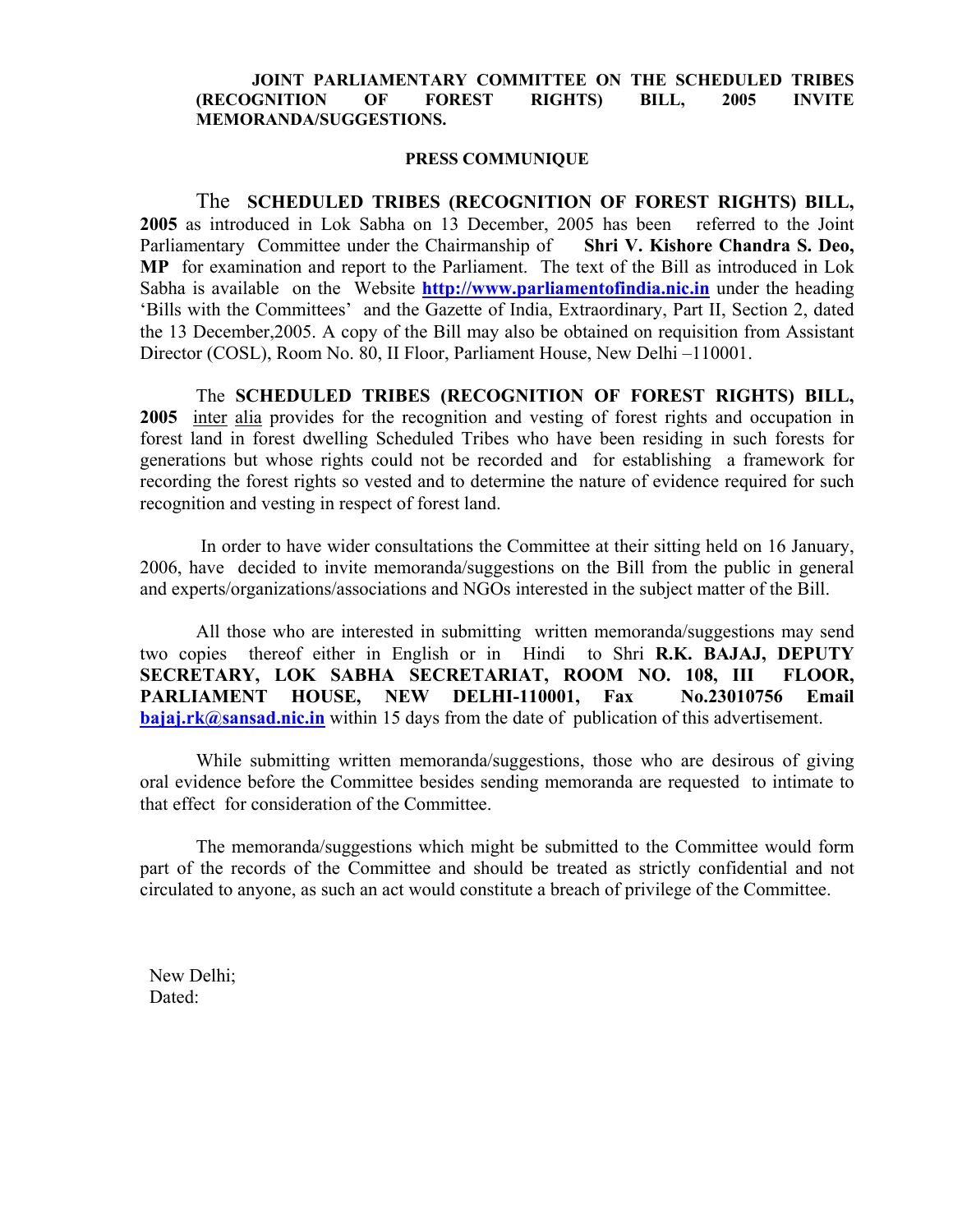## **MINUTES OF THE SECOND SITTING OF THE JOINT COMMITTEE ON THE SCHEDULED TRIBES (RECOGNITION OF FOREST RIGHTS) BILL, 2005**

## **II**

## **SECOND SITTING**

The Committee sat from 1100 hrs. to 1425 hrs. on 27 January, 2006 in Committee Room No. 62, Parliament House, New Delhi *PRESENT* 

**Shri V. Kishore Chandra S. Deo - Chairman** 

#### *MEMBERS*

#### *Lok Sabha*

- 2 Shri Mahavir Bhagora
- 3. Dr. P.P. Koya
- 4. Shri Shailendra Kumar
- 5. Shri Rajesh Kumar Manjhi
- 6. Shri Babu Lal Marandi
- 7. Shri Madhusudan Mistry
- 8. Shri Baju Ban Riyan
- 9. Shri Nand Kumar Sai
- 10. Shri Sugrib Singh
- 11. Shri Ravi Prakash Verma
- 12. Shri P.R. Kyndia

## **Rajya Sabha**

- 13. Shri Moolchand Meena
- 14. Shri Rishang Keishing
- 15. Smt. Brinda Karat
- 16. Shri Birabhadra Singh
- 17. Shri N. Jothi
- 18. Shri Mangani Lal Mandal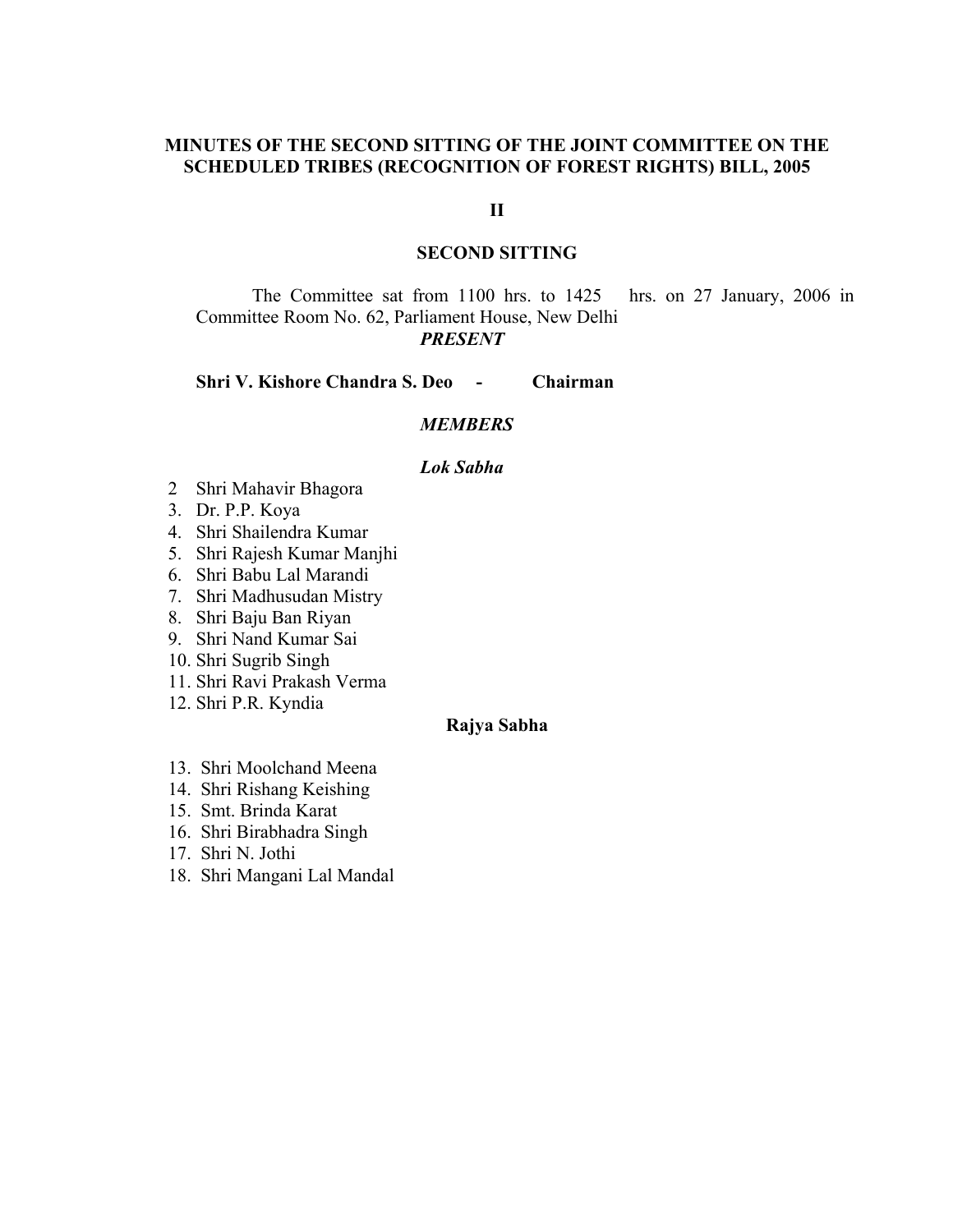## *SECRETARIAT*

| Shri R.C. Ahuja  | Joint Secreary<br>$\sim$ 100 $\mu$          |
|------------------|---------------------------------------------|
| Shri R.K. Bajaj  | <b>Deputy Secretary</b><br>$\sim$ 100 $\mu$ |
| Shri J.V.G.Reddy | <b>Under Secretary</b><br>$\sim$ 100 $\mu$  |

## *Representatives of the Ministry of Environment & Forests*

| Dr. Prodipto Ghosh   | $\sim$ | Secretary                  |
|----------------------|--------|----------------------------|
| Shri J.C. Kala       | $\sim$ | Director-General, Forests  |
| Shri Jagdish Kishwan | $\sim$ | Inspector-General, Forests |

## *Representatives of the Ministry of Tribal Affairs*

| Shri Rajeev Kumar | $\overline{\phantom{0}}$ | Joint Secretary  |
|-------------------|--------------------------|------------------|
| Shri P.K. Varma   | $\overline{\phantom{0}}$ | Deputy Secretary |

## *Representative of the Ministry of Law & Justice (Legislative Department)*

| Dr. Sanjay Singh | Joint Secretary and |
|------------------|---------------------|
|                  | Legislative Counsel |

2. At the outset, the Chairman welcomed the members of the Joint Committee on the

Scheduled Tribes (Recognition of Forest Rights) Bill, 2005.

**3.** Before, the Committee proceeded to hear the views of the representatives of the Ministry of Environment & Forests, the Chairman drew their attention to the provisions contained in the Direction 58 of the Directions by the Speaker under Rules of Procedure and Conduct of Business in Lok Sabha.

3. Thereafter, the Committee heard views of the representatives of the Ministry of Environment and Forests on the Bill under reference. The Committee desired that the information on points which was not readily available with them might be furnished in writing to the Committee by the Ministry of Environment and Forests. The Committee also desired that copy of various guidelines/circulars/directions etc. issued under Forest (Conservation) Act, 1980 might be furnished to the Committee by the Ministry of Environment & Forests.

4. The Committee, then decided to hold their next sitting on 7.2.2006 to hear the views of the representatives of the Ministries of (i) Panchayati Raj; (ii) Rural Development (Department of Land Resources); and (iii) Social Justice and Empowerment on the proposed legislation.

5. A verbatim record of the proceeding was kept.

The Committee then adjourned.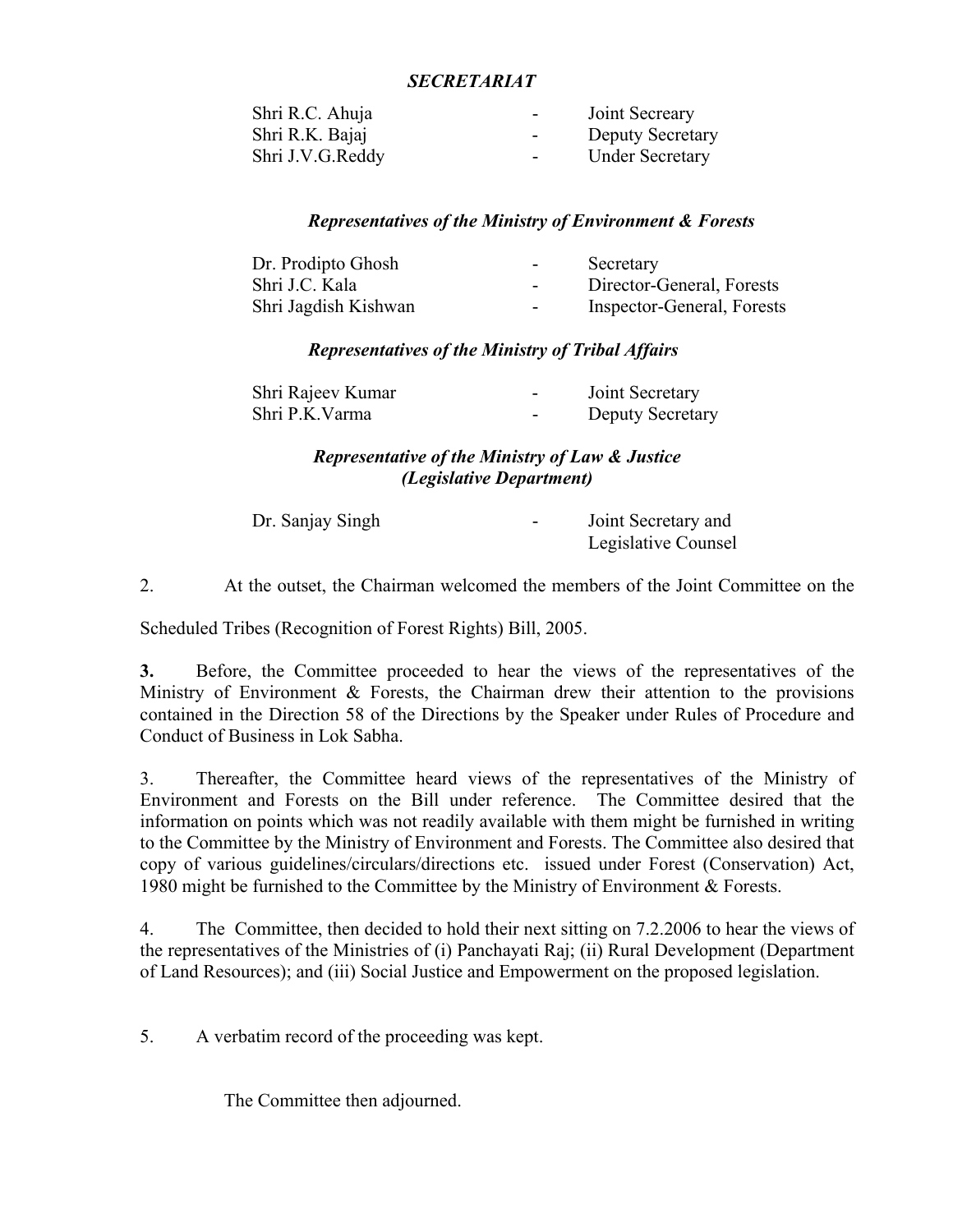## **MINUTES OF THE THIRD SITTING OF THE JOINT COMMITTEE ON THE SCHEDULED TRIBES (RECOGNITION OF FOREST RIGHTS) BILL, 2005**

**III** 

## **THIRD SITTING**

The Committee sat from 1100 hrs. to 1400 hrs. on 7 February, 2006 in Committee Room 'E', Parliament House Annexe, New Delhi *PRESENT* 

#### **Shri V. Kishore Chandra S. Deo - Chairman**

## *MEMBERS*

#### *Lok Sabha*

- 2 Shri Mahavir Bhagora
- 3. Shri C.K. Chandrappan
- 4. Shri Giridhar Gamang
- 5. Shri A. Krishnaswamy
- 6. Shri Madhusudan Mistry
- 7. Shri Hemlal Murmu
- 8. Shri Baju Ban Riyan
- 9. Shri Rajesh Verma
- 10. Shri Ravi Prakash Verma
- **11.** Shri P.R. Kyndiah

#### **Rajya Sabha**

- 12. Smt. Brinda Karat
- 13. Shri Devdas Apte
- 14. Shri Birabhadra Singh
- 15. Shri Ravula Chandra Sekar Reddy
- 16. Shri N. Jothi
- 17. Shri Mangani Lal Mandal

## *SECRETARIAT*

| Shri R.C. Ahuja  | $\overline{\phantom{0}}$ | Joint Secretary        |
|------------------|--------------------------|------------------------|
| Shri J.V.G.Reddy | $\overline{\phantom{0}}$ | <b>Under Secretary</b> |

#### *Representatives of the Ministry of Social Justice & Empowerment*

| Smt. Sarita Prasad | ۰ | Secretary       |
|--------------------|---|-----------------|
| Shri Sewa Ram      | ۰ | Joint Secretary |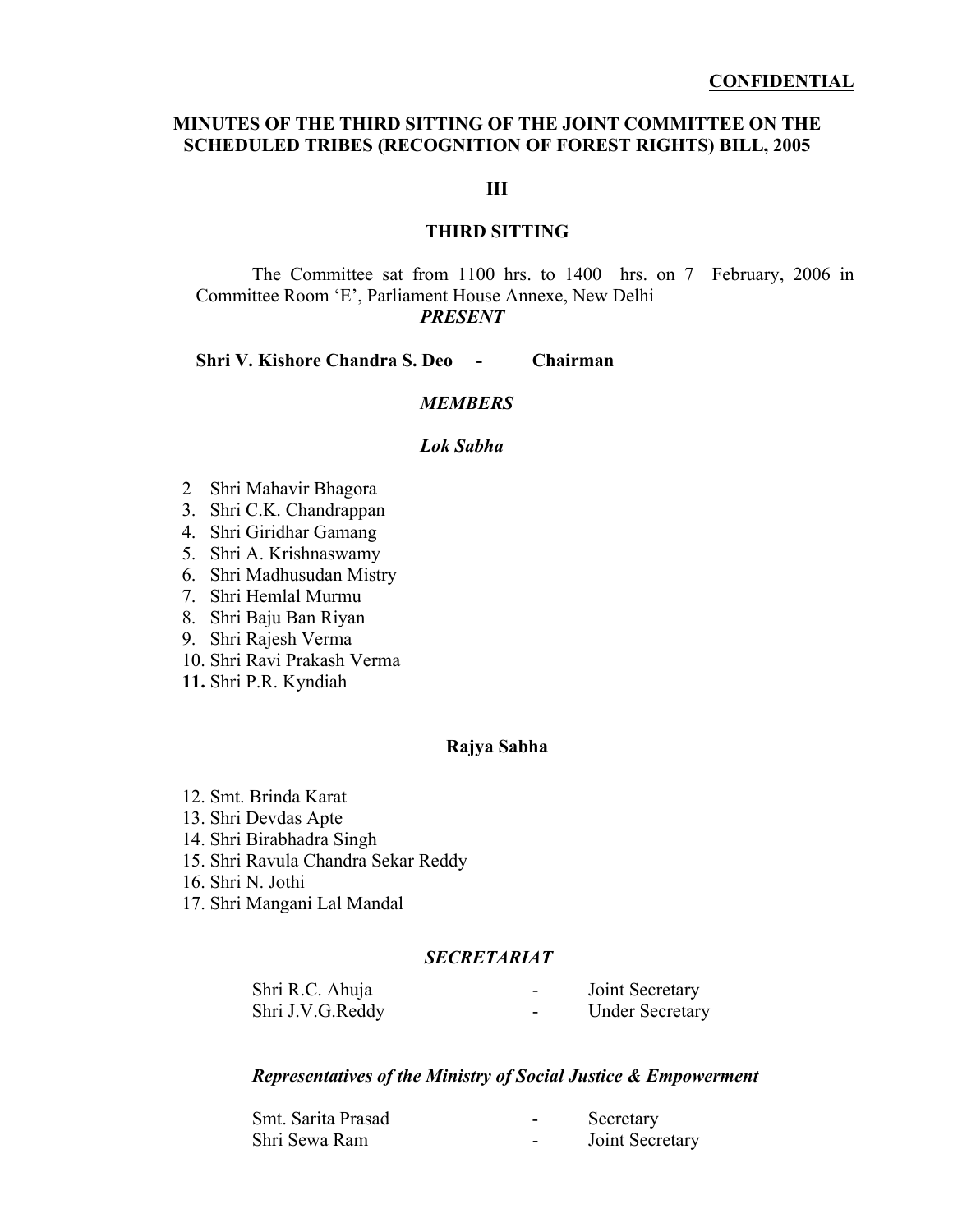## *Representatives of the Ministry of Rural Development (Department of Land Resources)*

| Dr. (Mrs.) Renuka Viswanathan | $\sim$                   | Secretary                   |
|-------------------------------|--------------------------|-----------------------------|
| Shri L. Rynjah                | $\overline{\phantom{a}}$ | <b>Additional Secretary</b> |

## *Representatives of the Ministry of Panchayati Raj*

| Shri M.K. Khanna | $\,$                     | <b>Additional Secretary</b> |
|------------------|--------------------------|-----------------------------|
| Smt. Aditi Mehta | $\overline{\phantom{0}}$ | Joint Secretary             |

## **Representatives of the Ministry of Tribal Affairs**

| Shri Rajeev Kumar | $\overline{\phantom{0}}$ | Joint Secretary  |
|-------------------|--------------------------|------------------|
| Shri P.K. Varma   | $\overline{\phantom{0}}$ | Deputy Secretary |

## *Representative of the Ministry of Law & Justice*

| Shri Nampoothiary |  | Joint Secretary |
|-------------------|--|-----------------|
|-------------------|--|-----------------|

2. At the outset, the Chairman welcomed the members of the Joint Committee on the Scheduled Tribes (Recognition of Forest Rights) Bill, 2005.

3. The Chairman at first invited the representatives of the Ministry of Social Justice & Empowerment to express their views on the provisions of the Bill and drew their attention to the provisions of Direction 58 of the Directions by the Speaker.

4. Thereafter, the representatives of the Ministry of Social Justice & Empowerment put forth their views on the provisions of the Bill under reference. The following important points were discussed during the deliberations:-

(i) estimates regarding number of STs, SCs and OBCs living in forests

- (ii) violation of human rights of tribals and their victimization by forest department officials.
- (iii) data regarding atrocities against tribals living in forests and the schemes for the compensation and rehabilitation of such victims
- (iv) welfare schemes for empowerment of SCs/STs and OBCs living in forests.
- (v) contingency plans of the Ministry to address the issue of rights of non tribals in the event of their eviction after enactment of the Bill into legislation
- (vi) the scope for inclusion of non-tribals in forests within the scope of the Bill.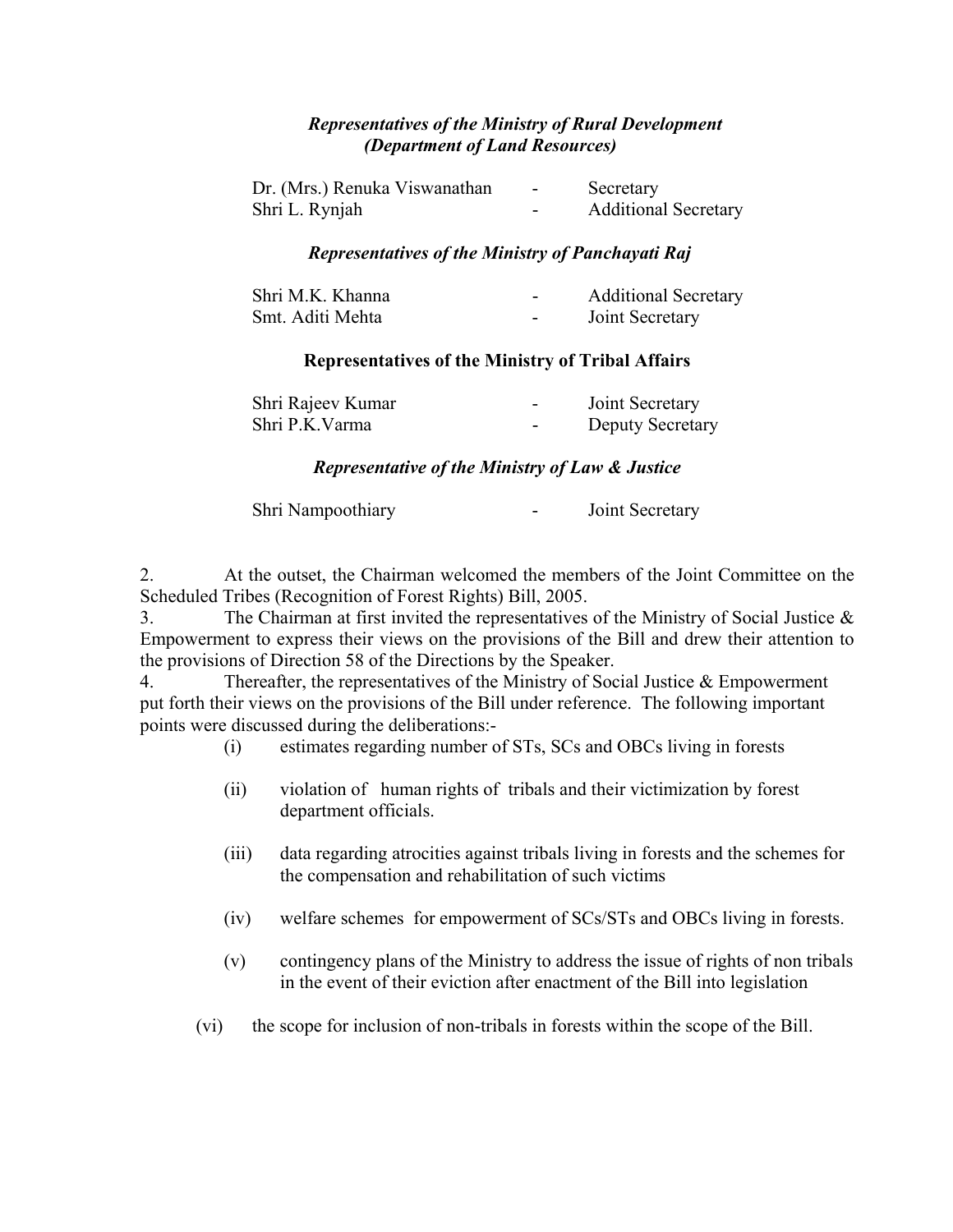5. The Committee desired that the Ministry of Social Justice & Empowerment might furnish a detailed note covering the above said points for their information.

(The witnesses then withdrew.)

- 6. A verbatim record of the proceeding was kept.
	- 6. Then, the Committee held discussions with the representatives of the Ministry of Tribal Affairs to seek clarifications regarding the basis for exclusion of SCs/OBCs and other non-tribal communities from the scope of the Bill. The representatives of the Ministry clarified that there is need for distinction between STs and other communities due to legal/constitutional and historical reasons and also the preponderance of ST population in the forests. However, regarding the rights of non-tribals living in the forests, the Ministry assured that they would finalise their view and place it before the Committee.

8. A verbatim record of the proceeding was kept.

9. Thereafter, the Committee invited the representatives of the Ministry of Rural Development (Department of Land Resources) for discussion. The discussion comprised the following important points:-

- (i) the need for proper survey and recording of land rights of tribes.
- (ii) the scarcity of survey staff and the assistance being given to the State Government to augment the same.
- (iii) compensatory afforestation.
- (iv) schemes relating to rural employment/self employment in tribal areas.
- (v) need for amendments in the Land Acquisition Act 1894 and Forest Act, 1927 to harmonise the interest of development of industry and the protection of tribals displaced from forests
- (vi) increasing budgetary allocation for tribal areas sub-plans as the facilities created under the plans are also utilized by non-tribals in the forests.

(The witnesses then withdrew.)

10. A verbatim record of the proceeding was kept.

11. Then, the representatives of Ministry of Panchayati Raj were called in. The Committee held discussion with the representatives of Ministry of Panchayati Raj on some of the following important points:-

- (i) changes needed in long title and preamble of the Bill to expand the scope of the Bill from FDST to include STs living and dwelling in and around forest and also to provide for adequate recognition, vesting and recording of rights.
- (ii) amendments to commencement clause, definition of core areas, forest village and cut off date for recognition and vesting of forest rights.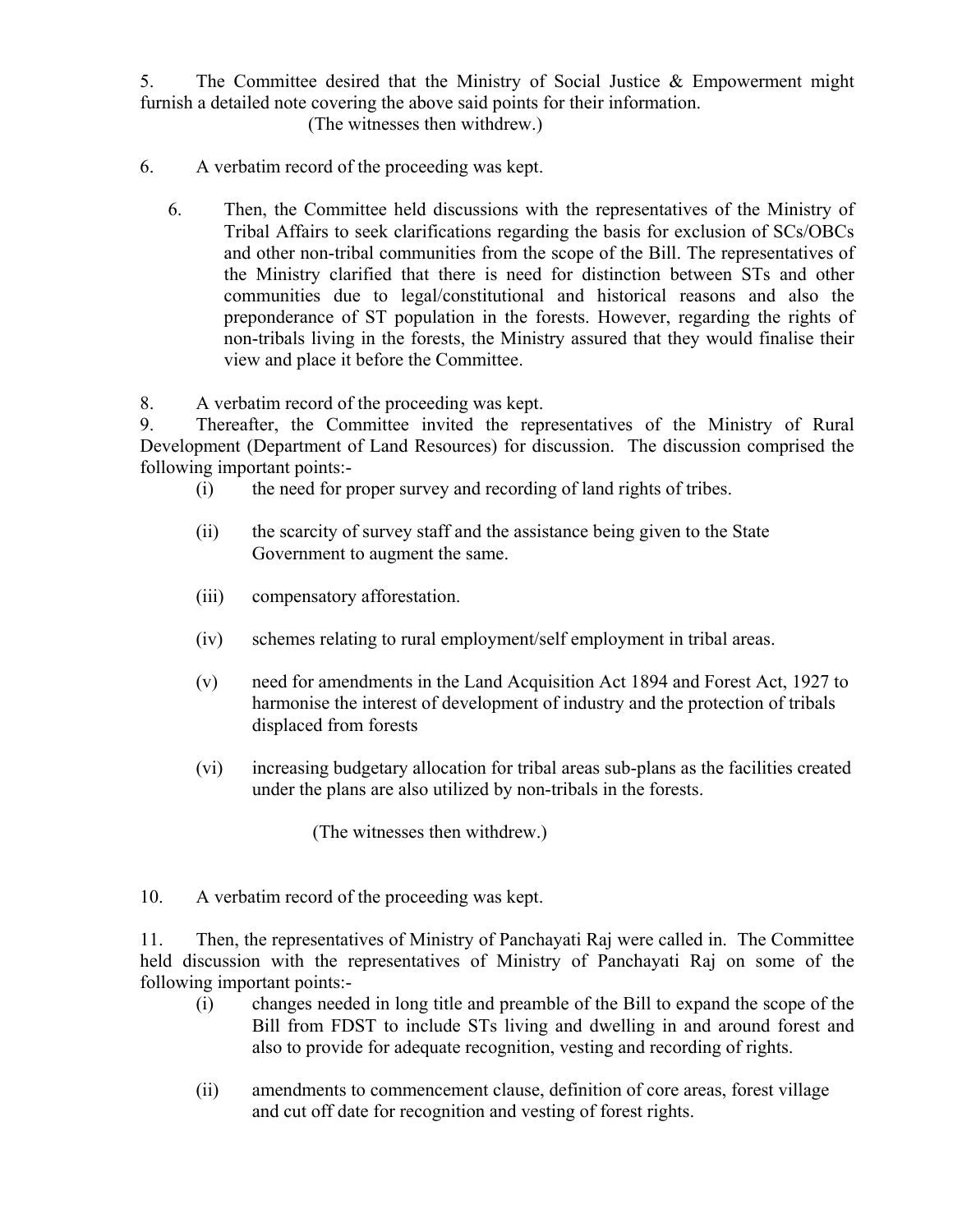- (iii) importance of PESA in the context of the Scheduled Tribes (Recognition of Forest Rights) Bill, 2005.
- (iv) Amendments regarding constitution of a Committee by gram sabha and subdivisional and district level committees and state level monitoring committees in the matter of procedure for vesting of rights.

**12.** Thereafter, the representatives of the Ministry of Panchayati Raj also made a video presentation suggesting amendments to various provisions of the Bill.

(The witnesses then withdrew.)

13. A verbatim record of the proceedings was kept.

14. The Chairman then invited the attention of the Members of the Committee to the terms of reference to the Committee which require the Committee to present their report by the last day of the second week of Budget Session, 2006 i.e. 24 February, 2006. Thereupon, the Committee felt that they had so far completed the preliminary work of briefing by the ministries concerned of the Government of India on various provisions of the Bill. The Committee are yet to consider the suggestions/views to be received from public in the form of memoranda and also from the State/Union Territories on the various provisions of the Bill. The Committee would also like to have the benefit of views by hearing experts on the subject. In addition, the Committee also desired to undertake on the spot study visits to various parts of the country to elicit the views of various organizations, associations, NGOs and general public on the provisions of the Bill. The Committee felt that it would be appropriate for them to take clause-by-clause consideration of the Bill and finalise their report after completing the above task. As these works could not be completed within the stipulated time, he Committee decided to seek extension of time for presentation of their report by the last day of the second week of the Monsoon Session, 2006. Accordingly, the Committee authorized the Chairman to apprise the Speaker and move a motion for extension of time for presentation of the report in the House during the Budget Session, 2006.

*The Committee then adjourned.*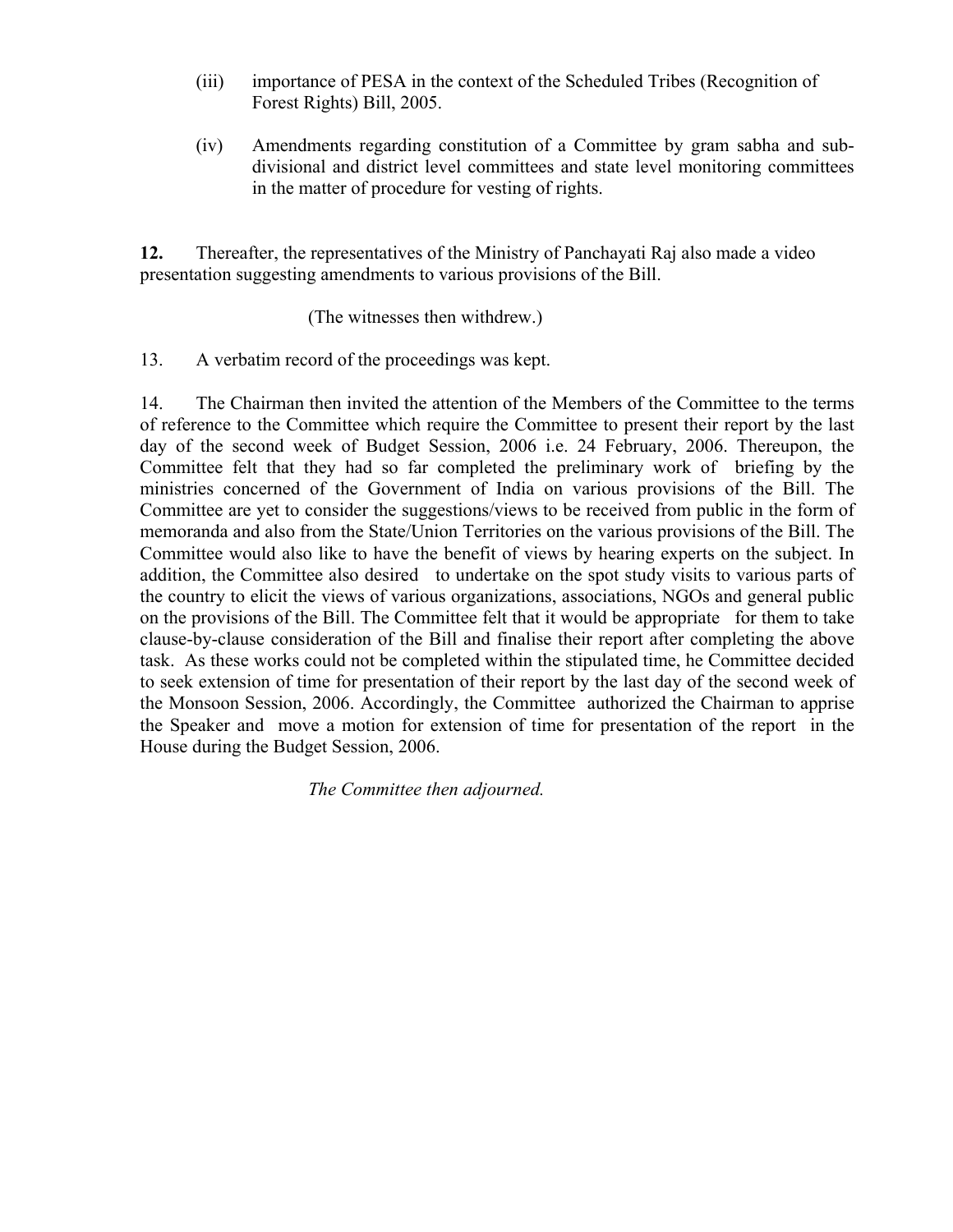## **MINUTES OF THE FOURTH SITTING OF THE JOINT COMMITTEE ON THE SCHEDULED TRIBES (RECOGNITION OF FOREST RIGHTS) BILL, 2005**

#### **IV**

## **FOURTH SITTING**

The Committee sat from 1500 hrs. to 1630 hrs. on 3 March, 2006 in Committee Room 'B', Ground Floor, Parliament House Annexe, New Delhi

#### *PRESENT*

**Shri V. Kishore Chandra S. Deo - Chairman** 

## *MEMBERS*

## **Lok Sabha**

- 2 Shri Mahavir Bhagora
- 3 Shri C.K. Chandrappan
- 4. Dr. P.P. Koya
- 5. Shri Madhusudan Mistry
- 6. Dr. Babu Rao Mediyam
- 7. Shri Sugrib Singh
- 8. Shri Ravi Prakash Verma

#### **Rajya Sabha**

- 9. Shri Rishang Keishing
- 10. Dr. Radhakant Nayak
- 11. Smt. Brinda Karat
- 12. Shri Devdas Apte
- 13. Shri Ravula Chandra Sekar Reddy

#### *SECRETARIAT*

| Shri R.C. Ahuja  | $\blacksquare$ | Joint Secretary         |
|------------------|----------------|-------------------------|
| Shri R.K. Bajaj  | $\blacksquare$ | <b>Deputy Secretary</b> |
| Shri J.V.G.Reddy | $\blacksquare$ | <b>Under Secretary</b>  |

## *Representative of Ministry of Tribal Affairs*

Shri Rajeev Kumar - Joint Secretary

*Representatives of Ministry of Law & Justice*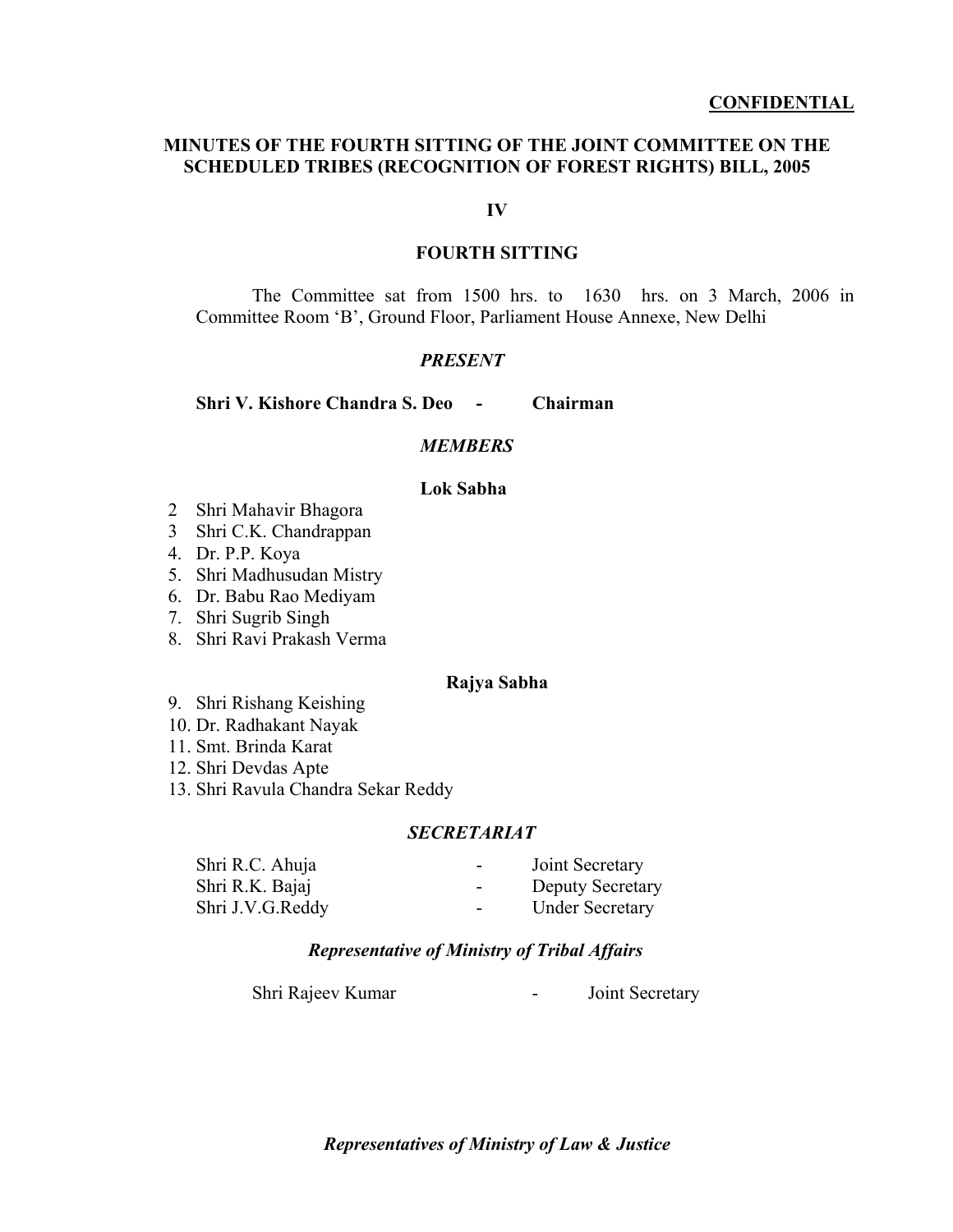## *(Legislative Department)*

| Shri T. K. Viswanthan  | $\sim$ | Secretary                       |
|------------------------|--------|---------------------------------|
| Shri N.K. Namboothiary |        | Joint Secretary and Legislative |
|                        |        | Counsel                         |

2. At the outset, the Chairman, Joint Committee on the Scheduled Tribes (Recognition of

Forest Rights) Bill, 2005 welcomed the members of the Committee.

Then, Prof. Nandini Sunder, Department of Sociology, University of Delhi was called in to tender her evidence before the Committee. The Chairman explained to her the provisions of the Direction 58 under which evidence before the Committee could be treated as public and made available to M.Ps.

Thereafter, the Committee heard views/suggestions of Prof Nandini Sunder on the

various provisions of the Bill as follows:-

- (i) inclusion of non-tribal forest dwellers within the scope of the Bill
- (ii) role, powers and composition of the Gram Sabha
- (iii) relocation of people from the core areas of National Parks and Sanctuaries
- (iv) rules of evidence
- (v) transfer of tribal land
- (vi) ceiling of 2.5 hectare of land

[The witness then withdrew]

## **A verbatim record of the proceedings was kept.**

3. The Chairman, then, invited Ms. Smita Gupta, Senior Fellow, Institute of Human

Development, Delhi to express her views on the provisions of the Bill and drew her attention to

the provisions of the Direction 58 of the Directions by the Spaker.

Thereafter, the Committee heard the views/suggestions of the witness on some of the

following points as under :-

- (i) issue of cut off date
- (ii) issues relating to rights of people living in National Parks and Wildlife **Sancturies**
- (iii) 2.5 hectare land ceiling
- (iv) development of infrastructure like schools, handpumps etc.
- (v) nistar rights
- (vi) offences and penalties
- (vii) encroachment of forest land

[The witness then withdrew]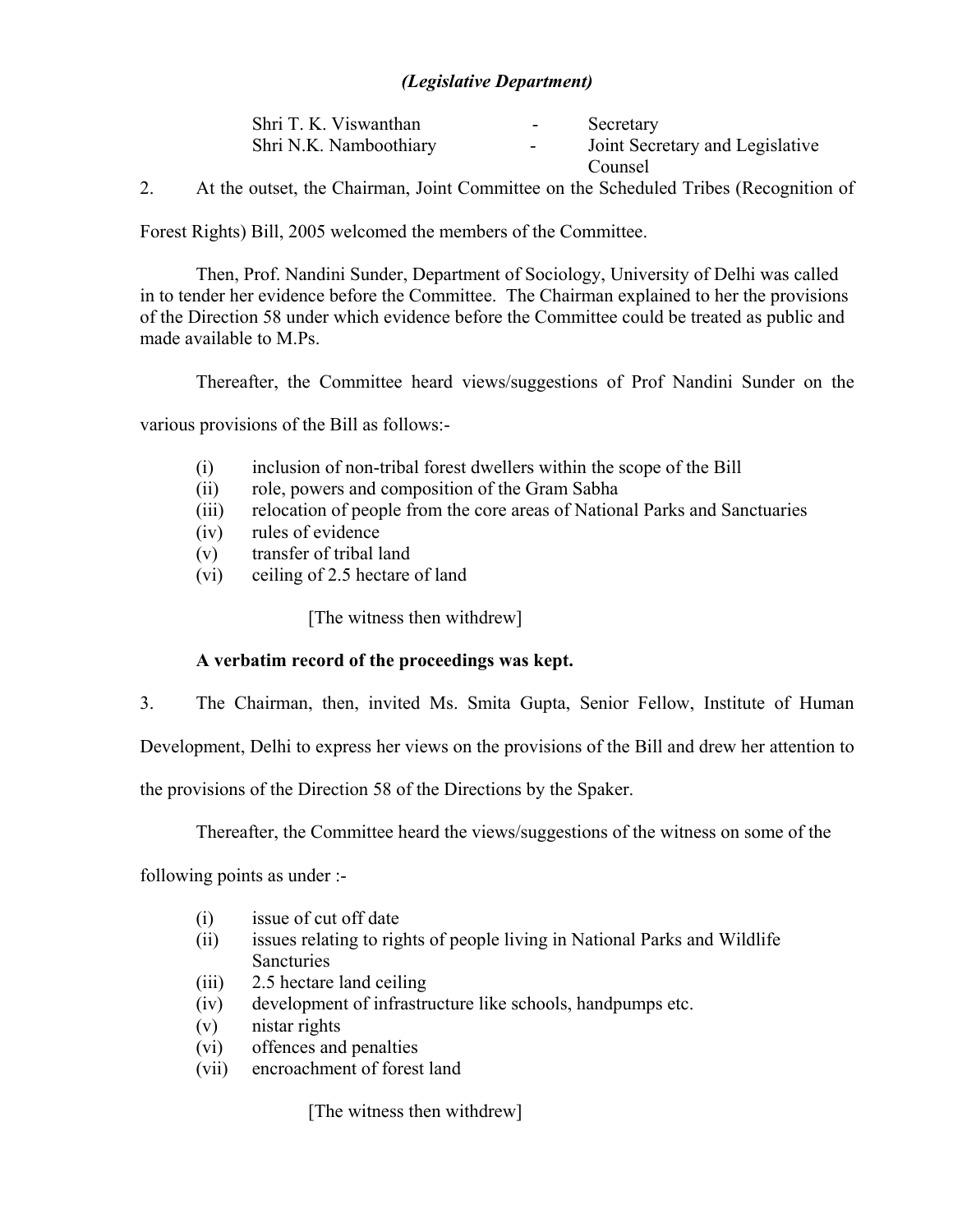A verbatim record of the proceedings was kept.

5. Thereafter, the representative (Shri Lalsinh Paragi) of Eklavaya Sangthan, Ahmedabad was called in. The Chairman drew his attention to the provisions of the Direction 58 of Directions by the Speaker.

 The Committee then heard the views/suggestions of the witness which included some of the following points as under :-

- (i) giving back land to those who have been evicted from government project areas
- (ii) cut off date
- (iii) removal of ceiling of 2.5 hectare of land
- (iv) inclusion of non-ST people within the scope of the Bill.

[The witness then withdrew]

A verbatim record of the proceedings was kept.

*The Committee then adjourned.*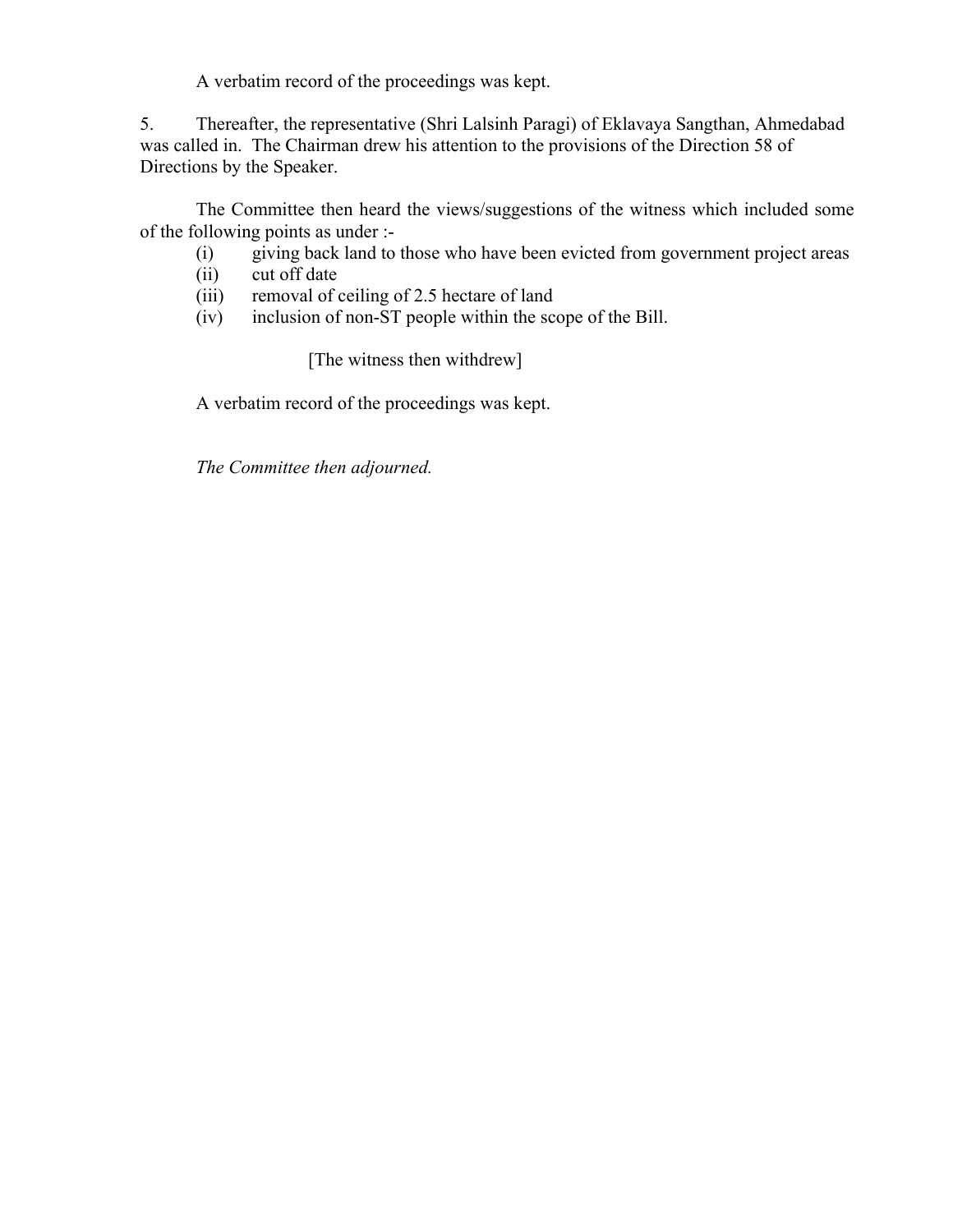## **MINUTES OF THE FIFTH SITTING OF THE JOINT COMMITTEE ON THE SCHEDULED TRIBES (RECOGNITION OF FOREST RIGHTS) BILL, 2005**

**V** 

## **FIFTH SITTING**

The Committee sat from 1500 hrs. to 1715 hrs. on 9 March, 2006 in Committee Room 'A', Ground Floor, Parliament House Annexe, New Delhi *PRESENT* 

#### **Shri V. Kishore Chandra S. Deo - Chairman**

## *MEMBERS*

#### *Lok Sabha*

- 2. Shri Mahavir Bhagora
- 3. Shri Giridhar Gamang
- 4. Dr. P.P.Koya
- 5. Shri Shailendra Kumar
- 6. Shri Babu Lal Marandi
- 7. Shri Madhusudan Mistry
- 8. Shri Baju Ban Riyan
- 9. Dr. Babu Rao Mediyam

#### *Rajya Sabha*

- 10. Shri Rishang Keishing
- 11. Shri Devdas Apte
- 12. Shri Birabhadra Singh
- 13. Shri Ravula Chandra Sekar Reddy
- 14. Shri N. Jothi

## *SECRETARIAT*

| Shri R.C. Ahuja  | $\overline{\phantom{a}}$ | Joint Secretary         |
|------------------|--------------------------|-------------------------|
| Shri R.K. Bajaj  | $\blacksquare$           | <b>Deputy Secretary</b> |
| Shri J.V.G.Reddy | $\sim$                   | <b>Under Secretary</b>  |
| Shri K. Jena     | $\sim$                   | <b>Under Secretary</b>  |
|                  |                          |                         |

## *Representative of Ministry of Tribal Affairs*

Shri Rajeev Kumar - Joint Secretary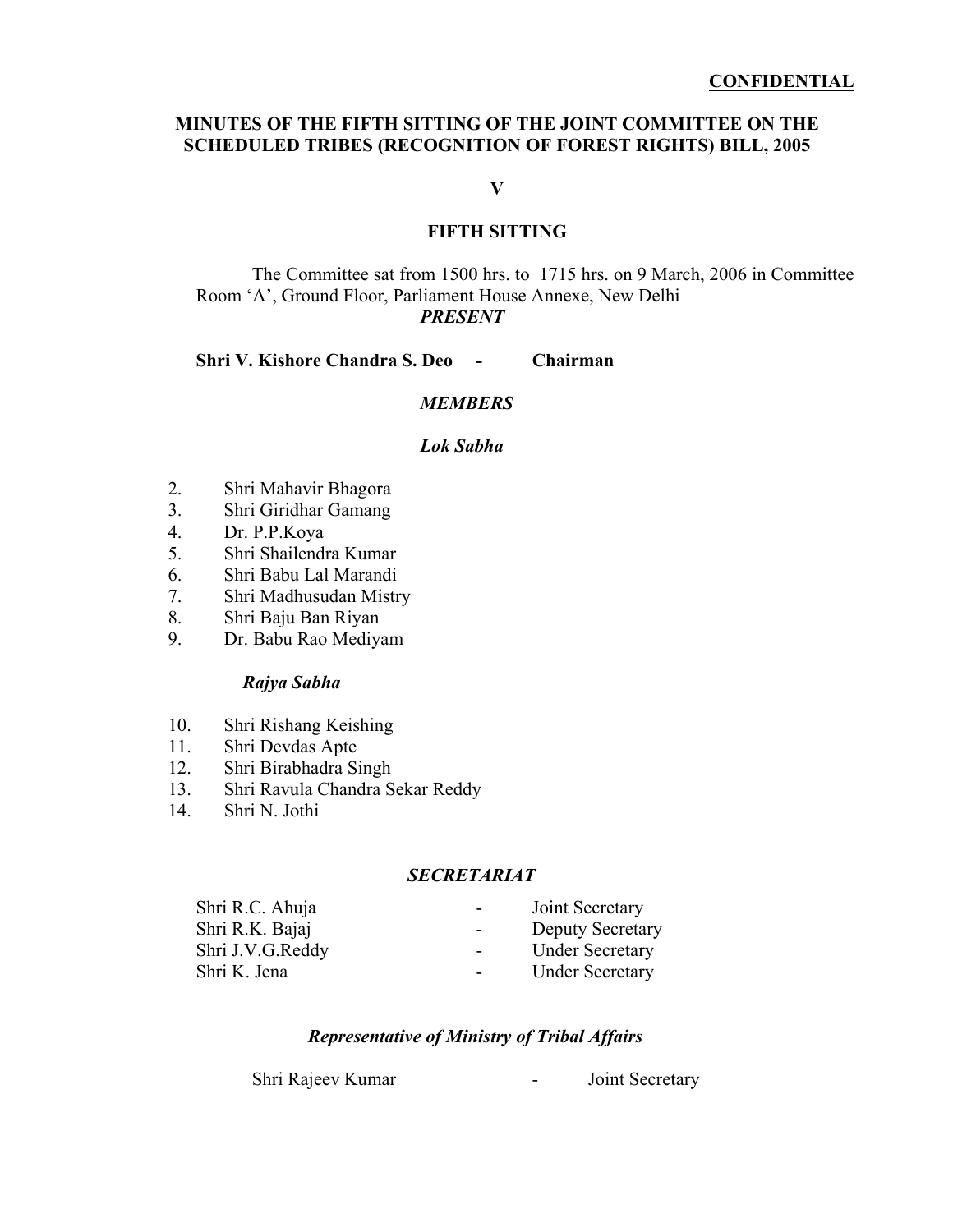# *Representative of Ministry of Law & Justice (Legislative Department)*

Shri N.K. Nampoothiry **-** Joint Secretary and Legislative Counsel

2. At the outset, the Chairman, Joint Committee on the Scheduled Tribes (Recognition of Forest Rights) Bill, 2005 welcomed the members of the Committee.

3. Thereafter, the representatives of the National Campaign for Survival and Dignity were called in. The following were present:-

- (i) Shri Gopalakrishnan, National Secretary
- (ii) Shri F. Xavier Manjooran, Gujarat State Federation
- (iii) Ms. Trupti Parekh, Gujarat State Federation
- (iv) Shri Kundan Kumar, Orissa State Federation
- (v) Shri Gopinath Majhi, Orissa State Federation
- (vi) Ms. Tapti Marai, Orissa State Federation

The Chairman then explained to them the provisions of the direction 58 of the Directions by the Speaker. The Committee then heard their views/suggestions on the following points:-

- (i) recognition and verification of rights
- (ii) definition of village in the context of the Bill
- (iii) dispute between state government or local authorities regarding land rights
- (iv) role of gram sabha and composition of committees comprising representatives from civil society, forest department and panchayati raj institutions
- (v) provisional rights in core areas
- (vi) cut off date
- (vii) rights recognized under various state laws
- (viii) imposition of penalties in case of violation of provisions of the proposed Act
- (ix) issue of non-ST population
- (x) displacement of people due to diversion of forest land for mining, industry  $\&$ dams etc. and their resettlement. Also settlement of already displaced people.
- $(xi)$  survey  $\&$  settlement of land in Orissa
- (xii) protection, regeneration and conservation of community forest resources
- (xiii) shifting cultivation
- (xiv) eviction of people consequent on merger of land in the state forest land in the state of Madhya Pradesh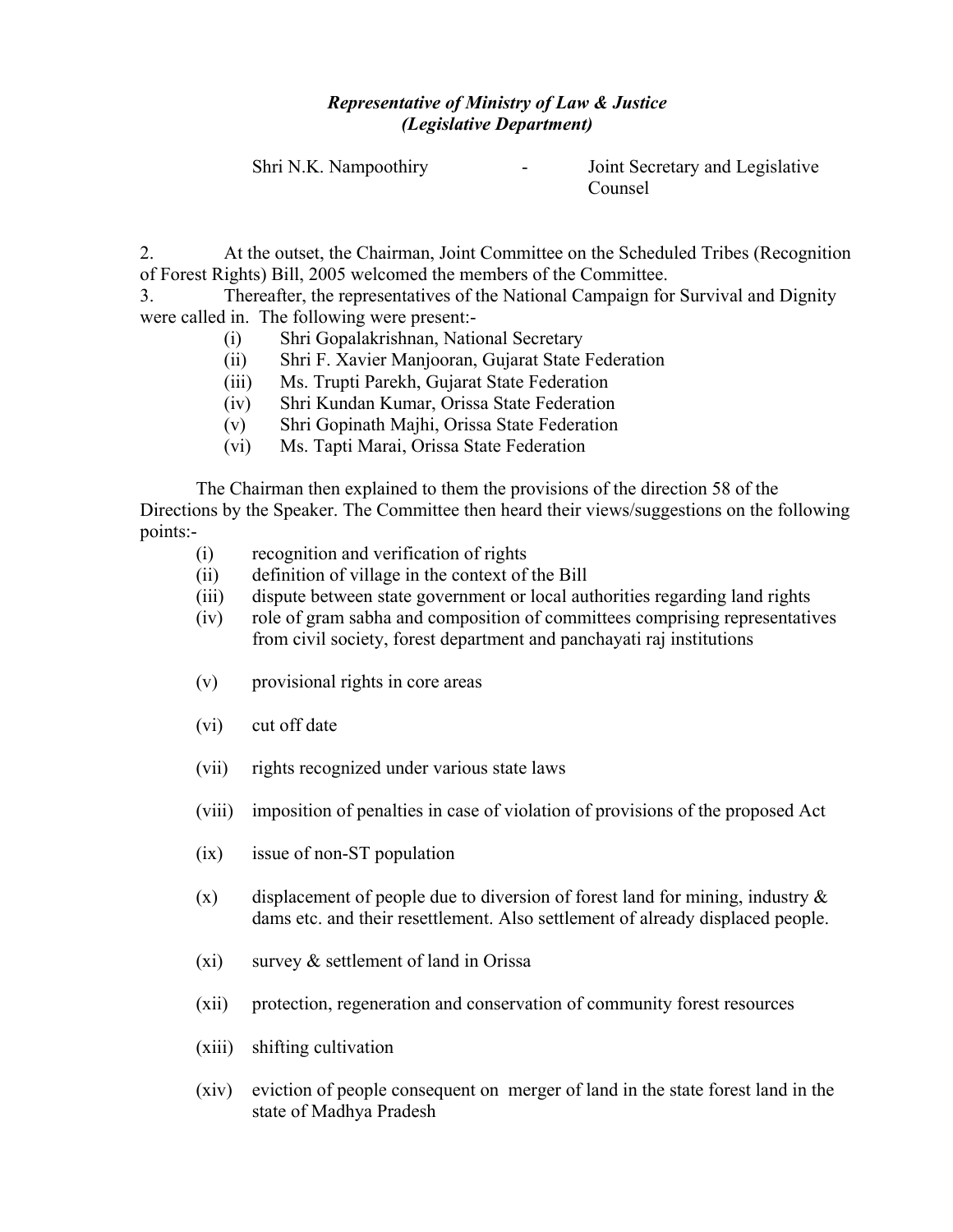# [the witnesses then withdrew]

A verbatim record of the proceedings was kept.

4. Thereafter, the representatives of Jangal Jammen Jan Andolan, Rajasthan were called in. The following were present:-

- (i) Shri Ramesh Nandwana
- (ii) Shri Raghav Dutt Vyas
- (iii) Shri Bhanwar Singh Chandana
- (iv) Shri Mangilal Gujjar
- (v) Shri Ladu Ram
- (vi) Shri Arjun Lal
- (vii) Shri Nanadas
- (viii) Shri Meghraj
- (ix) Shri Jawan Lal
- (x) Ms. Charumitra Nehru

Then the Chairman drew their attention to the provisions of the direction 58 of the Directions by the Speaker. Thereafter, the Committee heard their views/suggestions on the following points :-

- (i) inclusion of people living in marginal area developmental agency in the State of Rajasthan
- (ii) extension of right to non-ST communities
- (iii) powers of Gram Sabha
- (iv) cut off date
- (v) displacement of people due to construction of dams etc. by the government
- (vi) issues of settlement of Rights & resettlement in core areas of national parks and sanctuaries

[the witnesses then withdrew]

A verbatim record of the proceedings was kept.

5. Thereafter, the representative (Shri George Monippally) of Bharat Jan Andolan, Jharkhand was called in. The Chairman explained to him the provisions of the direction 58 of the Directions by the Speaker. Thereafter, the Committee heard his views/suggestions on the following points:-

- (i) cut off date
- (ii) role and powers of gram sabha as a deciding body
- (iii) displacement of people by forest department due to reforestation
- (iv) definition of forest land
- (v) ceiling of 2.5 hectare of land

[the witness then withdrew]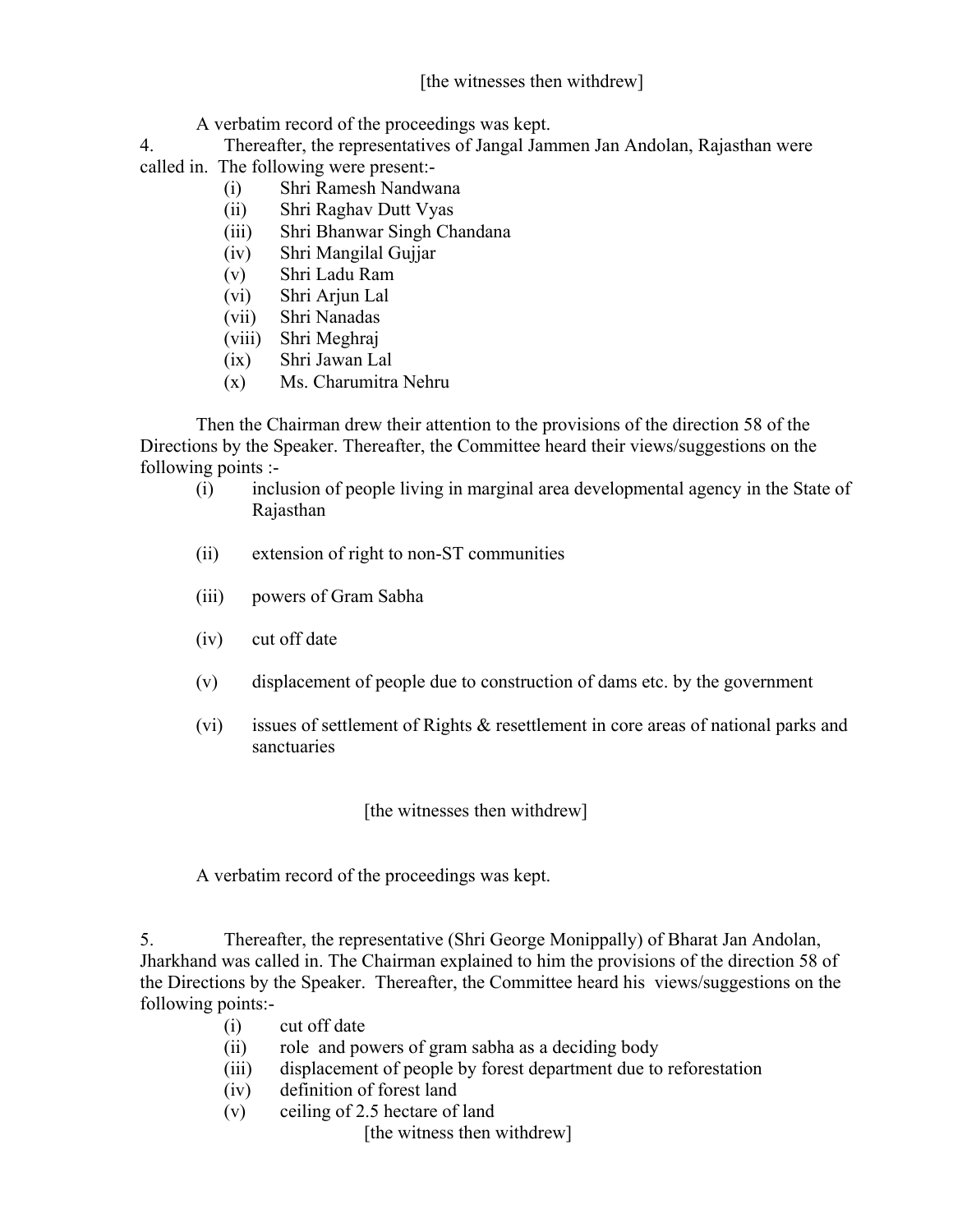A verbatim record of the proceedings was kept.

6. Then, Dr. Archana Prasad, Reader, Jamia Millia Islamia was called in. The Chairman explained to her the provisions of the direction 58 of the Directions by the Speaker. Then, the Committee heard her expert views/suggestions on the following points:-

- (i) decentralization of system at different levels viz. gram sabha level, State level, sub-divisional and district level
- (ii) issues of ecology and social equity
- (iii) cut off date
- (iv) inclusion of provisional right in core areas
- (v) inclusion of non S.T. forest dwellers within the scope of the Bill
- (vi) shifting cultivation
- (vii) land ceiling of 2.5 hectare of land and *nistar* rights
- (viii) re-development of forest and fringe areas

[the witness then withdrew]

A verbatim record of the proceedings was kept.

*The Committee then adjourned.*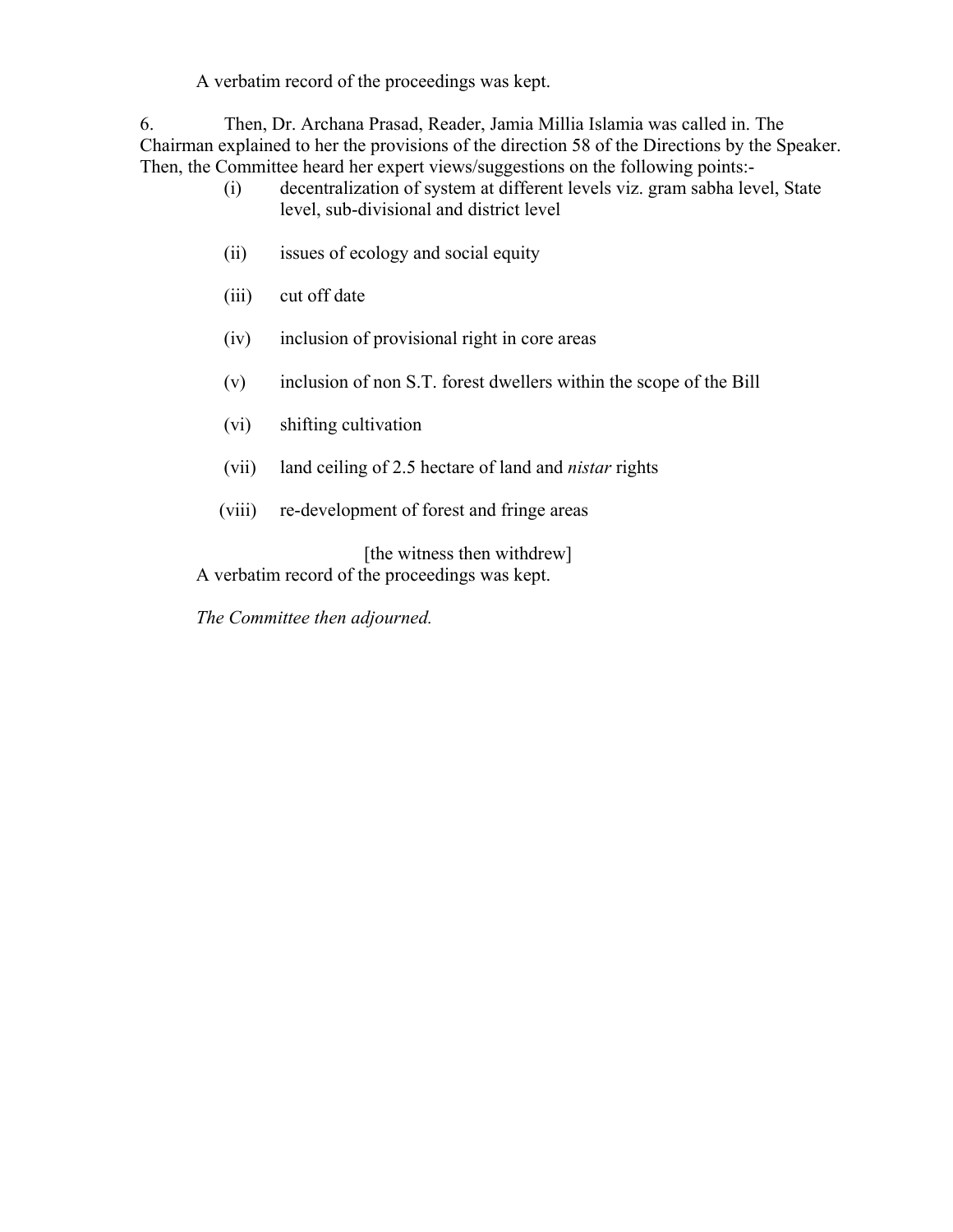# **MINUTES OF THE SIXTH SITTING OF THE JOINT COMMITTEE ON THE SCHEDULED TRIBES (RECOGNITION OF FOREST RIGHTS) BILL, 2005**

#### **VI**

## **SIXTH SITTING**

The Committee sat from 1500 hrs. to 1615 hrs. on 10 March, 2006 in Committee Room No. '63' Parliament House, New Delhi *PRESENT* 

**Shri V. Kishore Chandra S. Deo - Chairman** 

## *MEMBERS*  **Lok Sabha**

- 2 Shri Shingada Damodar Barku
- 3 Shri Mahavir Bhagora
- 4. Shri Giridhar Gamang
- 5. Dr. P.P. Koya
- 6. Shri A. Krishnaswamy
- 7. Shri Shailendra Kumar
- 8. Shri Baju Ban Riyan
- 9. Dr. Babu Rao Mediyam

## **Rajya Sabha**

- 10. Shri Rishang Keishing
- 11. Smt. Brinda Karat
- 12. Shri Devdas Apte
- 13. Shri Ravula Chandra Sekar Reddy

## *SECRETARIAT*

| Shri R.C. Ahuja  | Joint Secretary<br>$\sim$         |  |
|------------------|-----------------------------------|--|
| Shri R.K. Bajaj  | <b>Deputy Secretary</b><br>$\sim$ |  |
| Shri J.V.G.Reddy | <b>Under Secretary</b><br>$\sim$  |  |
| Shri K. Jena     | <b>Under Secretary</b>            |  |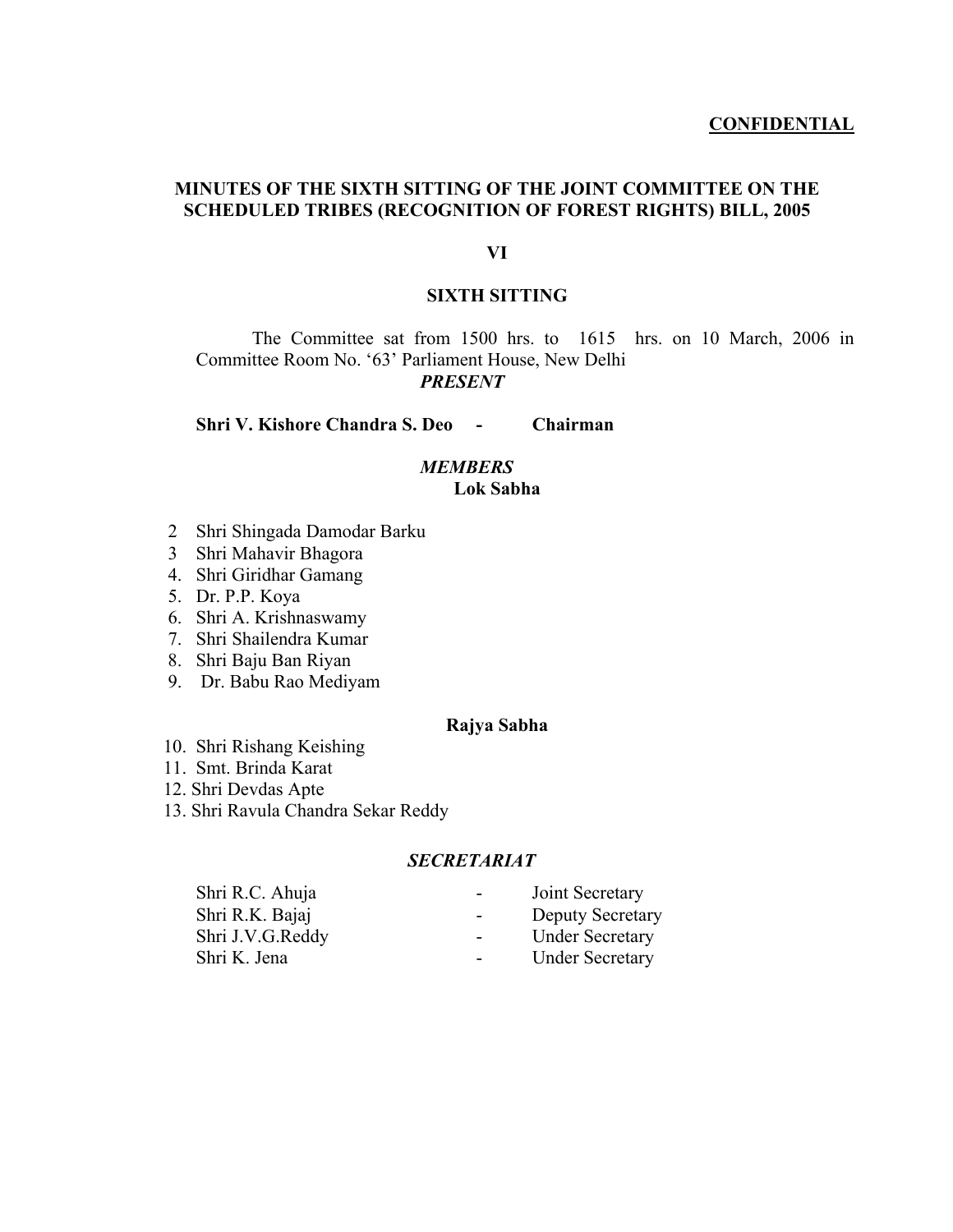## *Representatives of the Ministry of Tribal Affairs*

Shri Rajeev Kumar - Joint Secretary

## *Representative of the Ministry of Law & Justice (Legislative Department)*

Shri N.K. Nampoothiry **-** Joint Secretary and Legislative Counsel

2. At the outset, the Chairman, Joint Committee on the Scheduled Tribes (Recognition of Forest Rights) Bill, 2005 welcomed the members of the Committee.

3. Thereafter, a representative (Shri Gautam Bandhopadhyay) of People's Alliance for Livelihood Rights, Chhattisgarh was called in. The Chairman explained to him the provisions of direction 58 of the Directions by the Speaker. Then, the Committee heard his views/suggestions on the various provisions of the Bills as follows :-

- (i) cut off date
- (ii) relocation/settlement in protected areas
- (iii) ceiling of 2.5 hectare of land
- (iv) role of gram sabha in the process of verification, identification and conflict resolution etc.
- (v) role of PESA to strengthen gram sabha
- (vi) protection of tribal land from non-tribal and industrial use
- (vii) common property regions viz. river basin etc.
- (viii) misuse of cultivable land and its environmental affects

[witness then withdrew]

A verbatim record of proceedings was kept.

4. Thereafter, Ms. Sunita Narain of the Centre for Science and Environment, Delhi was called in. The Provisions of direction 58 of Directions by the Speaker were explained to her by the Chairman. Thereafter, the Committee heard her views/suggestions on the following points :-

- (i) conflict between some provisions of the Scheduled Tribes (Recognition of Forest Rights) Bill, 2005 and Wildlife Act
- (ii) land area under tiger reserve and protected areas and "core areas of reserves"
- (iii) rights of people within the core areas of sanctuaries and national parks
- (iv) offences and penalities under the proposed legislation
- (v) unsustainable use of forest assets
- (vi) protection of grazing rights

[the witness then withdrew]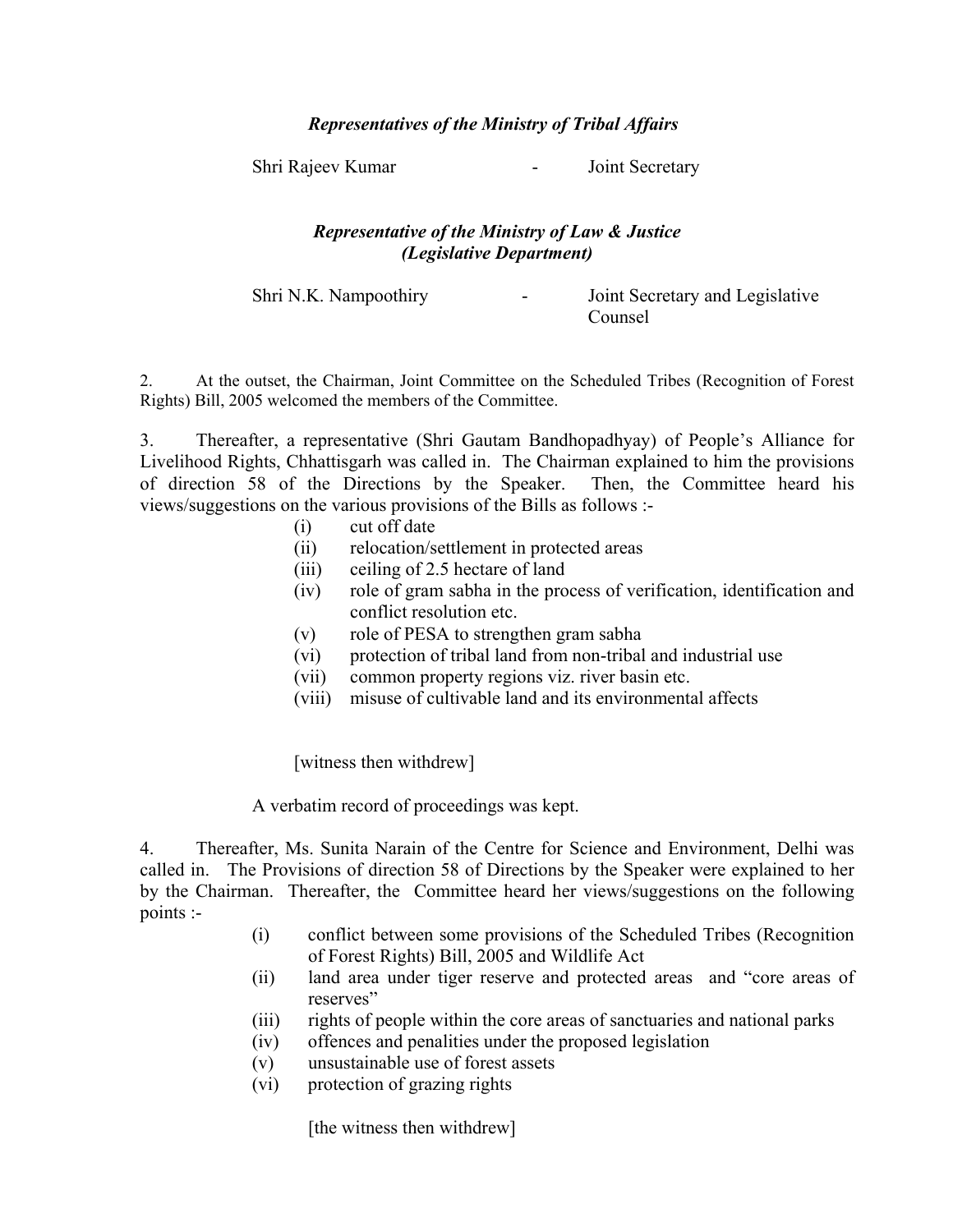A verbatim record of proceedings was kept.

5. Thereafter, Shri S. R. Sankaran, IAS (Retd) was called in. The Chairman explained to him the provisions of direction 58 of the Directions by the Speaker. The Committee then heard his views/suggestions on various provisions of the Bill as under:-

- (i) issues of inclusion of non-tribal forest dwellers within the scope of the Bill
- (ii) rights of people living in core areas of national parks and sanctuaries
- (iii) cut off date
- (iv) deletion of section 4(7) of the Bill
- (v) procedure for verification of forest rights
- (vi) clauses relating to offences and penalities
- (vii) clause 14 relating to 'Act not in derogation of any other law'
- (viii) role of gram sabha in the context of the Bill

[the witness then withdrew]

A verbatim record of the proceedings was kept.

- **6.** Thereafter, the representatives of Lok Sagharsh Morcha, Madhya Pradesh were called in. The following were present **:-** 
	- Shri Ambarish Rai
		- Smt. Pratibha Shinde Shri Vipin Shukla Smt Suman Vasava Shri Yamuna Padavi Smt. Katha Vasave Shri Dayaram Pavara Shri Ramdas Tadvi Shri Bhajangabhai Vasava Shri Yashada Vasava

The Chairman explained to them the provisions of direction 58 of the Directions by the Speaker. The Committee then heard their views/suggestions on the following points :-

- (i) cut off date
- (ii) deletion of section 7 relating to offences and penalities
- (iii) issues relating to non-tribal population
- (iv) issues relating to eviction and relocation of oustees
- (v) ceiling of 2.5 hectare of land
- (vi) joint forest management committees and role of gram sabha

[the witnesses then withdrew]

A verbatim record of the proceedings was kept.

The Committee then adjourned.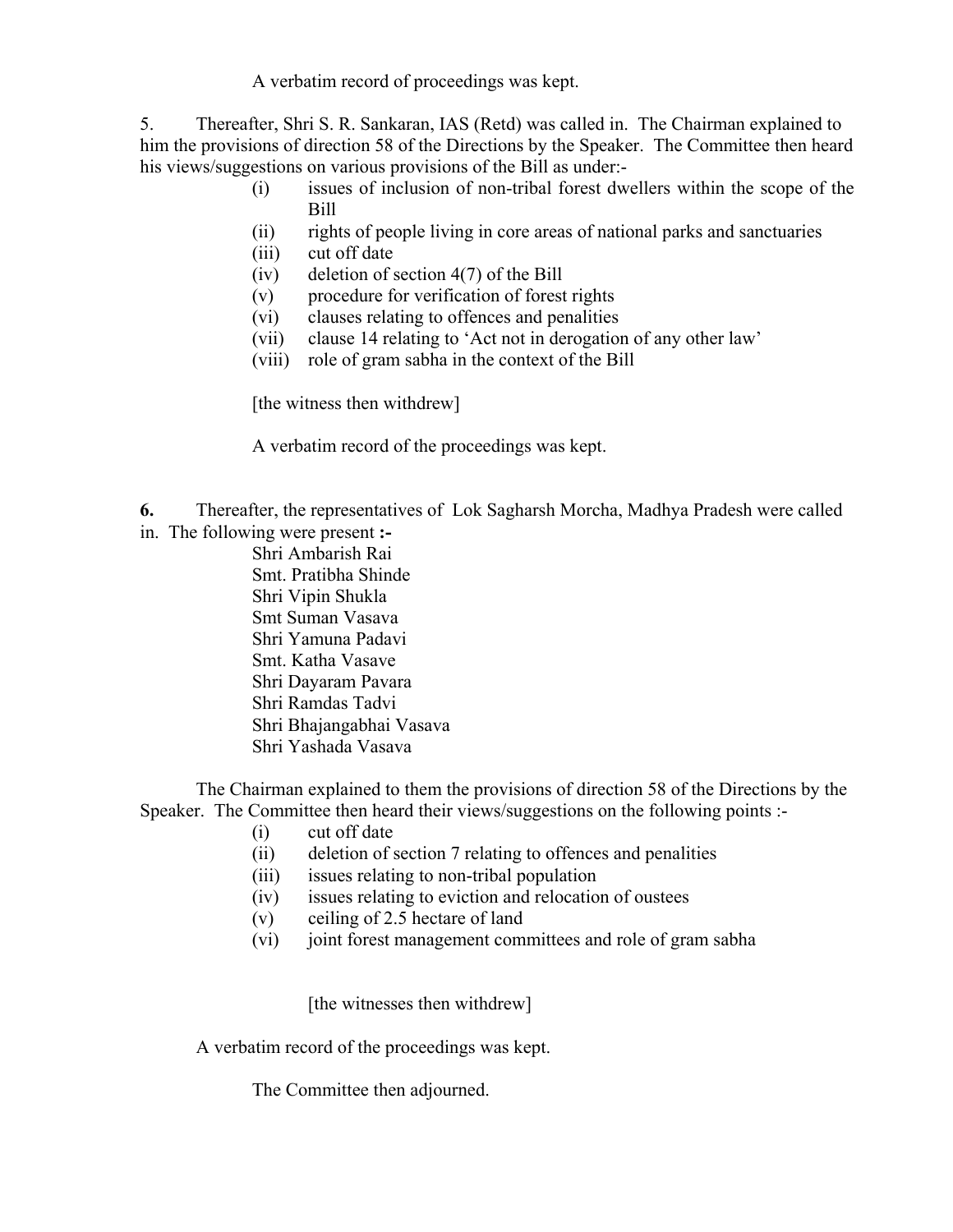#### **CONFIDENTIAL**

## **MINUTES OF THE SEVENTH SITTING OF THE JOINT COMMITTEE ON THE SCHEDULED TRIBES (RECOGNITION OF FOREST RIGHTS) BILL, 2005**

#### **VII**

## **SEVENTH SITTING**

The Committee sat from 1500 hrs. to 1720 hrs. on 23 March, 2006 in Committee Room 'B' Parliament House Annexe, New Delhi

#### *PRESENT*

**Shri V. Kishore Chandra S. Deo - Chairman** 

## *MEMBERS*  **Lok Sabha**

- 2. Shri Mahavir Bhagora
- 3. Shri Giridhar Gamang
- 4. Dr. P.P. Koya
- 5. Shri Baju Ban Riyan
- 6. Dr. Babu Rao Mediyam

#### **Rajya Sabha**

- 7. Shri Moolchand Meena
- 8. Shri Rishang Keishing
- 9. Dr. Radhakant Nayak
- 10. Smt. Brinda Karat
- 11. Shri Mangani Lal Mandal
- 12. Shri Nand Kishore Yadav

#### *SECRETARIAT*

Shri R.K. Bajaj - Deputy Secretary

- Shri R.C. Ahuja Joint Secreary
	-
- Shri K. Jena Under Secretary
- Shri J.V.G.Reddy Under Secretary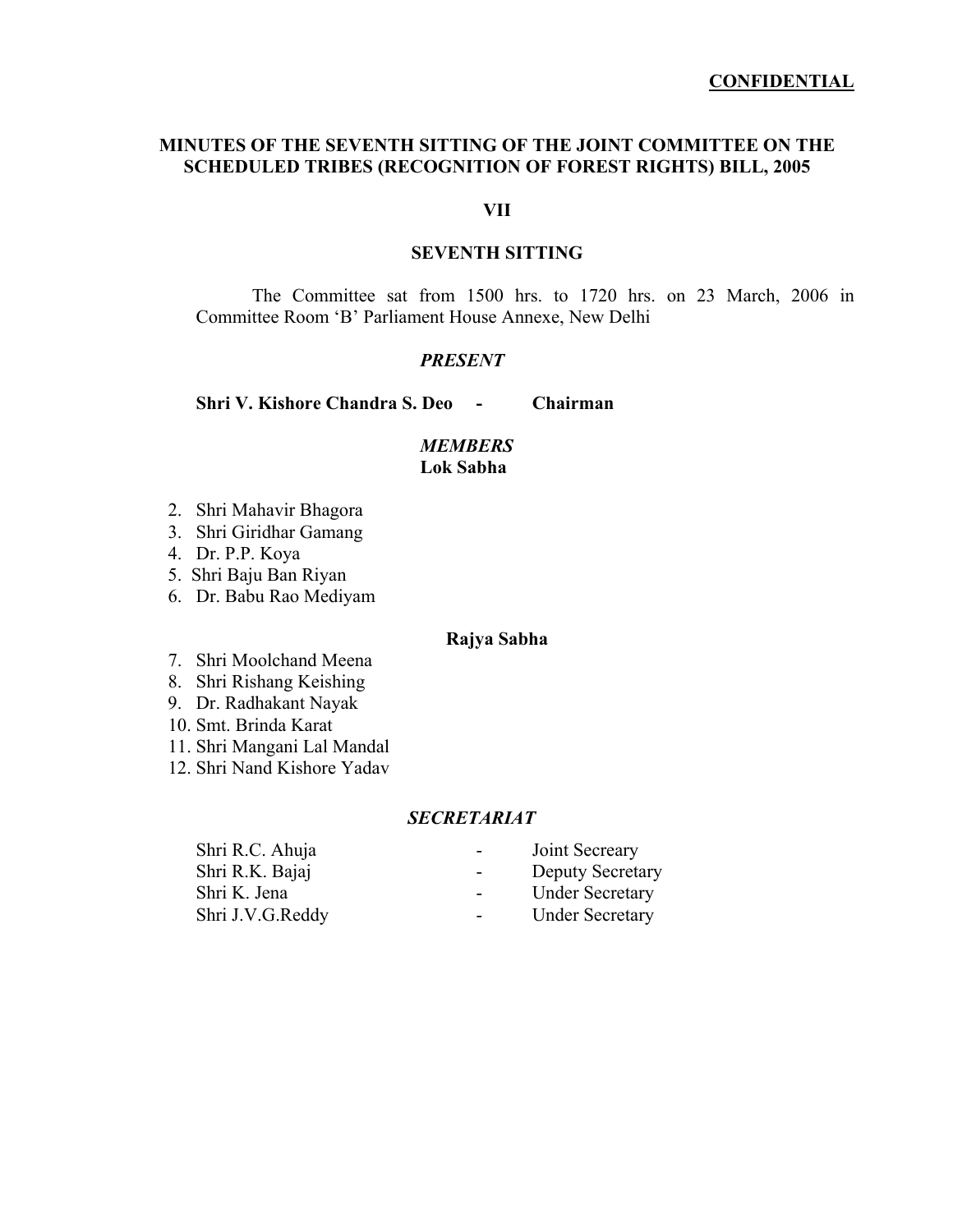# *Representatives of the Ministry of Tribal Affairs*

Shri Rajeev Kumar - Joint Secretary

# *Representative of the Ministry of Law & Justice (Legislative Department)*

Shri N.K. Nampoothiry **-** Joint Secretary and Legislative Counsel

2. At the outset, the Chairman, Joint Committee on the Scheduled Tribes (Recognition of Forest Rights) Bill, 2005 welcomed the members of the Committee.

3. Thereafter, Dr. Ranjit Sinh was called in to tender his evidence before the Committee. The Chairman explained to him the provisions of direction 58 of the Directions by the Speaker. Then, the Committee heard his views/suggestions on the various provisions of the Bills as follows:-

- (i) inclusion of non-tribal communities within the ambit of the proposed legislation
- (ii) Jhum Cultivation
- (iii) Cut off date
- (iv) Issues relating to national parks and sanctuaries
- (v) offences and penalties proposed in the Bill

[the witness then withdrew]

A verbatim record of the proceedings was kept.

4. Thereafter the representatives of Jan Sangarsh Morcha were called in. The following were present:-

> Ms Madhuri Shri Anurag Modi Shri Phagram Shri Mangal Singh

The Chairman explained to them the provisions of direction 58 of the Directions by the Speaker. Then, the Committee heard their views/suggestions on the following points in connection with various provisions of the Bill.

- (i) inclusion of non-scheduled tribe traditional forest dwelling communities within the ambit of the proposed legislation
- (ii) nistar rights
- (iii) issues of non-adivasi forest dwellers in national parks and sanctuaries
- (iv) cut off date
- (v) destruction of forest due to illegal mining and other developmental projects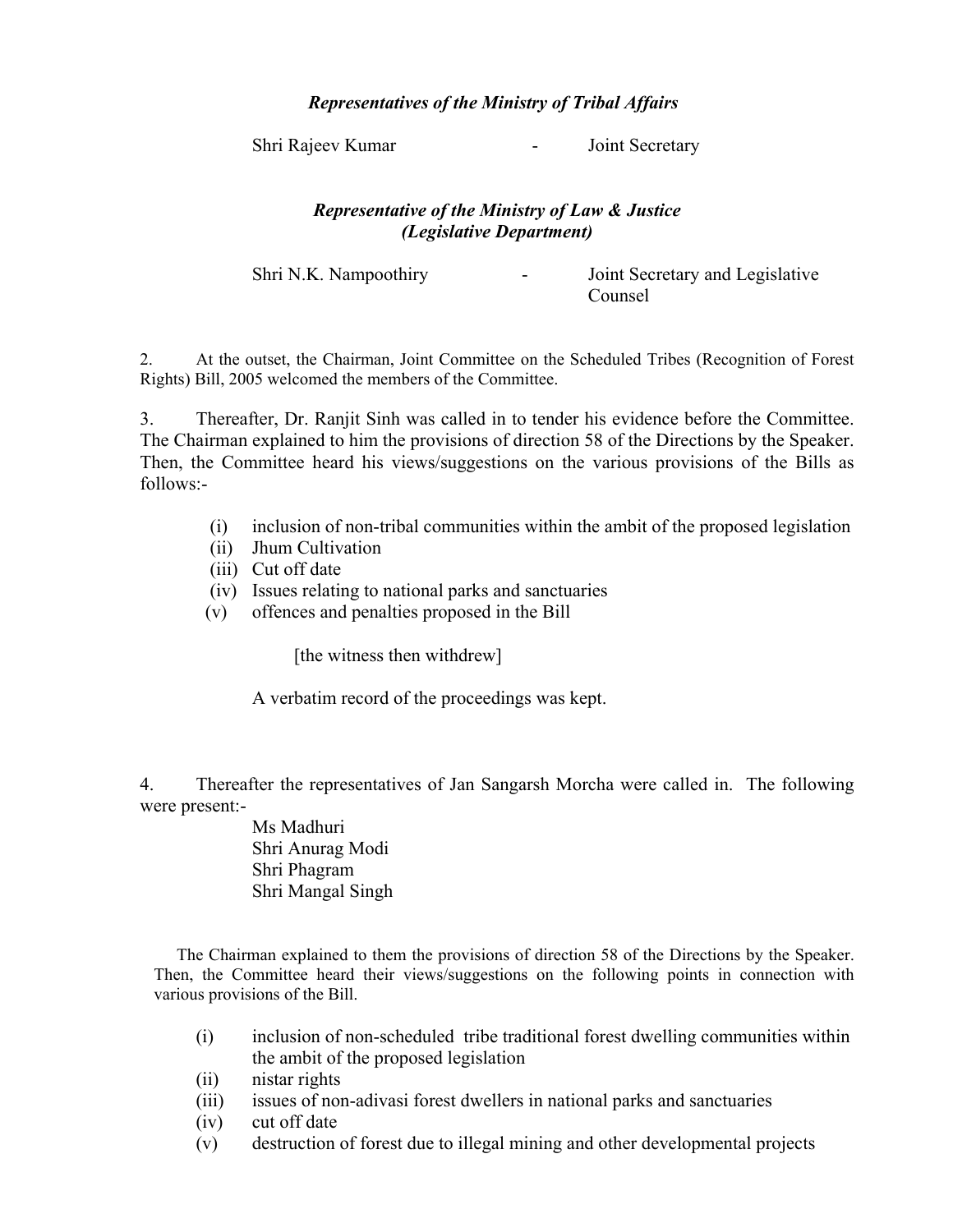- (vi) 2.5 hecatre of land ceiling
- (vii) empowerment of gram sabha in recognizing the rights
- (viii) atrocities on forest dwellers by forest department officials

[ the witnesses then withdrew]

A verbatim record of the proceedings was kept.

5. Thereafter, the representatives of Jungle Adhikar Sangarsh Samiti were called in. The following were present:-

> Shri Brian Lobo Smt. Indiavi Tulpule Shri Ramakant Patil

The Chairman explained to them the provisions of direction 58 of Directions by the Speaker. Thereafter, the Committee heard their views/suggestions on the following points :-

- (i) need to amend the definition of 'village' in the context of the Bill
- (ii) role of gram sabha
- (iii) penalties for contravention of provision by forest officials
- (iv) rehabilitation of persons displaced due to eviction
- (v) recognition of rights of non-tribal forest dwellers
- (vi) cut off date
- (vii) issues relating to national parks and sancturies

[the witnesses then withdrew]

A verbatim record of the proceedings was kept.

6. Thereafter, Shri Pradip Prabhu, Senior Fellow, National Institute of Rural Development, Hyderabad was called in. The Chairman explained to him the provisions of direction 58 of the Directions by the Speaker. The Committee then heard his views/suggestions on various provisions of the Bill as under:-

- (i) need to specify the nature of evidence in the proposed legislation
- (ii) powers of States to take over the land
- (iii) in situ rehabilitation
- (iv) rights relating to minerals under the surface of the land in occupation of the people

[the witness then withdrew]

A verbatim record of the proceedings was kept.

The Committee then adjourned.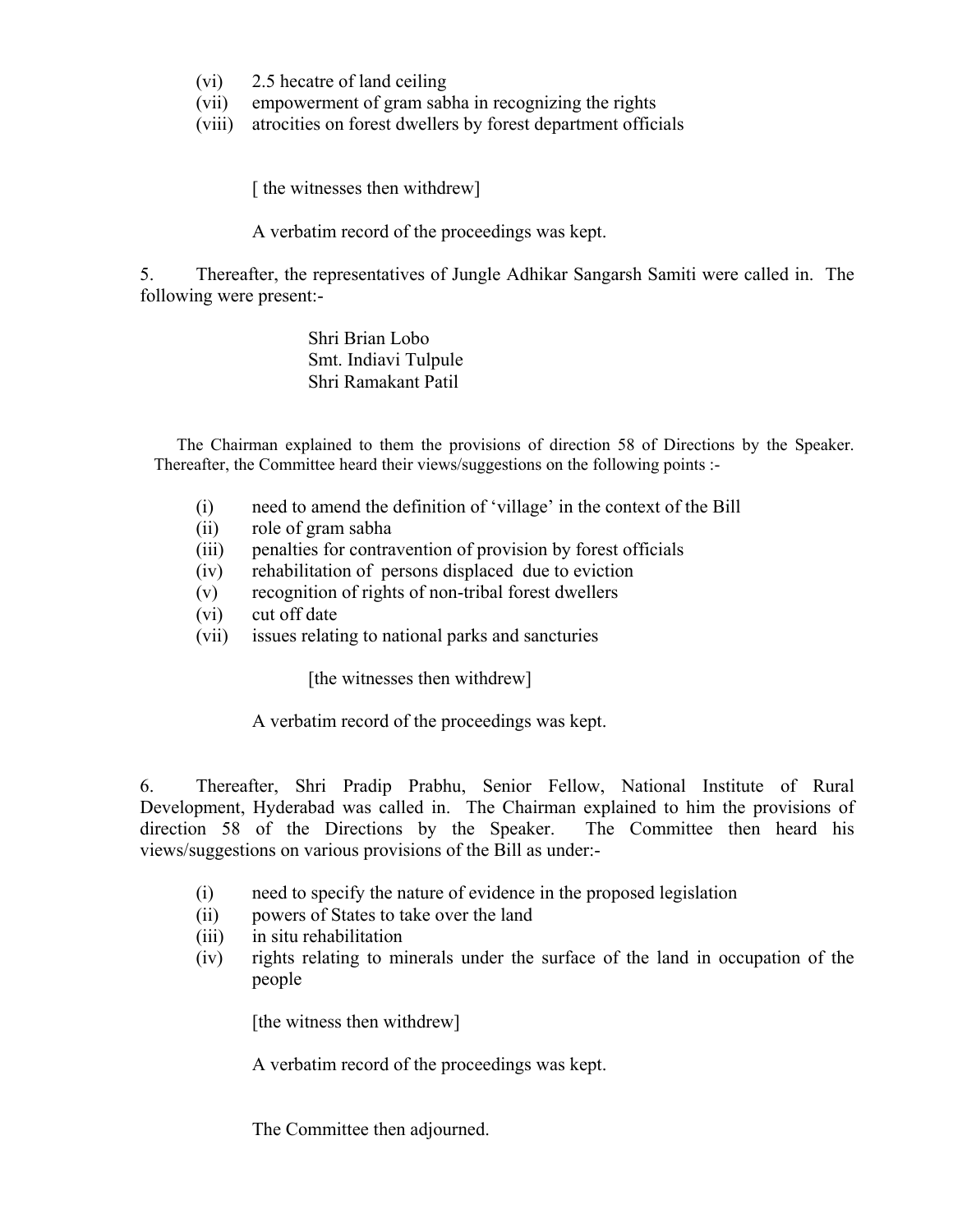## **MINUTES OF THE EIGHTH SITTING OF THE JOINT COMMITTEE ON THE SCHEDULED TRIBES (RECOGNITION OF FOREST RIGHTS) BILL, 2005**

## **VIII**

#### **EIGHTH SITTING**

The Committee sat from 1500 hrs. to 1700 hrs. on 24 March, 2006 in Committee Room No. '53' Parliament House, New Delhi

#### *PRESENT*

**Shri V. Kishore Chandra S. Deo - Chairman** 

## *MEMBERS*  **Lok Sabha**

- 2. Shri Mahavir Bhagora
- 3. Shri Giridhar Gamang
- 4. Dr. P.P. Koya
- 5. Shri Baju Ban Riyan
- 6. Dr. Babu Rao Mediyam

#### **Rajya Sabha**

- *7.* Shri Moolchand Meena
- 8. Shri Rishang Keishing
- 9. Smt. Brinda Karat
- 10. Shri Mangani Lal Mandal
- 11. Shri Nand Kishore Yadav

## *SECRETARIAT*

| Shri R.K. Bajaj  | <b>Deputy Secretary</b><br>$\overline{\phantom{a}}$ |  |
|------------------|-----------------------------------------------------|--|
| Shri K. Jena     | <b>Under Secretary</b>                              |  |
| Shri J.V.G.Reddy | <b>Under Secretary</b><br>$\blacksquare$            |  |

## *Representatives of the Ministry of Tribal Affairs*

Shri P.K. Varma - Deputy Secretary

## *Representative of the Ministry of Law & Justice (Legislative Department)*

Shri R.S. Shukla - Deputy Legislative Counsel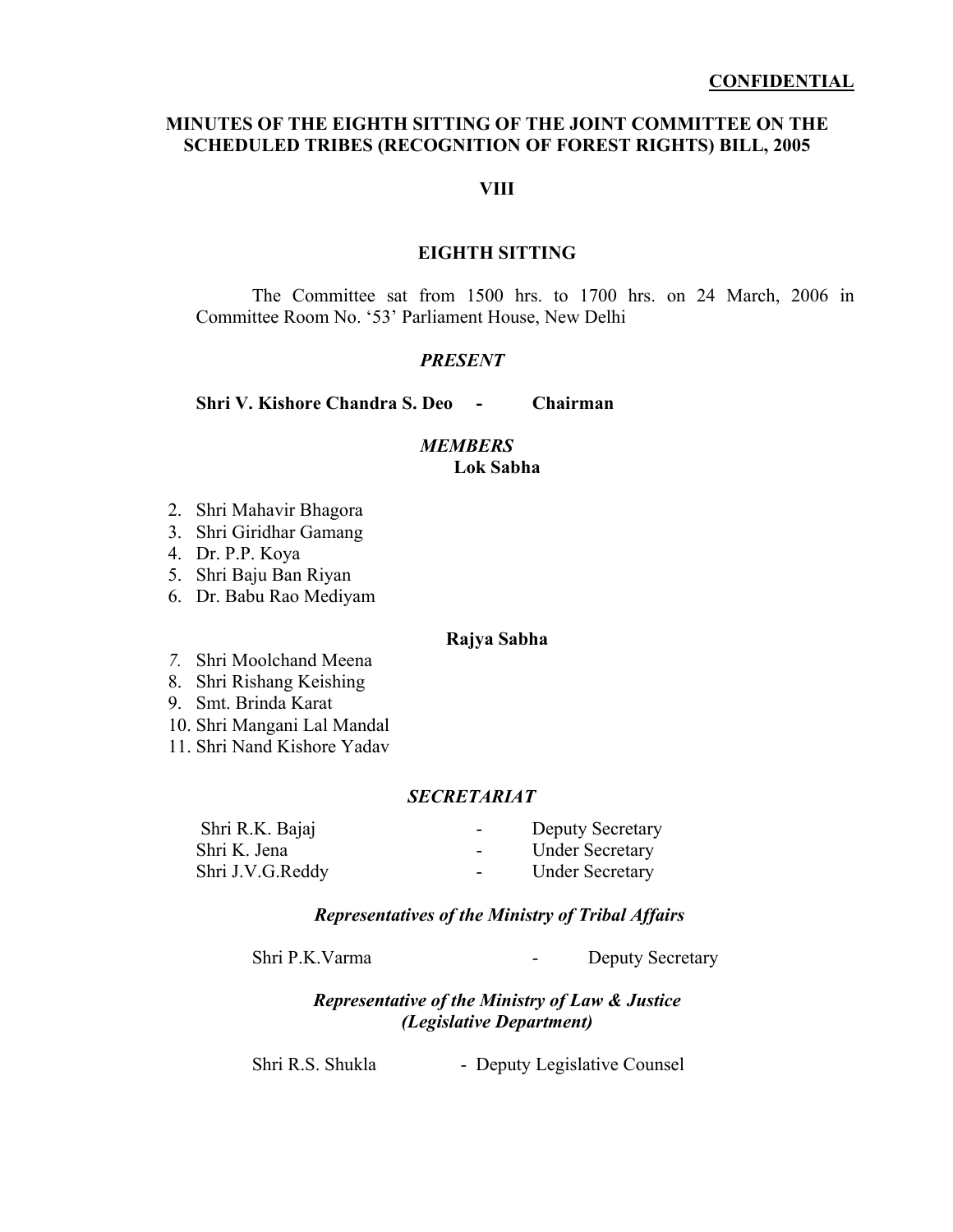2. At the outset, the Chairman, Joint Committee on the Scheduled Tribes (Recognition of Forest Rights) Bill, 2005 welcomed the members of the Committee.

3. Thereafter, Shri B.D. Sharma was called in to tender his evidence before the Committee. The Chairman explained to him the provisions of direction 58 of the Directions by the Speaker. Then, the Committee heard his views/suggestions on the following points relating to the Bill

- (i) historical injustice done to forest dwelling communities
- (ii) inclusion of non-ST forest dwellers within the scope of the Bill
- (iii) shifting cultivation
- (iv) role of gram sabha
- (v) powers of Governor and Tribal Advisory Council in the context of the Bill

[the witness then withdrew]

A verbatim record of the proceedings was kept.

4. Thereafter, the representatives of All India Democratic Women's Association were called in. The following were present :-

> Ms. Sudha Sundararam Ms. Kirti Singh

The Chairman explained to them the provisions of direction 58 of the Directions by the Speaker. Then, the Committee heard their views/suggestions on the following points relating to the  $Bill -$ 

- (i) recognition of rights jointly in the names of both spouses
- (ii) cut off date
- (iii) inclusion of non-ST forest population within the scope of the Bill
- (iv) issues relating to provisional rights in the core areas of National Parks and sanctuaries
- (v) adequate compensation to the dislocated persons due to eviction
- (vi) monitoring process of resettlement and relocation by gram sabha
- (vii) safeguarding the interest of women forest dwellers
- (viii) atrocities on women by forest guards during collection of minor forest produce
- (ix) role and responsibilities of State in forest management
- (x) infrastructural requirement viz. access to water, free schooling, hospitals, road etc.
- (xi) provisions for authorities and procedure for settlement of rights
- (xii) powers of gram sabha in verification of land rights
- (xiii) adequate representation of women in sub-divisional/district level/state level committees

[the witnesses then withdrew]

A verbatim record of the proceedings was kept.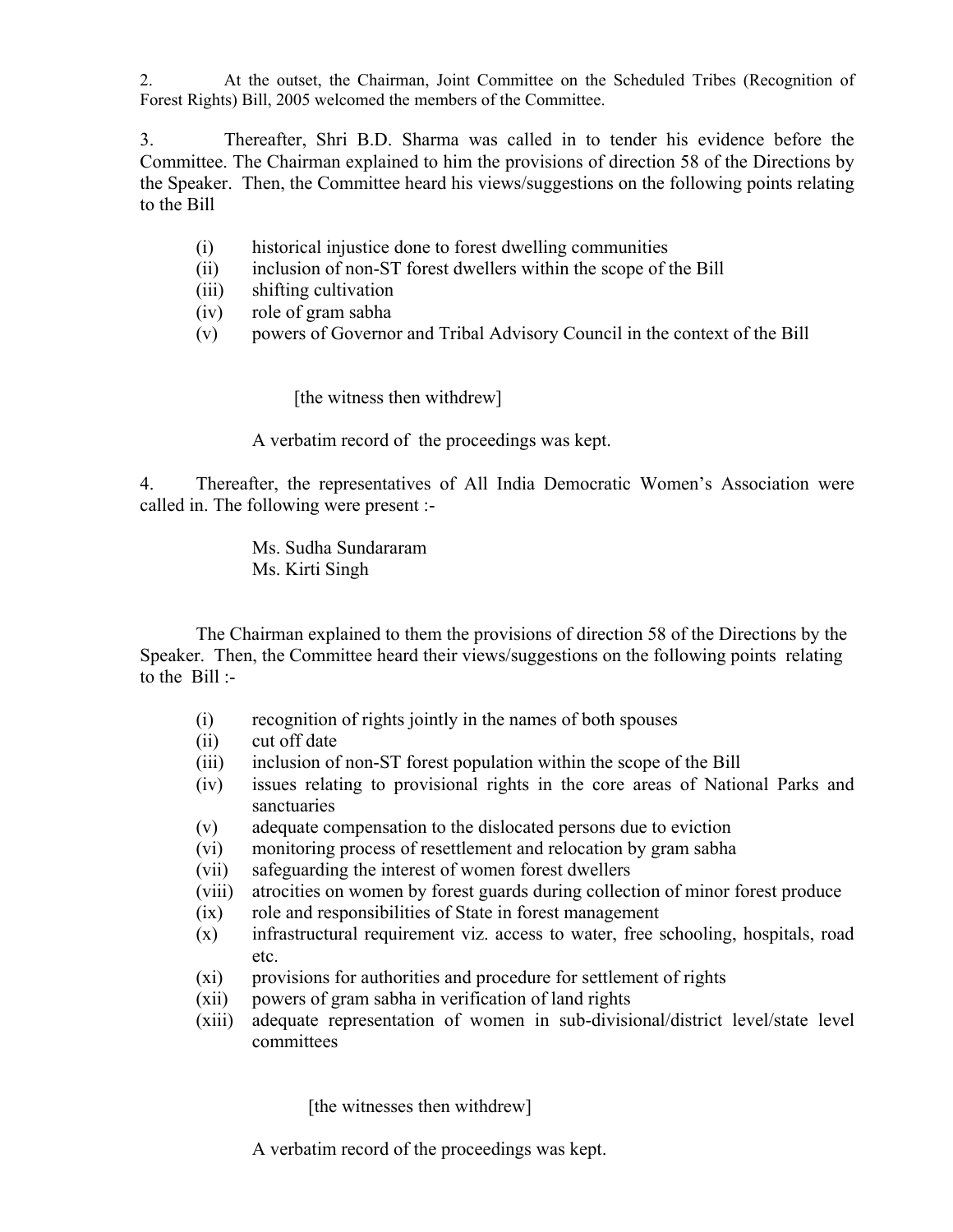5. Thereafter, Ms. Madhu Sarin was called in. The Chairman explained to her the provisions of direction 58 of the Directions by the Speaker. The Committee then heard her views/suggestions on various provisions of the Bill on the following :-

- (i) inclusion of non-ST forest dwellers in the scope of the Bill
- (ii) recognition of rights of displaced/evicted people
- (iii) issues relating to core areas
- (iv) rights in the joint names of both the spouses
- (v) community rights, common property rights and right over minor forest produce
- (vi) in situ rehabilitation
- (vii) shifting cultivation
- (viii) role of PESA in the context of the Bill
- (ix) ceiling of 2.5 hectare of land
- (x) nature of evidence

[the witness then withdrew]

A verbatim record of the proceedings was kept.

6. Then, the representatives of All India Kisan Sabha were called in. The following were present :-

> Shri Dhulichand Shri Rajendra Singh Munda Shri Sanjay Parate

 The Chairman explained to them the provisions of direction 58 of the Directions by the Speaker. The Committee then heard their views/suggestions on the following points :-

- (i) inclusion of non-ST tribal communities in the scope of the Bill
- (ii) cut off date
- (iii) ceiling of land keeping in view the quality of land, soil, irrigation facilities, geological and other situation prevailing in the tribal area
- (iv) permanent rights to the forest dwellers living in national parks and sanctuaries
- (v) infrastructure facilities viz. power, education and road etc.
- (vi) jhum cultivation
- (vii) dislocation of forest dwellers due to developmental project

[the witnesses then withdrew]

A verbatim record of the proceedings was kept.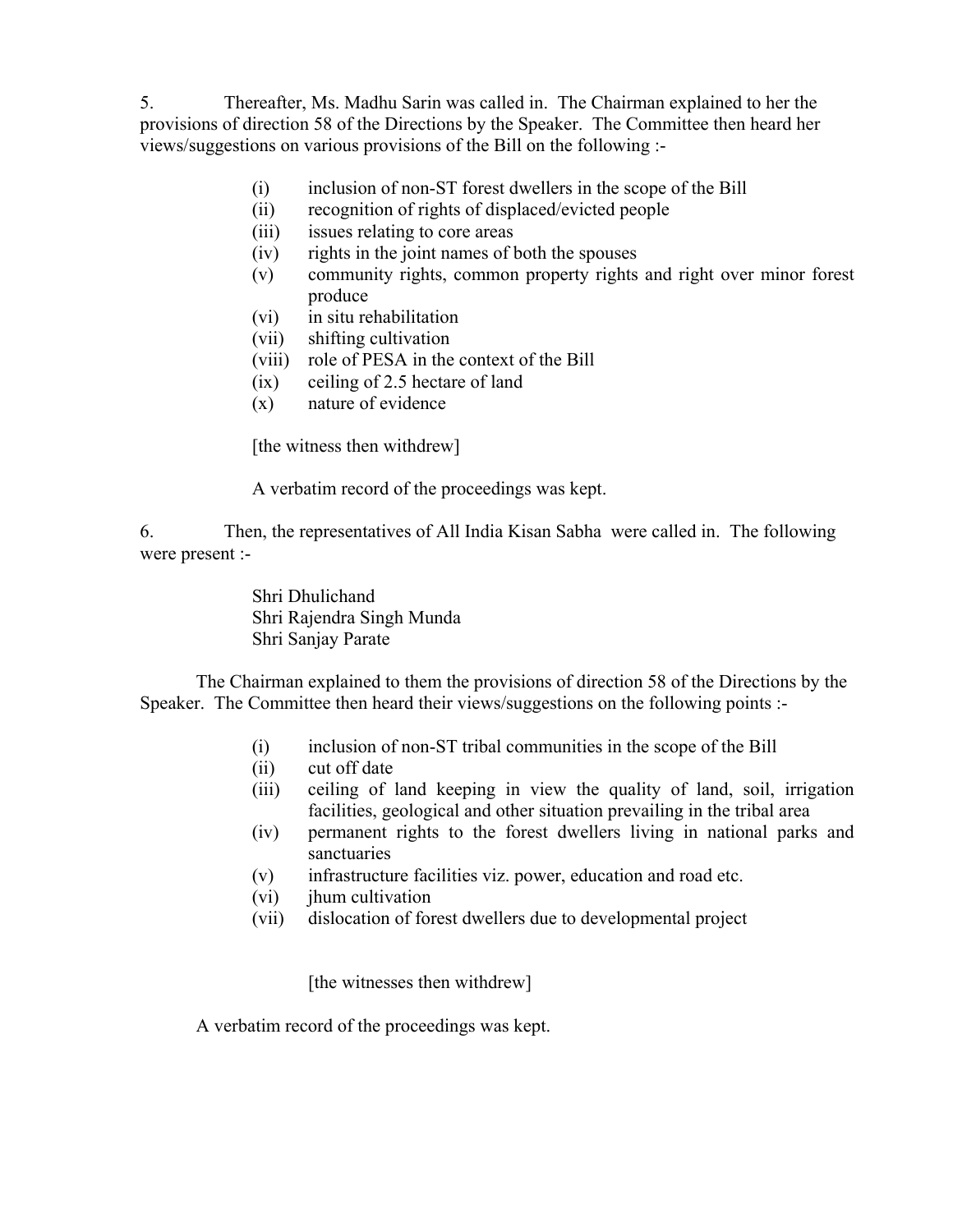7. Thereafter, representatives of Adivassi Adhikar Manch ((M.P. & Chhattisgarh) were called in. The following were present :-

> Shri B.S. Dhakad Shri Budhsen Singh Shri Jasvinder Singh Shri Sukhranjan Usendi

The Chairman explained to them the provisions of direction 58 of the Directions by the Speaker. Then, the Committee heard their views/suggestions on the various provisions of the Bills on the following points :-

- (i) Cut off date
- (ii) 2.5 hectare of land ceiling
- (iii) issues relating to constitution of sub-divisional, district level and state level committees
- **(iv)** role of gram sabha

[the witnesses then withdrew] A verbatim record of the proceedings was kept.

8. Then, the representatives of Action Research in Community Health & Development (ARCH), Gujarat were called in. The following were present :-

> Shri Ambrish Mehta Shri Rajesh Mishra

The Chairman explained to them the provisions of direction 58 of the Directions by the Speaker. The Committee then heard their views/suggestions on the following points :

- (i) rights relating to forest produce and management of forest
- (ii) role of district level and other committees
- (iii) role of Ministry of Environment & Forest in regard to grant of permission
- (iv) role of gram sabha
- (v) need to conduct training camps to explain the provisions of the Bill by the Ministry of Tribal Affairs and Revenue Department

[the witnesses then withdrew]

A verbatim record of the proceedings was kept.

The Committee then adjourned.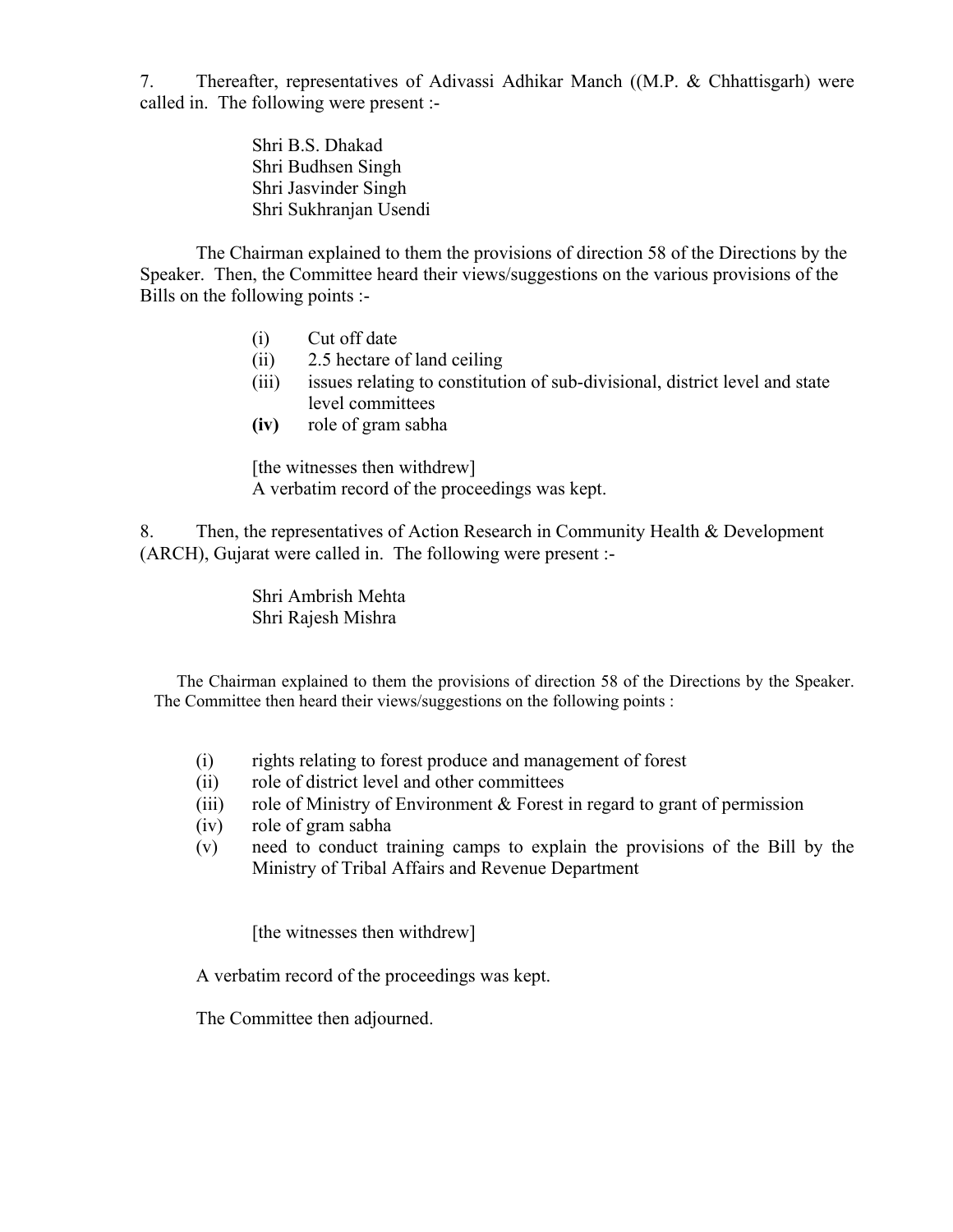## **MINUTES OF THE NINTH SITTING OF THE JOINT COMMITTEE ON THE SCHEDULED TRIBES (RECOGNITION OF FOREST RIGHTS) BILL, 2005**

**IX** 

## **NINTH SITTING**

The Committee sat from 1500 hrs. to 1640 hrs. on 17 April, 2006 in Committee Room No. 074, Parliament Library Building, New Delhi

## *PRESENT*

## **Shri V. Kishore Chandra S. Deo - Chairman**

#### *MEMBERS*

#### **Lok Sabha**

- 2. Shri Mahavir Bhagora
- 3. Shri C.K. Chandrappan
- 4. Dr. P.P. Koya
- 5. Shri Shailendra Kumar
- 6. Shri Rajesh Kumar Manjhi
- 7. Shri Babu Lal Marandi
- 8. Shri Baju Ban Riyan
- 9. Dr. Babu Rao Mediyam
- 10. Shri Sugrib Singh
- 11. Shri Rajesh Verma

## **Rajya Sabha**

- 12. Shri Ravula Chandra Sekar Reddy
- 13. Shri Mangani Lal Mandal

## *SECRETARIAT*

| Shri R.K. Bajaj  | <b>Deputy Secretary</b><br>$\sim$ |  |
|------------------|-----------------------------------|--|
| Shri K. Jena     | <b>Under Secretary</b>            |  |
| Shri J.V.G.Reddy | <b>Under Secretary</b>            |  |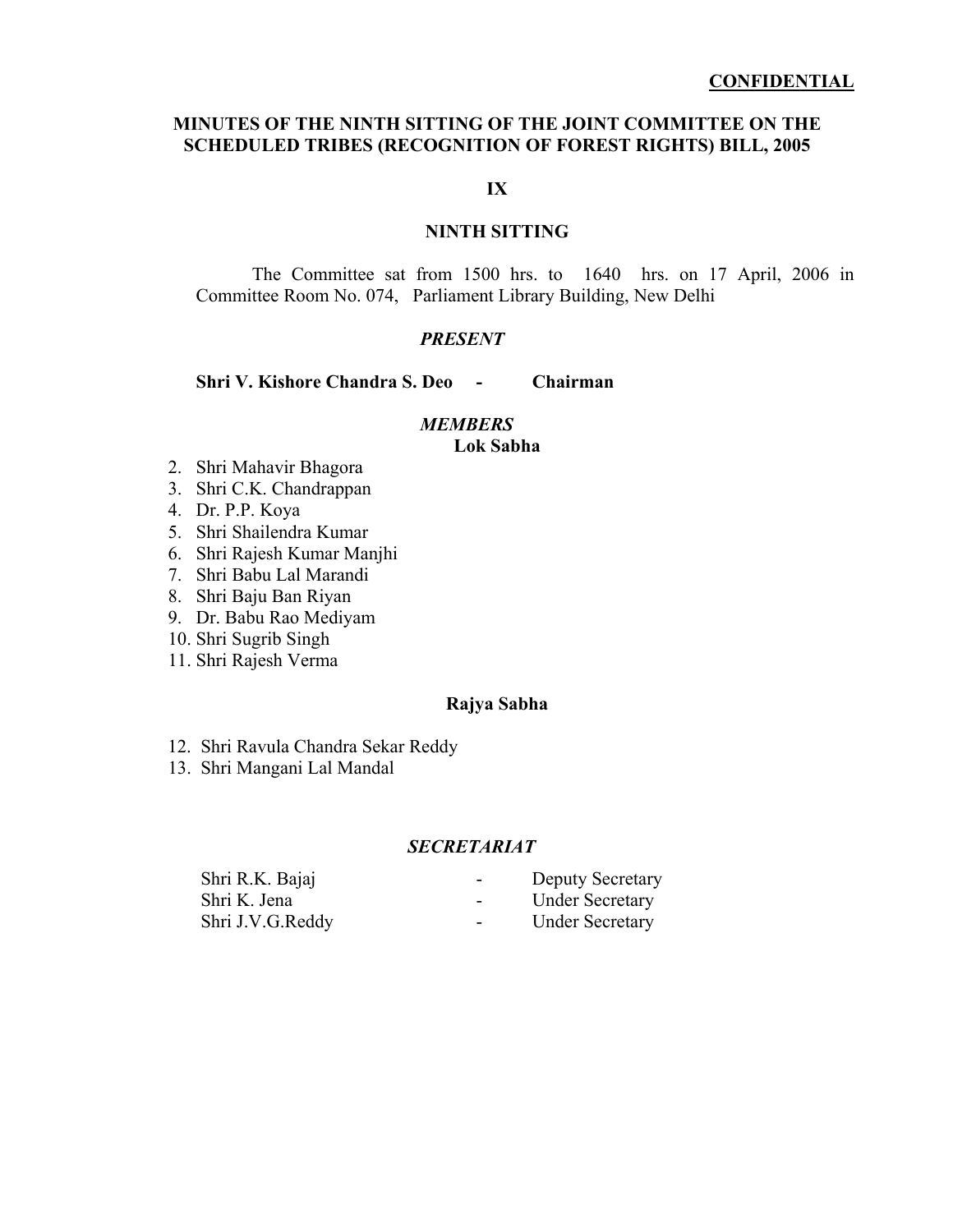# *Representative of the Ministry of Tribal Affairs*

Shri P.K. Varma - Deputy Secretary

# *Representative of the Ministry of Law & Justice (Legislative Department)*

| Shri N.K.Nampoothiry | -                        | Joint Secretary & Legislative Counsel |
|----------------------|--------------------------|---------------------------------------|
| Shri R.S. Shukla     | $\overline{\phantom{0}}$ | Deputy Legislative Counsel            |

2. At the outset, Chairman, Joint Committee on the Scheduled Tribes (Recognition of Forest Rights) Bill, 2005 welcomed the members of the Committee.

3. Thereafter, Shri Sanjay Upadhyay, Advocate, Supreme Court of India was called in. The Chairman explained to him the provisions of the Direction 58 of the Directions by the Speaker. The Committee then heard his views/suggestions which negated the wrong perception that -

- (i) the Bill seeks to hand over forest to tribal communities
- (ii) the bill encourages decimation of forests
- (iii) the 2.5 Ha of land proposed to be given to every tribal family will exceed the total area under the forest land
- (iv) the Bill contradicts the Wildlife Act and Forest Conservation Act
- (v) the Bill does not take into account the special conditions of North Eastern States
- (vi) the recognition process will be distorted by vested Panchayat Bodies
- (vii) the Bill may destroy the national parks and sanctuaries He also stressed the need to frame the rules simultaneously as well as ensure representation of various stakeholders in sub divisional level and district level committees

[the witness then withdrew] A verbatim record of the proceedings was kept.

4. Thereafter, Shri C.R. Bijoy was called in. The Chairman drew his attention to the provisions of the direction 58 of the Directions by the Speaker. Then, the Committee heard his views/suggestions on the following points :-

- (i) definition of village in the context of the Bill;
- (ii) section 6 (1) relating to procedure for vesting forest rights and the need to include forest dwellers other than STs;
- (iii) role and responsibilities of gram sabha; sub-divisional level committee and district level committee;
- (iv) offences & penalties under the proposed legislation;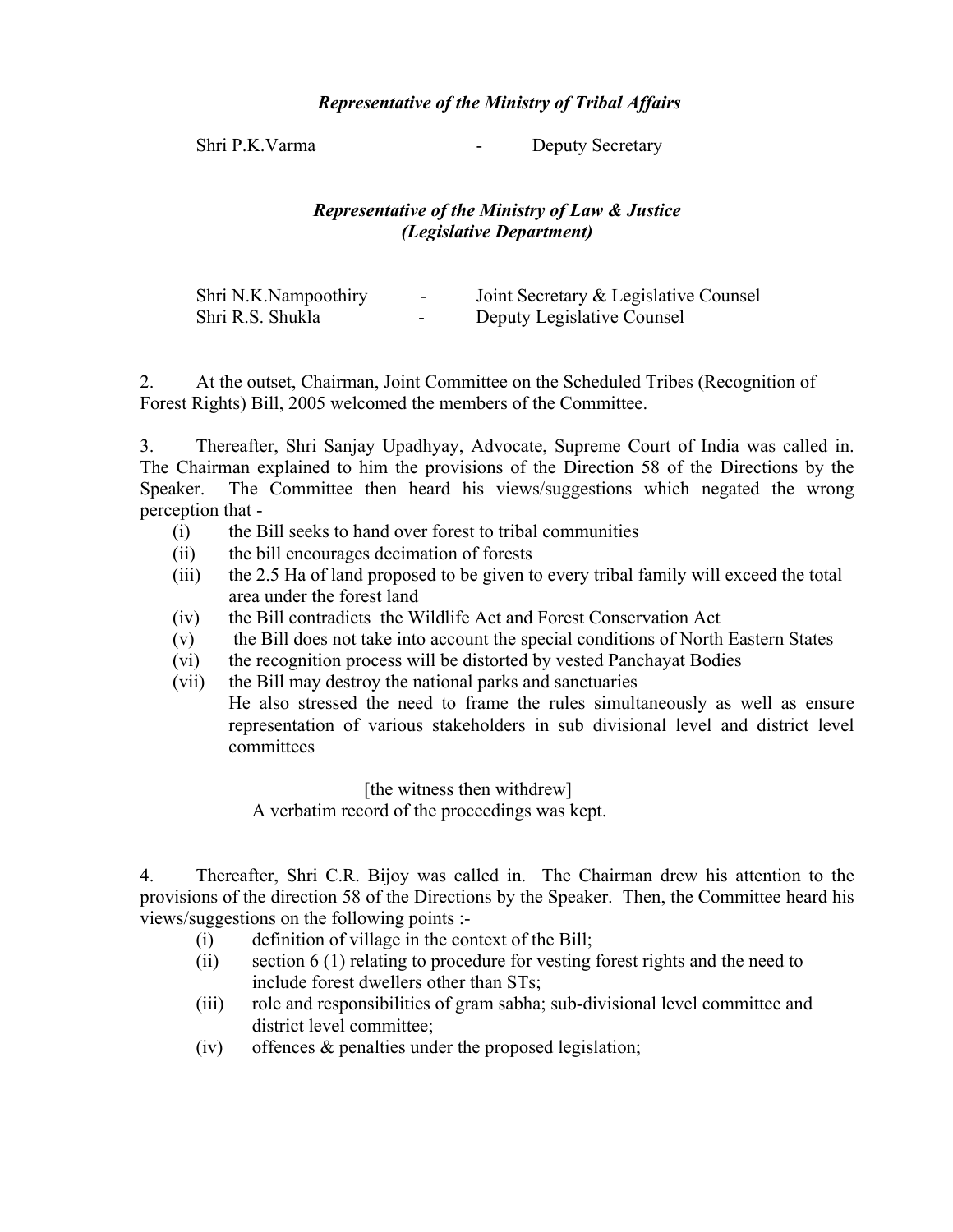- (v) cut off date;
- (vi) extension of protected areas and issues relating to wild life, national park and sanctuaries

# [the witness then withdrew]

A verbatim record of the proceedings was kept.

- 4. Thereafter, a representative (Shri Ashish Kothari) of Kalpavriksh, an NGO involved in tribal affairs was called in. The Chairman explained to him the provisions of direction 58 of the Directions by the Speaker. Thereafter, the Committee heard his views/suggestions on the following points :-
	- (i) need for recogntion of forest and natural resources rights of local communities;
	- (ii) need to have site specific solutions to the problems of tribal people;
	- (iii) inclusion/recongnition of rights of nomadic communities;
	- (iv) section 2 (b) relating to definition of core areas;
	- (v) provisional rights of people living inside proctected areas of national park and sanctuaries;
	- (vi) identification of core areas or critical wildlife habitat by an independent body of scientists;
	- (vii) section  $3(j)$  relating to community forest resources
	- (viii) cut off date
	- (ix) rights to nistar and forest produce
	- (x) provision of a clause in the proposed legislation relating to mandatory public hearing and consent of local community in the matter of developmental project on the land belonging to forest dwelling community
	- (xi) composition of sub-divisional committees, district level committees and state level monitoring committees;
	- (xii) need to specify/define the kind of infringement or violation for imposition of penalties under the Bill

[the witness then withdrew]

A verbatim record of the proceedings was kept.

6. Thereafter, the representatives of National Forum of Forest People and Forest Workers were called in. The following were present :-

- 1. Smt. Mamta Dash
	- 2. Shri Munni Lal
	- 3. Shri Shiba Sunwar
	- 4. Shri Ashok Choudhary
	- 5. Shri Sanjay Basu Mullick
	- 6. Shri Parshuram Netam
	- 7. Shri Debnit Nandi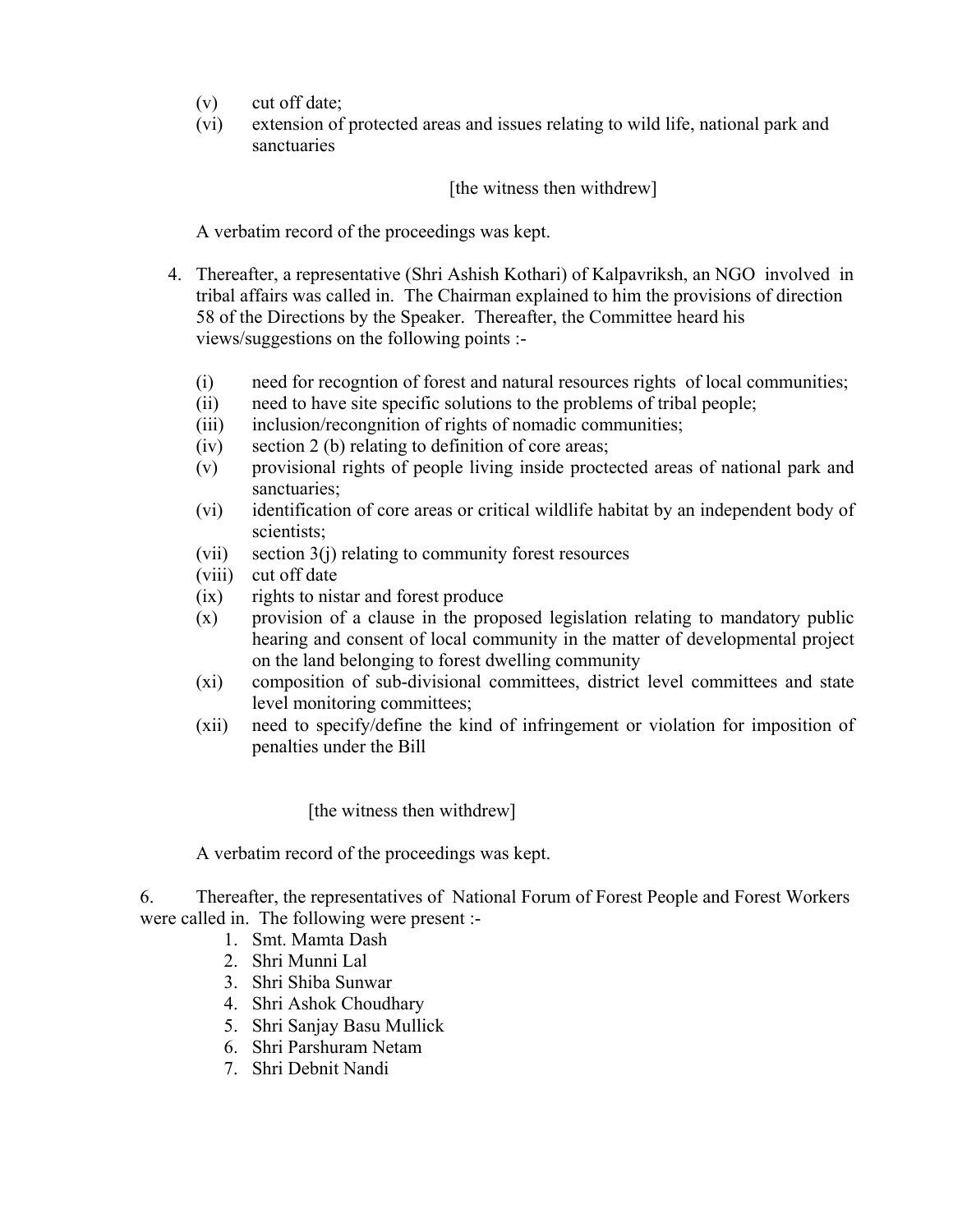Then, the Chairman drew their attention to the provisions of the direction 58 of the Directions by the Speaker. Thereafter, the Committee heard their views/suggestions on the following points :-

- (i) historical injustice done with the forest dwelling communities;
- (ii) need for inclusion of forest dwellers other than STs within the scope of the Bill;
- (iii) Cut off date;
- (iv) provisions for recognising collective rights;
- (v) ceiling of 2.5 hectare of land;
- (vi) matter relating to core areas
- (vii) offences by members or officers of authorities and committees under the proposed legislation

[the witnesses then withdrew]

A verbatim record of the proceedings was kept.

7. Thereafter, the Chairman read out the schedule relating to various stages of considerations of the Bill. The Chairman also apprised the members that as per schedule they could give their notices of Amendments to the various provisions of the Bill by 28 April, 2006.

The Committee then adjourned.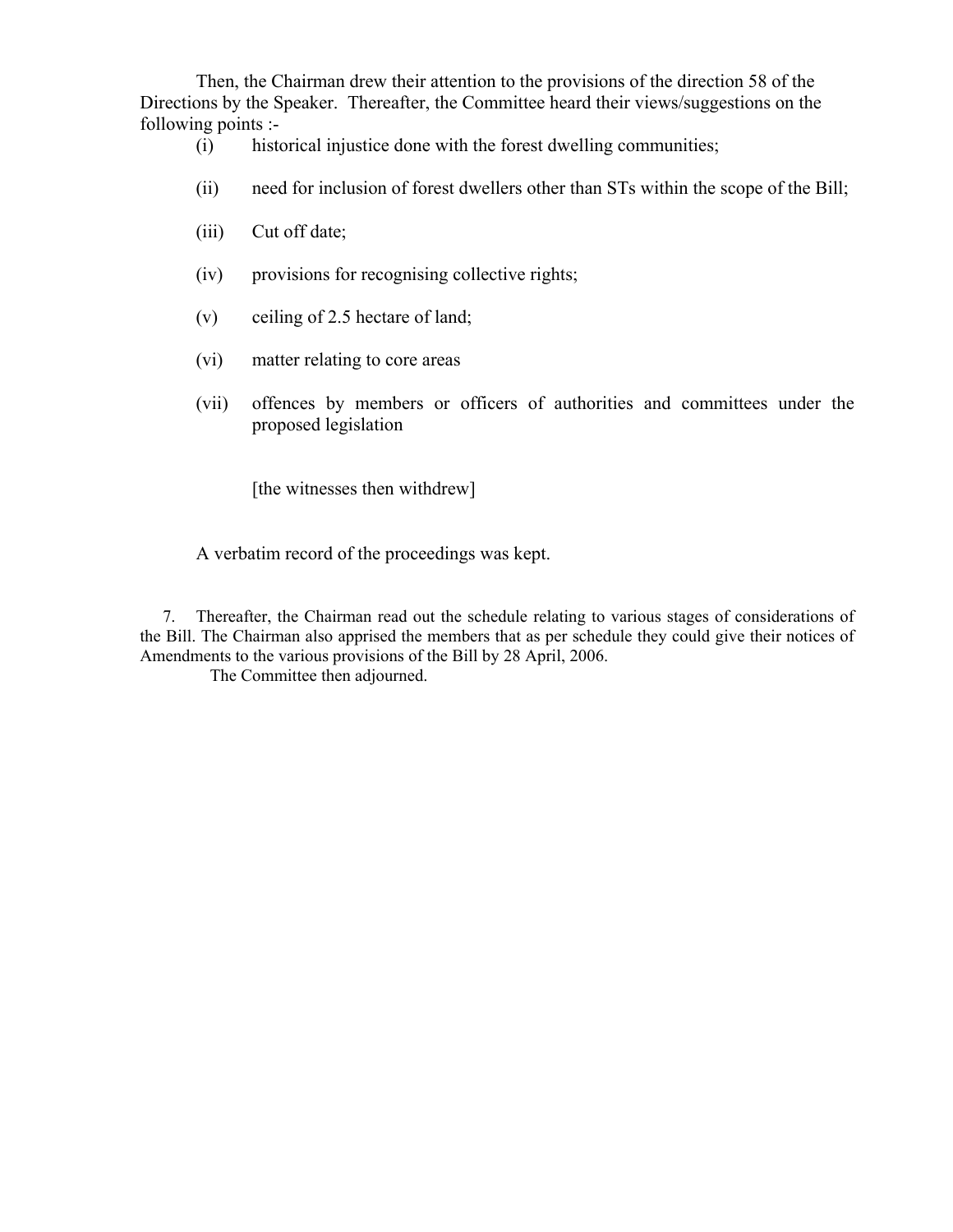## **MINUTES OF THE TENTH SITTING OF THE JOINT COMMITTEE ON THE SCHEDULED TRIBES (RECOGNITION OF FOREST RIGHTS) BILL, 2005**

**X** 

## **TENTH SITTING**

The Committee sat from 1500 hrs. to 1630 hrs. on 18 April, 2006 in Committee Room No. 074, Parliament Library Building, New Delhi.

#### **PRESENT**

*Shri V. Kishore Chandra S. Deo - Chairman* 

# *MEMBERS*

**Lok Sabha** 

- 2. Shri Mahavir Bhagora
- 3. Shri C.K. Chandrappan
- 4. Shri Giridhar Gamang
- 5. Dr. P.P. Koya
- 6. Shri Shailendra Kumar
- 7. Shri Rajesh Kumar Manjhi
- 8. Shri Madhusudan Mistry
- 9. Shri Jual Oram
- 10. Shri Baju Ban Riyan
- 11. Dr. Babu Rao Mediyam
- 12. Shri Ravi Prakash Verma

## *SECRETARIAT*

| Joint Secretary         |
|-------------------------|
| <b>Deputy Secretary</b> |
| <b>Under Secretary</b>  |
| <b>Under Secretary</b>  |
|                         |

#### *Representatives of the Ministry of Tribal Affairs*

Shri P.K. Varma - Deputy Secretary

## *Representative of the Ministry of Law & Justice (Legislative Department)*

Shri N.K.Nampoothiary - Joint Secretary and Legislative Cousel Shri R.S. Shukla - Deputy Legislative Counsel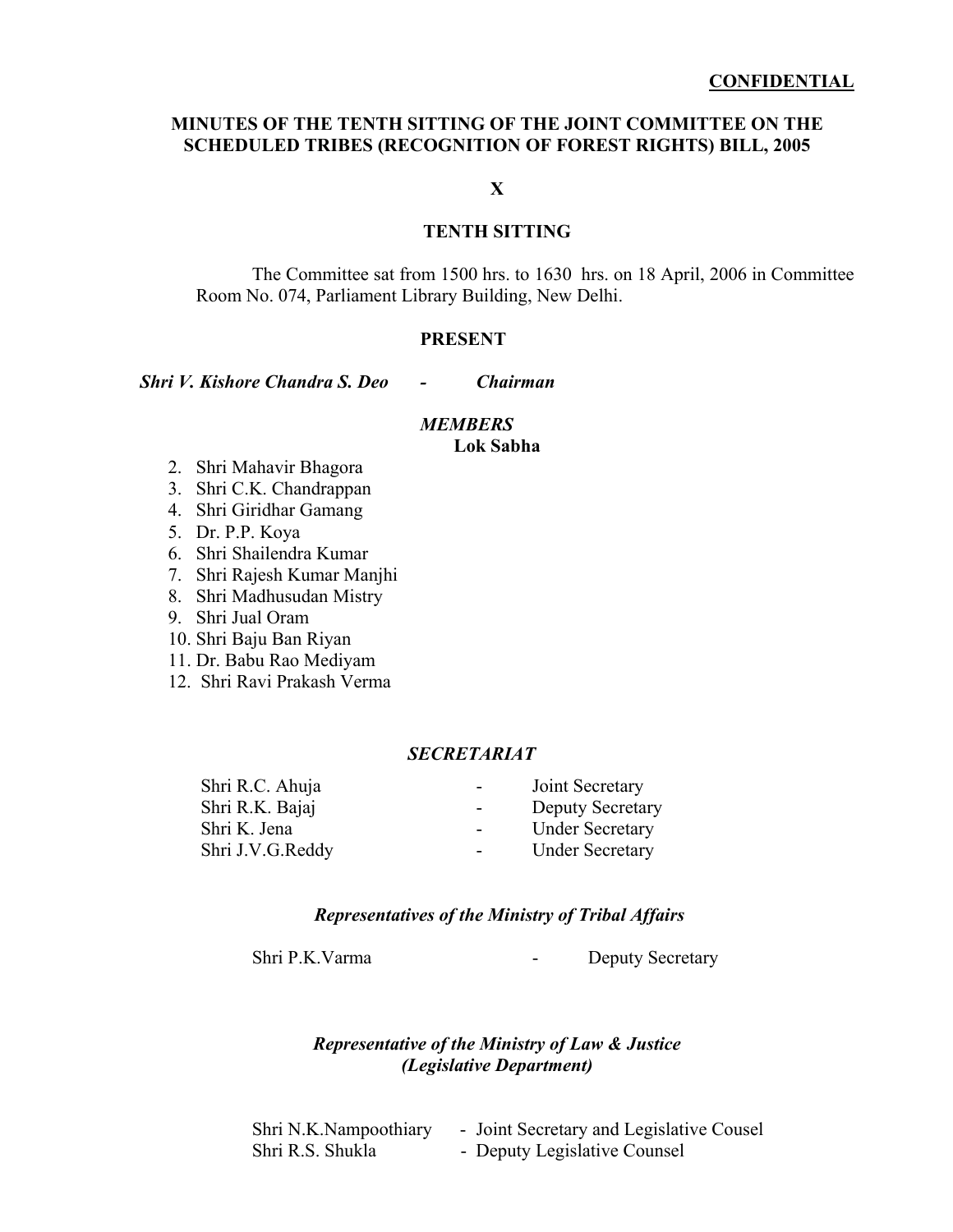**2.** At the outset, Hon'ble Chairman, Joint Committee on the Scheduled Tribes (Recognition of Forest Rights) Bill, 2005 welcomed the members of the Committee.

3. Thereafter, Shri Samar Singh, IAS (Retd) was called in. The Chairman explained to him the provisions of direction 58 of the Directions by the Speaker. Then, the Committee heard his views/suggestion on the following points :

- (i) legal and constitutional propriety of the Bill;
- (ii) possible contradictions between existing central laws on forests and wildlife visà-vis proposed legislation;
- (ii) issues of scheduled castes and other disadvantage categories of people residing in forests;
- (iii) issues relating to encroachment on forest land;
- (iv) issues relating to National Parks and Sanctuaries;
- (v) need to define the terms like 'nuclear family' and words in preamble such as 'for generation' and 'recognised rights';
- (v) community rights and community forest resources;
- (vi) role of gram sabha, sub-divisional level and district level committees
- (vii) nature, quantum and grading of penalty
- (viii) need for an integrated approach of all the agencies of Government machinery in recognizing and implementing the Schemes

[the witness then withdrew]

A verbatim record of proceedings was kept.

4. Thereafter, the representatives of (SEVA sustainable – Agriculture  $\&$  Environment Voluntary Action, Madurai) were called in . The following were present :-

Shri Padmakumar Shri S. Muthiah Shri R. Muthiah Shri Hanwant Singh Shri Babulal Raika Shri Hira Ram Raika Shri Bhopal Ram Raika

 The Chairman explained to them the provisions of the direction 58 of the Directions by the Speaker. Then, the Committee heard their views/suggestions on the following points:-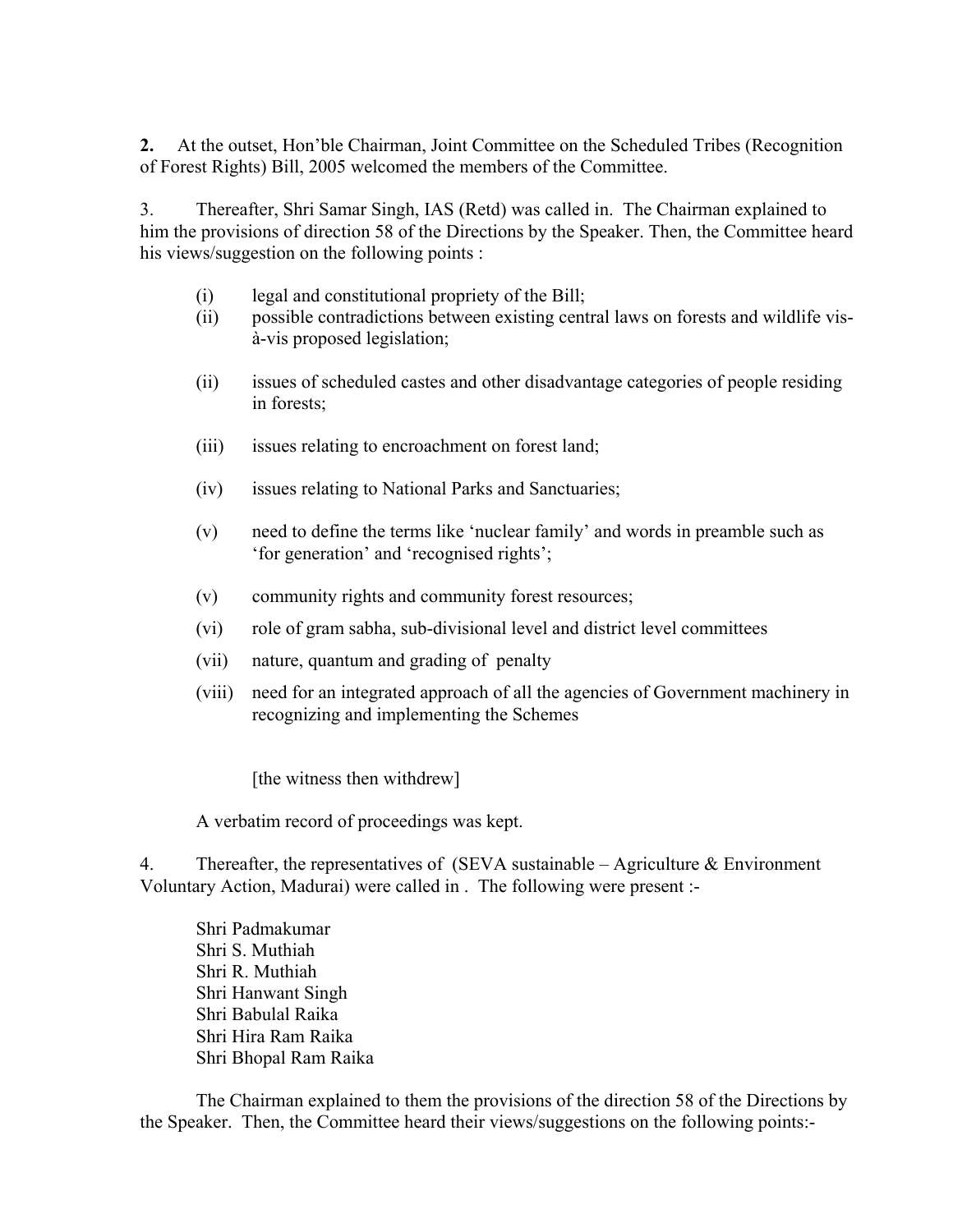- (i) issues relating to pastorlists and their livelihood;
- (ii) customary rights of nomadic tribes;
- (iii) Grazing rights; and
- (iv) Atrocities by forest officials on forest dwellers

[the witnesses then withdrew]

A verbatim records of proceedings was kept.

5. The Chairman then drew the attention of the members of the Committee towards the various stages of the consideration of the Bill and apprised the members that the last date for sending the notices of amendments was 28 April, 2006 and requested them to send notices as early as possible.

The Committee then adjourned.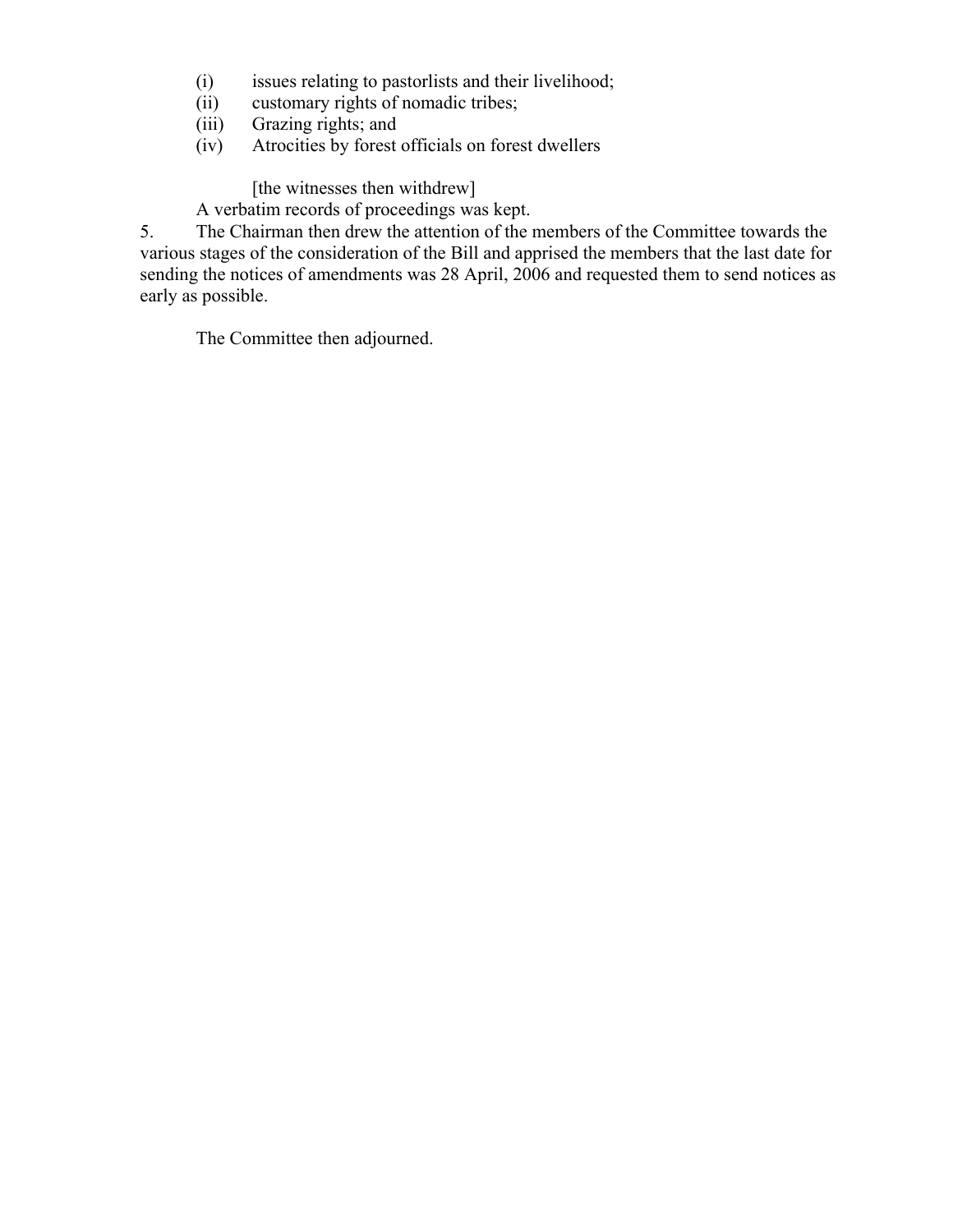## **MINUTES OF THE ELEV ENTH SITTING OF THE JOINT COMMITTEE ON THE SCHEDULED TRIBES (RECOGNITION OF FOREST RIGHTS) BILL, 2005**

# **XI**

## **ELEVENTH SITTING**

The Committee sat from 1500 hrs. to 1800 hrs. on 19 April, 2006 in Committee Room No. 074, Parliament Library Building, New Delhi

## *PRESENT*

**Shri V. Kishore Chandra S. Deo - Chairman** 

## *MEMBERS*

## **Lok Sabha**

- 2. Shri Mahavir Bhagora
- 3. Dr. P.P. Koya
- 4. Shri Shailendra Kumar
- 5. Shri Rajesh Kumar Manjhi
- 6. Shri Baju Ban Riyan
- 7. Shri Jual Oram
- 8 .Dr. Babu Rao Mediyam
- 9. Shri Ravi Prakash Verma

#### *Rajya Sabha*

- 10. Dr. Radhakant Nayak
- 11. Shri Mangani Lal Mandal

# *SECRETARIAT*

| Shri R.C. Ahuja  | Joint Secretary<br>$\blacksquare$           |
|------------------|---------------------------------------------|
| Shri R.K. Bajaj  | <b>Deputy Secretary</b><br>$\sim$ 100 $\mu$ |
| Shri K. Jena     | <b>Under Secretary</b><br>$\blacksquare$    |
| Shri J.V.G.Reddy | <b>Under Secretary</b><br>$\sim$            |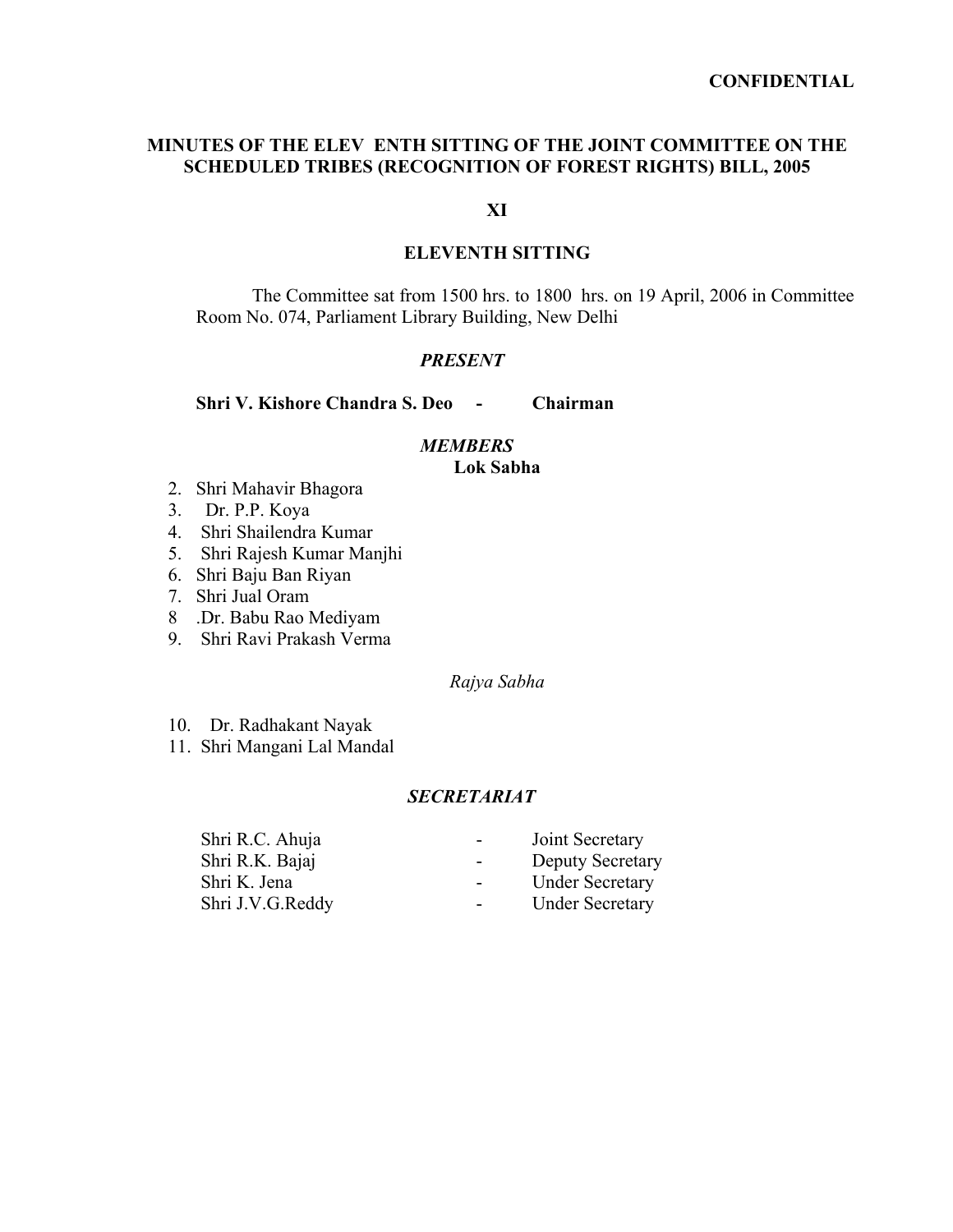## *Representatives of the Ministry of Tribal Affairs*

Shri P.K. Varma - Deputy Secretary

# *Representative of the Ministry of Law & Justice (Legislative Department)*

| Shri N.K.Nampoothiry |                          | Joint Secretary and Legislative Counsel |
|----------------------|--------------------------|-----------------------------------------|
| Shri R.S. Shukla     | $\overline{\phantom{0}}$ | Deputy Legislative Counsel              |

2. At the outset, the Chairman, Joint Committee on the Scheduled Tribes (Recognition of Forest Rights) Bill, 2005 welcomed the members of the Joint Committee.

3. First, a representative (Shri Valmiki Thapar) of Ranthambore Foundation and Shri M.K.Jiwarajka, Member, Central Empowered Committee were called in. The Chairman explained to them the provision of direction 58 of the Directions by the Speaker. Then, the Committee heard their views/suggestions on the following points:-

- (i) Issues relating to National Parks & Sanctuaries;
- (ii) Inclusion of non ST Forest dwellers within the scope of the Bill;
- (iii) Land rights on forest land and rights over minor forest produce ;
- (iv) Ceiling of 2.5 hectare of land;
- (v) Need to differentiate between Government owned Forest and privately owned forest;
- (vi) Land assigned under Joint Forest Management;
- (vii) Anomalies in Guidelines issued in 1990 by the Ministry of Environment & Forest; and
- (viii) Need to set up a Commission for rehabilitation;

[the witnesses then withdrew]

A verbatim record of proceedings was kept.

4. Thereafter, the representatives of All India Kisan Workers Union were called in. The following were present :-

Com. Suneet Chopra, Joint Secretary, AIAWU Com. Kumar Shiralkar, Member Central Working Committee, AIAWU

The Chairman explained to them the provision of direction 58 of the Directions by the Speaker. Then, the committee heard their views/suggestions on the points as follows :-

- (i) Various anomalies in respect of recognizing the Scheduled Tribes in the States:
- (ii) Proposed cut off date;
- **(iii) Proper land record and land survey;**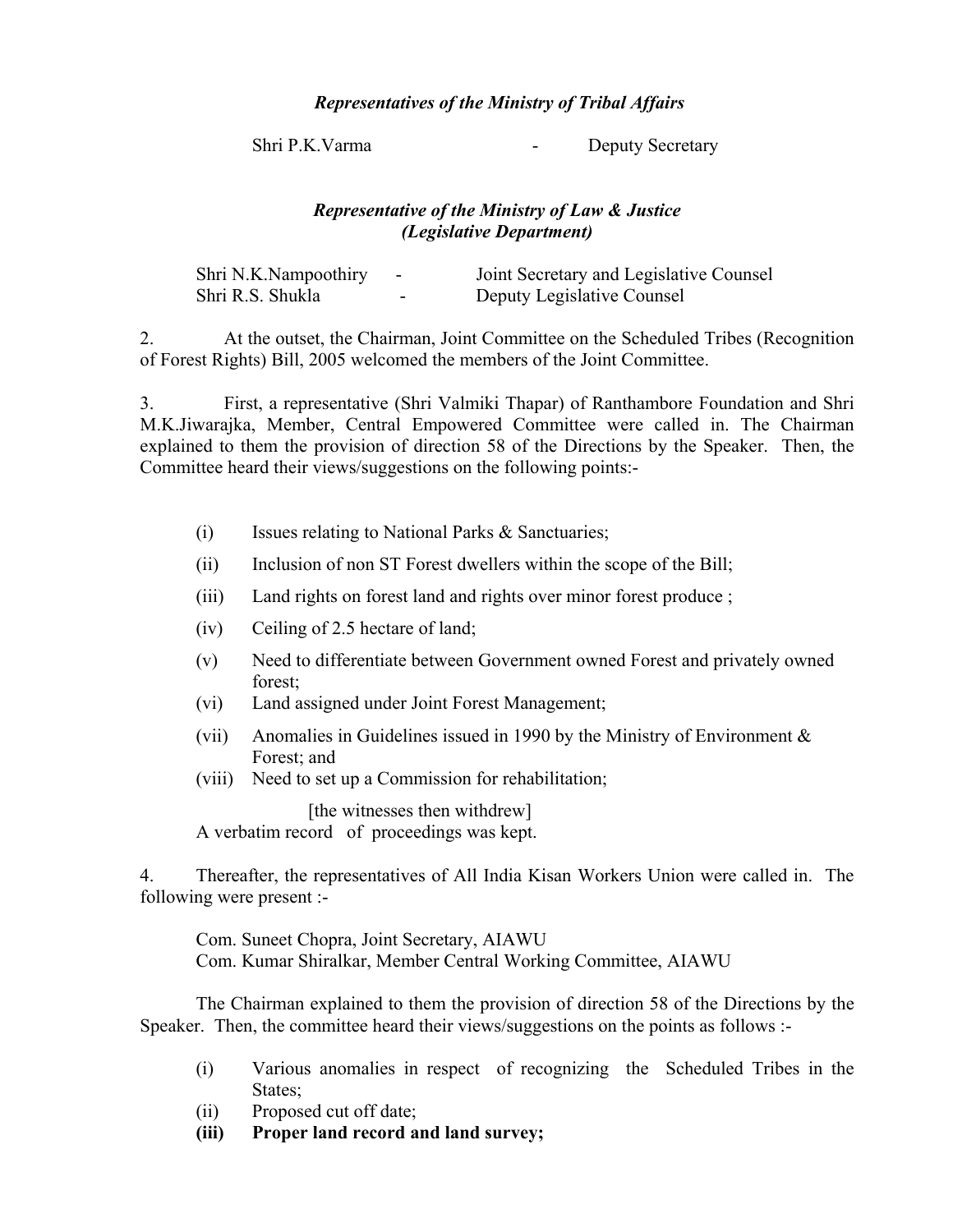- (iv) 2.5 hectare land ceilling;
- (v) Community property rights in the forest areas under the jurisdiction of Gram Panchayats, autonomous district councils;
- (vi) Issues relating to minor forest produce;
- (vii) Protection of tribal people from exploitation; and
- (viii) Need to formulate a comprehensive Forest Act;

[the witnesses then withdrew]

A verbatim record of proceedings was kept.

5. Thereafter representatives of Anthra, an NGO based in Secunderabad were called in. The following were present :-

> Ms. Sagari R. Ramdas - Director Shri N. Madhusudhan Shri K. Pandu Dora

The Chairman explained to them the provision of direction 58 of the Directions by the Speaker. Then, the Committee heard their views/suggestions on the points as follows :-

- (i) Shifting cultivation rights of Adivasi communities;
- (ii) Grazing (both settled and transhuman) rights;
- (iii) Recognisition of rights of Pastorlist community;
- (iv) Cut off date;
- (v) Issues relating to protected areas;
- (vi) Empowerment of Gram Sabha;
- (vii) Offences and penal provisions; and
- (viii) Joint Forest Management and Community Forest management programmes in the State of Andhra Pradesh;

## [the witnesses then withdrew]

A verbatim record of proceedings was kept.

6. Thereafter, the representatives of various N.G.Os. from Andhra Pradesh were called in. The following were present :-

Shri N. Sanyasi Rao, Director, ARTs (NGO) Shri K. Krishna Rao Shri D.S. Prasad Smt P. Bhudevi

 Shri Narsinga Rao Shri Sanhara Reddy

The Chairman explained to them the provision of direction 58 of the Directions by the Speaker. Then, the Committee heard their views/suggestions on the points as follows :-

- (i) cut off date;
- (ii) 2.5 hectare land ceiling;
- (iii) lack of written land records with tribal people and nature of evidence and powers of Gram Sabha;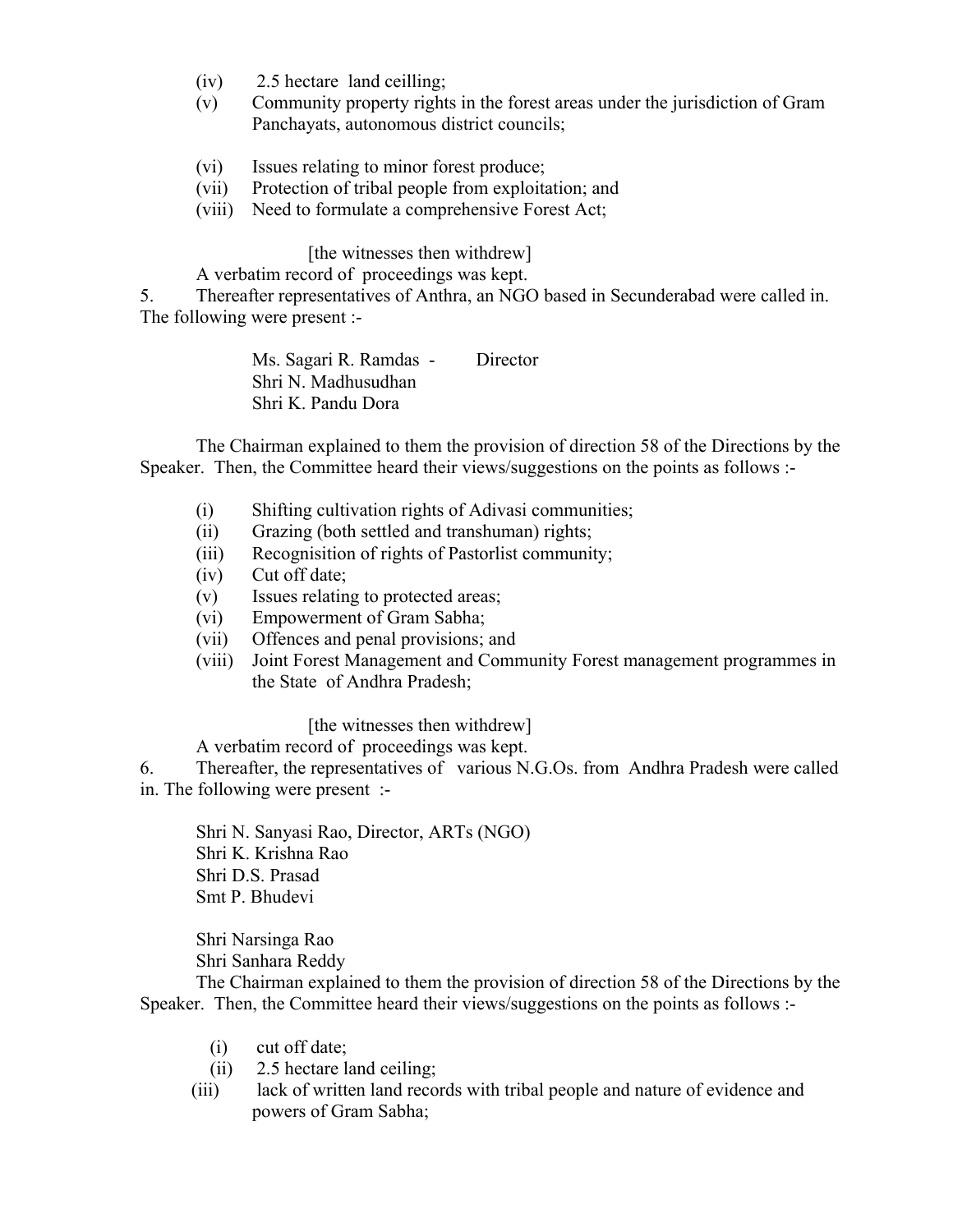- (iv) reserved Forests & unreserved Forests;
- (v) need to identify unsurveyed villages;
- (vi) need to specify nature of evidence in the Bill;
- (vii) inclusion of Non-tribal Forest dwellers in the Bill; and
- (viii) community rights;

[the witnesses then withdrew]

A verbatim record of proceeding was kept.

7. Thereafter, the following persons from the District of Nilgiris, Tamilnadu appeared before the Committee :-

> Shri K.V.Poulose, Chairman, District Panchayat, Nilgiris Shri Koshy Baby Shri P.H.Abdul Kareem Shri K. Bala Murugan

The Chairman explained to them the provision of direction 58 of the Directions by the Speaker. Then, the committee heard their views/suggestions on the points as follows :-

- (i) issues relating to tribals of Gudalur area in Nilgiris who are exclusively Governed by the Gudalur Janniom Estate (Abolition and Conversion into Rytowari) Act,1989; and
- (ii) horticultural and agricultural land unilaterally and arbitrarily declared as forest land; and
- (iii) eviction of tribals by Forest Department [the witnesses then withdrew]
- A verbatim record of proceedings was kept.

8. Thereafter, the representatives of Adivasi Mahasabha, Gujarat were called in. The following were present :-

*Shri Gova Rathod.* 

Shri Datubhai Vasava

The Chairman explained to them the provision of direction 58 of the Directions by the Speaker. Then, the Committee heard their views/suggestions on the points as follows :-

- (i) Admissible evidence for recognizing the rights;
- (ii) Empowerment of Gram Sabha;
- (iii) Cut off date; and
- (iv) Settlement of rights of non-tribal Forest Community; [the witnesses then withdrew]

A verbatim record of proceedings was kept.

The Committee then adjourned.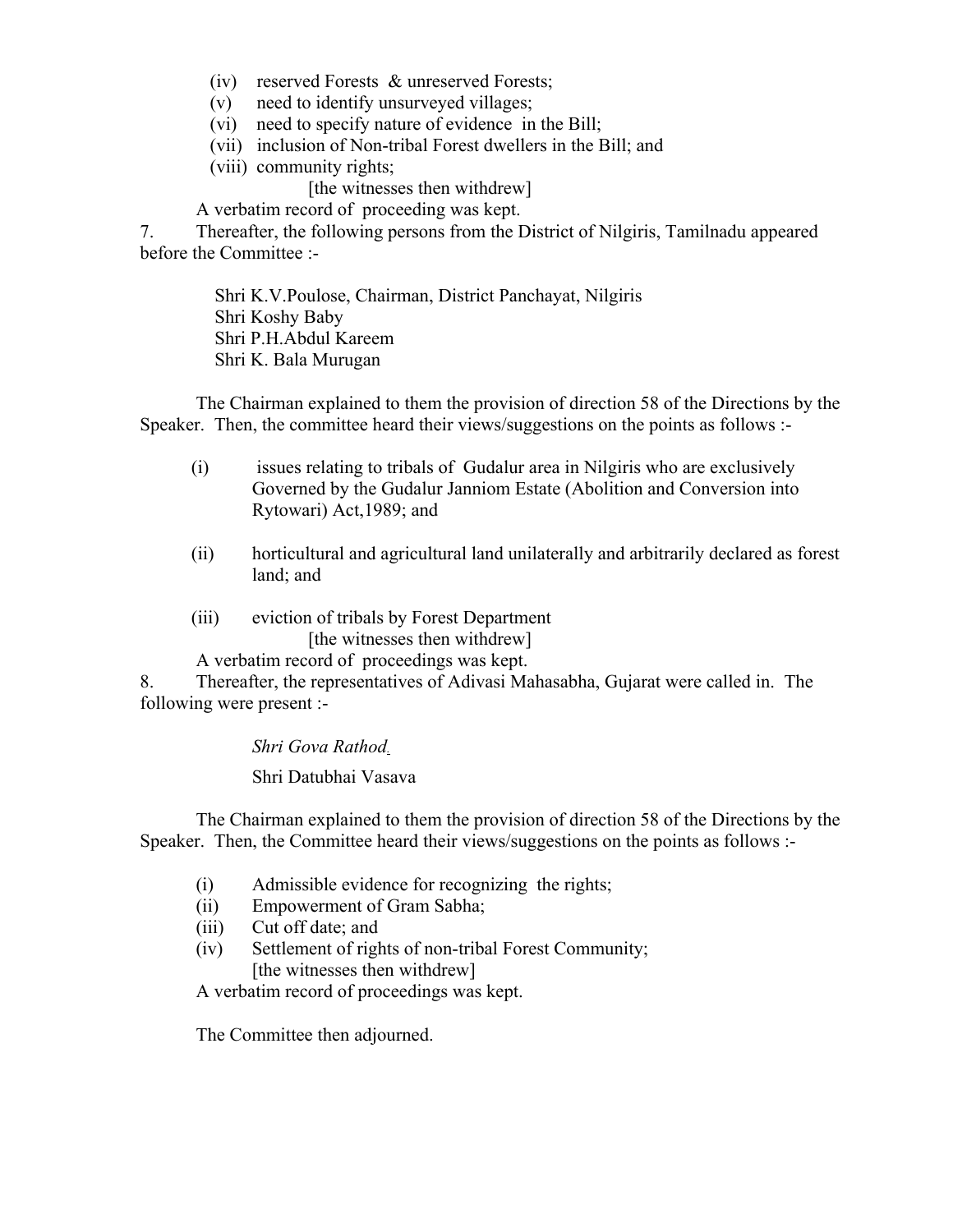## **MINUTES OF THE TWELFTH SITTING OF THE JOINT COMMITTEE ON THE SCHEDULED TRIBES (RECOGNITION OF FOREST RIGHTS) BILL, 2005**

## **XII**

## **TWELFTH SITTING**

The Committee sat from 1100 hrs. to 2030 hrs. on 8 May, 2006 in Committee Room 'C', Parliament House Annexe, New Delhi

## *PRESENT*

**Shri V. Kishore Chandra S. Deo - Chairman** 

#### *MEMBERS*

#### **Lok Sabha**

- 2. Shri C.K. Chandrappan
- 3. Shri Giridhar Gamang
- 4. Shri Shailendra Kumar
- 5. Shri Jual Oram
- 6. Shri Baju Ban Riyan
- 7. Dr. Babu Rao Mediyam

## **Rajya Sabha**

- 8. Shri Rishang Keishing
- 9. Dr. Radhakant Nayak
- 10. Smt. Brinda Karat
- 11. Shri Devdas Apte
- 12. Shri Mangani Lal Mandal

## *SECRETARIAT*

| Shri R.C. Ahuja   | Joint Secretary<br>$\sim$                           |
|-------------------|-----------------------------------------------------|
| Shri R.K. Bajaj   | <b>Deputy Secretary</b><br>$\overline{\phantom{0}}$ |
| Shri K. Jena      | <b>Under Secretary</b><br>$\sim$ 100 $\mu$          |
| Shri J.V.G. Reddy | <b>Under Secretary</b><br>$\sim$                    |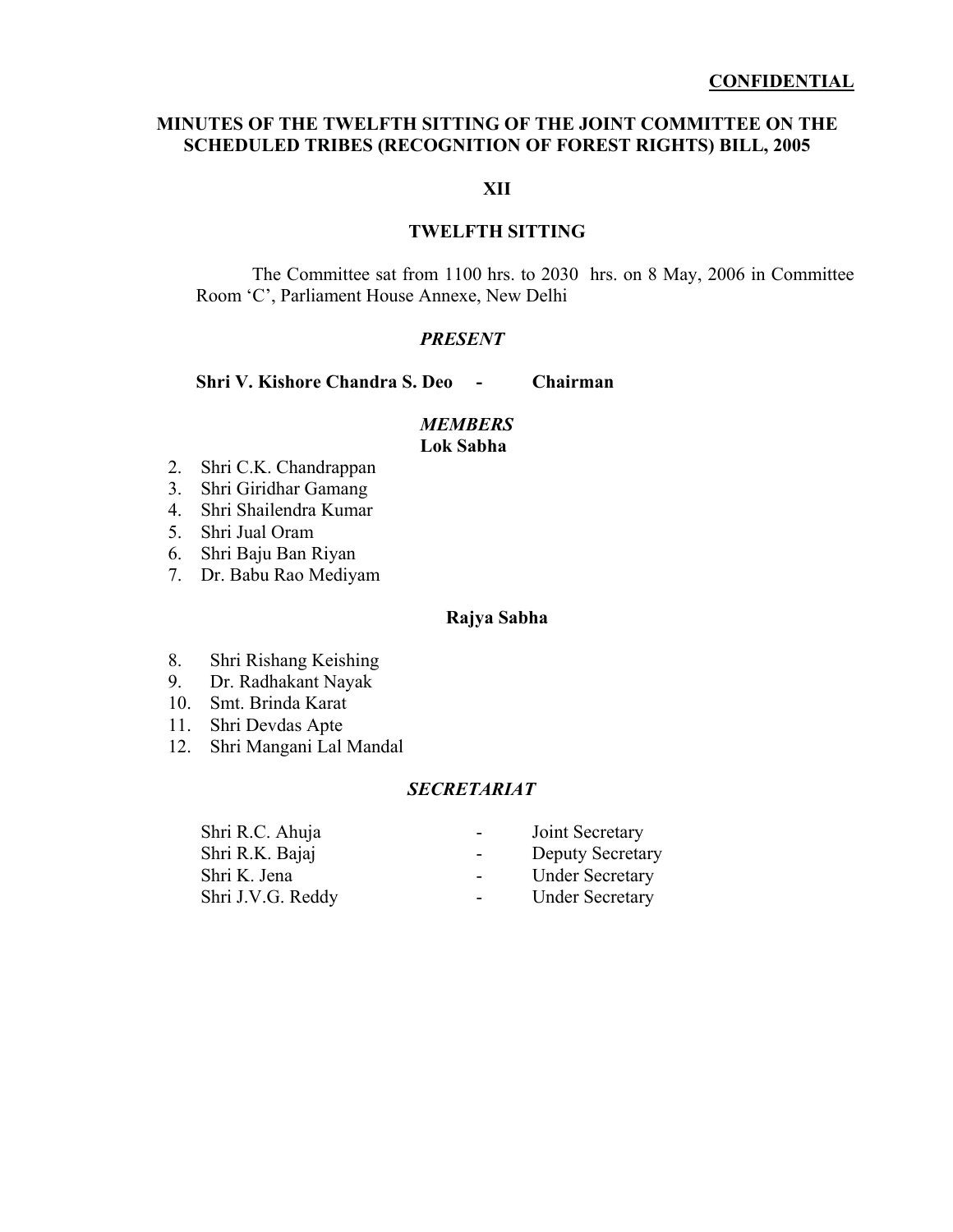## *Representatives of the Ministry of Tribal Affairs*

| Shri Rajeev Kumar | $\overline{\phantom{0}}$ | Joint Secretary  |
|-------------------|--------------------------|------------------|
| Shri P.K.Varma    | $\overline{\phantom{0}}$ | Deputy Secretary |

# *Representative of the Ministry of Law & Justice (Legislative Department)*

Shri N.K.Nampoothiry - Joint Secretary and Legislative Counsel

2. At the outset, the Chairman welcomed the members of the Joint Committee and the officials. The Chairman informed the Committee about the circulation of 7 lists containing amendments given notice of by the Members of the Committee and 2 lists containing amendments given notice of by members, who are not the members of the Committee, under rule 301 of the Rule of Procedure & Conduct of Business in Lok Sabha. The Chairman also informed the members that all these amendments had been circulated to them in a consolidated list incorporating all the 9 lists.

3. The Committee then took up clause-by-clause consideration of the Bill with reference to the amendments given notice of by the members of the Committee as well as amendments received under rule 301 with a view to formulating their views and arriving at conclusions. The members present at the sitting moved their amendments.

4. First of all the Committee took up for consideration Clause 3 and adopted the following amendments:-

(i) Clause 3, Page 3, line 6

After the words "Scheduled Tribes" Add "and other traditional forest dwellers on all forest lands"

(ii) Clause  $3(a)$ , Page 3, line 10 After the words "Scheduled Tribes" Add "or other traditional forest dwellers"

(iii) (a) Clause 3 (b), Page 3, line 11

 For the words "used" Substitute "including those used"

(b) Clause 3 (b), page 3, line 12

After the word "regimes" Add "that occur in forest land"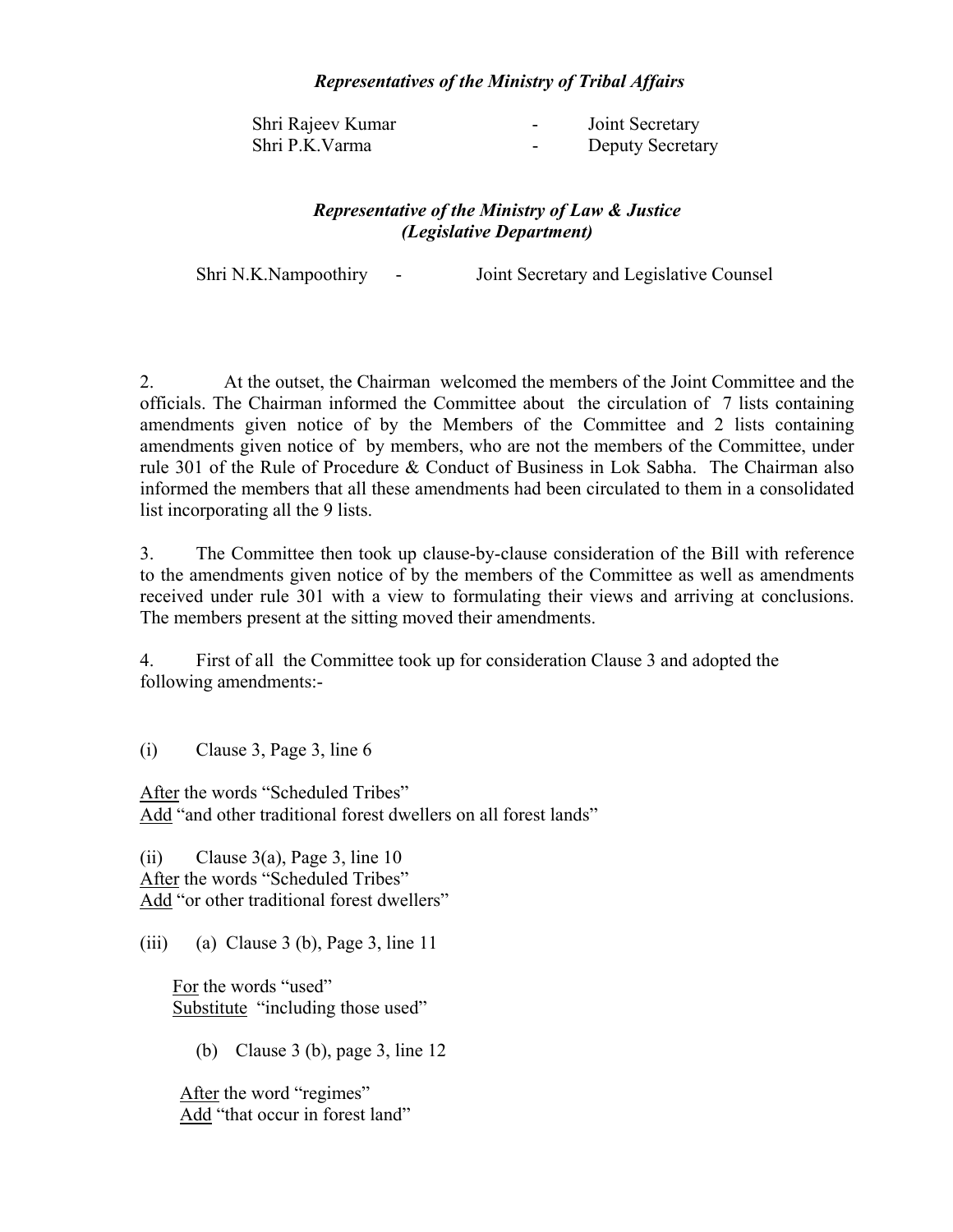# $(iv)$  Clause 3 (c), Page 3, line 13

For the existing clause

Substitute "Right of ownership access to collect, use, transport and dispose of minor forest produce which has been traditionally collected within or outside village boundaries"

- (v) Clause 3 (d), Page 3, line 14-15
- (a) After the words "such as"

Insert "fish and other products of water bodies,"

- (b) for "(both settled and transhumant)" Substitute "(both settled or transhumant)"
- (vi) Clause 3 (h), Page 3, line 23

For the existing clause

Substitute "rights of settlement of all forest villages, old habitation unsurveyed villages and other villages in forests whether recorded, notified or not into revenue villages."

(vii) Clause 3, Page 3, line 24-25

Omit Clause 3 (i)

(viii) Clause 3 (j), Page 3, line 26-28,

For existing clause 3(j)

- Substitute "community right and authority to use, protect, regenerae, conserve, control, or manage any community forest resrouce, provided that such right shall include the right to all produce and benefits such as timber, minerals, environmental and cultural services."
- $(ix)$  Clause 3  $(k)$ , Page 3, line 31

 After words "customary law" Insert "of the concerned tribes"

 $(x)$  After Clause 3  $(k)$ 

Add new clause "right of access to biodiversity and community right to intellectual property and traditional knowledge related to biodiversity and cultural diversity."

 $(xi)$  Clause 3(1), Page 3, line 33

After words "Scheduled Tribes"

Insert words "or other traditional forest dweller, as the case may be"

(xii) After Clause 3(l) Add new clause 3(1) (m), 3(2), 3(3), 3(4) and 3(5)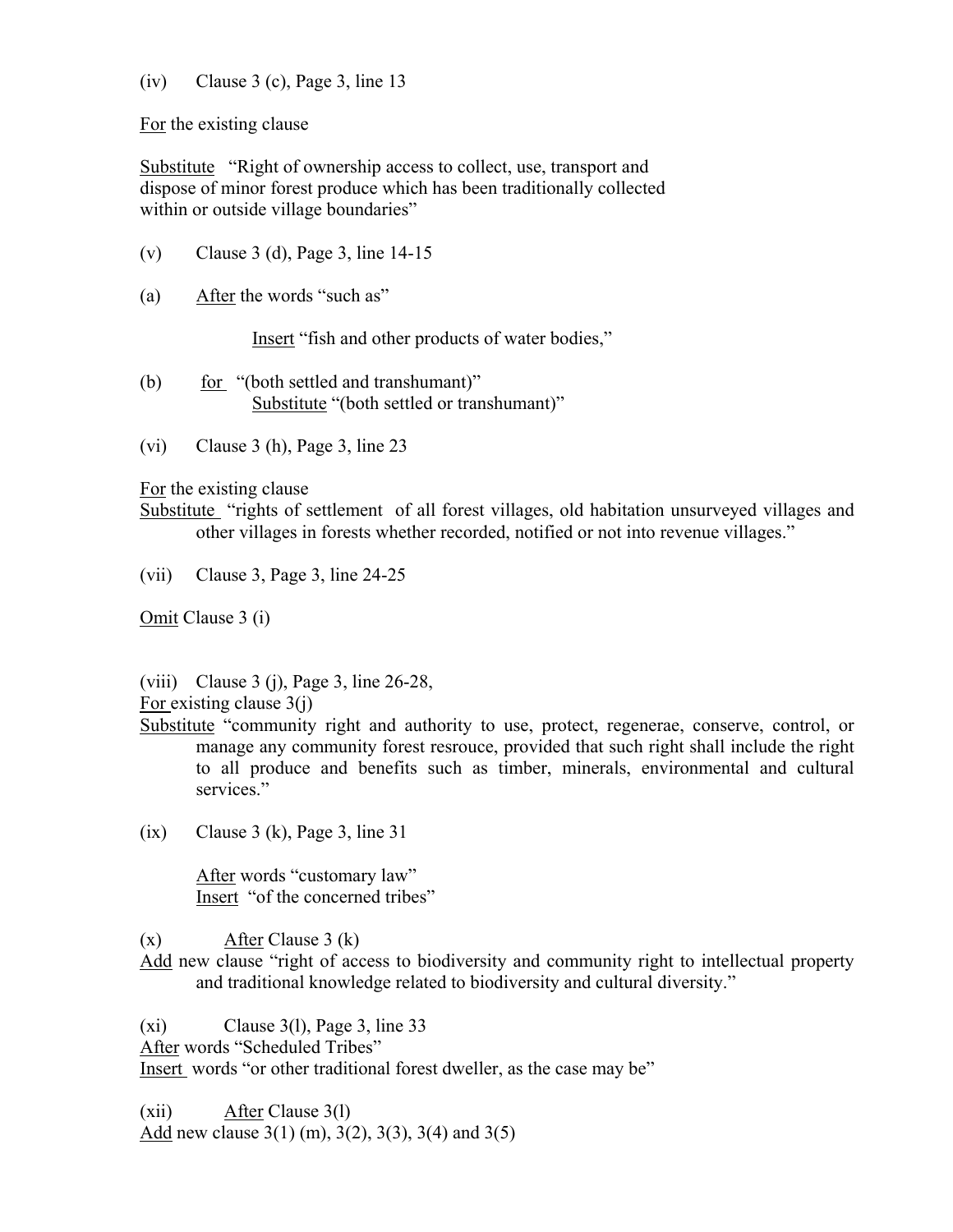*(M)* right to *in situ* rehabilitation including alternative land in cases where the scheduled tribes and other traditional forest dwellers have been illegally evicted or displaced from forest land of any description without receiving their legal entitlement to rehabilitation.

(*2*) The vesting of rights shall include the lands occupied by the families of forest dwelling Scheduled Tribes and other traditional forest dwellers earlier or leased to them by the Forest Department and taken away subsequently by the Forest Department or other agencies for plantation or any other like purposes.

(*3*) The Central Government shall ensure that the provisions of developmental requirements of food, fibre, education, health, communication and the like of the forest dwelling Scheduled Tribes and other traditional forest dwellers are met and the land requirements from the forest lands to provide such basic and essential developmental facilities in forests or in the proximity of forests shall be provided.

(*4*) Notwithstanding anything contained in the Forest (Conservation) Act, 1980, the Central Government shall provide for diversion of forest land for the following facilities which involve felling of trees not exceeding seventy-five trees per project, namely:-

- *(a)* schools;
- *(b)* dispensary or hospital;
- (*c*) anganwadis;
- (*d*) fair price shops;
- (*e*) electric and telecommunication lines;
- (*f*) tanks and other minor water bodies;
- (*g*) drinking water supply and water pipelines;
- (*h*) water or rain water harvesting structures;
- (*i*) minor irrigation canals;
- (*j*) non-conventional source of energy;
- (*k*) skill upgradation or vocational training centers;
- (*l*) roads; and
- (*m*) community centers.

Provided such diversion of forest land shall be allowed only if-

(i) the forest land to be diverted for the purposes mentioned in this sub-section is less than one hectare in each case; and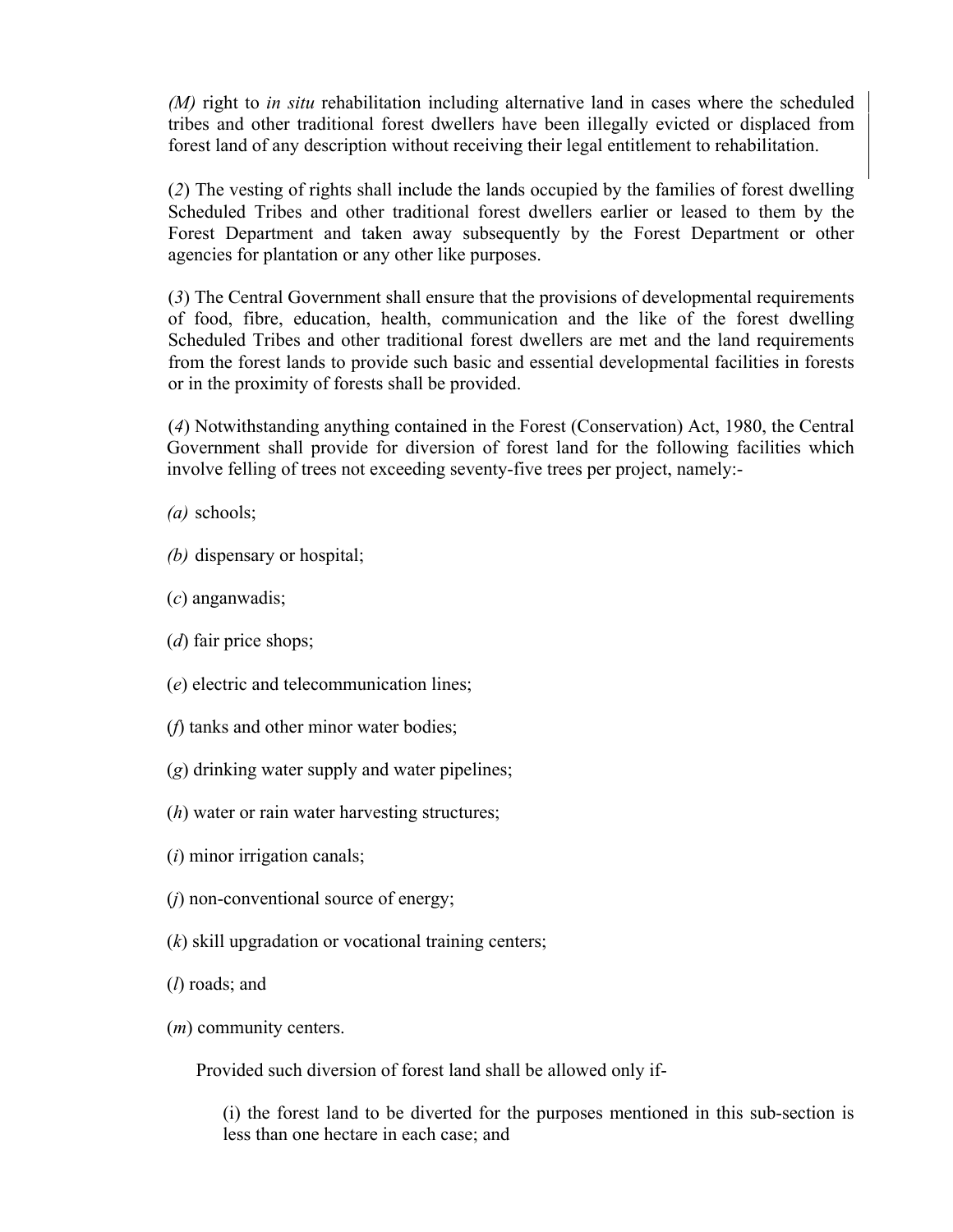(ii) the clearance of such developmental projects shall be subject to the condition that the same is recommended by the Gram Sabha.

(*5*) Notwithstanding any custom or usage, the female members of the Scheduled Tribes and other traditional forest dwellers shall have equal rights vested, with special provision for female-headed households and widows.

- 5. Thereafter, the Committee took up consideration of clause 4 and adopted the following amendments :-
- (i) Page 3, line 37
- For the heading under Chapter III "RIGHTS OF FOREST DWELLING SCHEDULED TRIBES"

# Substitute : "RECOGNITION, RESTORATION AND VESTING OF FOREST RIGHTS AND RELATED MATTERS"

(ii) (a) Clause  $4(1)$ , Page 3, lines 43-45 and page 4, lines 1-2

For the existing clause  $4(1)$ Substitute

> "Notwithstanding anything contained in any other law for the time being in force, and subject to the provisions of this Act, the Central Government hereby recognises and vests forest rights in-

- (a) the forest dwelling Scheduled Tribes in States or areas in States where they are declared as Scheduled Tribes in respect of all forest rights mentioned in section 3;
- (b) the other traditional forest dwellers in respect of all forest rights mentioned in section  $3$ ;"
- (iii) After Clause 4(1), Page 4 Add new clause

"The forest rights recognized under this Act in Critical Wildlife Habitats of National Parks and Sanctuaries may subsequently be modified or resettled, provided that no forest rights holders shall be resettled or have their rights in any manner affected for the purpose of creating inviolate areas for wildlife conservation except in case all the following conditions are satisfied, namely:-

(*a*) the process of recognition and vesting of rights as specified in section 6 is complete in all the areas under consideration;

(*b*) it has been established by the concerned agencies of the State Government, in exercise of their powers under the Wild Life (Protection) Act, 1972, and with the consent of all the rights holders and in consultation with independent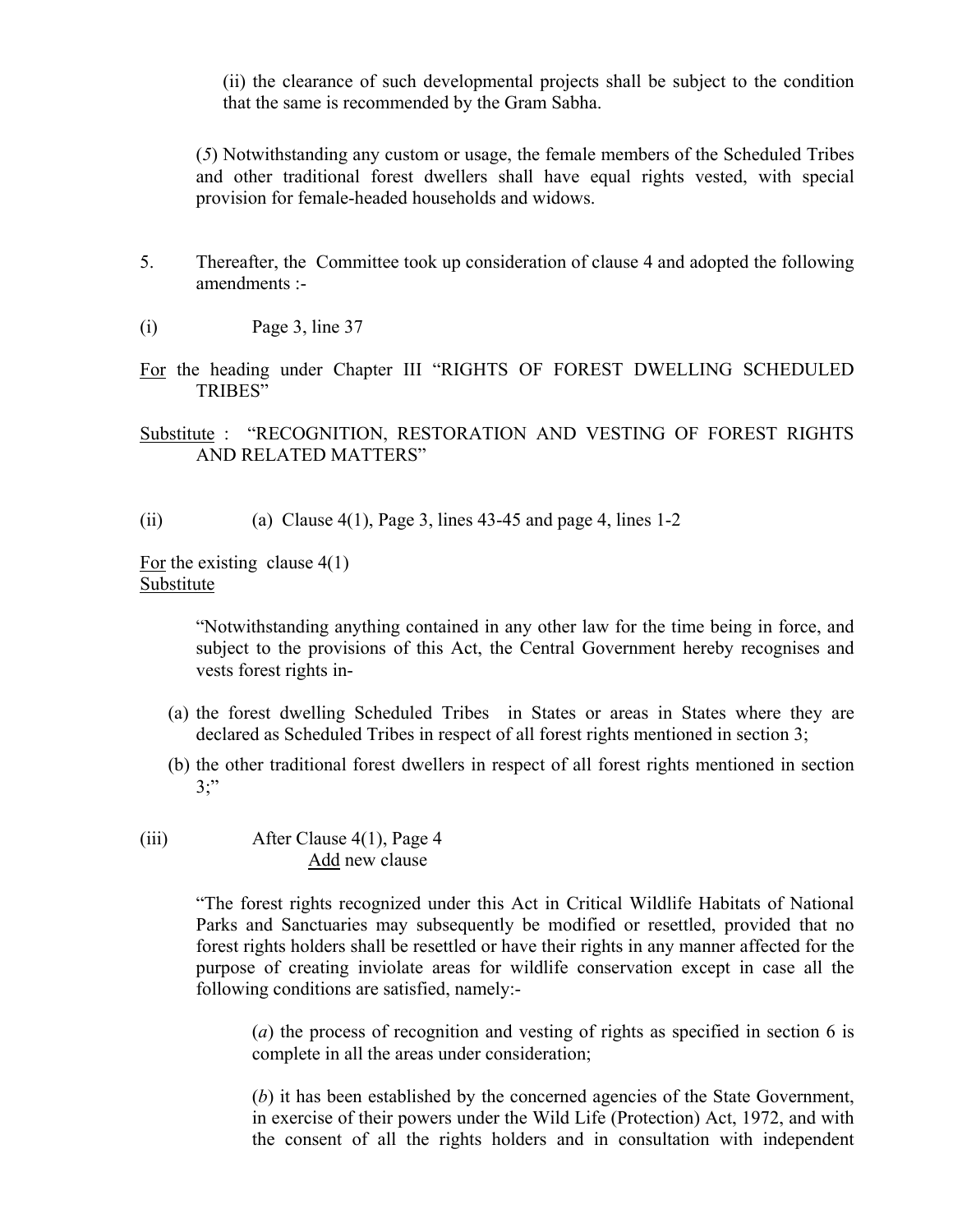ecological and social scientists familiar with the area that the activities or impact of the presence of holders of rights upon wild animals is sufficient to cause irreversible damage and threaten the existence of said species and their habitat;

(*c*) the State Government, after obtaining the consent of all the holders of rights and in consultation with independent ecological and social scientists familiar with the area, has concluded that other reasonable options such as co-existence, where even in critical wildlife habitats, human use is not incompatible with conservation values, or where some changes in resource use patterns could make them compatible with conservation values, or partial relocation, where complete relocation is not necessary for the mitigation of such impacts are not available;

(*d*) a resettlement or alternatives package has been prepared and communicated that provides a secure livelihood for the affected individuals and communities and fulfills requirements of such affected individuals and communities given in the National Relief and Rehabilitation Policy of the Central Government;

(*e*) the free informed consent of the Gram Sabhas in the area concerned, and of the concerned individuals, to the resettlement and to the package provided has been obtained in writing;

(*f*) No resettlement shall take place until facilities and land allocation at the resettlement location are complete as per the promised package.

Provided that critical wildlife habitats from which rights holders are thus relocated for purposes of wildlife conservation shall not be subsequently diverted by the State or Central governments or any other entities for other uses.

Provided further that the community shall have the right to their original habitation if unsatisfied with the rehabilitation.

| (iv) | Clause $4(2)$ , Page 4, line 4<br>After words "Scheduled Tribes"<br>Insert " and to other traditional forest dwellers" |
|------|------------------------------------------------------------------------------------------------------------------------|
| (v)  | Clause $4(2)$ , Page 4, line 5<br>After words "tribal communities"<br>Insert "or other traditional forest dwellers"    |
| (vi) | Clause $4(2)$ , Page 4, line 6                                                                                         |
|      | $\Gamma$ 1 1 $(0.7$ th 1 $0.011$ 1000?                                                                                 |

For the words " $25<sup>th</sup>$  day of October, 1980" Substitute " $13<sup>th</sup>$  day of December, 2005"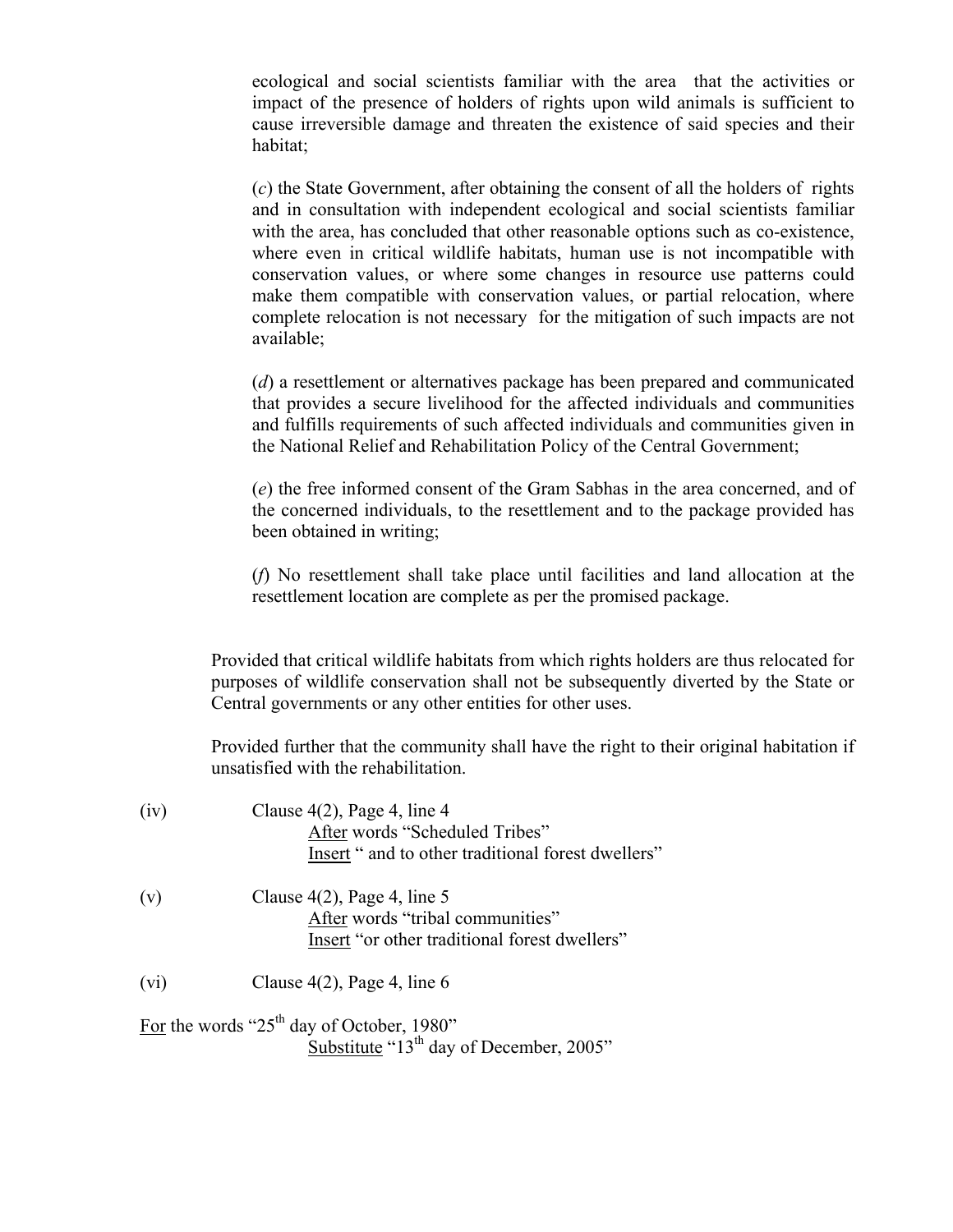# (vii) Clause 4(3), Page 4,

For existing Clause 4(3)

Substitute "A right conferred by sub-section (*1*) shall be heritable but not alienable or transferable and shall be registered jointly in the name of both the spouses in case of married persons and in the name of the single head in the case of a household headed by a single person and in the absence of a direct heir, the heritable right shall pass on to the next of kin."

- (viii) Clause 4(4), Page 4, line 9 After words "Scheduled Tribe" Insert "or other traditional forest dwellers"
- $(ix)$  Clause 4(4), Page 4, line 11 Omit words "in such manner as may be prescribed"

 $\text{(x)} \qquad \text{For Clause } 4(5)(i)$ 

- Substitute "Where the forest rights recognized and vested by sub-section (1) are in respect of land mentioned in clause (a) of sub-section (1) of section 3 such land shall be under the occupation of an individual or family or community on the date of commencement of this Act and shall be restricted to the area under actual occupation"
- (xi) Clause  $4(5)(ii)$ , line 18-20, Omit clause 4(5)(ii)

 $(xii)$  Clause 4(6), Page 4, line 22 After word "Schedule Tribe" Insert "or other traditional forest dwellers"

 $(xiii)$  Clause 4 (6) (i), Page 4, lines 23 Clause 4 (6) (i) added to clause 4 (6) after the word "shall"

(xiv) Clause 4 (6) (ii) Page 4, lines  $24-26$ Omit section  $4(6)(ii)$ 

(xv) Clause 4 (7), Page 4, line 27-33

Omit clause 4 (7) alongwith proviso

(xvi) After Clause 4(7) Add new Clause

"Where rights are being claimed under clause (e) of section 3 by communities that partially or fully practise shifting cultivation, such community shall have full decision-making powers over land use on any land that falls within the traditional boundaries or range of that community.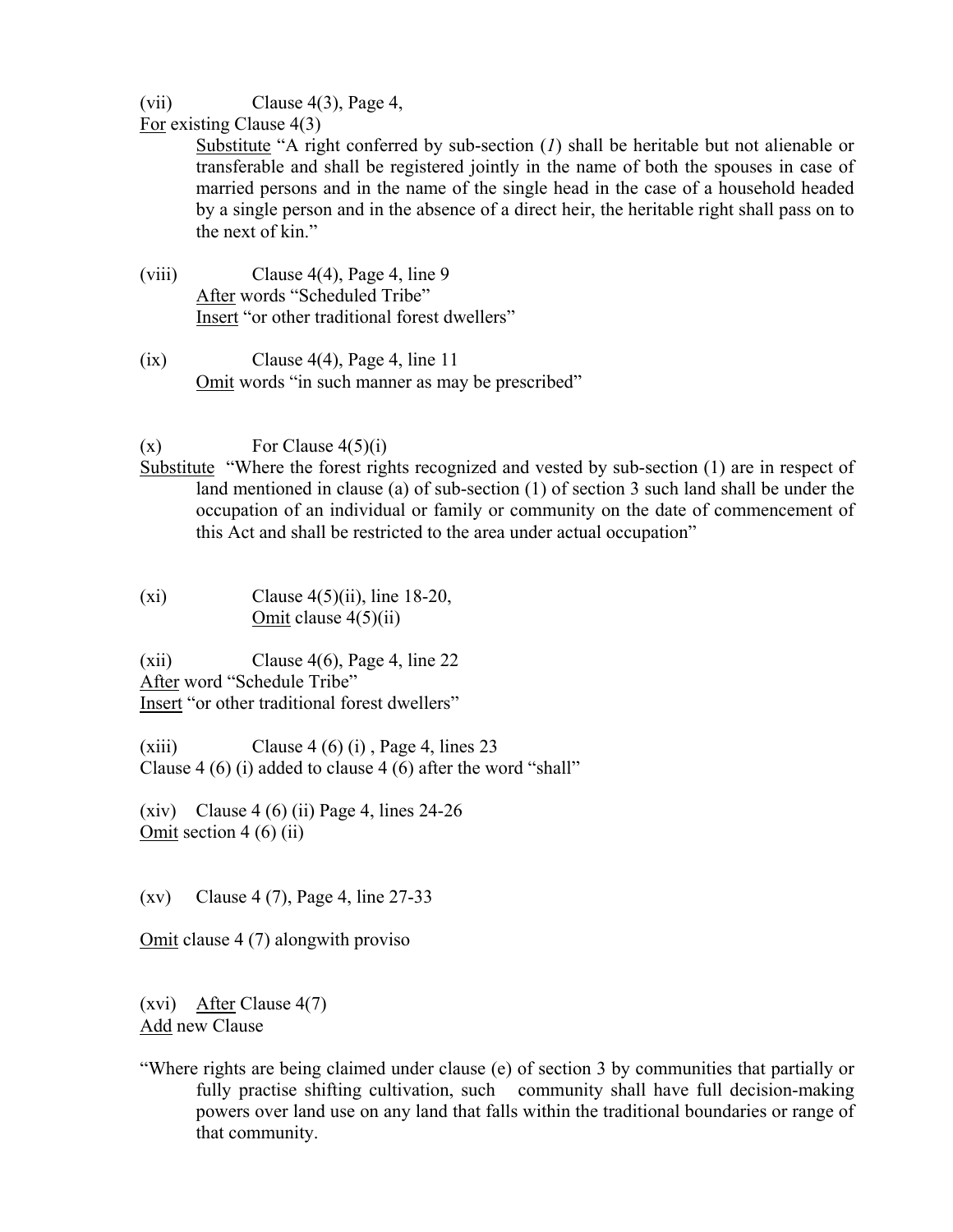(xvii) Clause 4 (8), Page 4, lines 34-35

For the existing clause

Substitute "the forest rights shall be conferred free of all encumbrances and procedural requirements including clearance under the forest conservation Act, 1980, requirement of paying of the net present value and compensatory afforestation for diversion of Forest land, except those specified in this Act."

(xviii) After Clause 4(8)

Add new sub-clause as under:

"The forest rights recognized and vested shall include the right of land to forest dwelling Scheduled Tribes or other traditional forest dwellers who can establish that they were displaced from their dwelling and cultivation without land compensation due to State development interventions, and where the land has not been used for the purpose for which it was acquired within five years of the said acquisition.."

6. The Committee then took up for consideration Clause 5 and adopted the following amendments:-

(i) Clause 5, Page 4, line 36-49, Page 5, line 1-3

For the existing clause 5 Substitute  $5(1)$  (a) to (j),  $5(2)$ ,  $5(3)$ ,  $5(4)$  and  $5(5)$ 

> "5. (1) The Gram Sabha and village level institutions in areas where there are holders of any forest right under this Act shall be empowered to:-

(a) protect the wild life, forest and biodiversity;

 (b) ensure that adjoining catchment areas, water sources and other ecological sensitive areas are adequately protected;

 (c) ensure that the habitat of forest dwelling Scheduled Tribes and other traditional forest dwellers is preserved from any form of destructive practices affecting their cultural and natural heritage;

 (d) ensure that the decisions taken in the Gram Sabha to regulate access to community forest resources and stop any activity which adversely affects the wild animals, forest and the Biodiversity are complied with;

(e) ensure that when traditionally forest dwelling Scheduled Tribes or other traditional forest dwellers seek to sell the harvested minor forest produce they may be allowed to sell to any person of their choice but the Government shall offer them adequate and fair minimum support price and take steps to protect them from middlemen and traders;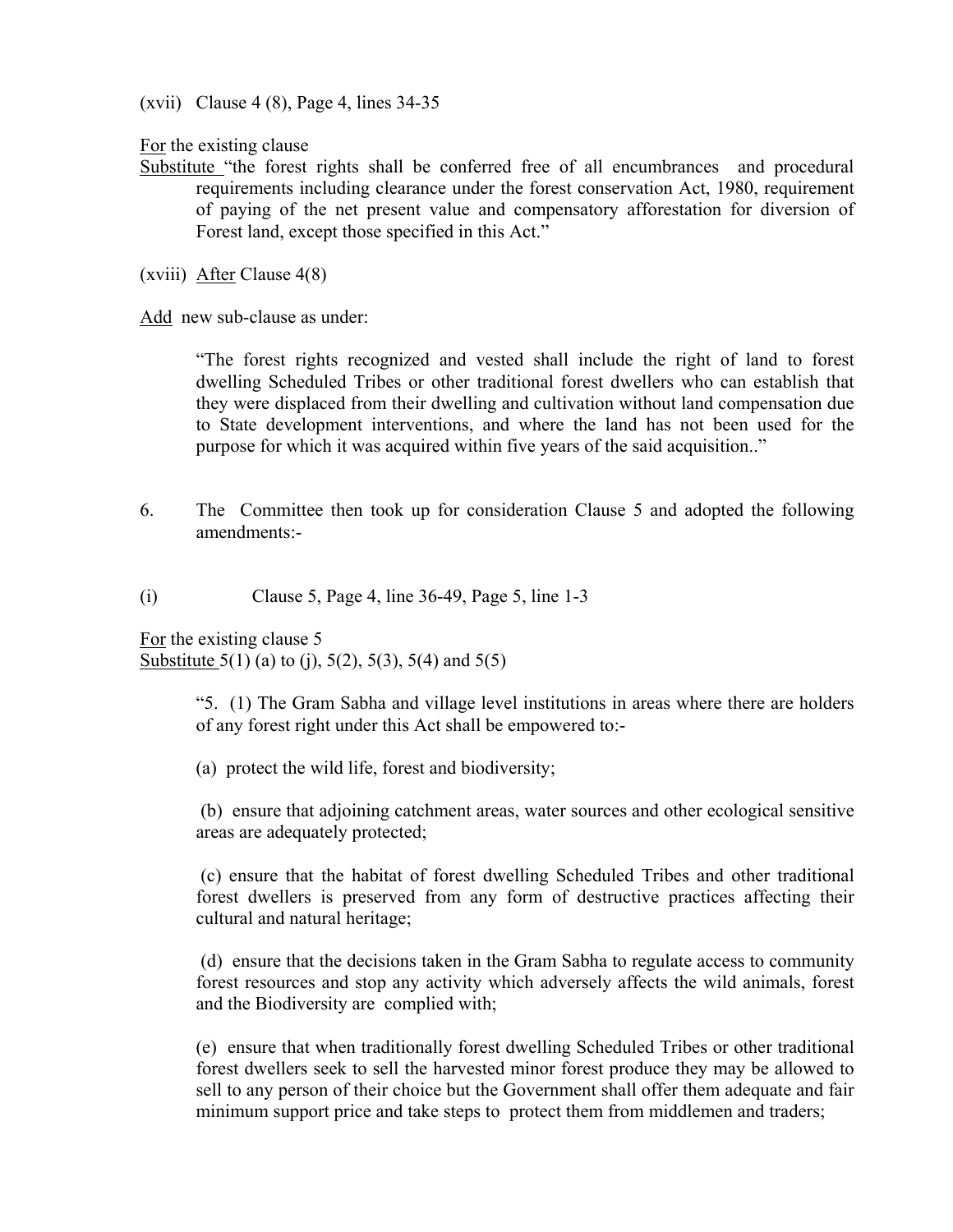(2) the Government shall ensure that the Forest dwelling Scheduled Tribes and other traditional forest dwellers shall not be denied of any benefit arising out of any explorations, exploitation and use of natural resources and shall also adequately compensate the forest dwelling Scheduled Tribes and other traditional forest dwellers for any of the damages caused by such activities.

(*3*) The Government shall protect the forest rights of the forest dwelling Scheduled Tribes and other traditional forest dwellers under this Act and shall prohibit any one who does not belong to a forest dwelling Scheduled Tribe or who is not an other traditional forest dweller, such as an individual agency, corporation or institution from violating the provisions of this Act and take punitive action against them for such violation.

(*4*) The Government shall protect the right to access biodiversity and the community right to intellectual and traditional knowledge related to forest biodiversity and cultural diversity.

(*5*) No forest land shall be acquired or diverted that may adversely affect the rights recognized under this Act without prior intimation to and prior consent of the Gram Sabha and the affected persons without paying adequate and equal compensation on the principle of "cultivable land for land" and proper rehabilitation:

Provided that in areas where the Sixth Schedule to the Constitution is applicable, its provisions regarding land acquisition shall prevail over the provisions of this Act.

- 7. Then the Committee took up for consideration Clause 6 and adopted the following amendments:-
- (i) Clause  $6(1)$ , Page 5,

For existing Clause 6(1)

Substitute **"**The Gram Sabha shall be the authority for determining the nature and extend of individual or community forest rights, or both, that may be given to the forest dwelling Scheduled Tribes and other traditional forest dwellers within the local and customary limits of its jurisdiction under this Act by receiving claims, consolidating and verifying them and preparing a map delineating the area of each recommended claim for exercise of such rights and the Gram Sabha shall, then, pass a resolution to that effect and thereafter forward a copy of the same to the Sub-Divisional Level Committee."

 (ii) Clause 6 (2), Page 5, line 13-15 For the existing sub-clause

> Substitute **"**Any potential rights holder aggrieved by the resolution of the Gram Sabha may submit an application to the Sub-Divisional Level Committee constituted under sub-section (3) and the Sub-Divisional Level Committee shall consider such application and communicate recommendations of an advisory nature to the Gram Sabha within a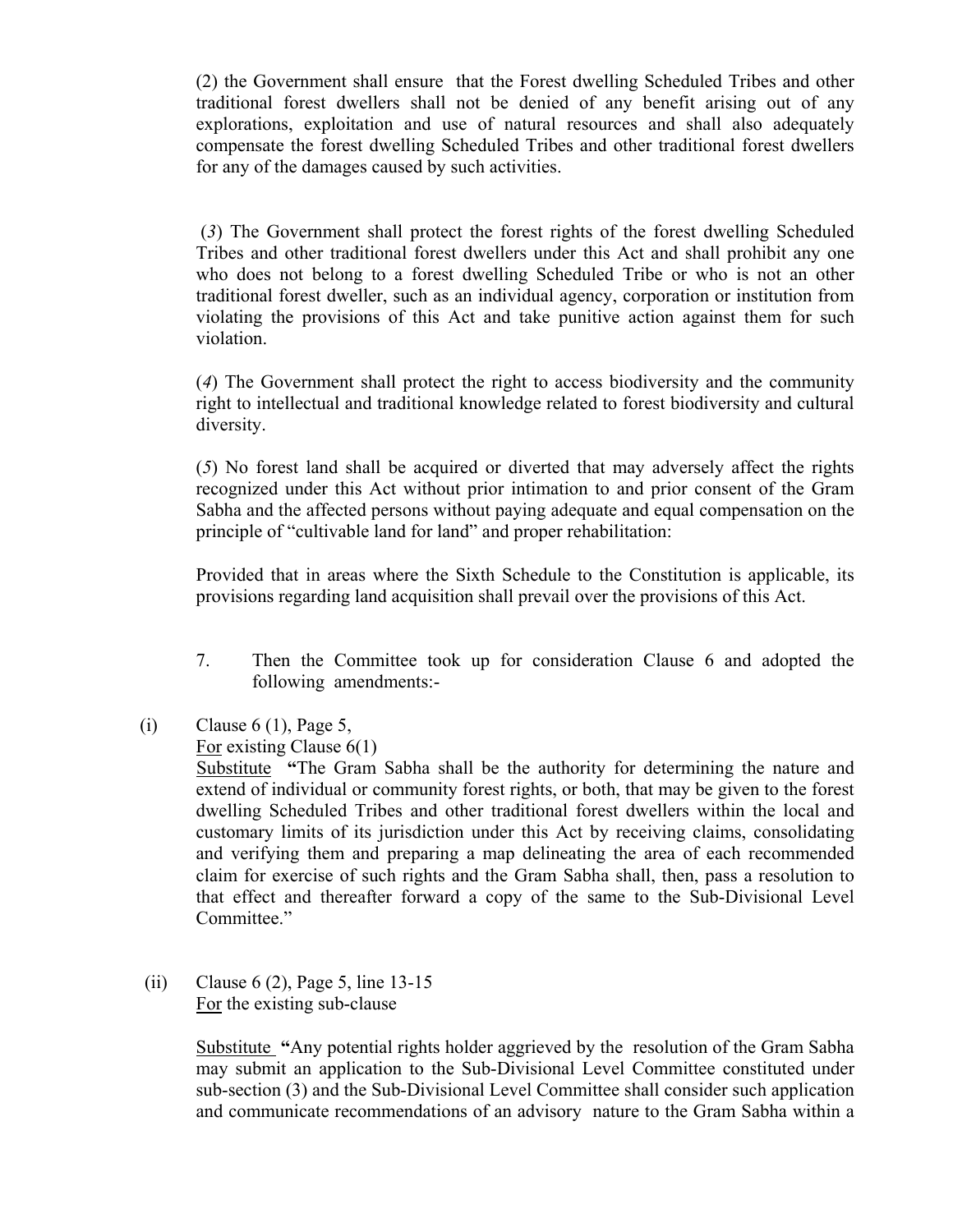period of sixty days after which the Gram Sabha shall make a decision and pass a final resolution as per the decision within ninety days:

Provided that every such application to the Sub-Divisional Level Committee shall be preferred within sixty days from the date of passing of the resolution by the Gram Sabha;"

a. Page 5, for the existing sub-clauses  $6(3)$ ,  $(4)$ ,  $(5)$ ,  $(6)$ ,  $(7)$ ,  $(8)$  and  $(9)$ . Substitute

(3) The State Government shall constitute a Sub-Divisional Level Committee to examine the resolutions passed by the Gram Sabha and to make recommendations, if any, to the Gram Sabha which shall then make its final decision and prepare the records of forest rights and forward it to the District Level Committee for a final decision.

(4) Any person aggrieved by the decision of the Gram Sahba may make an application to the Sub-Divisional Level Committee which shall send its recommendations to the Gram Sabha for a final decision.

(5) Any person aggrieved by the final decision of the Gram Sabha may prefer a petition to the District Level Committee within sixty days from the date of the decision of the Gram Sabha under sub-section (4) and the District Level Committee shall consider and dispose of such petition:

Provided that no petition shall be preferred directly before the District Level Committee unless the same has been preferred before and commented on by the Sub-Divisional Level Committee by way of recommendations made to the Gram Sabha, and the Gram Sabha has made its final decision through a resolution:

Provided further that no such petition shall be disposed of against the aggrieved person, unless he has been given a reasonable opportunity to present his case.

(6) The State Government shall constitute a District Level Committee to consider and finally approve the record of forest right prepared by the Gram Sabha.

(7) The decision of the District Level Committee on the record of forest right, shall be final and binding.

(8) The State Government shall constitute a State Level Monitoring Committee to monitor the process of recognition and vesting of forest rights and to submit to the nodal agency such records and reports as may be called for by that agency.

(9) The composition of the Sub-Divisional Level Committee, the District Level Committee and the State Level Monitoring Committee shall be as follows:-

(i) The Sub-Divisional Level Committee, the District Level Committee and the State Level Monitoring Committee shall have at least half of its members from the forest dwelling Scheduled Tribe with provisions for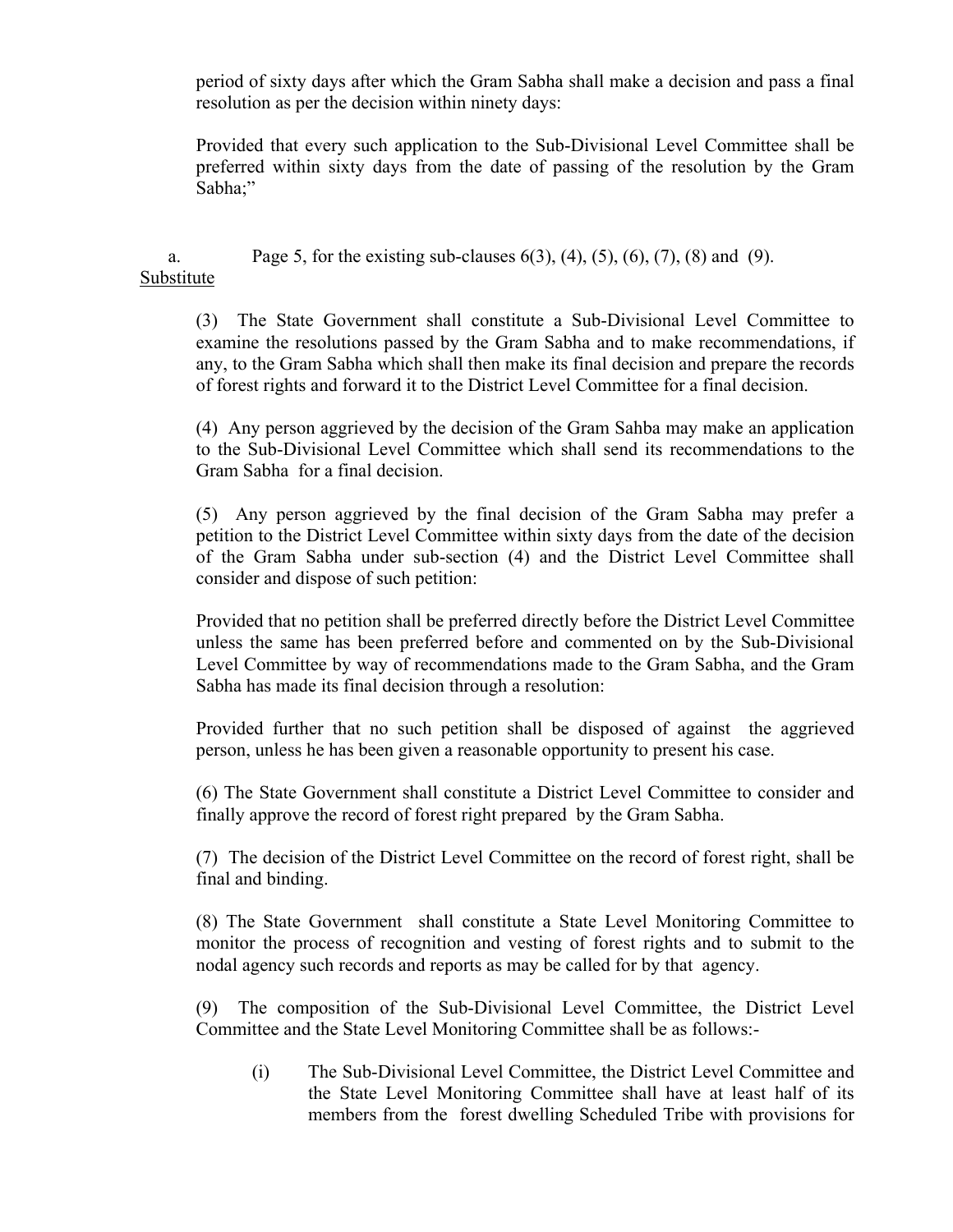adequate inclusion of elected representatives and disadvantaged communities on the committees;

- (ii) At least one-third of the non-official members shall be women;
- (iii) The Committee shall also have officers of the departments of Revenue, Tribal Affairs and Forest of the concerned State Government of the appropriate level as may be decided by the State Government;
- (iv) All the committees constituted under this section shall be headed by the official representing the revenue department.
- (v) The number of members of the Sub-Divisional Level Committee, District Level Committee and the State Level Monitoring Committee and the rules of procedure to be followed by them shall be such as may be prescribed.

**(**iv) After Clause 6(9), Add new sub-clauses 6(10), 6(11), 6(12)

(10) The functions of the Sub-Divisional Level Committee, the District Level Committee and the State Level Monitoring Committee and the procedure to be followed by them in the discharge of their functions shall be as follows:

- (a) The Sub-Divisional Level Committee shall-
	- (i) receive applications against the decision of the Gram Sabha decisions and send its recommendations on them to the Gram Sabhas as per the procedure as may be prescribed;
	- (ii) facilitate the organizing of multi-gram sabha meetings for deciding on boundaries of shared community forest resources and resolving disputes between them over such boundaries;
	- (iii) initiate Gram Sabha meetings in cases where Gram Sabha fail to discharge their responsibilities.
	- (iv) Receive communications from the Gram Sabha and make related recommendations, if any:

Provided that during the process of investigation of claims by Gram Sabhas, the Sub-Divisional Level Committee may ensure information dissemination and capacity building and training support in its area of jurisdiction on behalf of the District Level Committee.

- (b) The District-Level Committee shall:-
- (i) ensure that the recognised rights are entered in the revenue records and forest records within three months of their finalisation;
- (ii) during the process of recognition of rights, ensure that the Sub-Divisional Level Committees and Gram Sabhas in their districts receive all necessary support for widespread information dissemination in local languages and through traditional communication channels about the provisions of this Act and the procedure to be followed for filing of claims;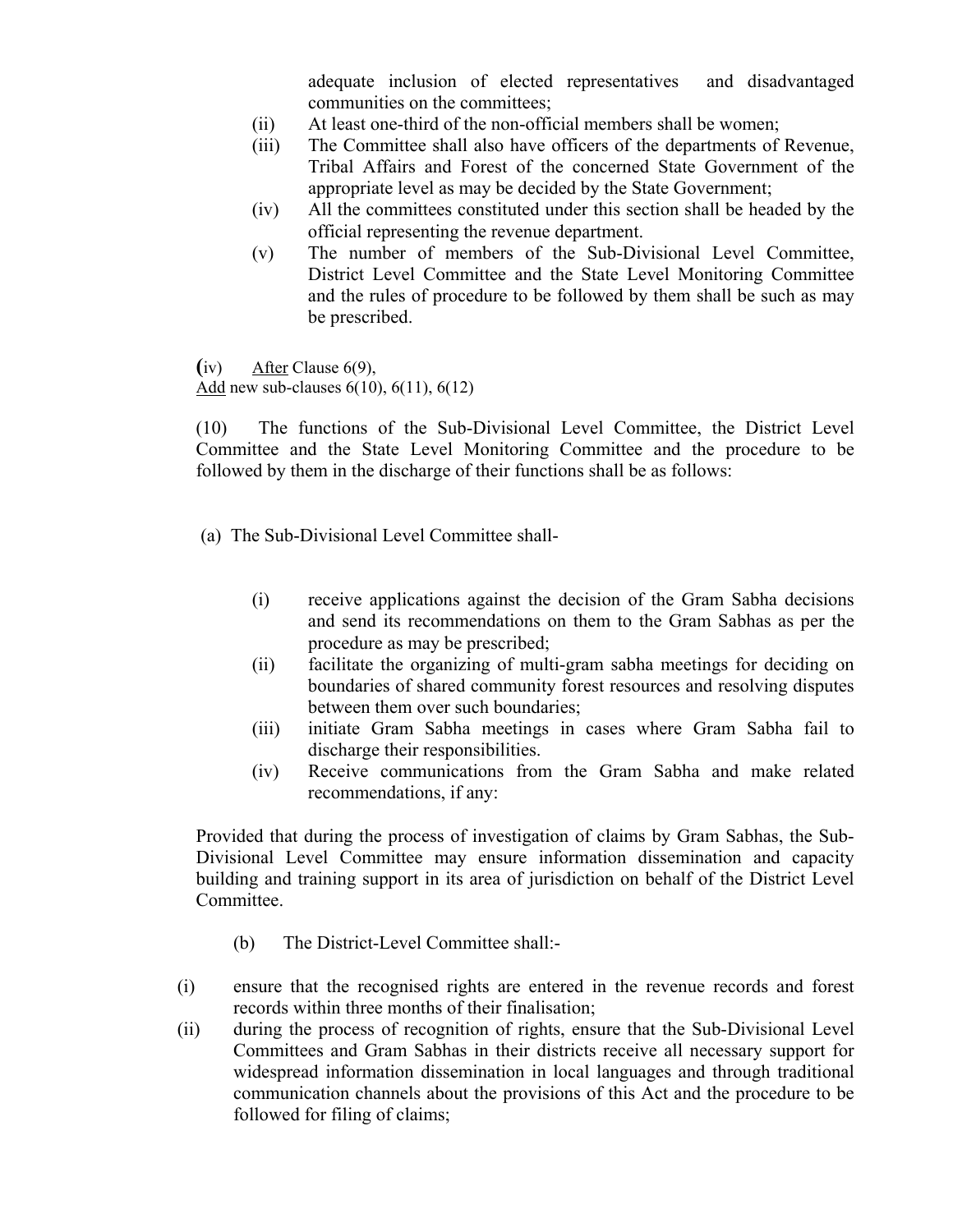- (iii) organize training and capacity building support for members of Sub-Divisional Level Committees, Gram Sabhas, civil society organizations and representatives and other local stakeholders;
- (iv) ensure that existing revenue and forest records, maps, other required documents are made available to Sub- Divisional Level Committees and Gram Sabhas as required; and
- (v) ensure that the Gram Sabhas receive technical support, when requested, of surveyors and cartographers for preparing maps of the areas over which rights are claimed.
	- (c) State-Level Monitoring Committee shall-
		- (i) ensure that constitution and functioning of the Sub-Divisional Level Committees and District Level Committees referred to in this section is completed within six months of the enactment of this Act; and
		- (ii) monitor the performance of the Sub-Divisional Level Committees and District-Level Committees periodically.

(11) For the purpose of defining the boundaries of a shared customary forest area or to resolve any dispute between two or more Gram Sabhas over questions of such shared forest boundaries or of community rights determined in a shared customary forest area under this Act, the two or more Gram Sabhas shall meet jointly within a period of sixty days of claims being made for such a shared forest area or a dispute over its boundaries becoming apparent, for the purpose of determining the boundaries resolving the disputes:

Provided that if such a meeting fail to take place, the Sub-Divisional level Committee shall convene such a meeting within a period of thirty days after the expiry of the said period of sixty days.

(12) The evidence acceptable in support of a claim to a right under this Act shall include, but not be limited to, the following, namely:-

- (a) oral evidence of the community and members of the community;
- (b) spot verification of cultivated area, age of trees, and the like by the authority (the Gram-Sabha or Committee) concerned;
- (c) improvements made to the land such as bunds, check dams and the like;
- (d) documentary evidence such as primary evidence, offence reports, prior pattas or leases, house tax receipts, etc;
- (e) official or independent records such as gazetteers, forest enquiry reports, anthropological studies or literature, surveys and maps;
- (f) affidavits from the claimant or his or her neighbours and other community members; and
- (g) official records of rights and permitted uses under Princely States, zamindars and the like; and
- (h) documentary evidence from any prior research or documentation of reputed institutions or individuals, including reports, publications of renowned anthropologists and reports of the anthropological survey of India.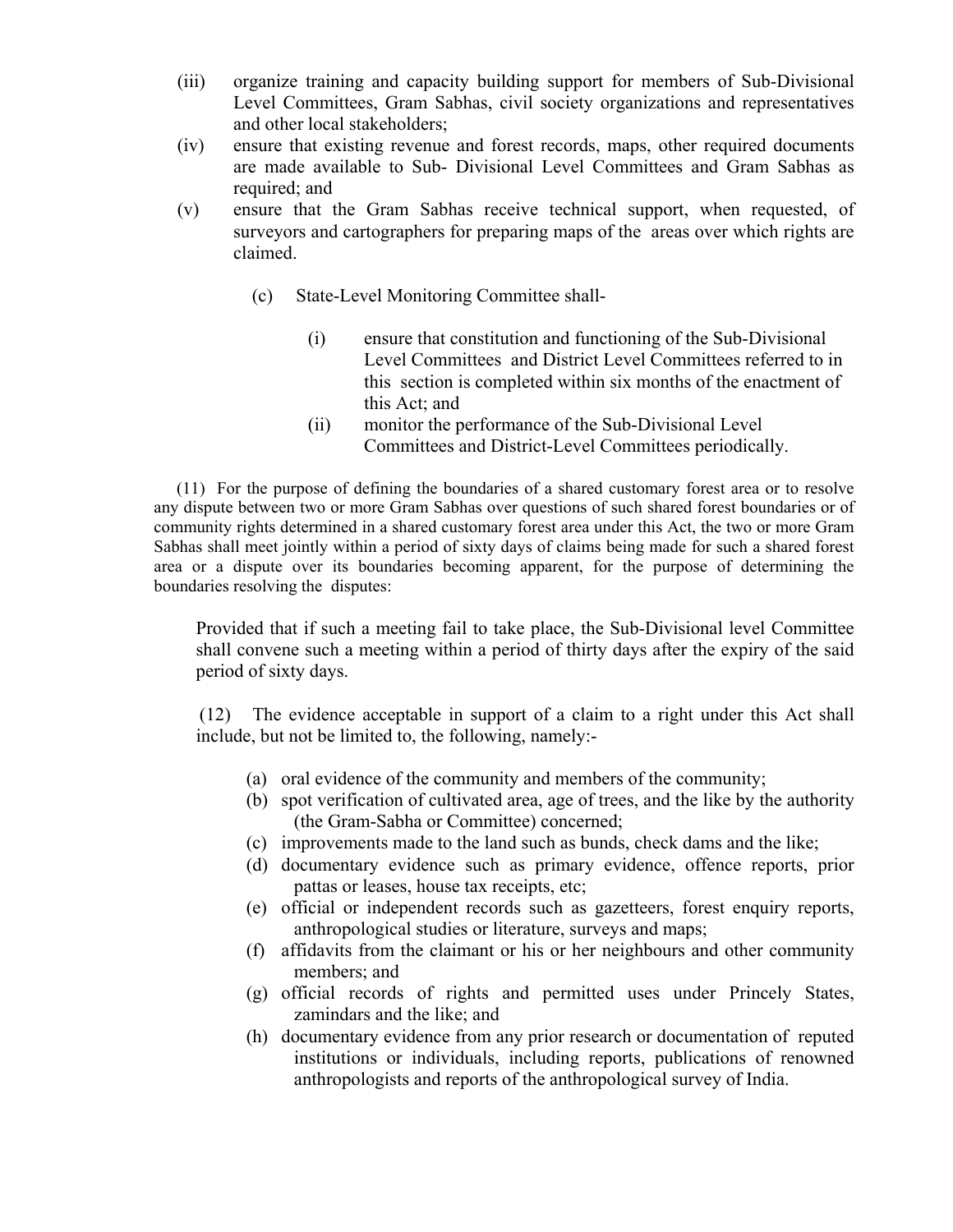- **8.** Thereafter, the Committee considered clause 7 and felt that the provision regarding penalties should be done away with. The Committee, therefore, decided that clause 7 in Page 4 of the Bill be omitted.
- 9. The Committee thereafter, felt that there was need to empower Committees of Gram Sabha and also concerned about the rehabilitation of ineligible and primarily forest dependent encroachers. Therefore, the Committee decided to add new clauses as under:-
- (i) After Clause 6 Add new Clauses

"The Gram Sabhas may at any time constitute one or more committees or other institutions consisting solely of members of that Gram Sabha with representation of women, to consider matters that fall within the purview of the Gram Sabha under this Act and recommend a course of action to the Gram Sabha:

Provided that the powers of such committees or institutions shall be purely advisory in nature."

"Any ineligible and primarily forest-dependent encroacher shall be offered in situ rehabilitation through employment in afforestation or in other forest-based activity."

 10. Then the Committee considered clause 13 and felt that directions issued by the Central Government under this Clause should not be inconsistent with the provisions of the Act and should not curtail or abrogate the rights recognized under the Act. The Committee, therefore, decided to add a new proviso as follows:-

 $(i)$  Clause 13, Page 7, lines 4-6

After Clause 13 Add a new proviso as under:-

"Provided that such directions shall be consistent with the provisions of this Act and shall not result in curtailing or abrogating any of the rights recognized under this Act."

11. Then the Committee considered clause 14 and substituted the clause as follows:

(i) For Clause 14, page 7, lines  $7-8$ Substitute as under:

> "If the provisions of any other law for the time being in force or any decree, judgement, award or order of any court are in contravention to the provisions of this Act, the provisions of this Act shall prevail."

- 12. The Committee, thereafter, considered clause 15 and adopted the following amendment:-
- (i) Clause 15 (1), Page 7, line 9

After the word "notification"

Insert "and subject to the condition of previous publication**"**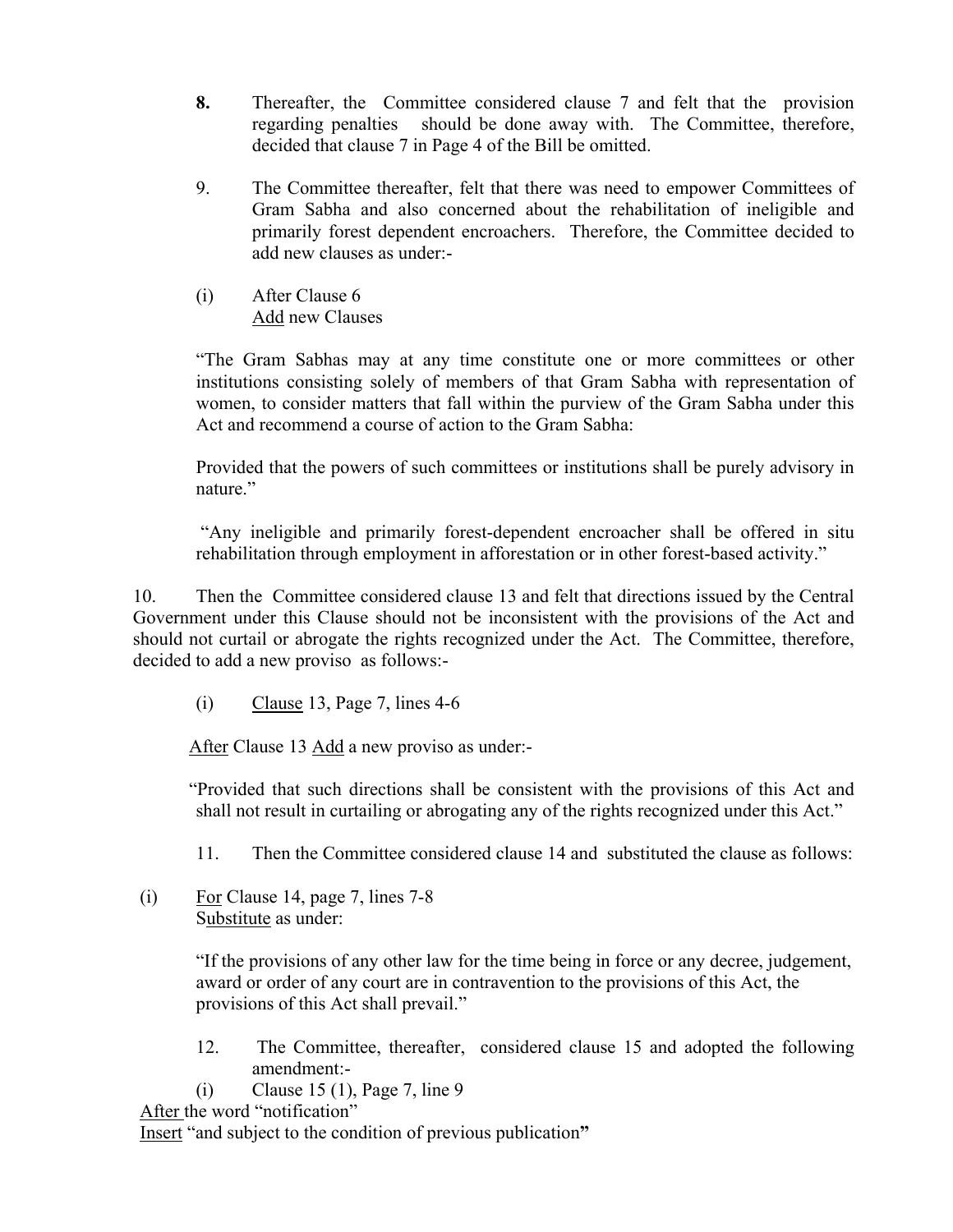**(**ii) Clause 15 (2)(a), Page 7, lines 13-14, Omit sub-clause 15 (2) (a)

(iii) Page 7, lines 15-16, For Clause 15 (2) (b),

Substitute "procedural details for implementation of the procedure specified in Section 6 of this Act."

(iv) Page 7, lines 28, After clause  $15(2)(e)$ 

Add "(e) the number of members of the Sub-Divisional Level Committee, District Level Committee and the State Level Monitoring Committee and the procedure to be followed by the said Committees under clause (v) of sub-section (9) of section 6;

- (f) the procedure to receive applications against the decisions of Gram Sabha and sending of the said recommendations to the Gram Sabha under sub-clause (i) of clause (a) of section 10 of section 6;"
- 13. The Committee then adjourned to meet again on 9 May, 2006 at 1100 hrs. to take up the further clause-by-clause consideration.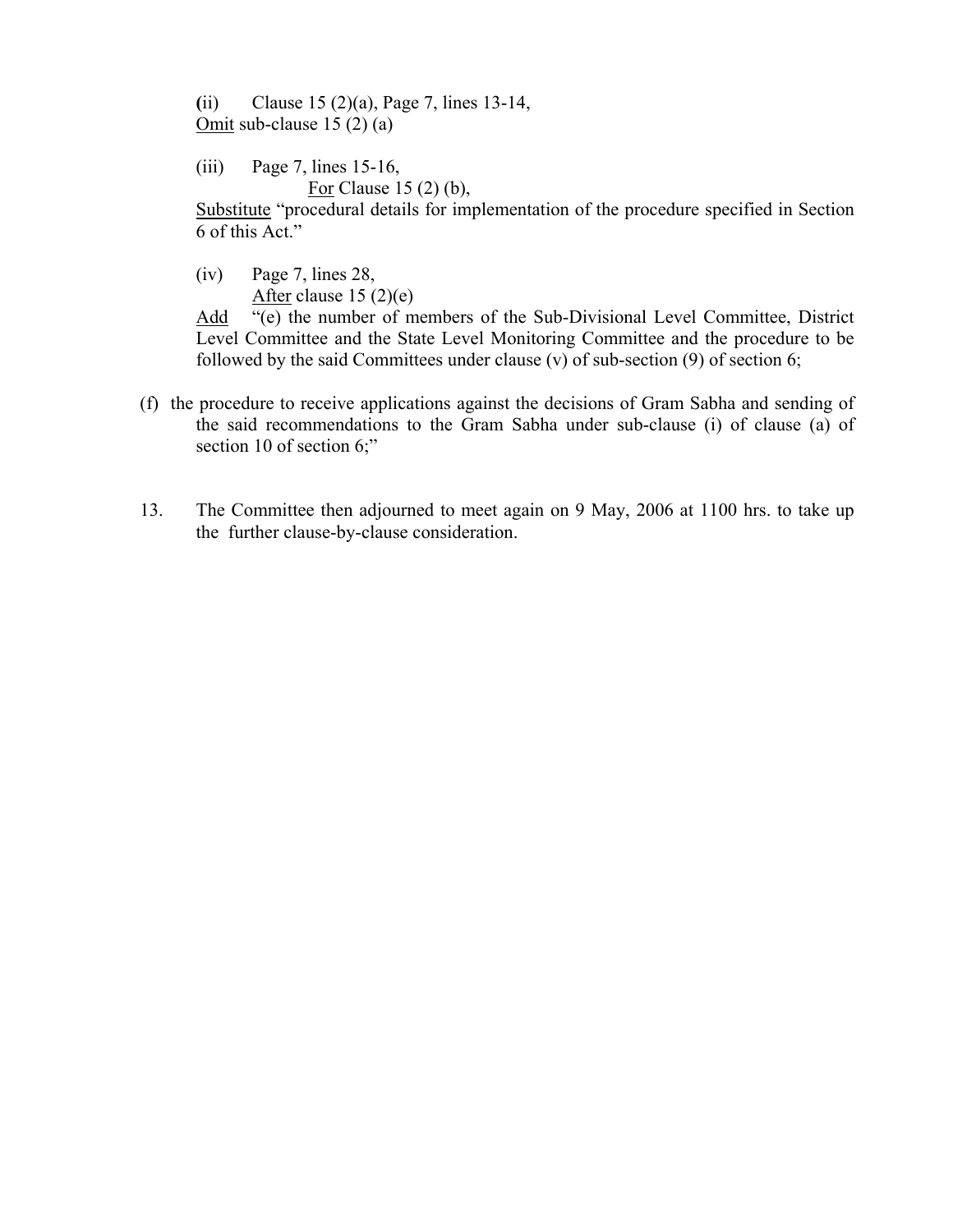## **CONFIDENTIAL**

## **MINUTES OF THE THIRTEENTH SITTING OF THE JOINT COMMITTEE ON THE SCHEDULED TRIBES (RECOGNITION OF FOREST RIGHTS) BILL, 2005**

## **XIII**

## **THIRTEENTH SITTING**

The Committee sat from 1100 hrs. to 1400 hrs. on 9 May, 2006 in Committee Room No. '62', Parliament House, New Delhi

## *PRESENT*

**Shri V. Kishore Chandra S. Deo - Chairman** 

#### *MEMBERS*

Lok Sabha

- 2. Shri C.K. Chandrappan
- 3. Shri Giridhar Gamang
- 4. Shri Shailendra Kumar
- 5. Shri Jual Oram
- 6. Shri Baju Ban Riyan
- 7. Dr. Babu Rao Mediyam
- 8. Shri Ravi Prakash Verma

## *Rajya Sabha*

- 9. Shri Rishang Keishing
- 13. Dr. Radhakant Nayak
- 14. Smt. Brinda Karat
- 15. Shri Devdas Apte
- 16. Shri Mangani Lal Mandal

## *SECRETARIAT*

| Shri R.C. Ahuja   | $\sim 100$       | Joint Secretary         |
|-------------------|------------------|-------------------------|
| Shri R.K. Bajaj   | $\sim$ 100 $\mu$ | <b>Deputy Secretary</b> |
| Shri K. Jena      | $\sim$ 10 $\pm$  | <b>Under Secretary</b>  |
| Shri J.V.G. Reddy | $\sim$ 100 $\mu$ | <b>Under Secretary</b>  |
|                   |                  |                         |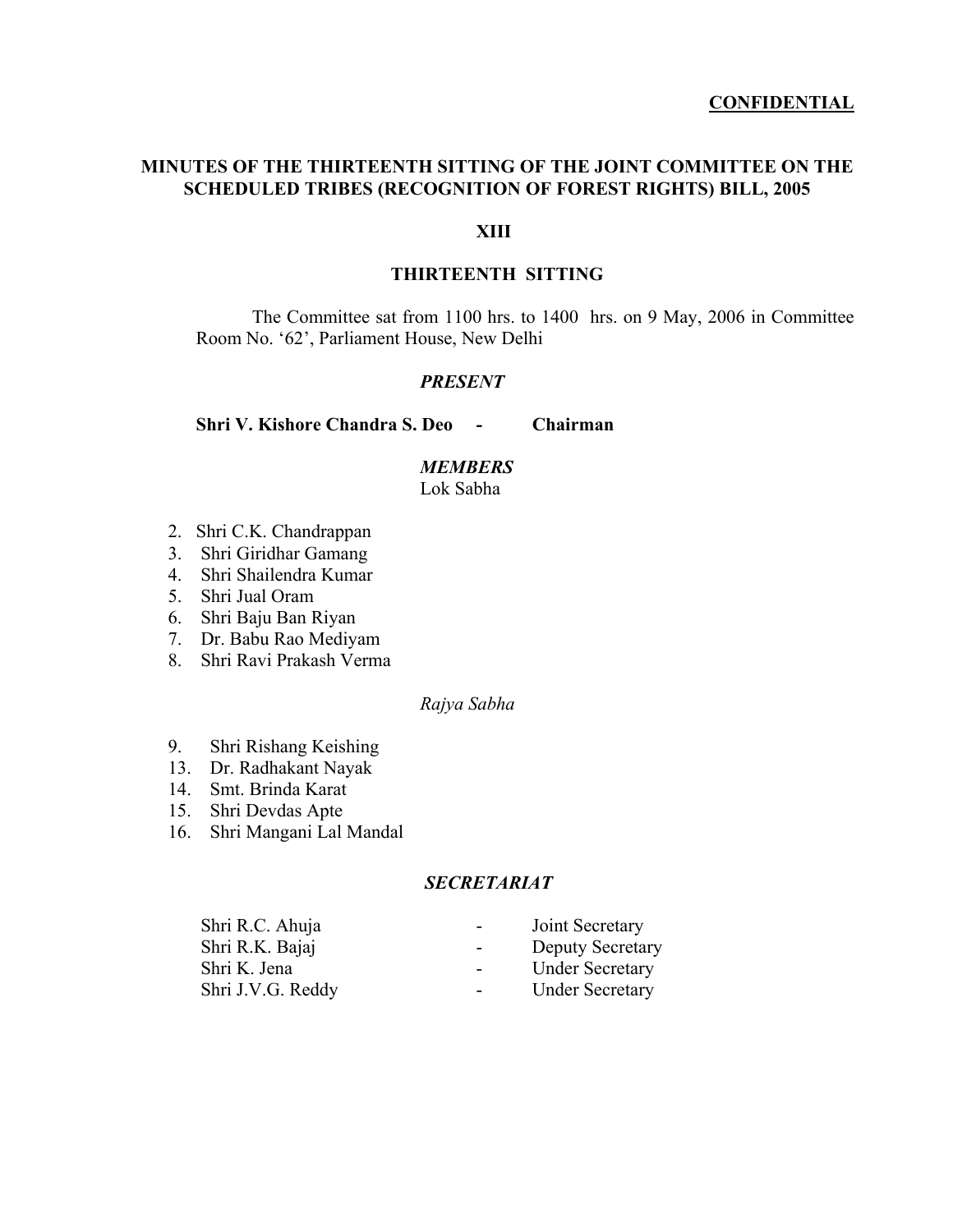## *Representatives of the Ministry of Tribal Affairs*

| Shri Rajeev Kumar | $\overline{\phantom{0}}$ | Joint Secretary  |
|-------------------|--------------------------|------------------|
| Shri P.K.Varma    | $\overline{\phantom{a}}$ | Deputy Secretary |

## *Representative of the Ministry of Law & Justice (Legislative Department)*

Shri N.K.Nampoothiry - Joint Secretary and Legislative Counsel

At the outset, the Chairman, Joint Committee on the Scheduled Tribes (Recognition of Forest Rights) Bill, 2005 welcomed the members of the Joint Committee. The Committee then resumed further Clause- wise consideration of the provisions of the Bill.

- 2. The Committee then took up for consideration Clause 2 and adopted the following amendments:-
	- (i) Clause 2 (a) Page 2, lines 2-4

Omit Clause 2 (a)

 $(ii)$  Clause 2 (b), Page 2, lines 5-8

Omit Clause 2 (b)

 3. The Committee then considered the need for a definition of "Community Forest Resource." Accordingly, the Committee decided to add a new definition of Community Forest Resource as under:

> "2 (a) "community forest resource" means customary common forest land within the traditional or customary boundaries of the village, or seasonal use of landscape in the case of pastoral communities, including reserved forests, protected forests and protected areas such as Sanctuaries and National Parks to which the community had traditional access;"

4. Then, the Committee considered concept of "core areas". The Committee were of the opinion that the term has not been defined on scientific or objective basis. As such the Government have the power to declare any areas as core areas which may lead to mass eviction of people from these areas. To overcome these problems, the Committee felt that the term 'core areas' and its definition should be substituted with a new term i.e. "critical wildlife habitat" and its definition to declare any areas as inviolate for the purpose of Wild Life Conservation. The Committee, therefore, decided to add a new definition of 'Critical Wildlife Habitat" as section 2 (b) as follows:-

> (b) "critical wildlife habitat" means such areas of National Parks and Sanctuaries where it has been specifically and clearly established, case by case, on the basis of scientific and objective criteria, that such areas are required to be kept as inviolate for the purposes of wildlife conservation as may be determined and notified by the Central Government after open process of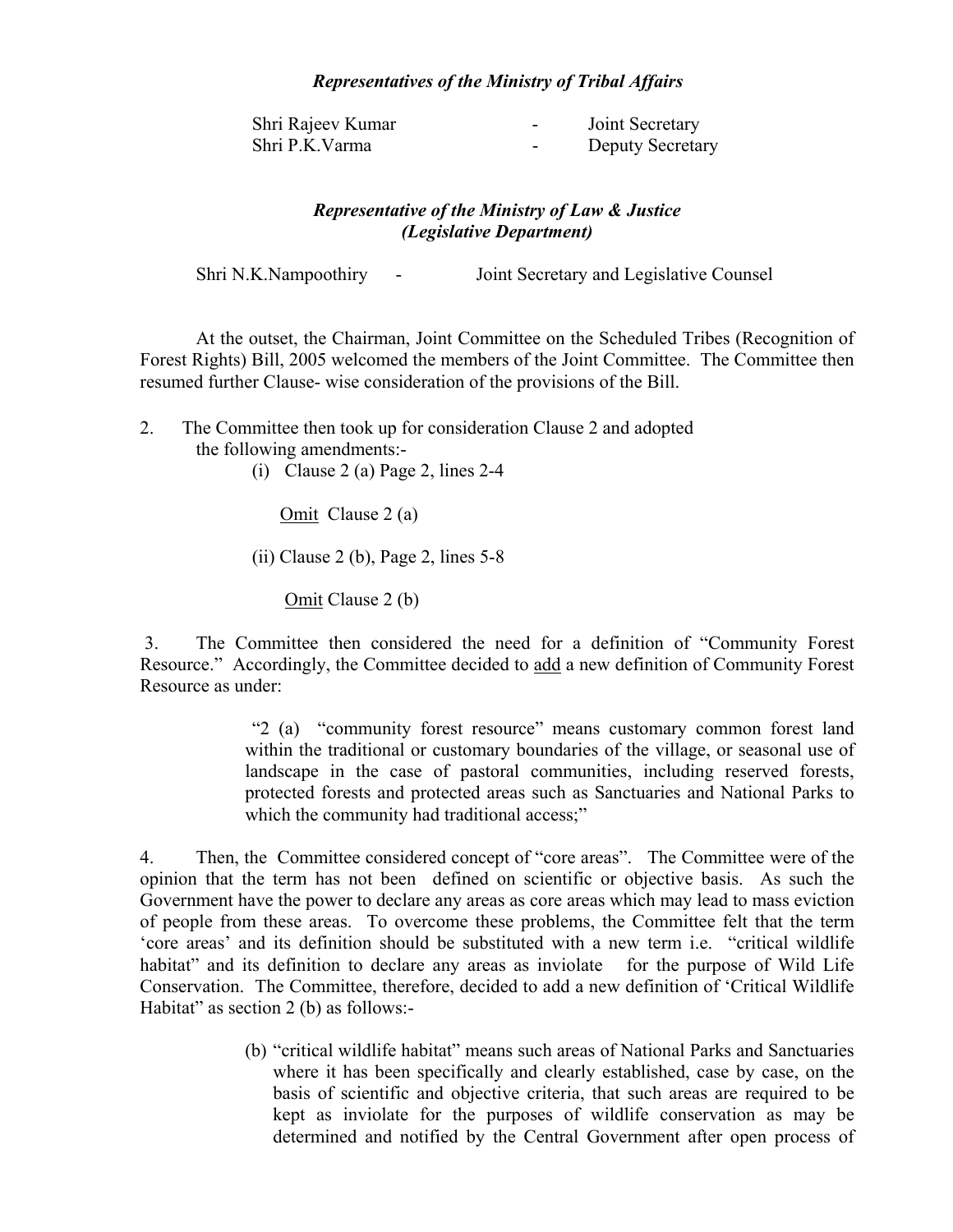consultation by an Expert Committee, which includes experts from the locality appointed by the Ministry of the Central Government dealing with tribal affairs, and shall also be according to the procedural requirements arising from sub-sections (1) and (2) of section 4."

- 6. The Committee also accepted the following amendments in clause (2):-
	- (i) Clause 2 (c), Page 2, line  $10$ After the word "reside in" Insert "or in the close proximity of forests"
	- (ii) (a) Clause 2 (d), Page 2, line 13

For words "falling within any forest area"

Substitute "recorded or notified as forest"

(b) Clause 2 (d), Page 2, line 14

For words "unclassified"

Substitute "unclassed"

(iii) (a) Clause 2 (g) Page 2, lines 24

After the word "panchayats"

Insert the words "padas, tolas and other"

(b) Clause 2 (g), Page 2, line 25

After word "institution"

 Add "and elected village committees with full and unrestricted participation of women.

 Explanation: For the purposes of this clause the term "village assembly" shall be construed according to the definition of "village" as given in clause (p), which applies also to areas covered by the provisions of the Panchayats (Extension to Scheduled Areas) Act, 1996;"

(iv) Clause 2 (i) Page 2, line 30

After the word "tubers"

Insert "fuel wood and the like stones, slates and boulders and products from water bodies including fish, weeds,"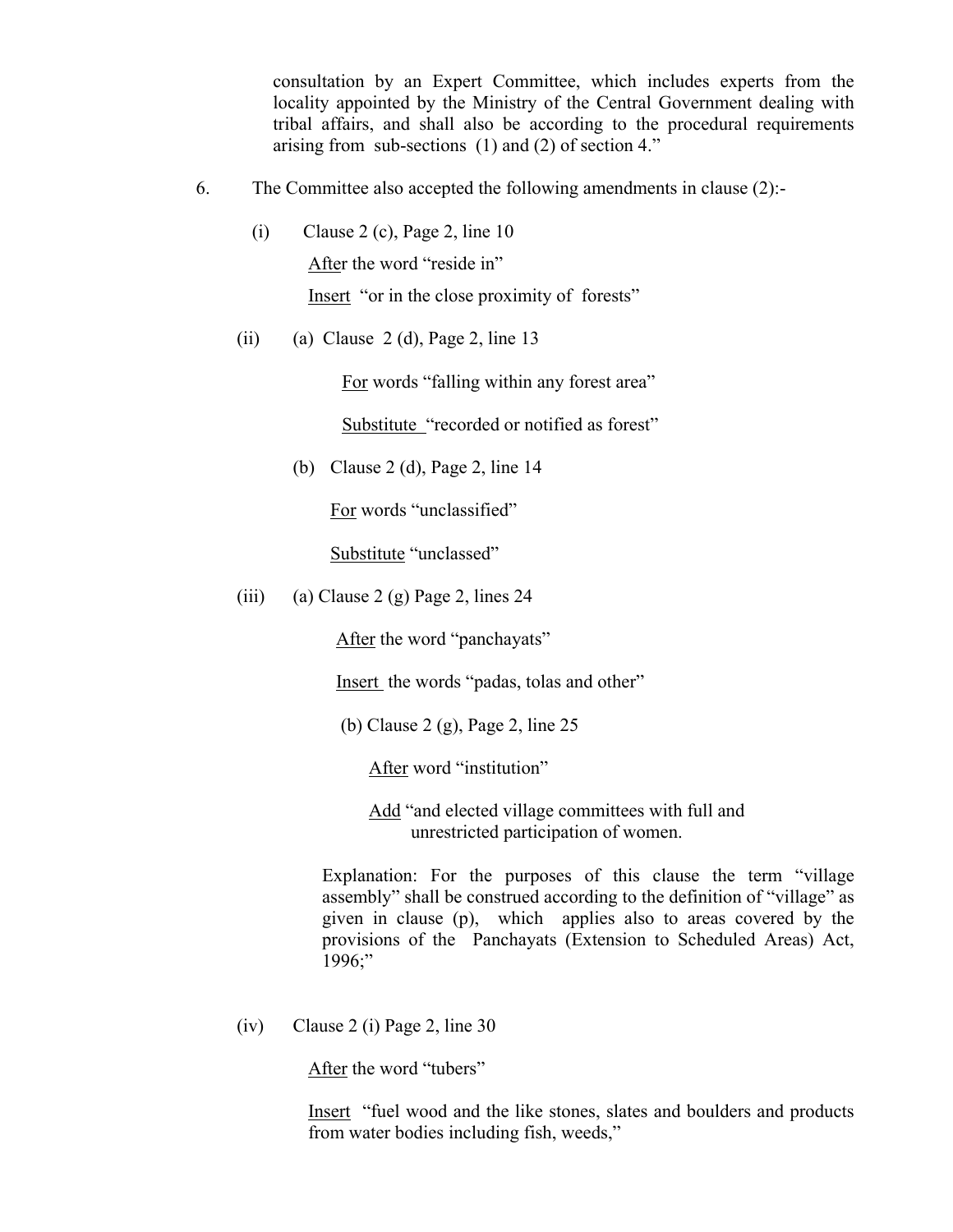Add a new clause 2 (o) regarding definition of other traditional forest dwellers.

"(o) "traditional forest dweller" means any member or community that is residing in or in close proximity of the forest land and primarily dependent on forest land or forest resources for their livelihood needs, which term includes-

(*i*) communities who have been traditionally living in or adjacent to forests for at least three generations;

(*ii*) such communities which have settled or been located in the forest land as a result of government policy or the failure thereof such as all those who were settled by or encouraged to settle by any government department or policy on forest land, and all such bodies of people settled under with lease, patta or assignment on forest land for forestry or other work or use, including all residents of forest villages, *taungya* settlements and the like defined in any manner whatsoever, regardless of whether they are recorded or not;

(*iii*) if he or she or his or her family have been forcibly displaced from their original habitats because of development projects, natural calamities, or other circumstances;

(i*v*) if his or her original habitat has been declared as forest, sanctuary, national park or protected area under the Indian forest act, 1878 or the Indian forest Act,1927 or Wild Life (Protection) Act, 1972 or is otherwise considered as forest area under Forest (Conservation) Act, 1980 or other applicable laws; or

(*v*) if he or she has been forced to occupy or purchase forest land or resources for livelihood purposes as a result of a failure of the Central Government or State Governments to fulfill their commitment to provide land or other livelihood resources made to that individual or to a group of which that individual belongs;"

(vi) **(**a) Page 2, line 41

After words "Act, 1996;"

 Add "regardless of whether the area involved is a Scheduled Area or not".

(b) Page 2, lines 42-43 Omit (ii)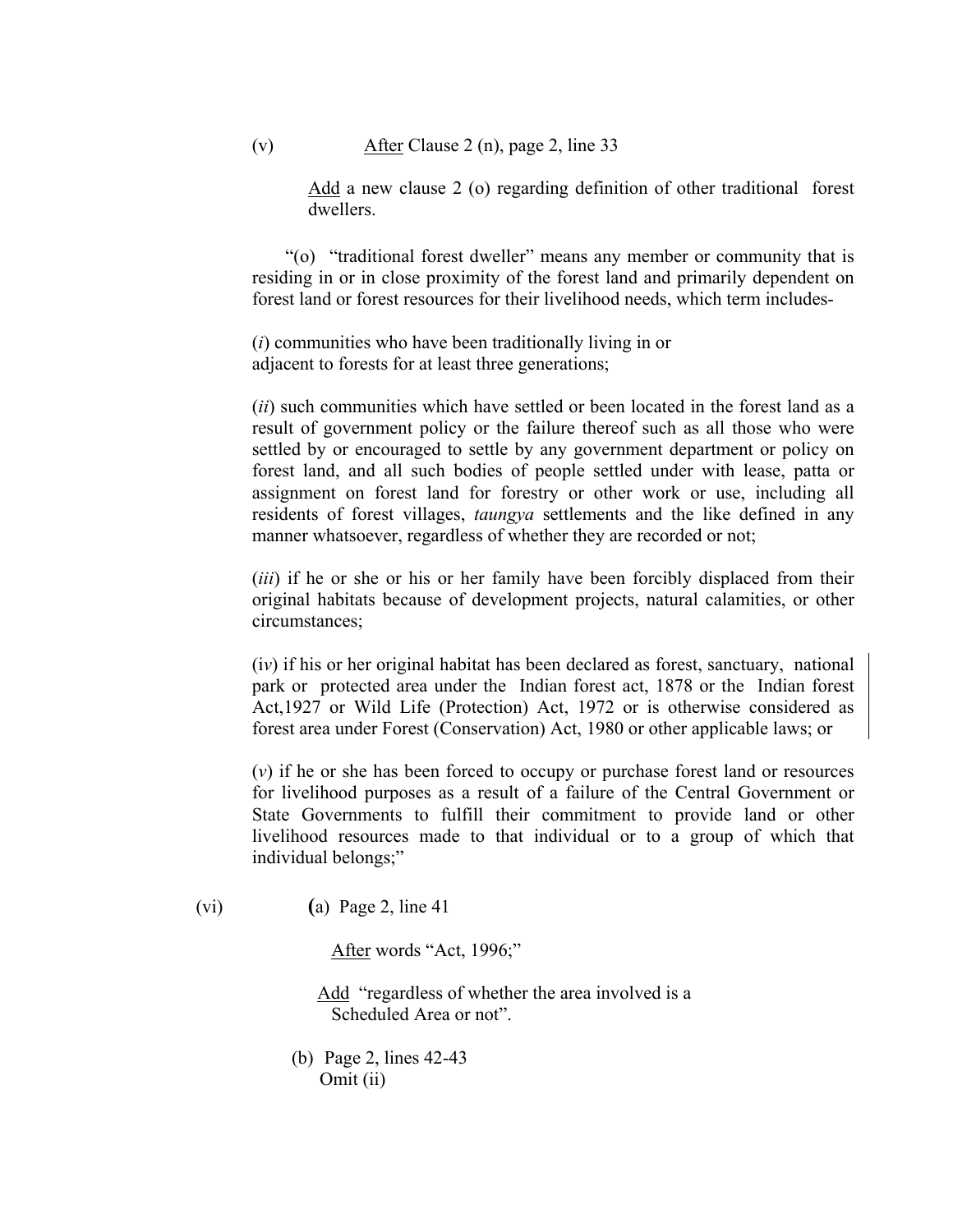5. The following amendments were also adopted:

Enacting Formula Page 1, line 1, For "Fifty-sixth" Substitute "Fifty-seventh"

6. Short title

Clause 1, lines 4-5

For "The Scheduled Tribes (Recognition of Forest Rights) Act, 2005"

Substitute "The Scheduled Tribes and other Traditional Forest Dwellers (Recognition of Forest Rights) Act, 2006"

6. The long title and the preamble of the Bill were also amended to provide for recognition and vesting of forest rights in other Traditional Forest Dwellers.

7. The Committee also decided to recommend that Government should initiate necessary action to place the provisions of the Bill, as and when enacted, in the Ninth Schedule to the Constitution.

8. The amendments received from the members which were considered but not accepted by the Committee or were withdrawn by the members are given in the annexure.

9. The Committee then authorised the Legislative Counsel to modify the text of various Clauses, in the light of the amendments accepted by the Committee, correct patent errors and carry out amendments of verbal and consequential nature wherever necessary in the Bill.

11. The Committee then decided to meet again on  $17<sup>th</sup>$  May, 2006 at 1500 hrs. to consider and adopt their draft Report.

The Committee then adjourned.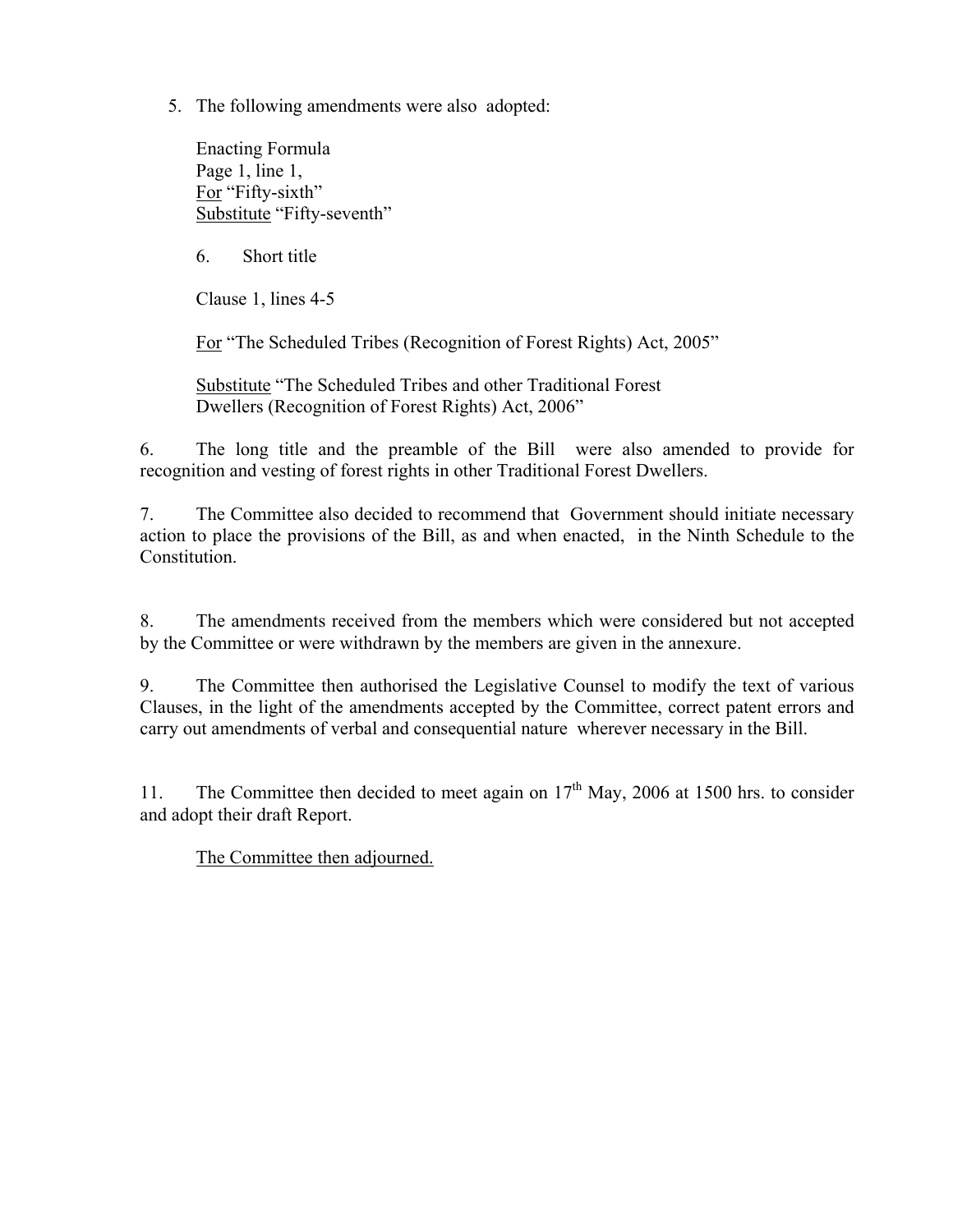## **JOINT COMMITTEE ON THE SCHEDULED TRIBES (RECOGNITION OF FOREST RIGHTS) BILL, 2005**

 **List of amendments received from the Members of the Committee which were considered and not accepted by the Committee at their sitting held on 8 and 9 May, 2006 (vide para 10 of the minutes)** 

| S.No                    | <b>Name of Member and Text of Amendment</b>                                                                                                                                                                 | <b>Clause</b><br>No. |
|-------------------------|-------------------------------------------------------------------------------------------------------------------------------------------------------------------------------------------------------------|----------------------|
| $\mathbf{1}$            | <b>SHRI RADHAKANT NAYAK</b>                                                                                                                                                                                 |                      |
| (i)                     | Page $3$ , line $10$ ,<br>After the words "Scheduled Tribes"                                                                                                                                                | 3(a)                 |
|                         | Add "or other right holder as specified under this Act in accordance with the principles of<br>self-management"                                                                                             |                      |
| $\mathbf{2}$            | <b>SMT BRINDA KARAT</b><br><b>DR BABU RAO MEDIYAM</b><br><b>SHRI BAJU BAN RIYAN</b>                                                                                                                         |                      |
|                         | Page 3, line 11-12,<br>For the existing clause $3$ (b),<br>Substitute "community rights for bona fide livelihood needs such as nistar, by whatever<br>name called, including those in intermediary regimes" | 3(b)                 |
| $\mathbf{3}$            | <b>SHRI C.K. CHANDRAPPAN</b>                                                                                                                                                                                |                      |
| (i)                     | Page 3, line 14, after the words "right of"<br>Insert "collectively self regulatory"                                                                                                                        | 3(d)                 |
| (ii)                    | Page 3, line 16, after the word "communities"<br>Add at the end "to define forest land"                                                                                                                     |                      |
| $\overline{\mathbf{4}}$ | <b>SHRI C.K. CHANDRAPPAN</b>                                                                                                                                                                                |                      |
|                         | Page 3, for sub clause 3 (e), Substitute<br>"right to community tenure and decisions over land use in habitat and habitations of                                                                            | 3(e)                 |

primitive tribal groups and pre-agricultural communities in their traditional habitats in any forest land;"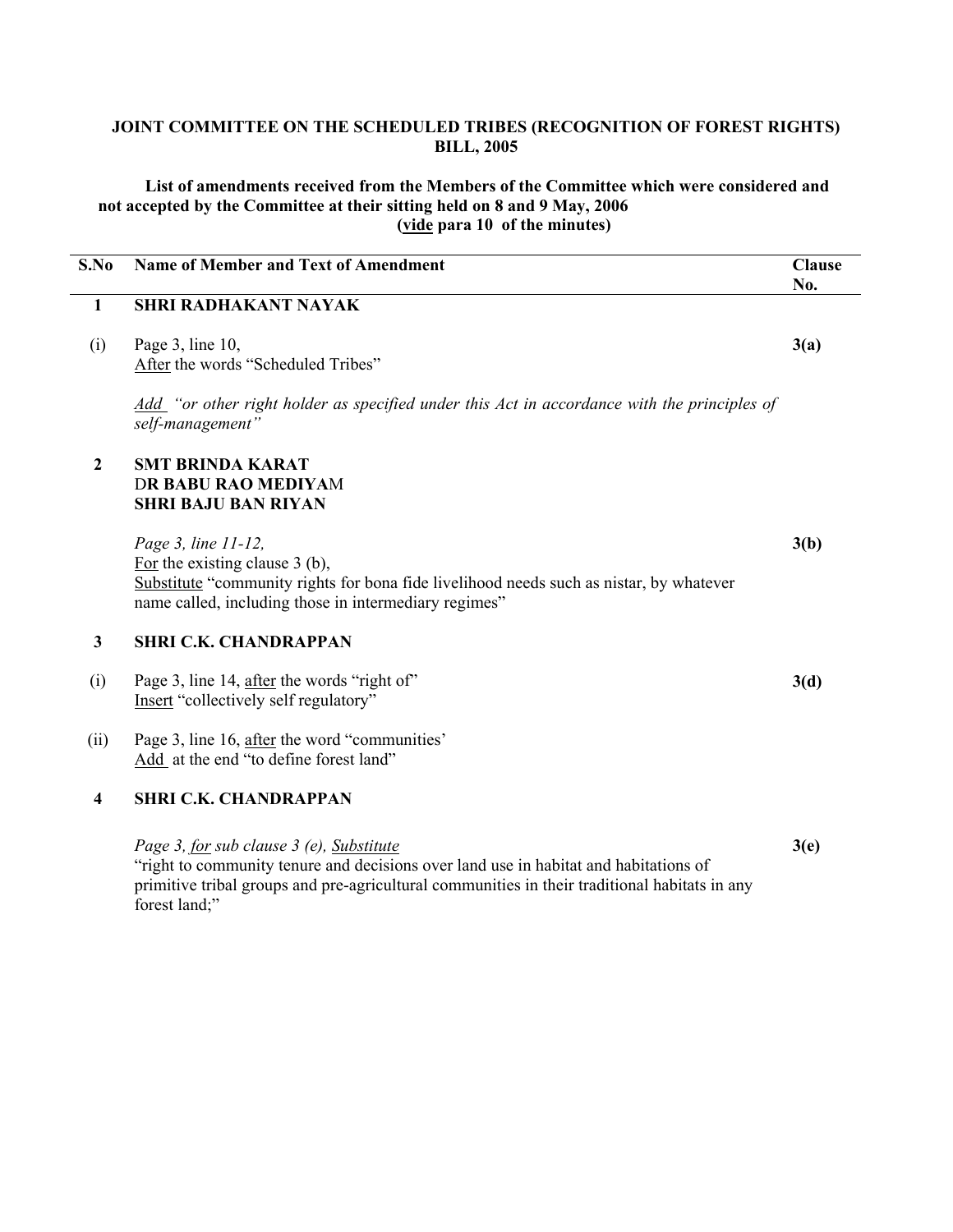| S.No            | <b>Name of Member and Text of Amendment</b>                                               | <b>Clause</b><br>No. |
|-----------------|-------------------------------------------------------------------------------------------|----------------------|
| $5\phantom{.0}$ | <b>SHRI RADHAKANT NAYAK</b>                                                               |                      |
|                 | Page 3, line 17,<br>For the word "primitive"<br>Substitute "endangered"                   | 3(e)                 |
| 6               | <b>SHRI C.K. CHANDRAPPAN</b>                                                              |                      |
| (i)             | Page 3, line 19 after the word "disputed",<br>Insert "forest"                             | 3(f)                 |
| (ii)            | Page 3, line 20, after the word "claims"<br>Insert "over such land"                       |                      |
| $\overline{7}$  | <b>SHRI RADHA KANT NAYAK</b>                                                              |                      |
|                 | Page 3, line 22<br>After the words "State Government",<br>Insert "past or present"        | 3(g)                 |
| 8               | DR. P.P. KOYA                                                                             |                      |
|                 | Page 4, line 7,<br>After the word "heritable"                                             | 4(3)                 |
|                 | Insert " in accordance with the basic principle of equity, customary laws and traditional |                      |
|                 | practices"                                                                                |                      |
| 9               | <b>SHRI C.K. CHANDRAPPAN</b>                                                              |                      |

 *Page 4, after sub-clause 4 (3) (i),*  Add new sub-clause  $4(3)(ii)$  "the individual and/or community titles to the extent given and the recording of rights over minor forest produce and other rights over forest lands shall be registered jointly in the name of both the spouses in case of married persons and in the name of the single head in case of households headed by a single person". **4 (3)** 

## **10** *SHRI RADHAKANT NAYAK*

*Page 4, lines 9-11,*  For the existing clause 4 (4),

Substitute "save as otherwise provided, no member of a forest dwelling Scheduled Tribes shall be evicted or removed from forest land under his occupation, without his/her informed consent and concurrence. Any resettlement must be on his/her choice and option of the family, and decided in concurrence with both male and female members of the people concerned. In the event of resettlement, lands of equal quality and appropriate value of minerals, if any, underneath the surface or sub-surface of the originally occupied land, free from all encumbrances and suitable to provide for their present needs and future development will be provided, in addition to other framing inputs and skills training where necessary".

**4 (4)**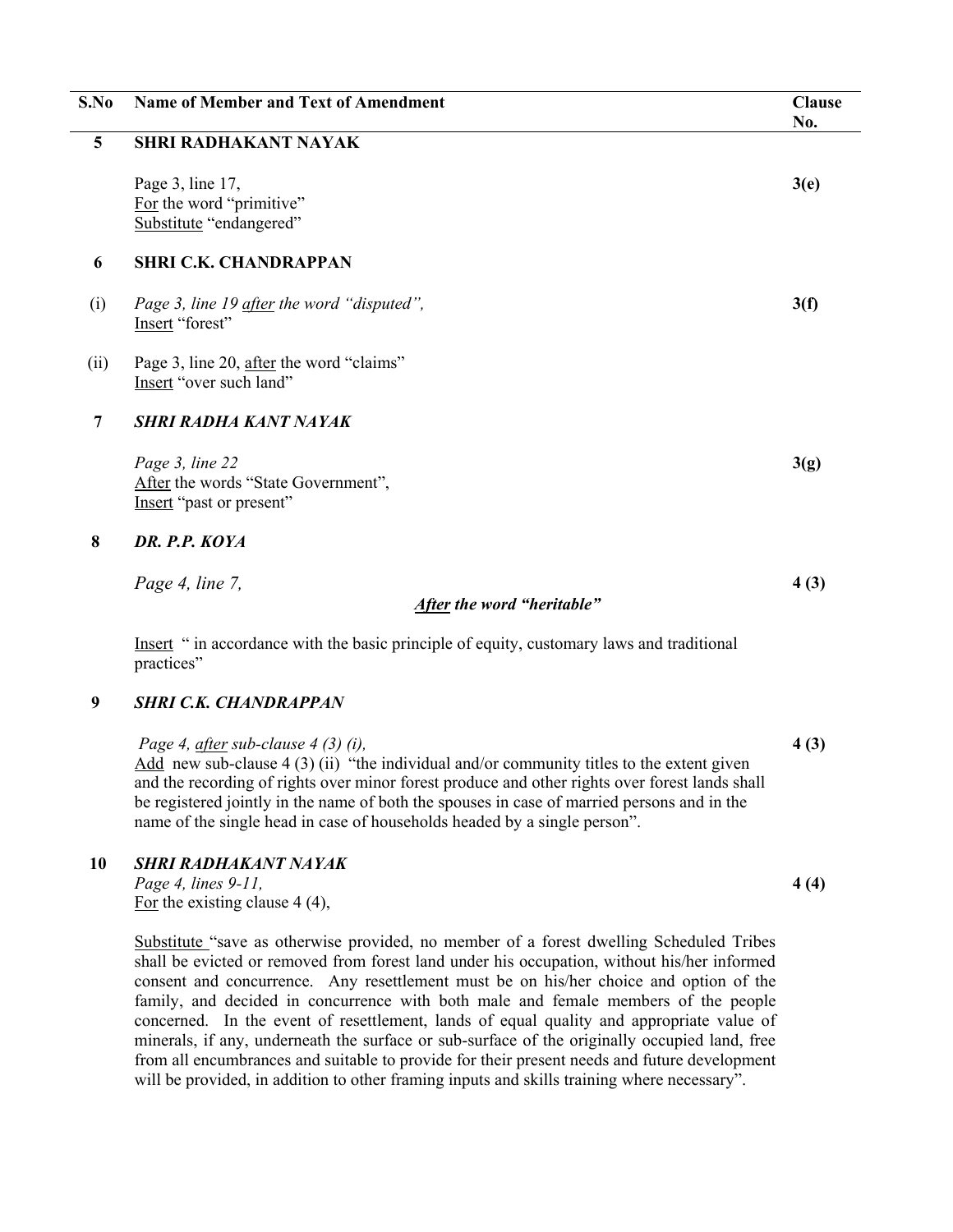| S.No | Name of Member and Text of Amendment | <b>Clause</b>            |
|------|--------------------------------------|--------------------------|
|      |                                      | $\mathbf{N}\mathbf{0}$ . |

## **11** *SHRI C.K. CHANDRAPPAN*

#### *Page 4, line 11, after sub-clause 4 (4)*

Add the proviso "provided that, after said procedure is complete, any forest dependent person whose occupation has not been recognized as a right shall be offered in situ rehabilitation, such as secure alternative full time employment at the minimum wage, by the State government concerned; and shall not be evicted from his or her occupation until such employment has been provided or if he or she has refused said offer."

## **12** *SHRI RADHA KANT NAYAK*

#### *Page 4, lines 16-17,*

For the words "under actual occupation and shall in no case exceed an area of two and one half hectares per nuclear family of a forest dwelling Scheduled Tribes." **4 (5)(i)** 

Substitute "equivalent to the states land ceiling determined under the Land Reforms Act, 1960, in the given State, which is more."

## **13 SHRI RADHAKANT NAYAK**

Page 4, line 35, after sub-section 4 (8) new Section 4 A,

"where the forest rights recognized and vested under sub-section (1) are in respect of land **4 A**  mentioned in the Act, the title to the extent given shall be registered jointly in the name of both the spouses in the case of married persons and in the name of single head male or female in the case of single household or according to the customary law of the concerned Scheduled Tribes, as the case may be"

### **14 SHRI DAMODAR BARKU SHINGDA SHRI C.K. CHANDRAPPAN SHRI SHAILENDRA KUMAR SHRI RADHAKANT NAYAK**

Page 6, line 23, For the words "one thousand rupees" Substitute the words "five thousand rupees and imprisonment upto six months"

### **15 SMT. BRINDA KARAT**  *DR. BABU RAO MEDIYAM*  **SHRI BAJU BAN RIYAN**

## *Page 6, lines 22-23,*

For the words "be proceeded against and punished with fine which may extend to one thousand rupees" Substitute "criminal prosecution, disciplinary action and a fine that may extend to one lakh of rupees"

**4 (4)** 

**New Clause** 

**8** 

**8**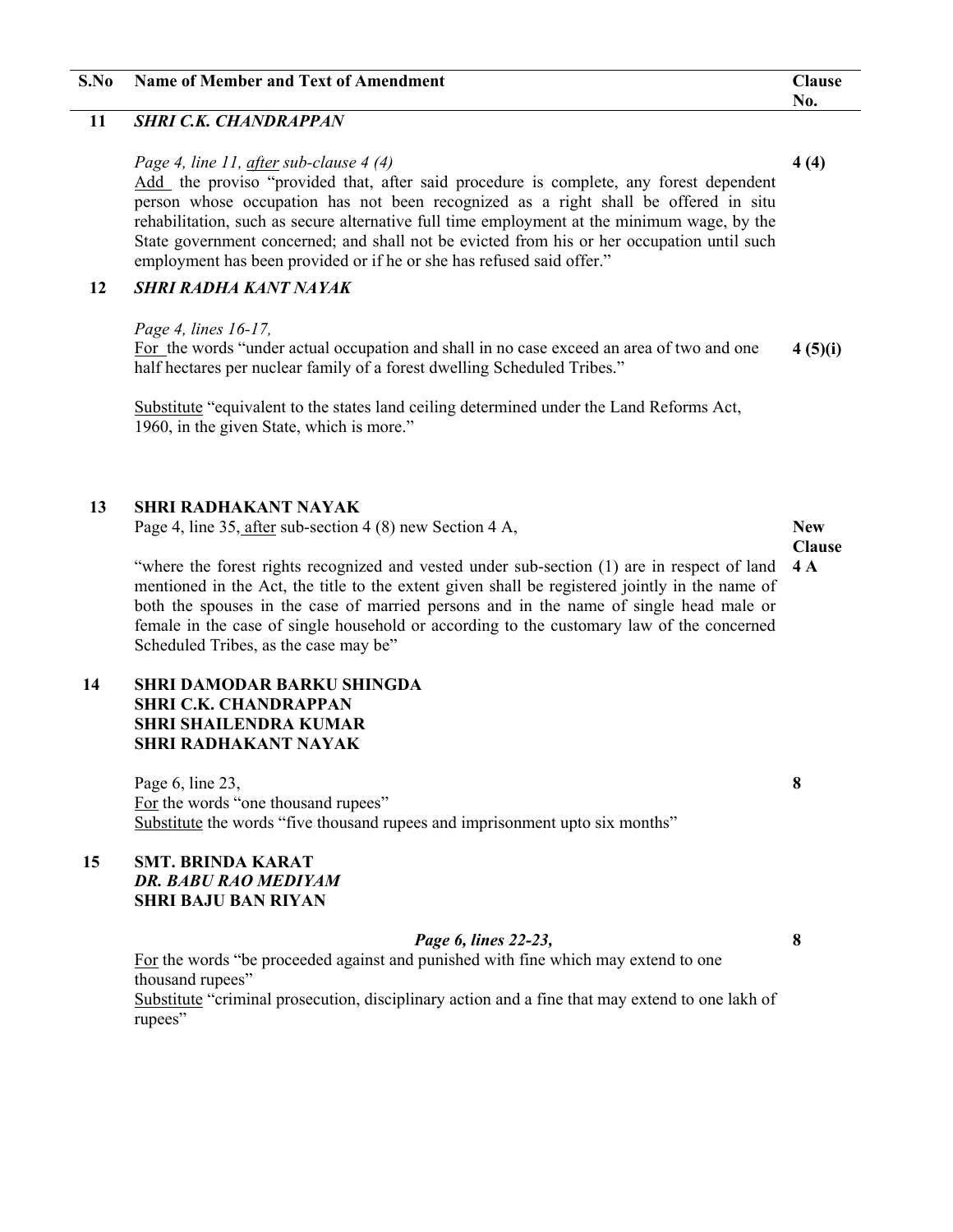#### **16** *SHRI C.K. CHANDRAPPAN*

(ii) Page 6, lines 24-27, for proviso to clause 8, Substitute –

> "If the State Level Monitoring Committee, suo motu or on receipt of any complaint against the SDLC, the DLC or the District Collector as the case may be, is of the opinion that the said committee and/or officers are guilty of not carrying out its functions within the time specified under the relevant sections namely 6 (2), 6 (3), 6 (4) and 6 (5), without any reasonable cause, it shall impose a penalty of two hundred and fifty rupees each day per member of the said committee till the functions specified under the relevant sub-sections mentioned herein are fulfilled, so however, the total amount of such penalty shall not exceed twenty-five thousand rupees, and the decision of the State Level Monitoring Committee shall be binding;

Provided that the SDLC, the DLC or the District Collector, as the case may be shall be given a reasonable opportunity of being heard before any penalty is imposed on them;

Provided further that the burden of proving that they acted reasonably and diligently shall be on the accused."

### **17** *SHRI RADHAKANT NAYAK*

*Page 7, lines 9-10,* 

After the word " this Act"

Add "except where they contravene the letter and spirit of the five principles of the Nehruvian Panch Sheel which from the foundation of this Act, viz. simpler laws, lesser administration, respect for this customs and traditions, etc."

### **18** *SHRI C K CHANDRAPPAN*

*Page 7, lines 15-16, for sub clause, 15 (2) (b),* 

**Substitute –** 

#### **" (a) procedural details for the implementation of procedure specified in section 6"**

**19** *SHRI KHAGEN DAS* (under rule 301)

| Page 7,                       | 15(2) |
|-------------------------------|-------|
|                               | (d)   |
| $Omit$ sub clauses 15 (2) (d) |       |

**No.** 

**15 (1)** 

**15 (2) (b)**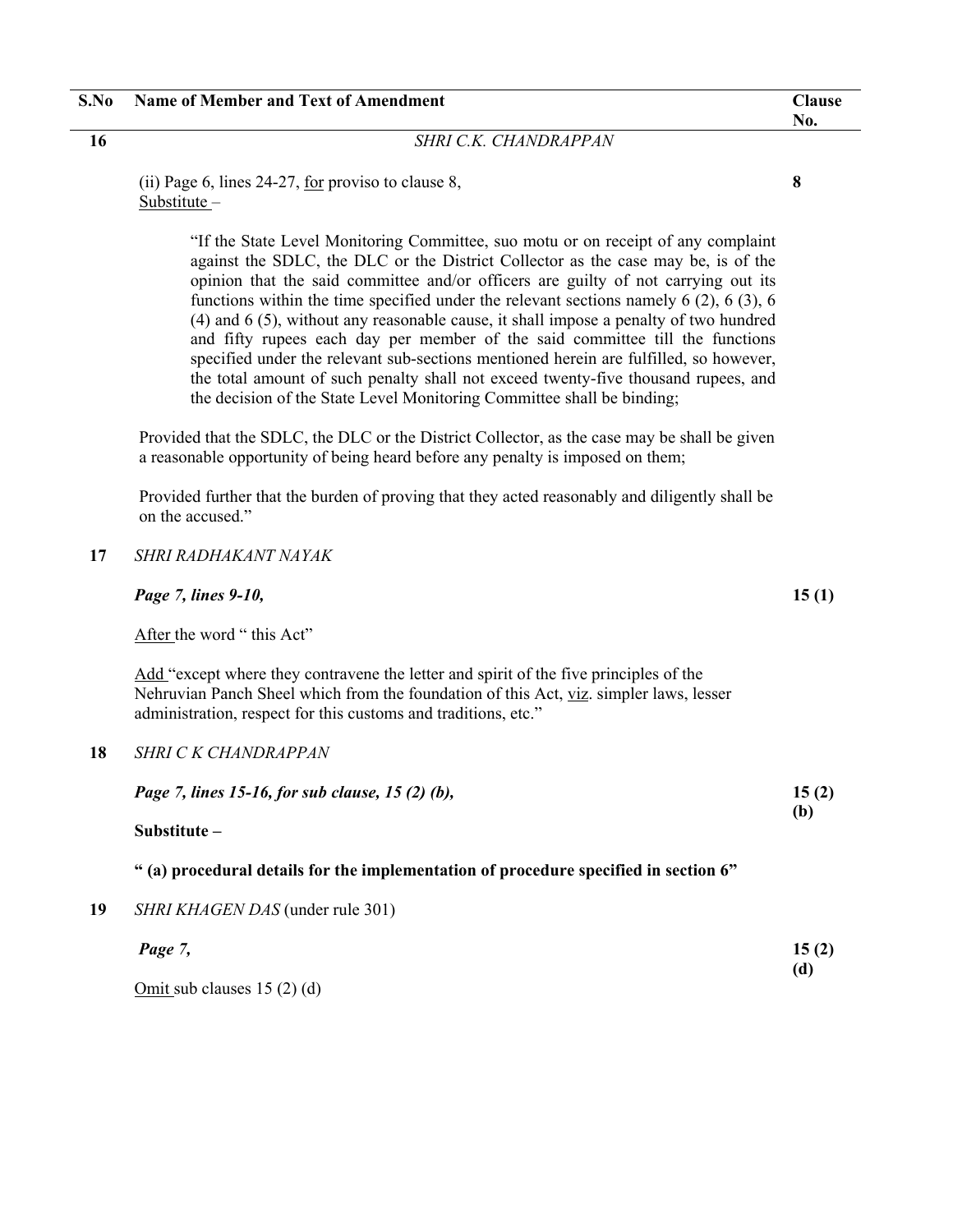| S.No | <b>Name of Member and Text of Amendment</b>     | <b>Clause</b><br>No. |
|------|-------------------------------------------------|----------------------|
| 20   | <b>SHRI C. K. CHANDRAPPAN</b>                   |                      |
|      | Page 7, line 21, sub clause 15 (2) (d)          | 15(2)<br>(d)         |
|      | Omit the word "Forest"                          |                      |
| 21   | <b>SHRI KHAGEN DAS</b> (under rule 301)         |                      |
|      | Page 7,                                         | 15(2)                |
|      | Omit sub clause $15(2)$ (e)                     | (e)                  |
| 22   | <b>SHRI CK CHANDRAPPAN</b>                      |                      |
|      | Page 7, lines 25-28, for sub clause 15 (2) (e), | 15(2)                |
|      | Substitute $-$                                  | (e)                  |
|      |                                                 |                      |

" the procedure to be followed by the Sub-Divisional Level Committee, District Level Committee and State Level Monitoring Committee in the discharge of their functions under sub-section (9) of section 6"

## **23** *SHRI KHAGEN DAS* **(under rule 301)**

| Page 7, line 37,                                   | Add                  |
|----------------------------------------------------|----------------------|
| After clause 15, Add new sub section 16 as under:- | <b>New</b><br>Clause |

" 16 (1) The State Government may by notification make rules for carrying out the provisions of this Act.

(2) In particular, and without prejudice to the generality of the foregoing powers, such rules may provide for all or any of the following matters namely:-

- (a) the level of official of the department of the State Govt. to be appointed as members of the Sub Divisional Level Committee, the District Level Committee and the State Level Monitoring Committee under sub section (8) of section 6.
- (b) The composition and function of the Sub Divisional Level Committee, the District Level Committee and the State Level Monitoring Committee and the procedure to be followed by them in the discharge of this functions under sub section  $(9)$  of section 6.
- (c) Any other matter which is required or prescribed."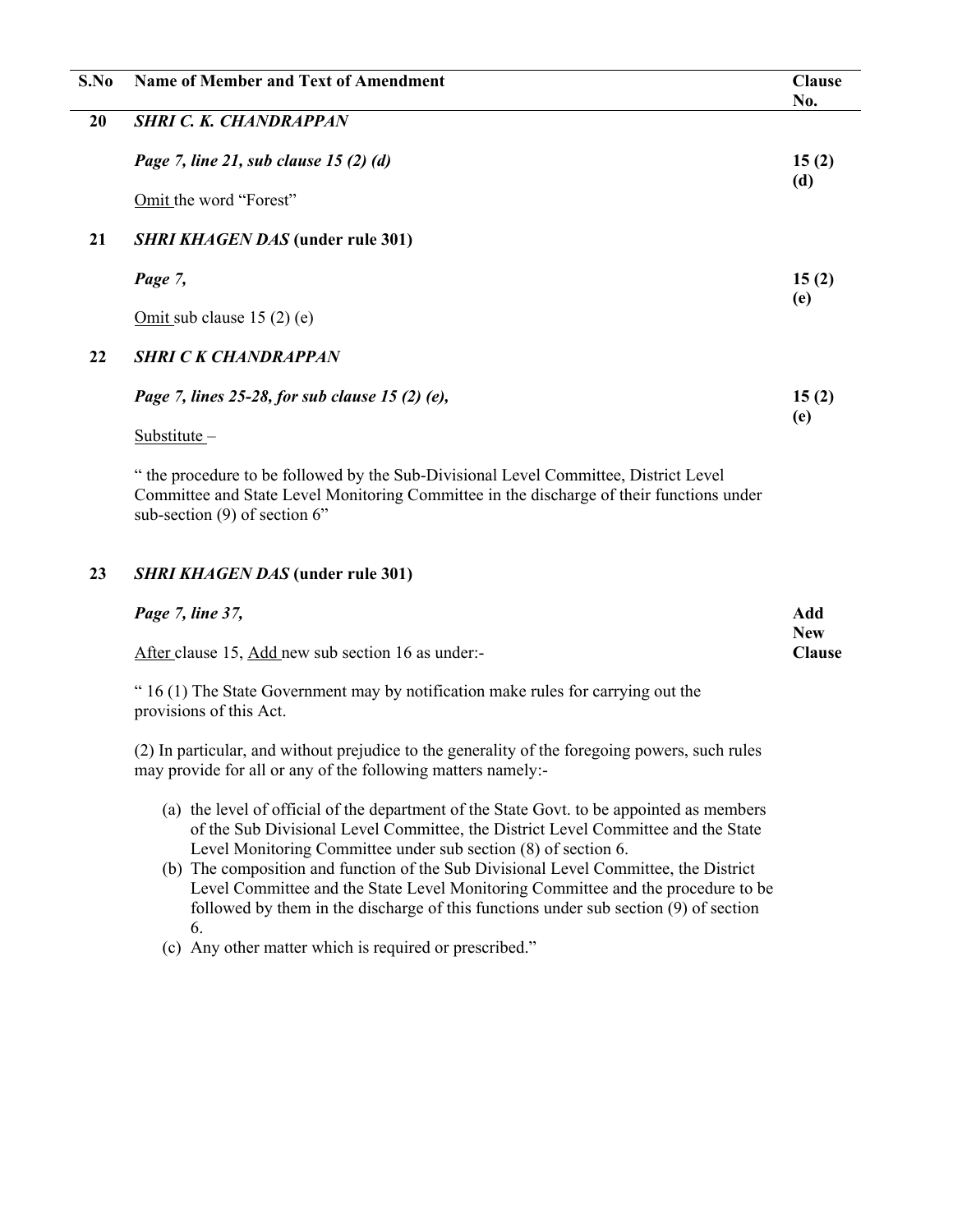| S.No | <b>Name of Member and Text of Amendment</b>                                                                                                                                                                                                                                                                                                                                                                                                           | <b>Clause</b><br>No.        |
|------|-------------------------------------------------------------------------------------------------------------------------------------------------------------------------------------------------------------------------------------------------------------------------------------------------------------------------------------------------------------------------------------------------------------------------------------------------------|-----------------------------|
| 24   | <b>SHRI S.D. BARKU</b>                                                                                                                                                                                                                                                                                                                                                                                                                                |                             |
|      | Page 4, after line 35,                                                                                                                                                                                                                                                                                                                                                                                                                                | <b>New Sub</b><br>section 4 |
|      | Add a new sub-section "the right recognized under this Act should not be acquired except<br>with the prior informed consent of the Gram Sabha and the individual right holder<br>provided that no such acquisition shall be undertaken without ensuring rehabilitation as<br>per the rehabilitation policy to be provided in advance."                                                                                                                | (9)                         |
| 25   | <b>SHRI RAJESH VERMA</b>                                                                                                                                                                                                                                                                                                                                                                                                                              |                             |
|      | Page 4, for line 36<br>Substitute                                                                                                                                                                                                                                                                                                                                                                                                                     | 5                           |
|      | "A Community of forest rights holders and/or the Gram Sabha under this Act shall have<br>the authority to ensure that the exercise of recognized rights is combined with the<br>responsibility of protection, conservation with sustainable use and regeneration of<br>adjoining forests in which community rights have been vested, and such authority shall<br>include the power to make and enforce rules and regulations for exercise of rights." |                             |
| 26   | <b>SHRI RAJESH VERMA</b>                                                                                                                                                                                                                                                                                                                                                                                                                              |                             |
|      | Page 4, line 38, for the words "wild animal"<br>Substitute "wild life"                                                                                                                                                                                                                                                                                                                                                                                | 5(a)                        |
| 27   | <b>SHRI C.K. CHANDRAPPAN</b>                                                                                                                                                                                                                                                                                                                                                                                                                          |                             |
| (i)  | Page 4, lines $37-40$ , <u>for</u> sub-clause $5$ (a),<br>Substitute                                                                                                                                                                                                                                                                                                                                                                                  | 5(a)                        |
|      | "The gram Sabha shall develop rules and regulations that will cover the following matters;                                                                                                                                                                                                                                                                                                                                                            |                             |
| (ii) | Page 4, after the line 40 [sub-clause $5(a)$ ]<br>Add new sub-clauses                                                                                                                                                                                                                                                                                                                                                                                 |                             |
|      | "(i) Ensuring that forest rights holders will not indulge in any activity that has<br>significant or irreversible adverse effects on wild life, forests or bio-diversity,<br>including clearing of forest land or felling of natural trees excepting when required<br>as part of a shifting cultivation cycle;                                                                                                                                        |                             |
|      | (ii) ensure that adjoining catchment areas, water resources and other ecologically sensitive<br>areas are adequately protected;                                                                                                                                                                                                                                                                                                                       |                             |
|      | (iii) ensure that the (habitat of forest dependent persons and particularly) Scheduled<br>Tribes are preserved from any form of destructive practices affecting their cultural and<br>natural heritage."                                                                                                                                                                                                                                              |                             |
|      |                                                                                                                                                                                                                                                                                                                                                                                                                                                       |                             |

 $\overline{\phantom{0}}$ 

 $\overline{\phantom{0}}$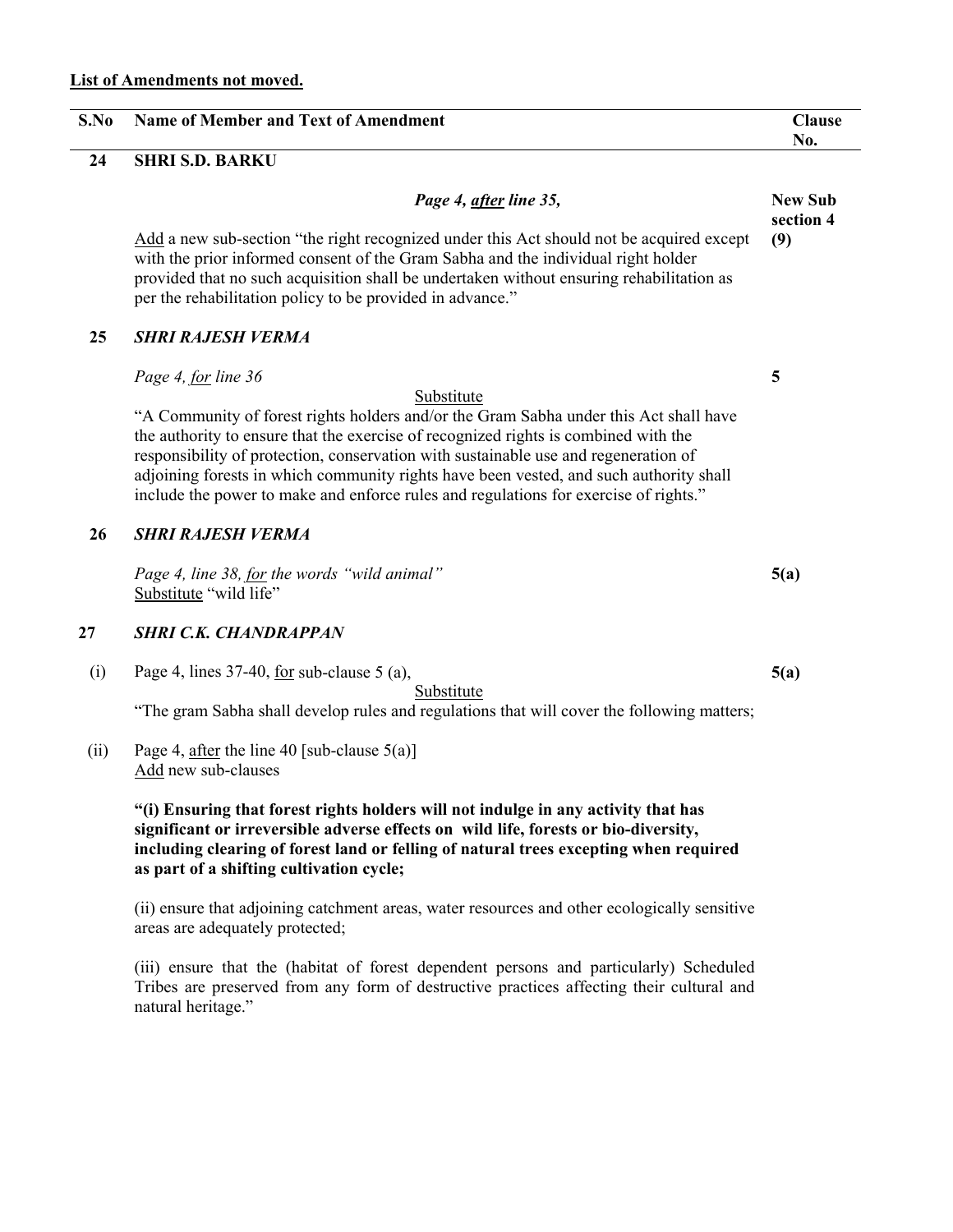| S.No | <b>Name of Member and Text of Amendment</b>                                                                                                                                                                   | <b>Clause</b><br>No. |
|------|---------------------------------------------------------------------------------------------------------------------------------------------------------------------------------------------------------------|----------------------|
| 28   | <b>SHRI RADHAKANT NAYAK</b>                                                                                                                                                                                   |                      |
|      | Page 4, lines 39-40,<br>After the word "local area"<br>Omit "including clearing of forest land or trees which have grown naturally on that land<br>for any non forestry purposes including re-afforestation." | 5(a)                 |
| 29   | <b>SHRI RAJESH VERMA</b>                                                                                                                                                                                      |                      |
|      | Page 4, line 41, after the words "ensure that"<br>Insert "reasonable efforts are made so that"                                                                                                                | 5(b)                 |
| 30   | <b>SHRI C.K. CHANDRAPPAN</b>                                                                                                                                                                                  |                      |
|      | Page 4,<br>Omit sub-clause $5(b)$                                                                                                                                                                             | 5(b)                 |
| 31   | <b>SHRI RAJESH VERMA</b>                                                                                                                                                                                      |                      |
|      | Page 4, line 43, after the words "ensure that"<br>Insert "reasonable efforts are made so that"                                                                                                                | 5(c)                 |
| 32   | <b>SHRI C.K. CHANDRAPPAN</b>                                                                                                                                                                                  |                      |
|      | Page 4,<br>Omit sub-clause $5(c)$                                                                                                                                                                             | 5(c)                 |
| 33   | <b>SHRI RADHAKANT NAYAK</b>                                                                                                                                                                                   |                      |
|      | Page 4, line 44,<br>After the word "natural heritage"<br>Add "including large scale development projects"                                                                                                     | 5(c)                 |
| 34   | DR P.P. KOYA                                                                                                                                                                                                  |                      |
|      | Page 4, line 45,<br>Omit the words "and to the forest authorities"                                                                                                                                            | 5(d)                 |
| 35   | <b>SHRI RAJESH VERMA</b>                                                                                                                                                                                      |                      |
| (i)  | Page 4, line 45, after the word "authorities"<br>Insert "of"                                                                                                                                                  | 5(d)                 |
| (ii) | Page 4, line 45, after the word "activity"<br>Insert "that comes to their notice and is"                                                                                                                      |                      |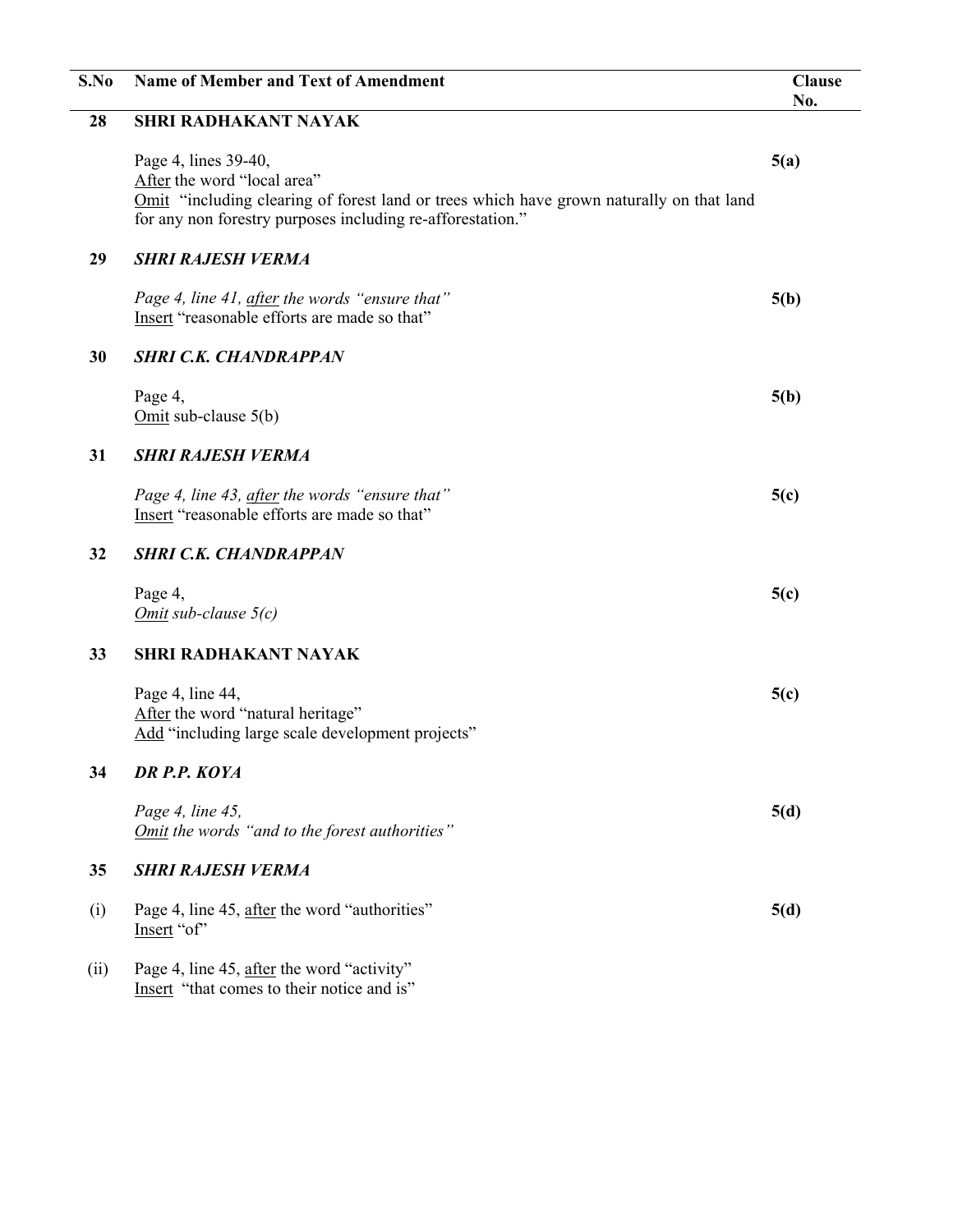## **S.No Name of Member and Text of Amendment Clause**

### **36 SHRI C.K. CHANDRAPPAN**

(i) Page 4, for the lines 45-46,

Substitute

"It shall be the duty of any forest rights holder to inform the Gram Sabha and the concerned authorities of any activity in violation of any of the provisions of-

(ii) In Page 5, for sub-clause  $5(e)$ 

#### Substitute

"A forest rights holder will make all reasonable effort to ensure that the decisions taken by the gram sabha in exercise of its powers under section 5(a) are complied with."

#### **37 SHRI RADHAKANT NAYAK**

Page 4, for lines 45-46, Substitute "obtain written concurrence from the Gram Sabha and to inform the forest authorities any activity, including those by commercial, state and private enterprises in violation of any of the provisions of"

#### **38** *SHRI SHINGDA DAMODAR BARKU*

*Page 5, after sub-clause (e) of clause 5, Add "Provided that the Gram Sabha should be empowered to make regulations for these matters and forest right holders make efforts to ensure compliance with such regulations."* 

#### **39** *SHRI RAVI VERMA*

Page 5, after line 3, add the following proviso:-"(e) Provided that the State Government and the Central Government extend all possible assistance and co-operation to the Gram Sabha for such compliance."

## **40** *DR P.P. KOYA*

*Page 5, line 38,*  After the word "State Level" Insert "District Level, Sub-Divisional Level, Village Level and Gram Sabha Level."

#### **41** *SHRI RAJESH VERMA*

*Page 5, line 40, for the word "returns"*  Substitute "records" **6(7)** 

**5(d)** 

**5(e)** 

**5(e)** 

**6(7)** 

**5 (d)**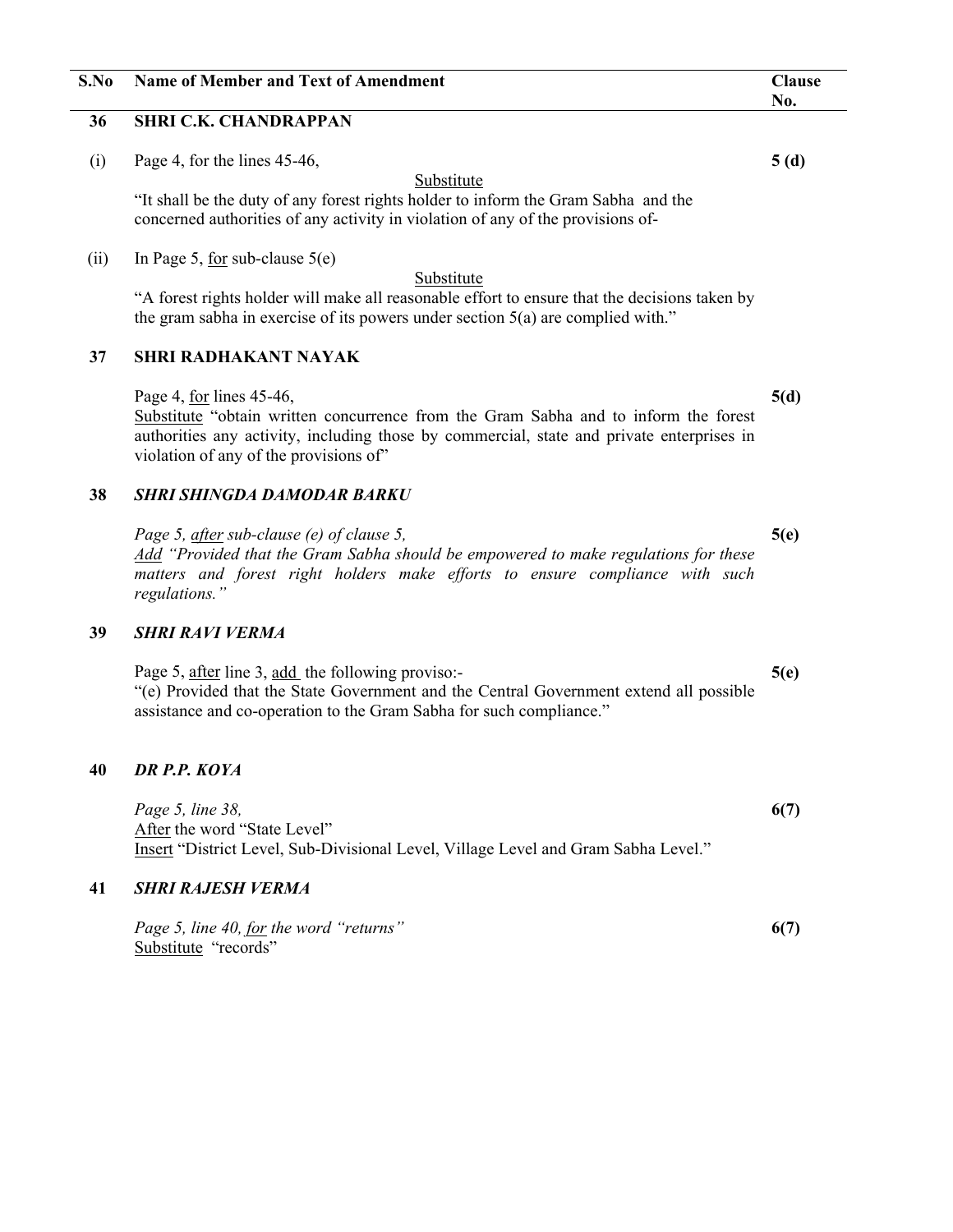# **S.No Name of Member and Text of Amendment Clause**

## **42** *SHRI C.K. CHANDRAPPAN*

## *Page 5, for clause 6(7)*

## Substitute

"The State Government shall constitute a State Level Monitoring Committee to monitor the timely constitution of SDLCs and DLCs and the process of recognition and vesting of forest rights and to submit to the nodal agency such records and reports as may be called for by the agency."

## **43** *SHRI SHINGDA DAMODAR BARKU*

*Page 5, line 42,*  After the words "department of revenue" Omit "forest"

## **44** *SHRI KHAGEN DAS* **(UNDER RULE 301)**

*Page 5, line 43,*  Omit the word "and" before "Tribal Affairs" After the word "Tribal Affairs" insert "science, technology & environment"

## **45** *SHRI C.K. CHANDRAPPAN SHRI RAJESH VERMA*  **SHRI RADHAKANT NAYAK SHRI SHINGDA DAMODAR BARKU**

## *Page 5, lines 41-43, for clause 6(8)*  Substitute

"The Sub-Divisional Level Committee, the District Level Committee shall consist of one officer each of the departments of Revenue and Tribal Affairs of the State Government at the appropriate level as may be prescribed, along with a reputed academic representing civil society and familiar with the issue of tribal and other forest dependent people in the area, and two representatives of the panchayati raj institution at that level, at least one of which should be a woman;

The State Level Monitoring Committee shall consist of one officer each of the department of Revenue and Tribal Affairs of the State Government at the appropriate level as may be prescribed and shall also include at least three experts in matters of forests and forest communities;

An officer of the appropriate level from the Tribal Welfare department, or, in case no such department exists, the Social Welfare Departments, shall be secretary of the Sub-Divisional Level Committees, and an officer of the Revenue Department at the appropriate level shall be the chairperson;

The State Level Monitoring Committee shall be chaired by an officer of the Tribal or Social Welfare Departments as the case may be, and an officer of the Revenue Department shall be the Secretary."

## **6(7)**

**No.** 

**6(8)**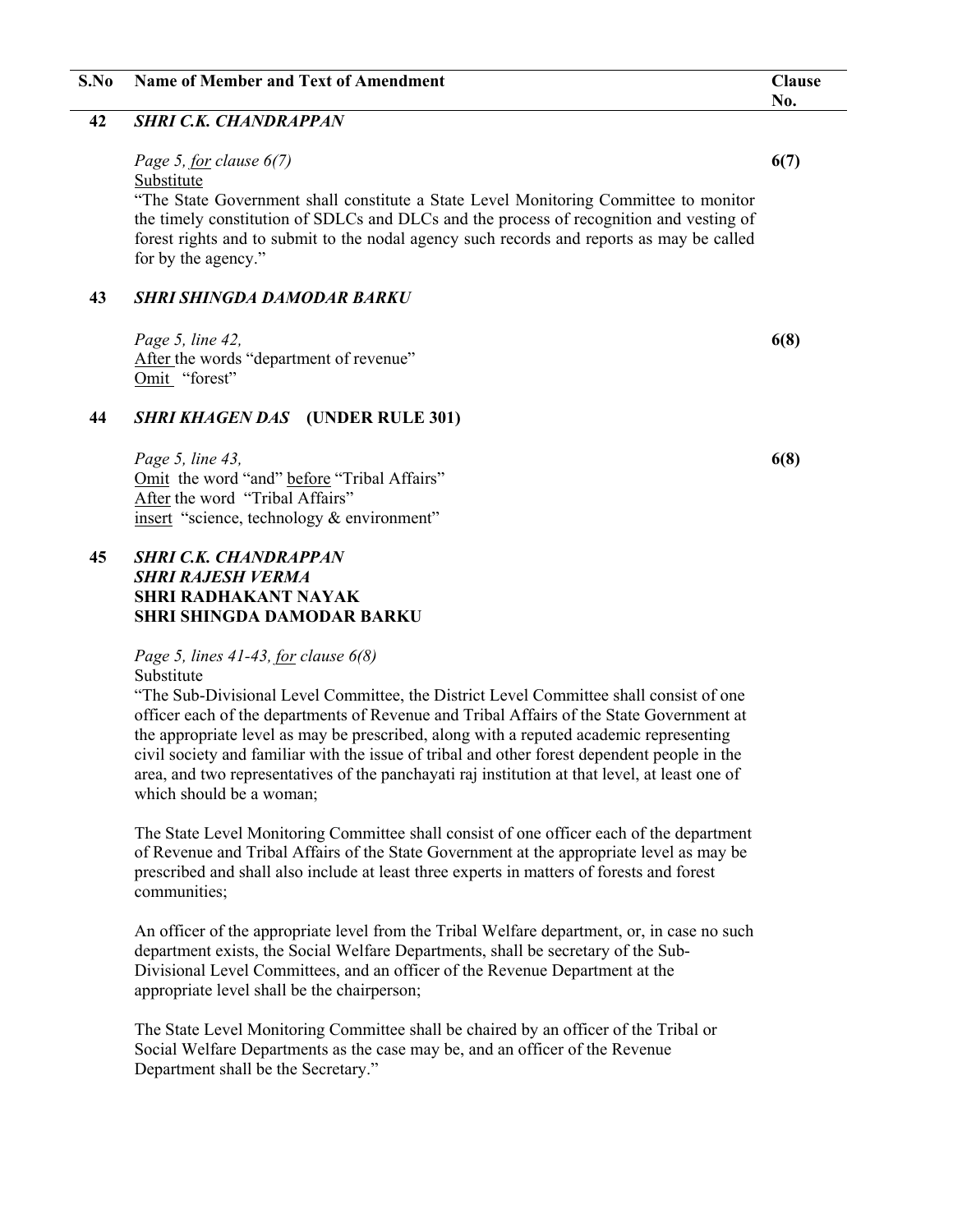**S.No Name of Member and Text of Amendment Clause** 

## **46 SHRI RADHAKANT NAYAK SHRI D.B.SHINGDA SHRI C.K. CHANDRAPPAN SHRI SHAILENDRA KUMAR SHRI RAJESH VERMA SHRI KHAGAN DAS (NOTICE UNDER RULE 301)**

 **Page 6, lines 6-16,** 

Omit sub-section (iii) (iv) and (v) of section 7

### **47** *SHRI RAJESH VERMA*

#### *Page 6, lines 15-16 for the words "de-recognized for such period as the District Level Committee on the recommendation of the Gram Sabha may decide."*  **7**

Substitute "suspended for a period not exceeding three months and as decided by Gram Sabha."

### **48** *SHRI C.K. CHANDRAPPAN*

#### *Page 6, for lines 12-18,*

Substitute "he shall be guilty of an offense against this Act and be penalized by the Gram Sabha, which shall have the authority to decide on penalties for the said offense.

In case the offender refuses to accept` the Gram Sabha's authority, the Gram Sabha shall inform the concerned authorities who shall be bound to enforce the Gram Sabha's penal decision within the prescribed time frame."

### **49** *SHRI RADHAKANT NAYAK*

*Page 6, lines 12-18,* 

For the existing lines 12-18 under Section 7 (v),

Substitute "he shall be guilty of an offence against this Act and be penalised by the Gram Sabha which shall have the authority to decide on penalties for the said offence in accordance with the customary law of the said community."

### **50** *SHRI KHAGEN DAS (NOTICE UNDER RULE 301)*

#### *After clause 7, add new sub-clause ,*

"whoever other than a Scheduled Tribe commits or conspires or attempts to commit or abets, advocates, advises or knowingly facilitates the contravention of the provisions of this act or does anything to frustrate the object of this act shall be punishable with imprisonment for two years and a fine of Rs.10,000/-."

**7 (A) new subclause** 

 **7** 

**7 (v)**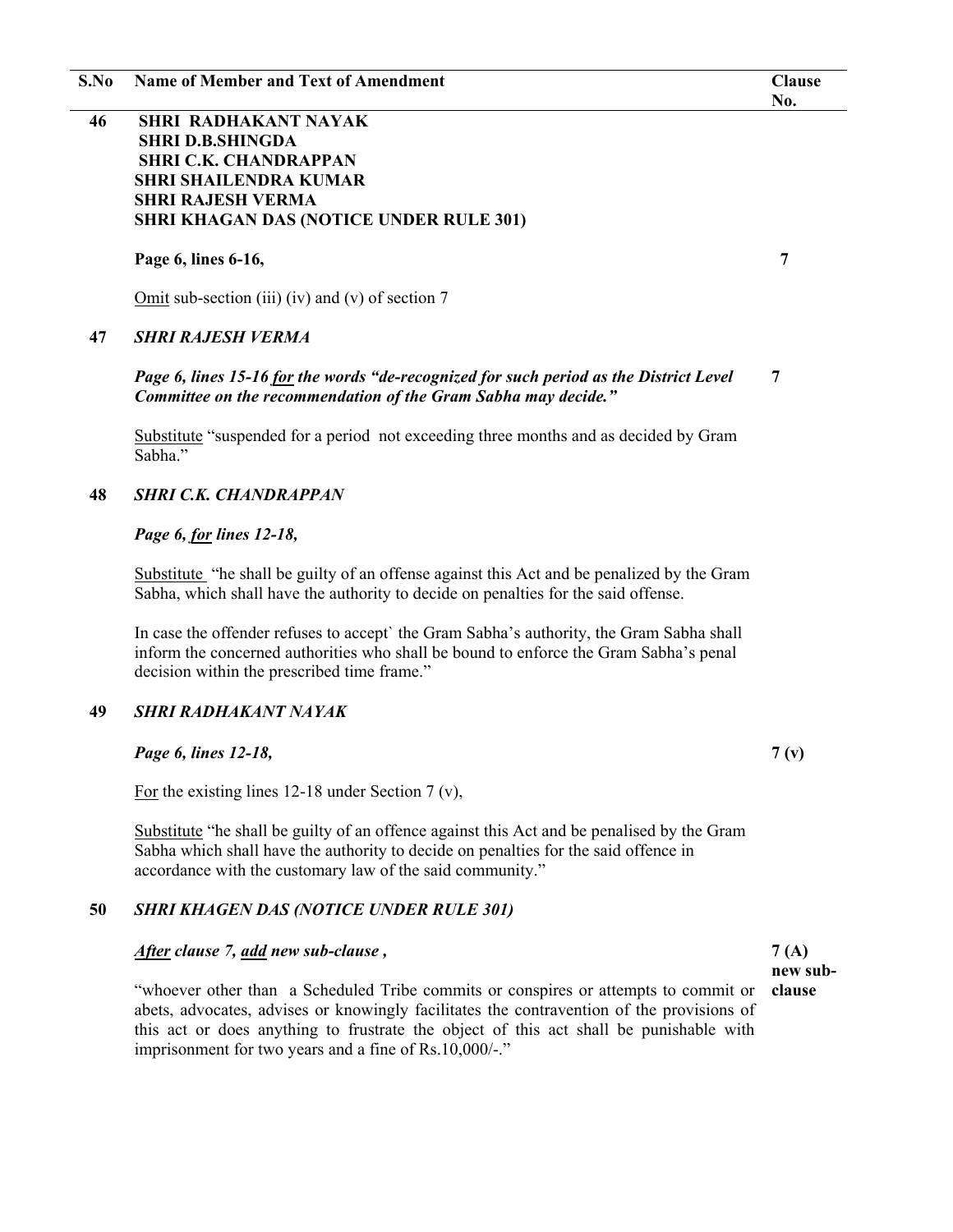| S.No | Name of Member and Text of Amendment | <b>Tlause</b> |
|------|--------------------------------------|---------------|
|      |                                      | 'NO.          |
| $ -$ |                                      |               |

**51** *SHRI C.K. CHANDRAPPAN* 

*Page 7, line 8, after clause 14,* 

**Insert a new clause 14 A** 

**" 14 (A) the provisions of this Act shall not apply to any matters and particularly to any forest rights, the determination, recognition, resolution or vesting of which is within the competence of an Autonomous District Council, Autonomous Regional Council or other body empowered to do so by the Sixth Schedule of the Constitution, by Articles 371 (A) or 371 (G), by any other similar constitutional provision or by the laws of the States of Arunachal Pradesh and Manipur."** 

**52** *SHRI KHAGEN DAS (* **under rule 301)** 

Page 7,

Omit sub clause 15 (1)

**14 A** 

**15 (1)**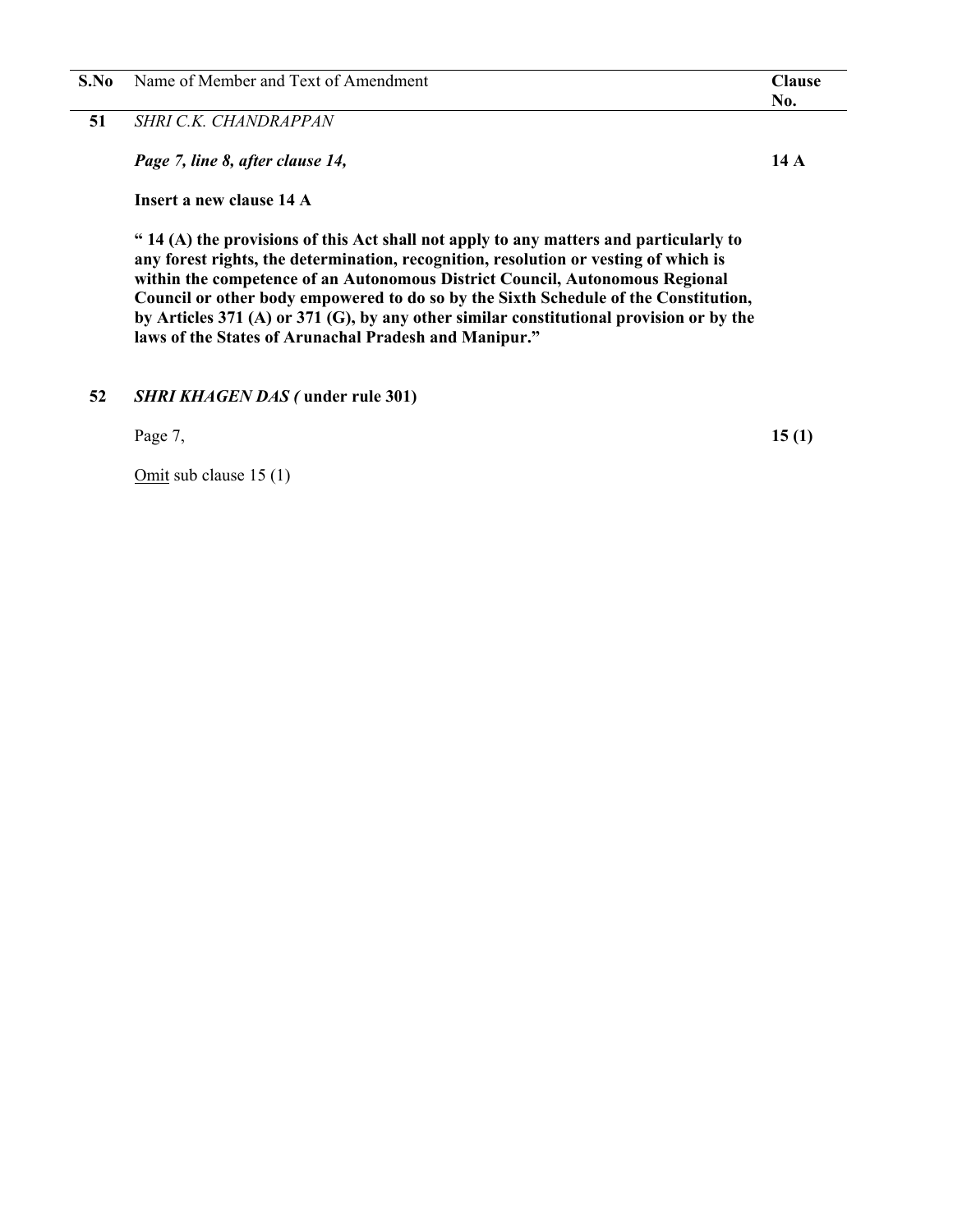## **MINUTES OF THE FOURTEENTH SITTING OF THE JOINT COMMITTEE ON THE SCHEDULED TRIBES (RECOGNITION OF FOREST RIGHTS) BILL, 2005**

## **XIV**

## **FOURTEENTH SITTING**

The Committee sat from 0900 hrs. to 1030 hrs. on 19 May, 2006 in Committee Room No. '139', Parliament House Annexe, New Delhi

#### *PRESENT*

Shri V. Kishore Chandra S. Deo - Chairman

## *MEMBERS*

## Lok Sabha

- 2. Shri Shingada Damodar Barku
- 3. Shri Mahavir Bhagora
- 3. Shri C.K. Chandrappan
- 4. Shri Giridhar Gamang
- 5. Shri P.P. Koya
- 6. Shri Shailendra Kumar
- 7. Shri Madhusudan Mistry
- 8. Shri Hemlal Murmu
- 9. Dr. Babu Rao Mediyam
- 10. Shri Sugrib Singh
- 11. Shri Rajesh Verma

## *Rajya Sabha*

- 12. Dr. Radhakant Nayak
- 13. Smt. Brinda Karat
- 14. Shri Ravula Chandra Sekar Reddy

## *SECRETARIAT*

| Shri R.C. Ahuja | Joint Secretary<br>$\sim$ 100 $\mu$ |  |
|-----------------|-------------------------------------|--|
| Shri R.K. Bajaj | <b>Deputy Secretary</b><br>$\sim$   |  |
| Shri K. Jena    | <b>Under Secretary</b><br>$\sim$    |  |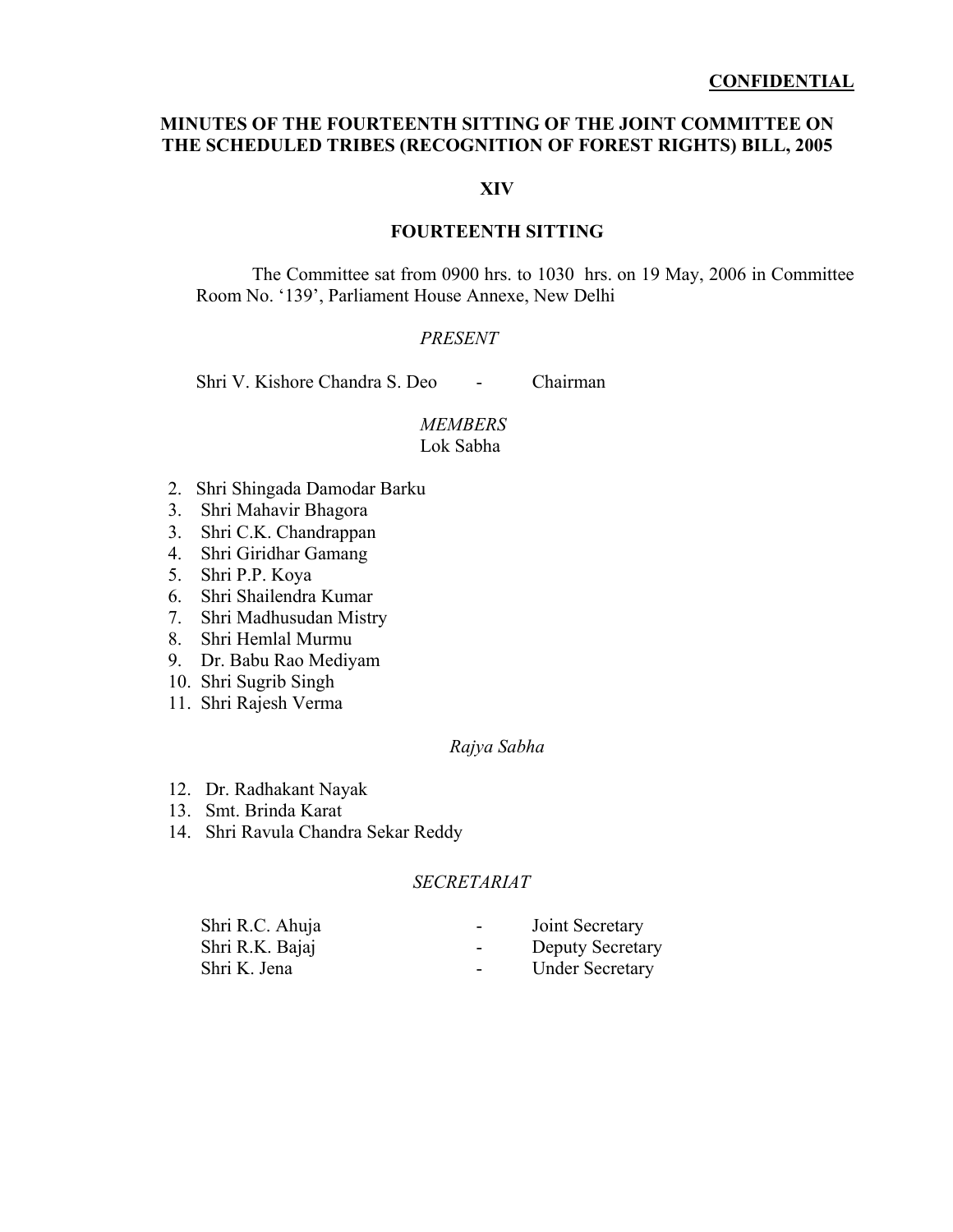## *Representative of the Ministry of Tribal Affairs*

Shri P.K. Varma - Deputy Secretary

## *Representative of the Ministry of Law & Justice (Legislative Department)*

| Shri N.K.Nampoothiry | $\sim$                   | Joint Secretary and Legislative Counsel |
|----------------------|--------------------------|-----------------------------------------|
| Shri K. Srinivas     | $\overline{\phantom{0}}$ | <b>Assistant Legislative Counsel</b>    |

2. At the outset, the Hon'ble Chairman welcomed the Members of the Joint Committee on the Scheduled Tribes (Recognition of Forest Rights) Bill, 2005 to the sitting.

3. The Committee then considered and adopted the draft Report and the Bill as amended with minor modifications of factual nature.

4. The Chairman then drew the attention of the Members of the Committee to the provisions contained in Direction 87 of the Directions by the Speaker regarding Minutes of Dissent and announced that the Minutes of Dissent, if any, might be sent to the Lok Sabha Secretariat by 1700 hours on 19 May, 2006.

5. The Committee authorised the Chairman and in his absence Shri Jual Oram, M.P. to present the report and lay the record of evidence on the Table of the House.

6. The Committee also authorised Smt.. Brinda Karat, M.P. and in her absence Shri Radhakant Nayak, M.P. to lay the Report and the record of evidence on the Table of Rajya Sabha.

6. The Committee decided that two sets of memoranda containing comments/suggestions on the provisions of the Bill received by the Committee might be placed in the Parliament Library, after the Report had been presented, for reference by the Members of Parliament.

7. Thereafter, the Committee placed on record their appreciation of the cooperation and assistance rendered by the legislative counsel of the Ministry of Law & Justice (Legislative Department), Officers of the Ministry of Tribal Affairs, representatives of the various organizations/associations/individuals/NGOs/Experts etc.

8. The Committee also placed on record their appreciation of the hard work done and valuable assistance rendered by the officers and staff of the Lok Sabha Secretariat to facilitate the work of the Committee.

9. The Chairman while associating himself in thanking the above mentioned officers, also thanked the members of the Committee for extending their full cooperation to him in conducting the proceedings of the Committee in most congenial atmosphere.